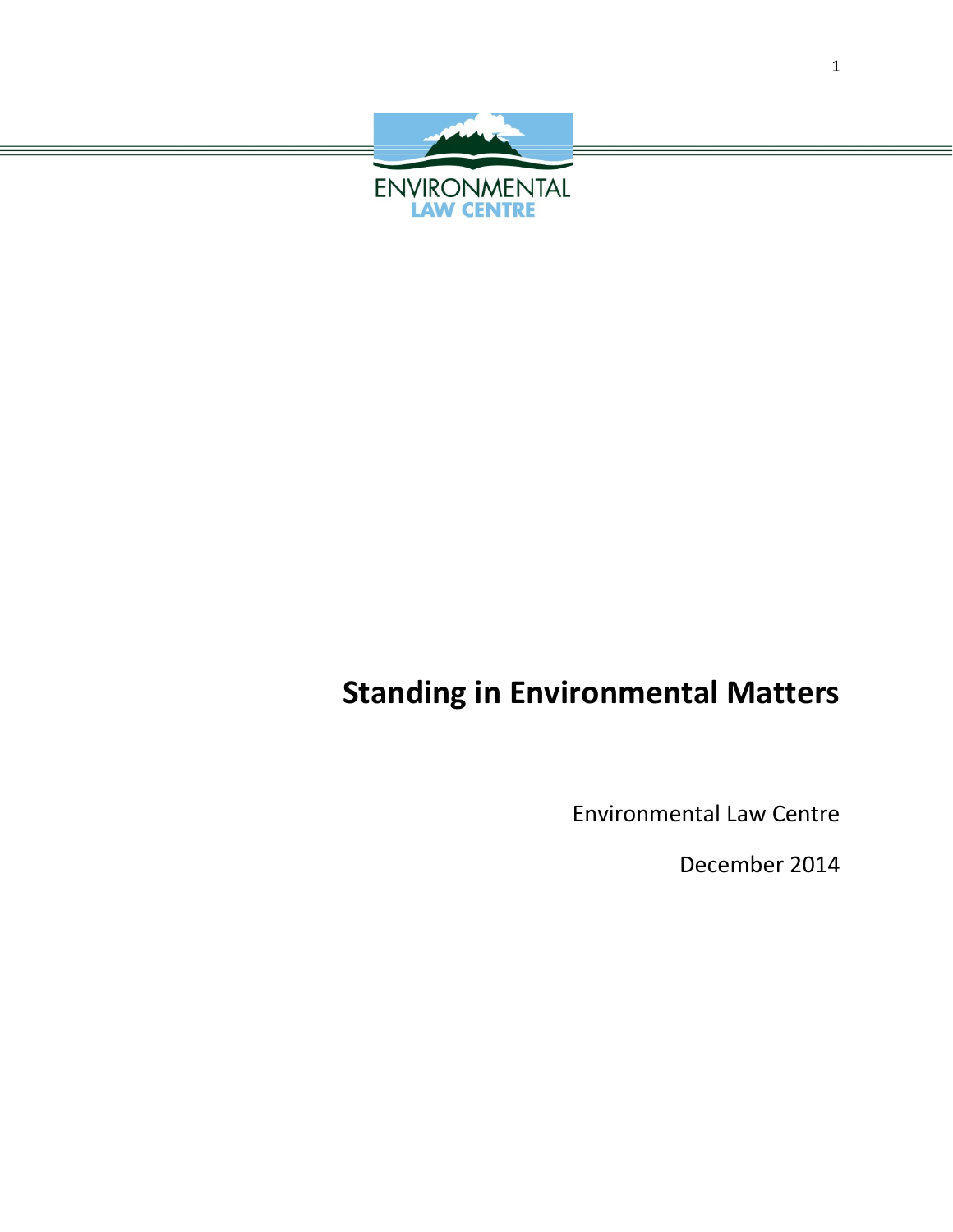No part of this publication may be reproduced, stored in a retrieval system or transmitted in any form or by any means, electronic, mechanical, photocopying, or otherwise without permission from the Environmental Law Centre, #800, 10025 -106 Street, Edmonton, Alberta, Canada, T5J 1G4.

Copyright © 2014 Environmental Law Centre

Printed in Canada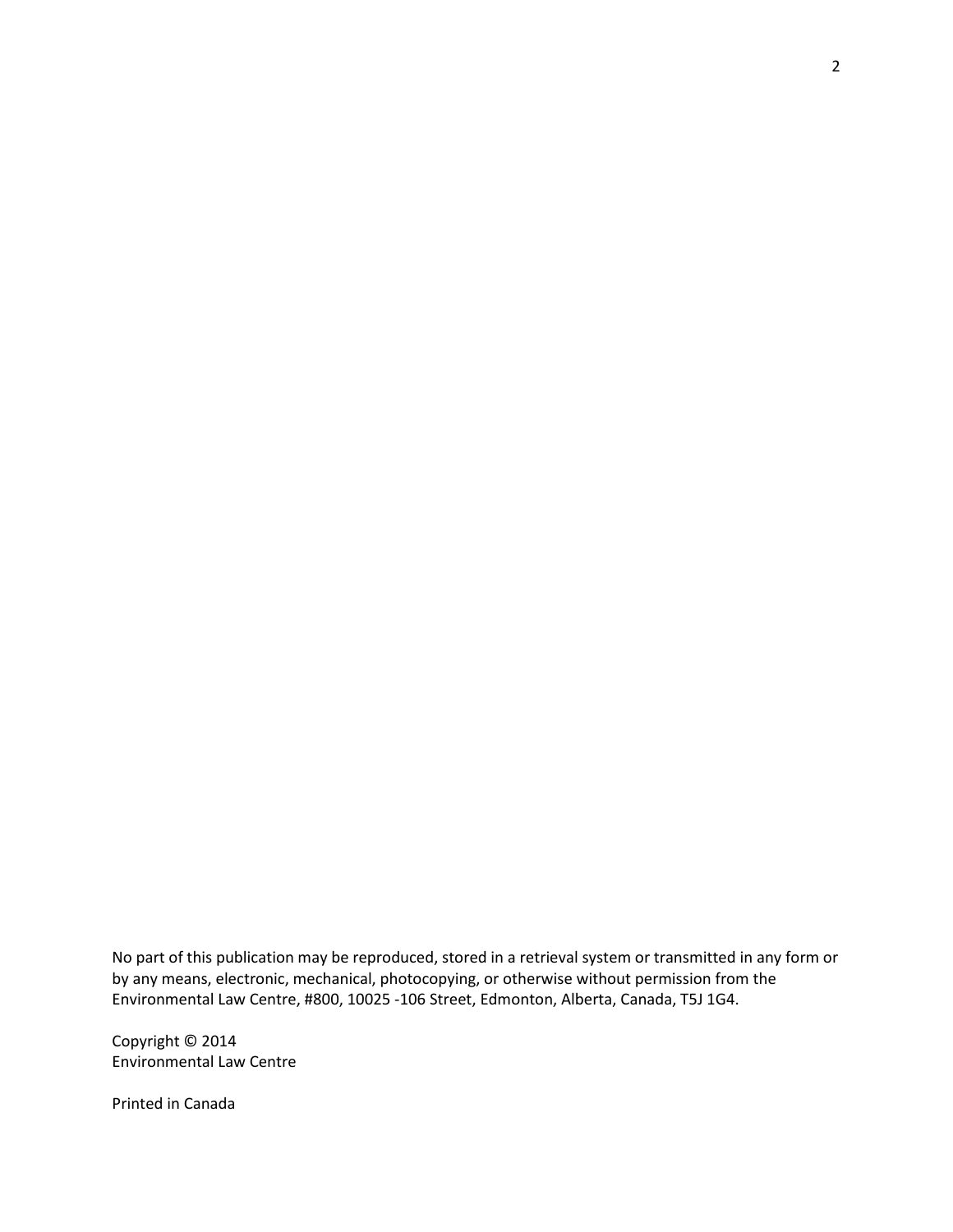# **The Environmental Law Centre (Alberta) Society**

The Environmental Law Centre (Alberta) Society is an Edmonton-based charitable organization established in 1982 to provide Albertans with an objective source of information about environmental and natural resources law and policy. Its vision is a clean, healthy and diverse environment protected through informed citizen participation and sound law and policy, effectively applied.

> Environmental Law Centre #800, 10025 – 106 Street Edmonton, AB T5J 1G4

Telephone: (780) 424-5099 Fax: (780) 424-5133 Toll-free: 1-800-661-4238 Email: [elc@elc.ab.ca](mailto:elc@elc.ab.ca)

Website[: www.elc.ab.ca](http://www.elc.ab.ca/)

Blog: [http://environmentallawcentre.wordpress.com](http://environmentallawcentre.wordpress.com/)

Facebook:<http://www.facebook.com/environmentallawcentre>

Twitter: [https://twitter.com/ELC\\_Alberta](https://twitter.com/ELC_Alberta)

Click here to sign up for [News Brief, the ELC newsletter.](http://visitor.r20.constantcontact.com/manage/optin?v=001koX7hBqMlR8dewz26n9VCgJp_dWEGbhFSUD3KTj3BVi2eOTNZy3aj7RoRAS4QPocerIBeH5Y0vXWjJl4jHt9SvL7VhYPD1diro9wDZAHzKAyIqPF-zz0Ve65bFCG6zb_0PfdvxTokPPcoMI2PKbDAx3CXVnl8Vm9pToco3absRq_Kx-hXec6OMX4L524kiQE)

# Acknowledgements

This project is generously funded by the Max Bell Foundation and the Alberta Law Foundation.



The Environmental Law Centre also wishes to thank Kyla Conner, Cindy Chiasson, Nick Churchman, Peter Ciechanowski, Byron Williams, Shaun Fluker, Barry Robinson, Gavin Fitch, Chris Tollefson and Jennifer Hocking for their insight. The views and conclusions in this report are those of the Environmental Law Centre.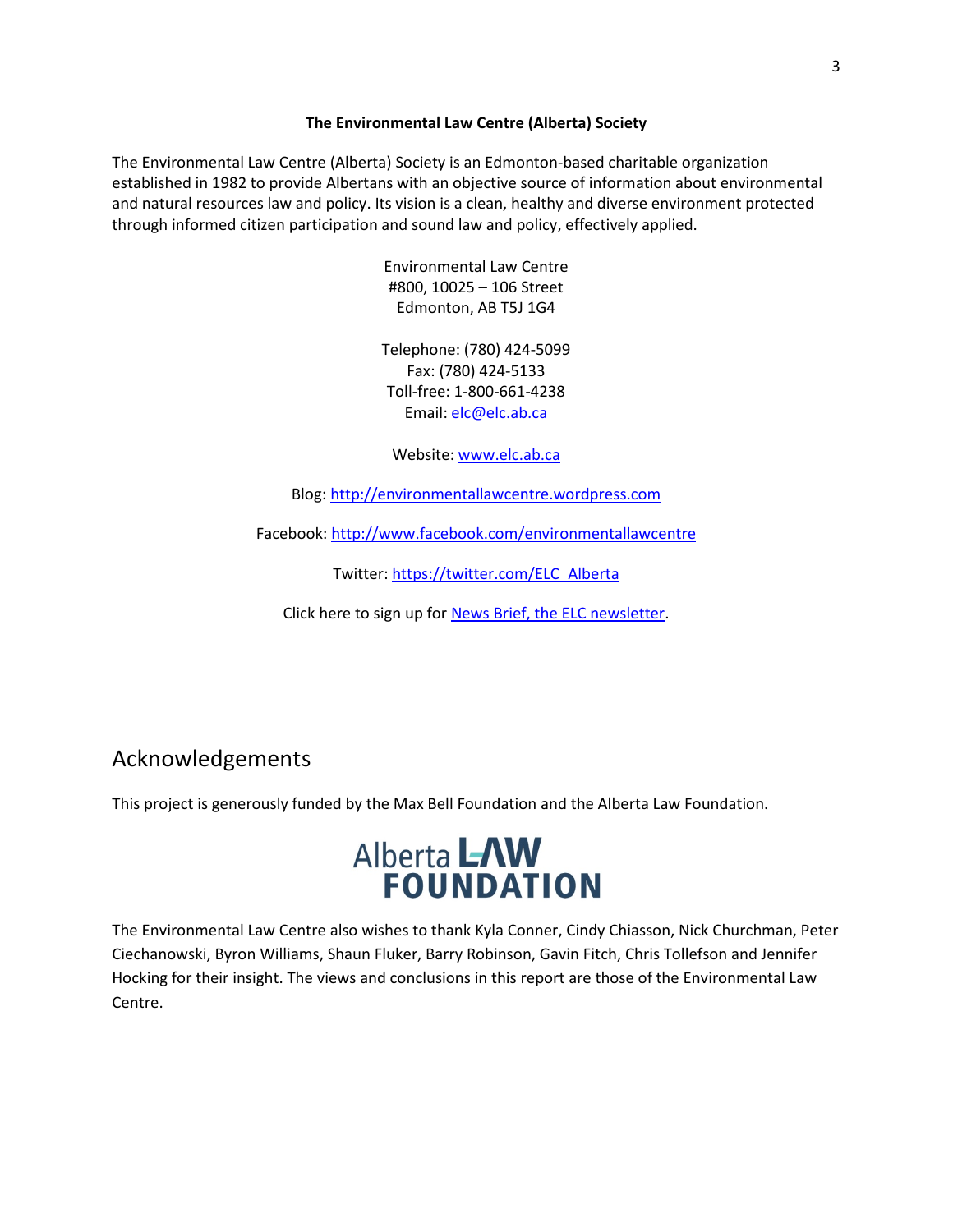# **Table of Contents**

| "Interests", Relevant "Information and Expertise" and "Third Party Appeals" 68        |  |
|---------------------------------------------------------------------------------------|--|
| Part IV: Should Environmental Agencies Grant Common Law Public Interest Standing?  74 |  |
|                                                                                       |  |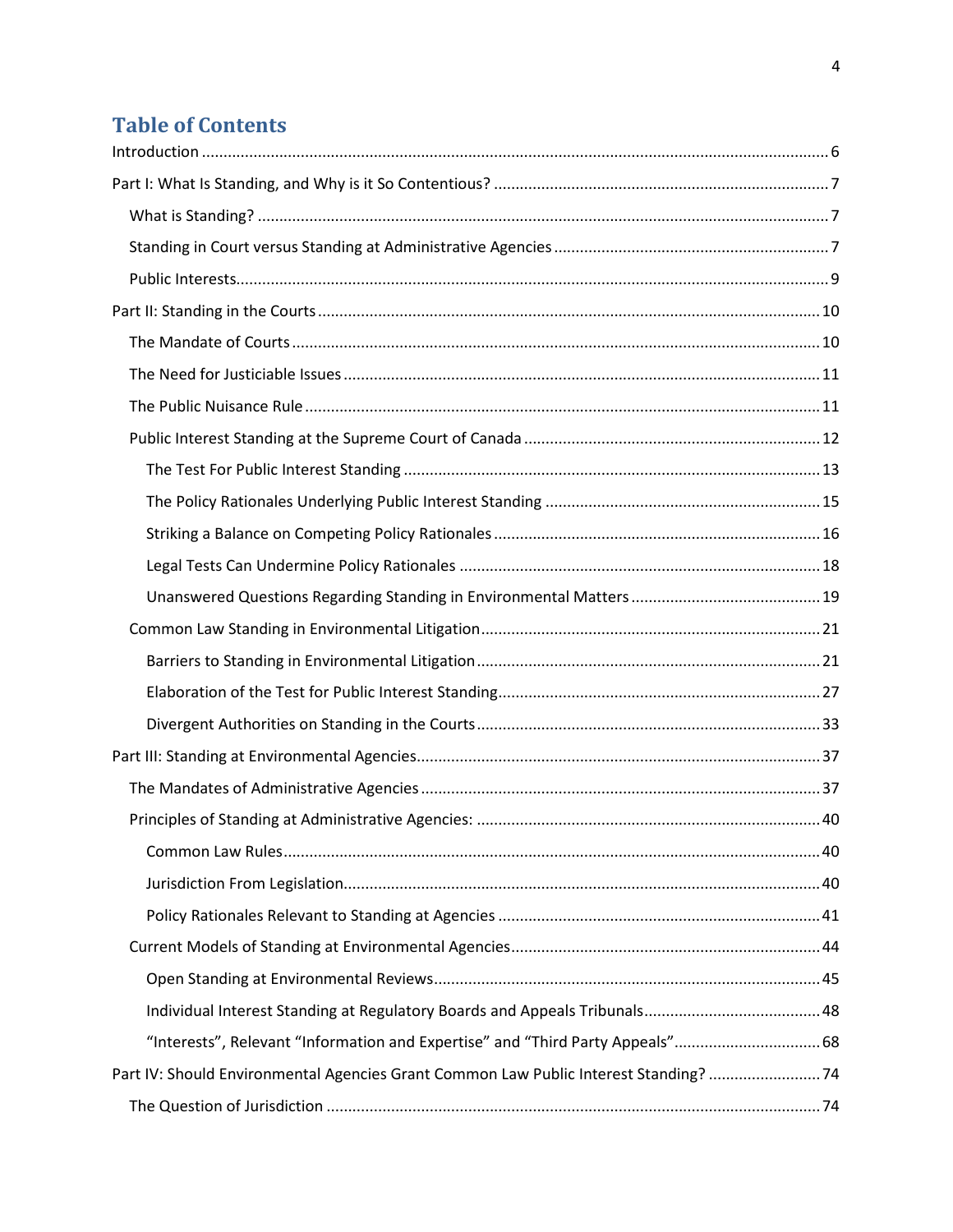| #3: Provide Clear Jurisdiction to Trigger Hearings on Issues of Public Interest91                |  |
|--------------------------------------------------------------------------------------------------|--|
|                                                                                                  |  |
|                                                                                                  |  |
|                                                                                                  |  |
|                                                                                                  |  |
|                                                                                                  |  |
| #9: Formalize a Comprehensive Public Participation Framework for the Decision-Making Process. 95 |  |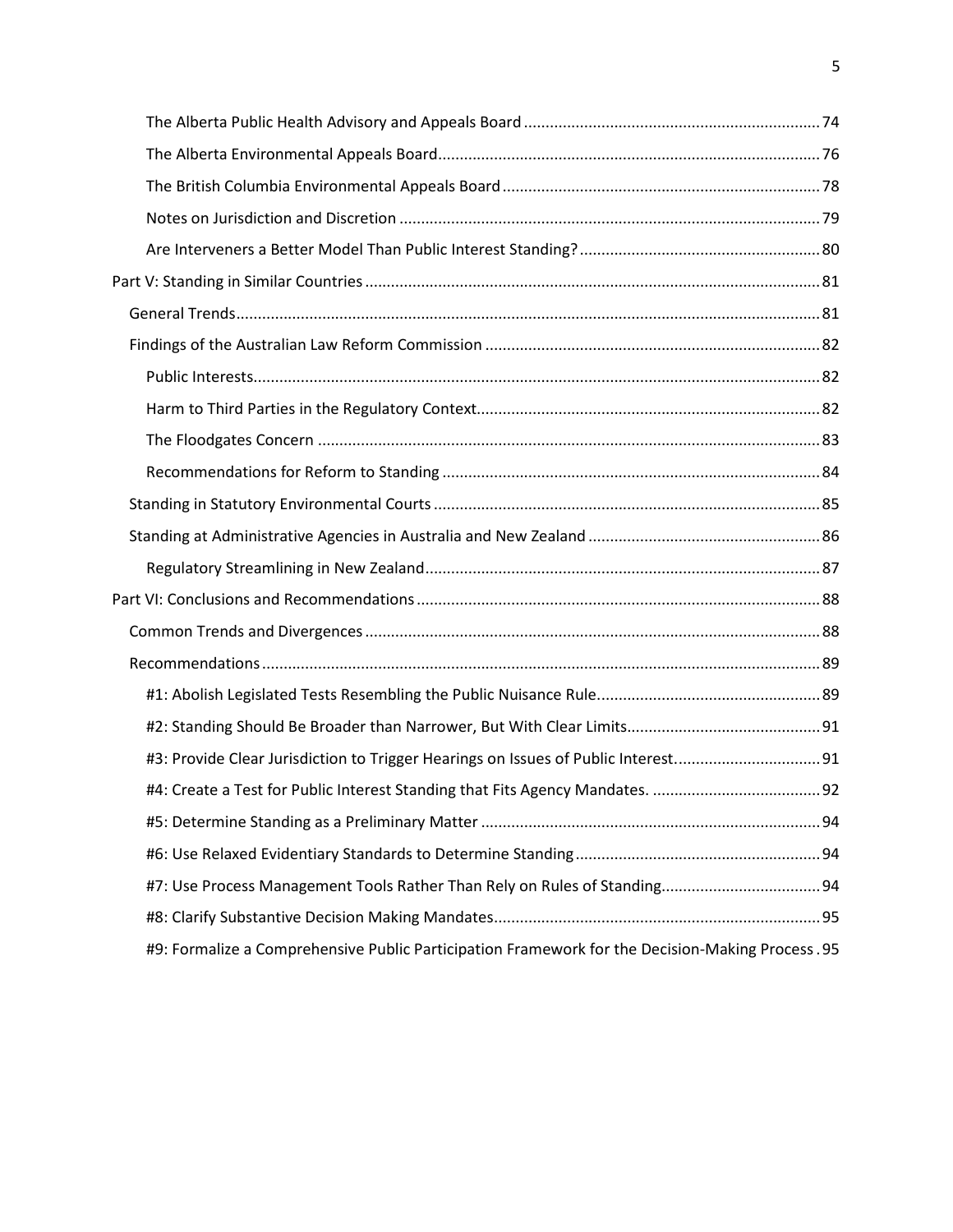# Standing in Environmental Matters

# <span id="page-5-0"></span>Introduction

This is a comprehensive report on "standing": the legal status necessary to receive a hearing from a court or an administrative board or tribunal that holds hearings. The purposes of this report are to:

- Provide an informative update on the law of standing since the last comprehensive reviews of this topic in the 1980's and 1990's, with a focus on standing in environmental matters.
- Compare the merits of current models of standing on environmental matters based on their positive and negative impacts.
- Canvas options and make recommendations for a functional approach to standing at environmental agencies.

Part I provides a working definition of standing and identifies several reasons why standing in environmental matters is so contentious.

Part II focuses on standing in the courts. It includes a review of the mandate of the courts and introduces key principles of common law standing. It provides an update on public interest standing at the Supreme Court of Canada (SCC) since the last major law reform reports and a detailed review of standing in environmental litigation in the lower courts.

Part III focuses on standing at environmental agencies. It includes a review of the mandate of administrative agencies and identifies how the principles of standing at agencies differ from those applicable to standing in the courts. It also provides a comparison of three common models to standing at environmental agencies and the impact of these models.

Part IV explores whether common law public interest standing should apply at environmental agencies, and considers whether court interveners provide a more relevant model for standing at agencies.

Part V briefly reviews standing in environmental matters in other common law countries with a focus on Australia and New Zealand.

Part VI summarizes common trends concerning standing in court and administrative agencies and makes recommendations for reform to standing at administrative agencies.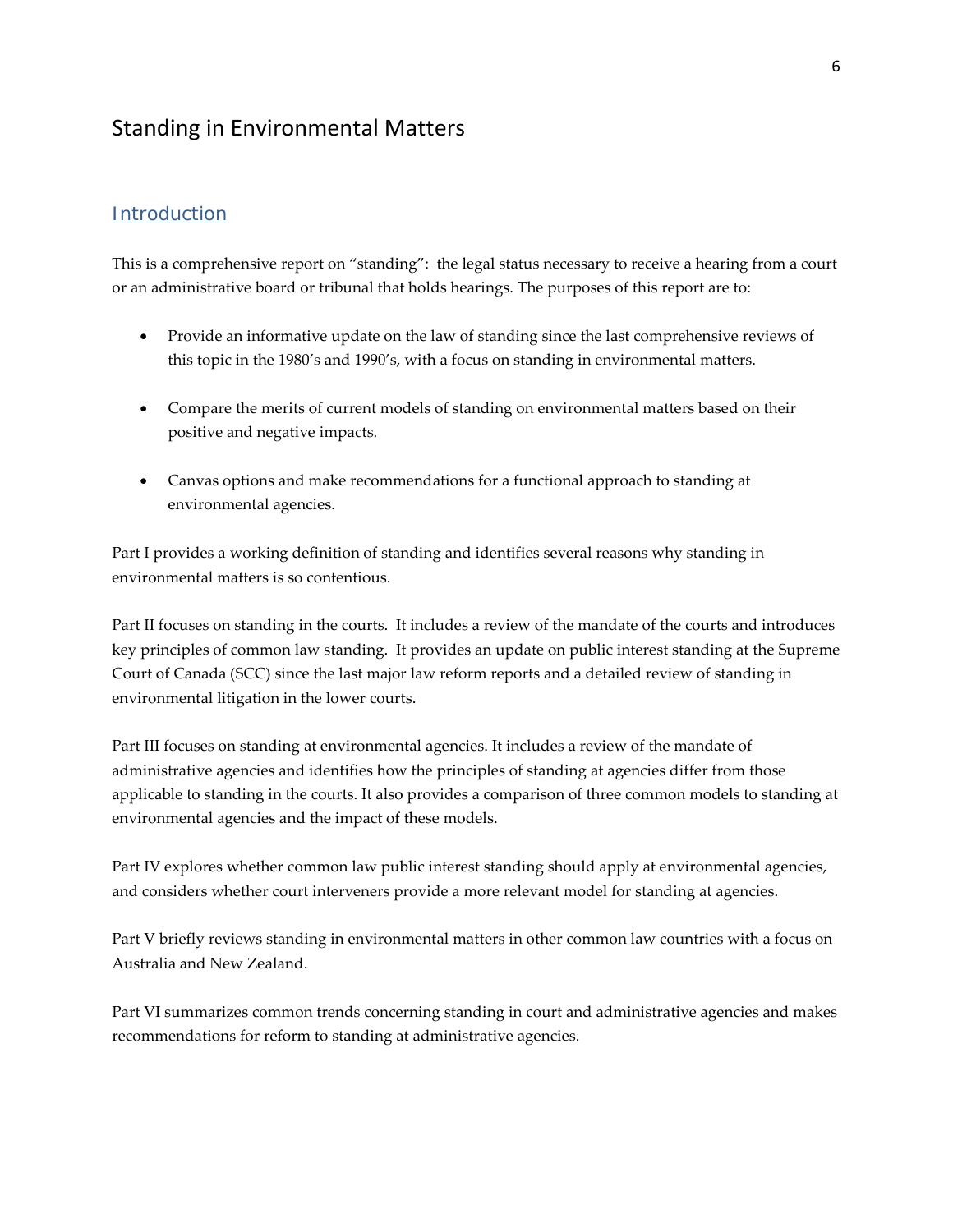# <span id="page-6-0"></span>Part I: What Is Standing, and Why is it So Contentious?

### What is Standing?

<span id="page-6-1"></span>Standing is a "gatekeeper" tool. It determines whether hearings should be held and who should be heard. It can control the issues that are decided and the interests that are represented in those decisions. For the purpose of this report, a person with standing is someone with the necessary legal status to trigger a hearing that would not otherwise occur, or someone with full party status in hearings that have been triggered. Standing to trigger hearings is the most contentious issue but standing for additional parties is not free of controversy.

The contentiousness of standing in environmental matters begins with simply trying to define the concept of standing. The common law rules were developed by the courts for use in the adversarial litigation system. This occurred prior to the 20<sup>th</sup> century regulatory state in which the subject matters of public administration expanded significantly. The historic definitions of standing were very focused on a private individual's enforceable legal rights. These definitions are often unsuitable for public law matters in the courts and are even more questionable for use at administrative agencies. Some historic definitions do not distinguish between standing and the merits of the substantive claim advanced by the person seeking standing. In other words they equate standing with entitlement to the relief sought from the courts. <sup>[1](#page-6-3)</sup> Others equate standing with entitlement to seek relief rather than the entitlement to that relief.<sup>[2](#page-6-4)</sup> A common approach focuses on the "interest" that an individual holds, for example being "directly affected" by a decision.[3](#page-6-5) Modern public law jurisprudence focuses on whether the "issue" raised is suitable for determination.[4](#page-6-6) This shift in focus from the plaintiff's interests to the issues is the origins of "public interest standing" in the courts as discussed in Part II. However, that form of standing is still a litigation model of questionable applicability to administrative agencies as discussed in Parts III and IV.

#### Standing in Court versus Standing at Administrative Agencies

<span id="page-6-2"></span>As standing is a tool to discharge public decision-making duties, the model of standing should fit the mandate of the decision maker. The decision-making mandates of courts and administrative agencies are very different on account of them having different institutional roles. The courts are their own branch of government with constitutional status alongside the legislative and executive branches of government. This supports inherent jurisdiction to hear issues suitable for judicial determination. Administrative agencies are extensions of the executive branch of government whose mandates to decide issues and determine standing come from ordinary legislation. These different mandates are discussed at length in Parts II and III respectively.

 $\overline{\phantom{a}}$ 

<span id="page-6-6"></span>*<sup>4</sup> Ibid.*

<span id="page-6-3"></span><sup>1</sup> Thomas A. Cromwell, Locus Standi: *A Commentary on the Law of Standing in Canada* (Toronto: Carswell, 1986) [Locus Standi].

<span id="page-6-4"></span>*<sup>2</sup> Ibid.*

<span id="page-6-5"></span>*<sup>3</sup> Ibid.*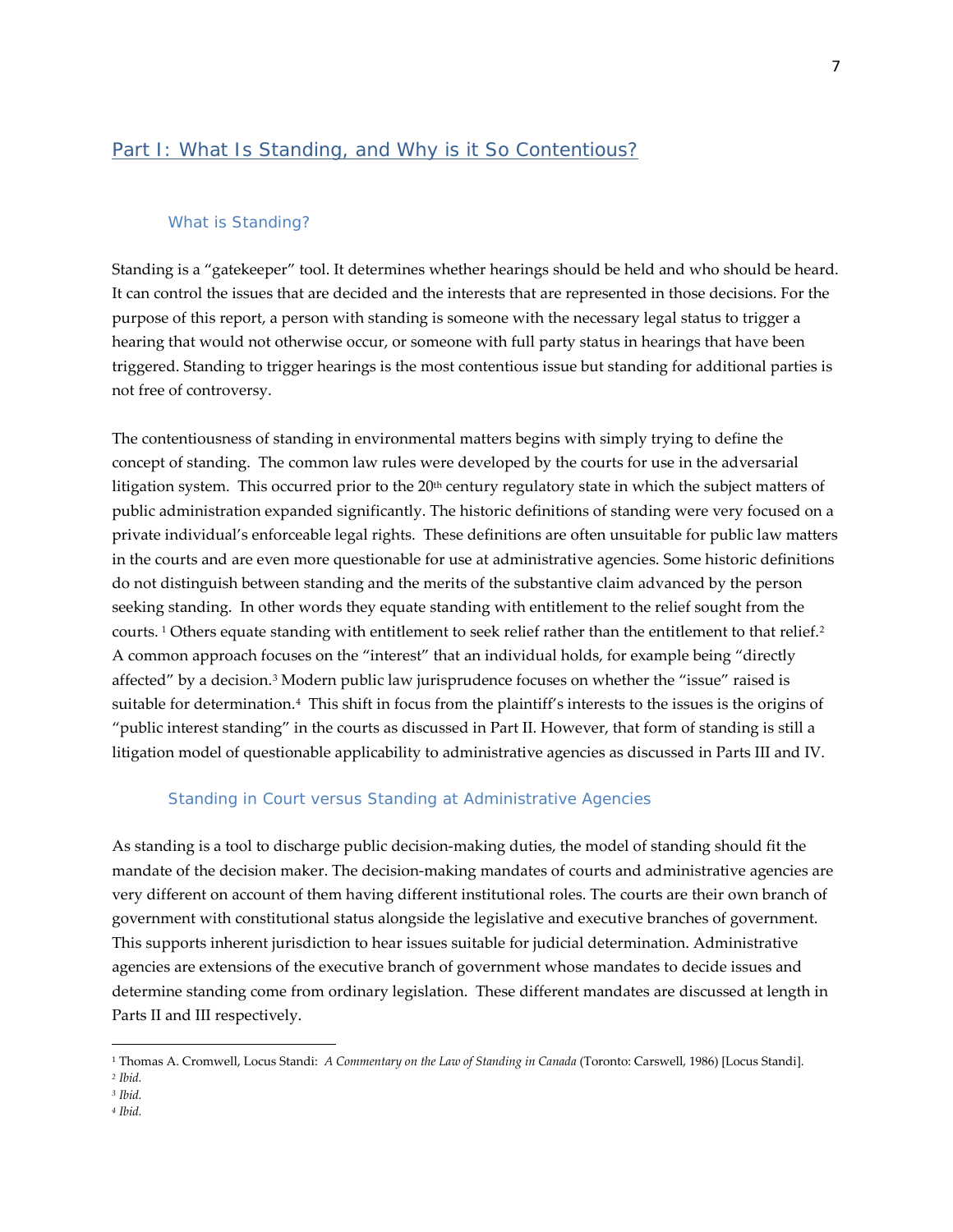Past law reform reports treated standing at courts and administrative agencies as different though related issues on account of these different mandates. They either focused on standing in courts, or included standing at agencies in a broader review of agency decision-making processes. The context for comparison has changed. In the 1980's and 1990's, law reform commissions in Canada and abroad found common law standing in the courts to be dysfunctional for public interest matters and in need of legislative reforms.<sup>[5](#page-7-0)</sup> Standing at agencies did not receive much historic attention which suggests that it may have been less of an issue. As of the 2000's, the Canadian approach to standing that is most often cited positively is the development of common law public interest standing by the courts.<sup>[6](#page-7-1)</sup> In contrast, there are increasing reports of questionable approaches to standing and recommendations for reforms concerning administrative agencies whose decisions may impact the environment ("environmental agencies").[7](#page-7-2) Litigation on standing at environmental agencies is increasing and there have been multiple legislative reforms that include standing. Court cases and academic commentary are increasingly grappling with the extent to which principles of common law standing developed by the courts should or should not apply in the administrative agency context.

The legal rules that determine standing in the courts are not clearly applicable in the administrative agency context but some of the policy rationales for and against standing are. Reasons for restrictive (or "narrow") standing include the baseline position of government as keeper of the public interest, concern with efficient use of decision-making resources, and concern with effects of standing on more directly affected third parties, especially in the regulatory context. These rationales are often articulated as the need to prevent "floodgates" and "busybodies". Reasons for relaxed (or "broad") standing include the practical need for public interest representation by non-government participants, upholding decisionmaking mandates by allowing issues suitable for determination to be heard, and allowing the representation of interests that should be considered in these decisions. These rationales may be expressed as concern with "fairness", "access to justice" or concern with accountability and procedural legitimacy.

Rationales for narrow standing are the most transferable from courts to the administrative agency context and are more universally applicable between agencies because they reflect generalized concerns with efficiency and harm to other parties. Rationales for broad standing vary more between courts and

<span id="page-7-0"></span><sup>5</sup> Ontario Law Reform Commission, *Report on the Law of Standing* (Toronto: OLRC, 1989) [Ontario Commission]; Australian Law Reform Commission, *Beyond the Door Keeper, Standing to Sue for Public Remedies*, ALRC Report 78, (Sydney: ALRC, 1996) and *Standing in public interest litigation,* ALRC Report 27 *(*Sydney: ALRC, 1985) [Australian Commission]; South Africa Law Commission, *The Recognition of Class Actions and Public Interest Actions in South African Law*, Project 88*,* (Pretoria, SALC 1998) [South African Commission].

<span id="page-7-1"></span><sup>6</sup> David R. Boyd, *Unnatural Law: Rethinking Canadian Environmental Law and Policy*, (Vancouver: UBC Press, 2003) [Unnatural Law]; Donald Zillman, Alastair Lucas and George (Rock) Pring, eds., *Human Rights in Natural Resource Development: Public Participation in the Sustainable Development of Mining and Energy Resources* (New York: Oxford University Press, 2002) [Human Rights in Natural Resource Development].

<span id="page-7-2"></span><sup>7</sup> Mark Haddock, *Environmental Tribunals in British Columbia* (University of Victoria Environmental Law Centre, 2011) [Tribunals in British Columbia]; Alberta Law Reform Institute, *Powers and Procedures for Administrative Tribunals in Alberta*, ALRI Report 79, (Edmonton: Alberta Law Reform Institute, 1999) [Tribunals in Alberta]; Cindy Chiasson and Jodie Hierlmeier, *Public Access to Environmental Appeals: A Review and Assessment of Alberta's Environmental Appeals Board*, (Edmonton: Environmental Law Centre (Alberta) Society, 2006) [Alberta's Environmental Appeals Board].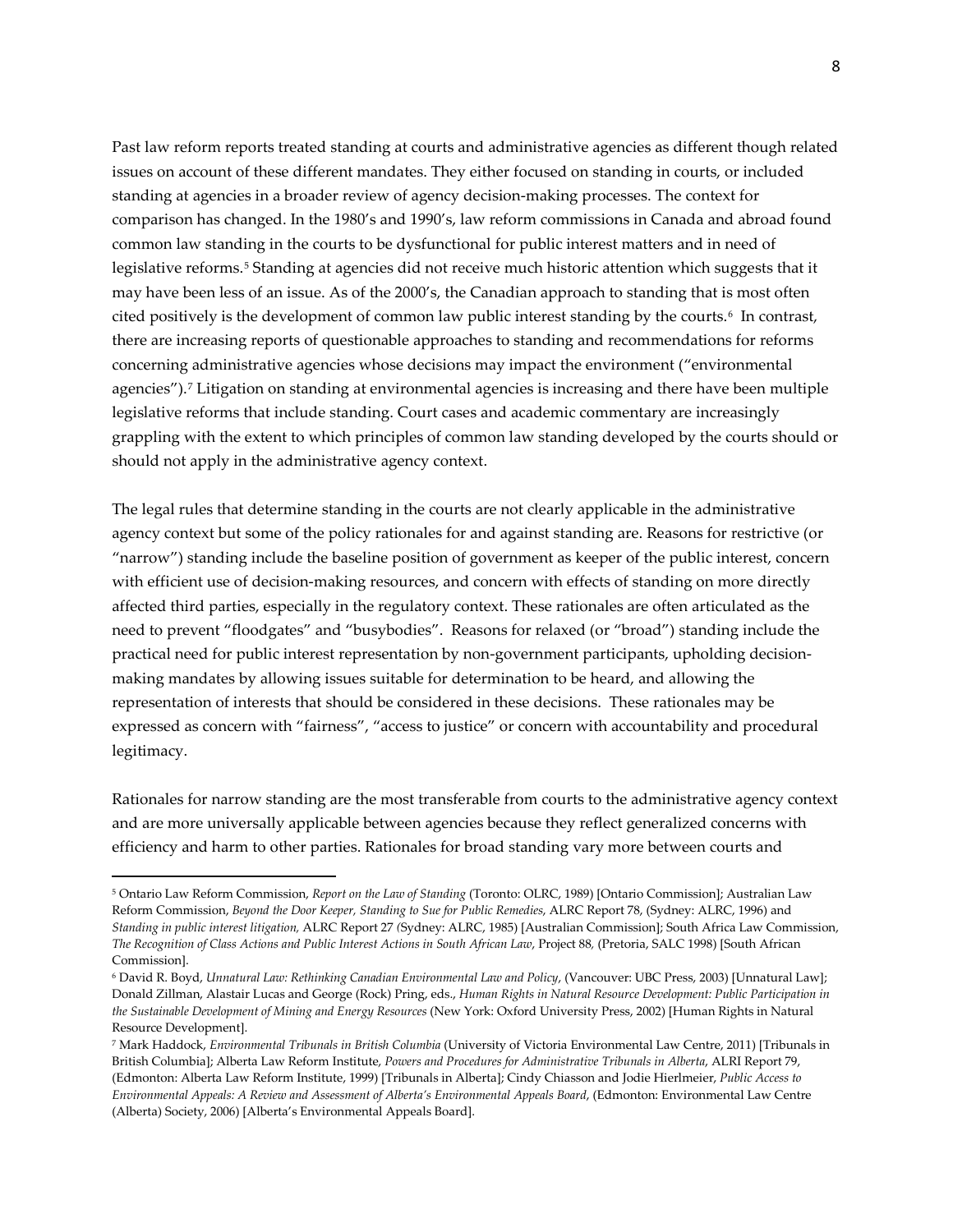agencies because they are tied to substantive decision-making mandates. For example, the leading international law agreement on procedural rights in environmental matters includes separate provisions on "access to justice" in the courts and "public participation" in government decisions.**[8](#page-8-1)** Though Canada is not a signatory, this type of distinction reflects the context for debate.

Regardless of the specific rationales in play, the concept of standing may ultimately be about attempts to balance competing points of view. Many models of standing are viewed as too broad or too narrow, if not both. Most criticisms are that the historic models are too narrow, especially where public interests are at stake.

#### Public Interests

<span id="page-8-0"></span>Standing in environmental matters in courts and administrative agencies shares one singular trait with all issues of public participation in environmental decision making: Environmental decisions create unique challenges in identifying the appropriate stakeholders because they concern public resources, public goods, and impacts on public interests.[9](#page-8-2) The default keeper of the public interest is the elected branch of government. Furthermore, in environmental matters the impacts on public interests may be indirect or cumulative which makes individual claims even more remote.[10](#page-8-3) The impact might even be on the "commons" owned by no one.[11](#page-8-4) The end result is that persons who advocate on behalf of the environment ("environmental advocates") often lack the legal rights that support the standing of other parties like industry, landowners, and First Nations.

Environmental advocates vary immensely. They include individual private citizens, unincorporated associations, and incorporated organizations that may or may not have members. The issues they follow, their geographic focus, and their activities also vary. Some but not all can be described as public interest groups. In the case of groups, the interests they represent are more amorphous and dispersed than those represented by other corporate entities like municipalities, industry associations, trade unions or First Nations.

There is much argument but little evidence on the practical impacts of public interest environmental advocates. The positive view of these advocates is that they improve substantive decisions and legitimize proceedings. They may have capacity to conduct responsible proceedings, make the process more efficient, or provide information and expertise to help resolve the complex issues that characterize environmental regulation. Some may be repeat players, work with other stakeholders, hold moderate positions, or attempt to improve rather than stop developments. The negative view of these advocates is that their substantive contributions and conduct are questionable. They are accused of causing delay, reputational damage, or offering irrelevant or unreliable information. They may intervene in regulatory

<span id="page-8-1"></span><sup>8</sup> *[Convention on Access to Information, Public Participation in Decision-Making and Access to Justice in Environmental Matters](http://live.unece.org/fileadmin/DAM/env/pp/documents/cep43e.pdf)* (1998) United Nations Economic Commission for Europe (UNECE).

<span id="page-8-2"></span><sup>9</sup> Nancy Perkins Spyke, "Public Participation in Environmental Decision Making at the New Millennium: Structuring New Spheres of Public Influence"(1999) 26 Environmental Affairs 263 [Public Participation].

<span id="page-8-3"></span>*<sup>10</sup> Ibid.*

<span id="page-8-4"></span> $11<sub>lbid</sub>$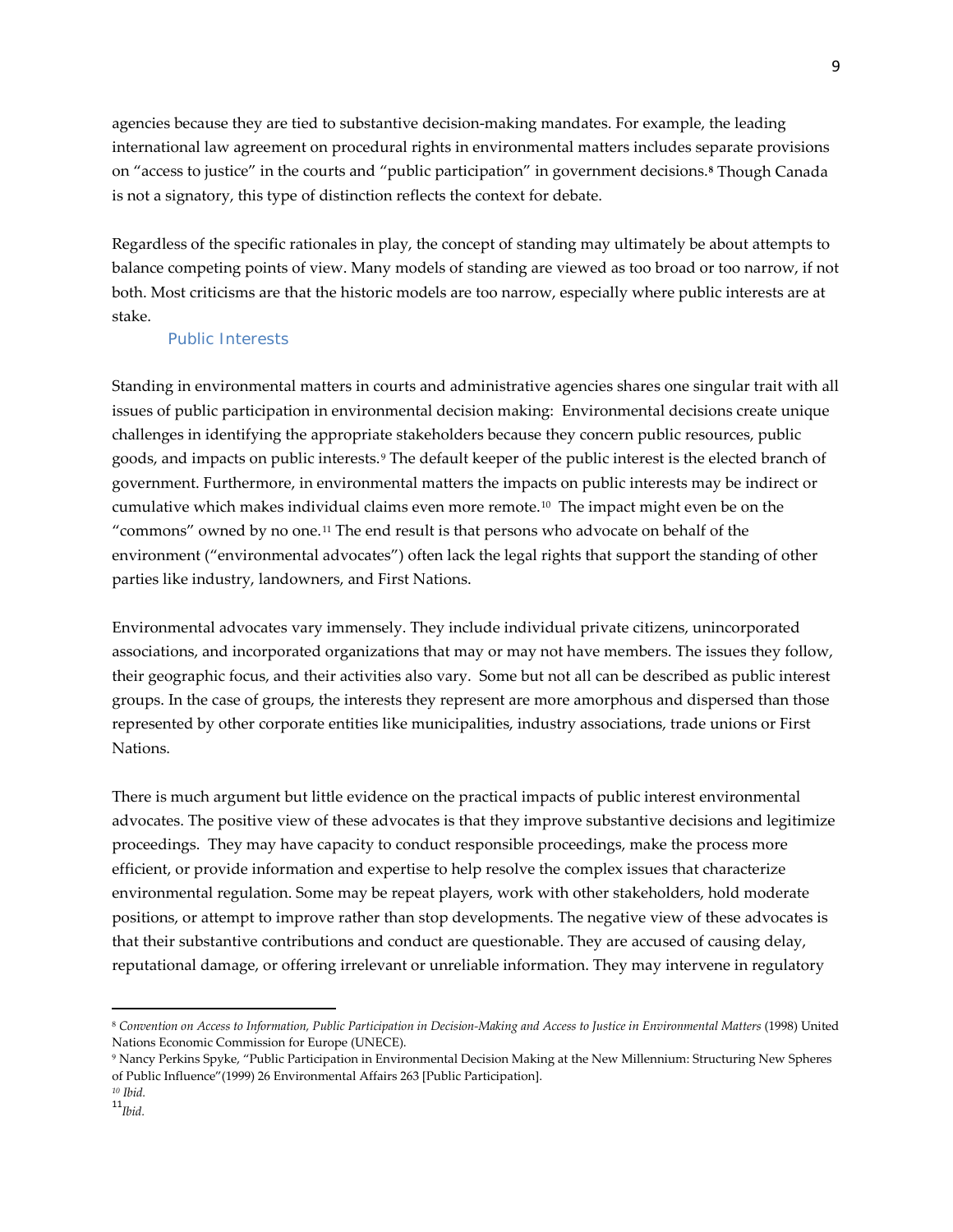proceedings to draw attention to public policy issues with little expectation of influencing the decisions, or they may really be seeking political stoppages of development. Public interest groups have become an ironic threat to public participation.[12](#page-9-2)

Knowing the individualist roots of standing and the collectivist nature of environmental claims, this debate may always be more ideological than evidentiary. While public interest advocates are criticized for pursuing their own agendas, in reality, all parties do so.[13](#page-9-3) The one real difference is that they claim to represent broader interests than their own.[14](#page-9-4) It is likely that judicial, political and administrative views of standing for public interest environmental advocates are influenced by latent receptivity to collective claims regardless of the articulated rules and rationales. Thus, like other issues of public participation, standing is affected by current political agendas and by deeper values and institutional traditions.[15](#page-9-5) The debate over standing is part of a larger struggle to maintain the appropriate decision-making roles of courts, legislatures and administrative agencies in western constitutional democracies.

# <span id="page-9-0"></span>Part II: Standing in the Courts

# The Mandate of Courts

<span id="page-9-1"></span>The mandate of courts is comparatively simpler than the mandates of administrative agencies. The court institution, or "judiciary", has constitutional status independent from the "legislative" and "executive" branches of government. The role of the courts is to decide legal questions through the adversarial litigation model. This includes a role in upholding the rule of law against the other branches of government.

Standing is required to trigger court hearings. The standing parties will be the plaintiff or applicant that triggers the hearing and their opponents. These adversarial parties will have a "lis" (a legal dispute) between them and are seeking relief against each other from the courts. These parties are distinguishable from "interveners", who are only allowed at the discretion of the court and have limited roles to assist the court without causing undue harm to the parties. In the common law system the court is largely a passive decision maker that relies on arguments and evidence from the parties and from interveners to the extent that they are enabled. The courts resist making proactive inquiries or taking notice of the context of the dispute, especially in non-constitutional cases.

<span id="page-9-2"></span>*<sup>12</sup> Ibid.*

<span id="page-9-3"></span><sup>13</sup> Chris Tollefson "Advancing an Agenda? A Reflection on Recent Developments in Canadian Public Interest Environmental Litigation" (2002) 51 U.N.B.L.J. 175.

<span id="page-9-4"></span><sup>14</sup> *Ibid.*

<span id="page-9-5"></span><sup>15.</sup>Human Rights in Natural Resource Development, *supra* note 6.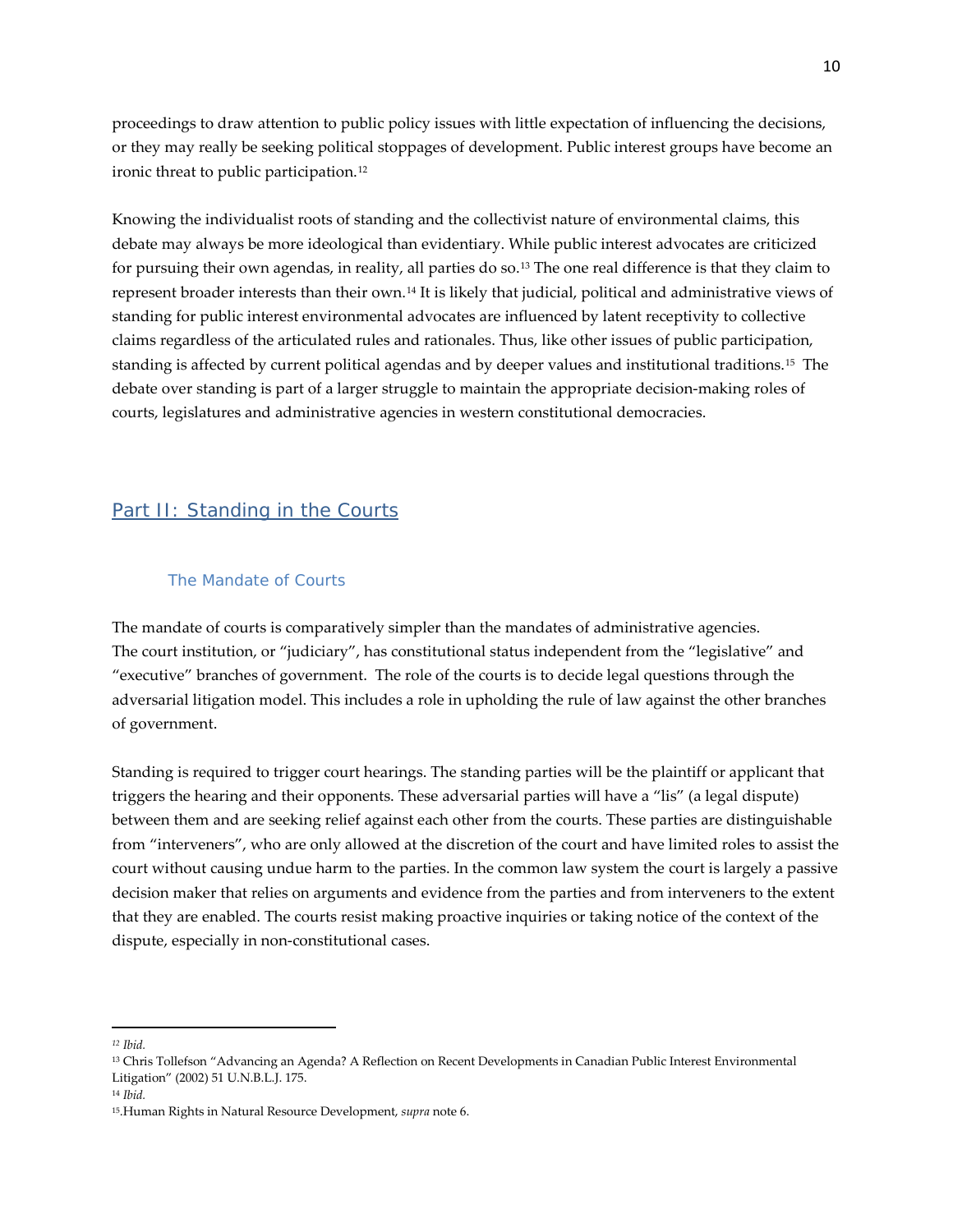Courts have inherent jurisdiction to determine standing. They determine standing under the common law unless the common law is altered by legislation, and even then there are situations where the common law may persist. Judicial determinations of common law standing merge questions of law, fact, and policy. The court articulates legal tests for standing and requires evidence of interests to meet these tests, but it also articulates policy rationales for and against standing that have a significant impact on their decisions. Key principles of standing include the need for "justiciable" issues, the "public nuisance" rule and "public interest standing".

#### The Need for Justiciable Issues

<span id="page-10-0"></span>Concern with maintaining institutional boundaries leads the courts to require that all issues be "justiciable", meaning that the issues are appropriate for judicial determination.[16](#page-10-2) The need for justiciable issues has two implications for standing in environmental matters. The first is that environmental matters that raise justiciable issues come before the courts by default more than by deliberate inclusion of the courts in the environmental regulatory process. Legislation may include courts in the process by providing statutory rights to appeal administrative agency decisions to court, or it may exclude them by limiting the administrative decisions that can be judicially reviewed, but such legislation has not definitively broadened or narrowed the mandate of the courts. The second is that courts will avoid weighing the merits of substantive environmental concerns or answering political questions that it views as best left for the legislature. Many environmental claims are non justiciable due to lack of recognition in the western human rights regime. The rights regime mostly provides "first generation" or "negative" rights that protect individuals from state interference. Many environmental claims resemble "second generation" rights claims in that they would impose positive duties on governments.[17](#page-10-3) Common law countries often omit environmental rights from their constitutions and the courts have been cautious about recognizing positive duties on government.[18](#page-10-4) The *Canadian Charter of Rights and Freedoms* (the *Charter*) fits this trend as it largely provides first generation rights and omits expressed provisions on the environment. In Canada, most environmental rights and positive duties on government depend on being provided by ordinary legislation. Claims that transcend human interests such as the rights of animals or the environment itself may well be "third generation" rights and even further removed from the current regime.

# The Public Nuisance Rule

<span id="page-10-1"></span>The status of government as the default public interest litigant results from the English common law "public nuisance rule" which was imported to Canada in the early decades of the 1900s. This rule provided that the appropriate plaintiff to enforce public rights was the Attorney General or someone with consent of the Attorney General.[19](#page-10-5) The Attorney General could not, and still cannot, be challenged for

<span id="page-10-2"></span><sup>16</sup> Locus Standi, *supra* note 1.

<span id="page-10-3"></span><sup>17</sup> David Boyd, *The Environmental Rights Revolution: A Global Study of Constitutions, Human Rights, and the Environment*, (Vancouver: UBC Press, 2011) [Environmental Rights].

<span id="page-10-4"></span><sup>18</sup> *Ibid.*

<span id="page-10-5"></span><sup>19</sup> Ontario Commission, *supra* note 5; Locus Standi, *supra* note 1.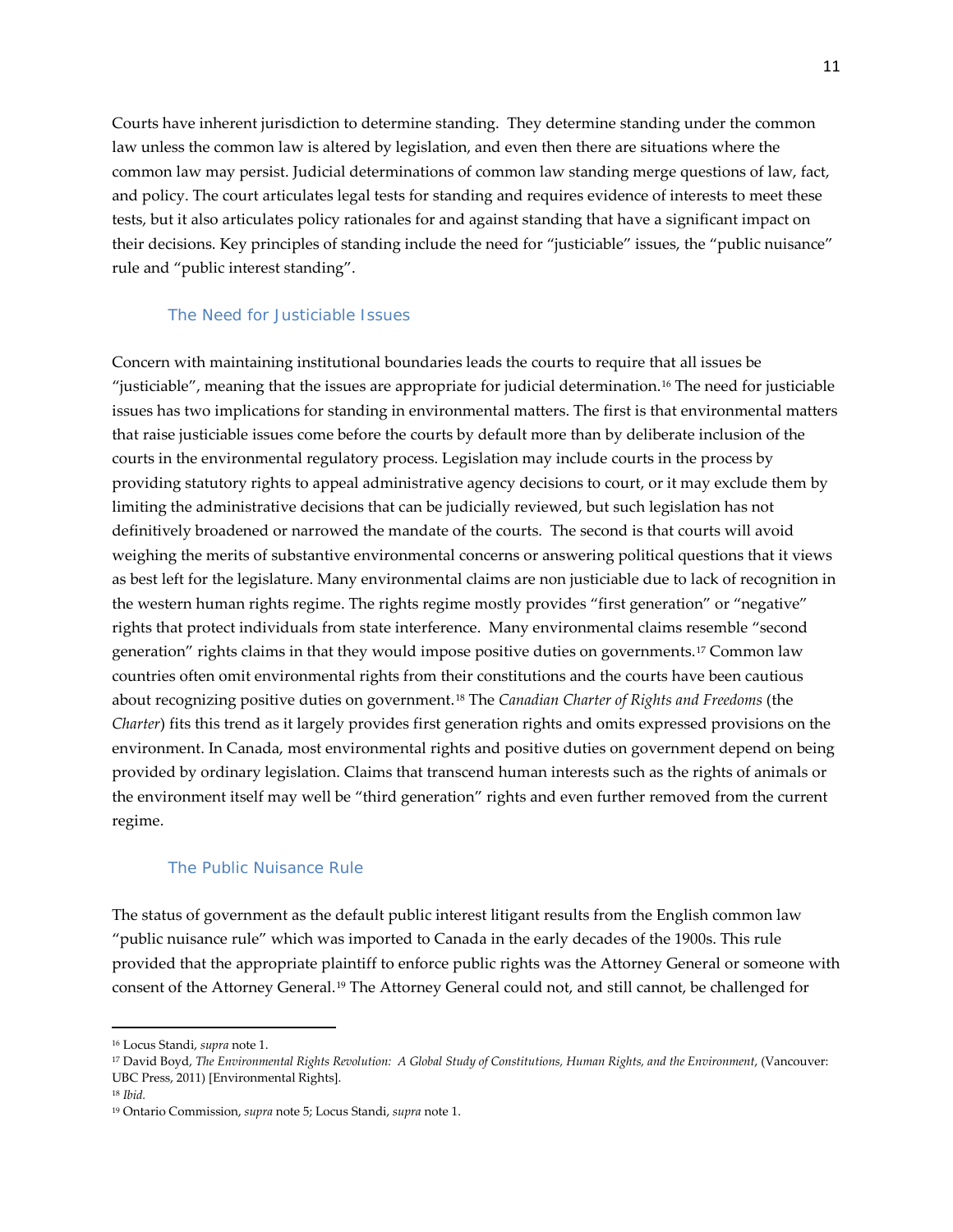declining to litigate. A private citizen without consent of the Attorney General could only enforce public rights if their own private rights were violated at the same time or if they suffered special damages that were different than those suffered by the public at large.<sup>[20](#page-11-1)</sup> Thus the test creates needs for evidence and causation.

In the 1980's the public nuisance rule was criticized by the leading academic commentary and by the Ontario Law Reform Commission (the "Ontario Commission"), which reviewed reports from other common law jurisdictions. [21](#page-11-2) The consistent criticisms are that:

- The rule is difficult to apply. There are inconsistent articulations of the need to be differently affected, suffer special damages, show unique harm or show particular prejudice.
- It is not clear whether the difference from the general public must be one of kind or degree.
- The rule inappropriately lets the Attorney General control access to the courts where public rights are at stake.
- The rule applies private law reasoning to proceedings of an entirely different character.
- The rule lacks contemporary relevance as the relationship between citizens and the state has changed fundamentally. It originates from  $19<sup>th</sup>$  century individualist ideology and is at odds with a 20<sup>th</sup> century state model that includes citizen roles in government decisions and the advancement of public interests.[22](#page-11-3)

The Ontario Commission also noted that these problems are a particular concern in environmental law and concluded that "the law of standing has greeted the new world with the tools of the old".<sup>[23](#page-11-4)</sup>

# Public Interest Standing at the Supreme Court of Canada

<span id="page-11-0"></span>Common law public interest standing is a divergence from the public nuisance rule without fully abolishing it. The starting point is the role of the courts in upholding the rule of law against the other branches of government, and its inherent jurisdiction to hear justiciable issues. For issues that concern the legality of government action, the Attorney General is not the appropriate plaintiff so the courts find discretion to grant standing to other persons. Determining public interest standing involves a different legal test and an expressed balancing of judicial policy rationales.

The development of public interest standing by the Supreme Court of Canada (SCC) has not been a straight path. This forty year evolution has included the initial recognition of public interest standing in the 1970's, a period of expansion in the 1980's, a commitment to non-expansion in the 1990's, and a shift to more relaxed approach to standing in the 2000's.

*<sup>20</sup> Ibid.*  $\overline{\phantom{a}}$ 

<span id="page-11-2"></span><span id="page-11-1"></span>*<sup>21</sup> Ibid*.

<span id="page-11-3"></span>*<sup>22</sup> Ibid.*

<span id="page-11-4"></span><sup>23</sup> Ontario Commission, *ibid.,* page 72.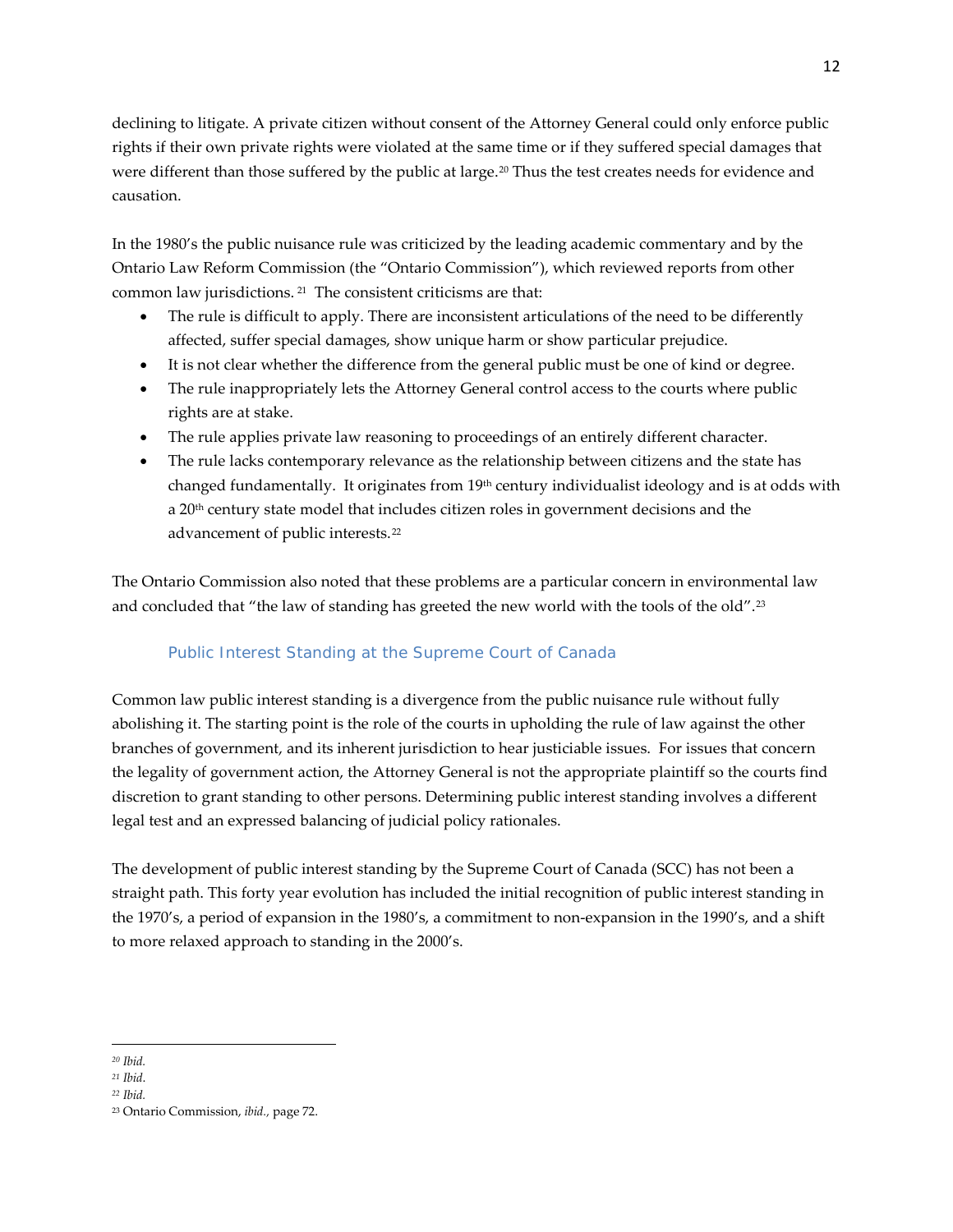# *The Test for Public Interest Standing*

<span id="page-12-0"></span>The SCC originally made public interest standing available to challenge the constitutionality of legislation in three 1970s cases: *Thorson v. Attorney General of Canada*, *Nova Scotia Board of Censors v. McNeil* and *Minister of Justice of Canada v. Borowski (Borowski)*.[24](#page-12-1) In the 1986 case of *R v. Finlay* (*Finlay*) the SCC made public interest standing available to challenge the legality of administrative action in non-constitutional cases.[25](#page-12-2) *Finlay* articulated three factors from *Borowski* to consider in determining public interest standing:

- A "serious and justiciable issue";
- A plaintiff that was "directly affected" or had a "genuine interest" in the matter; and
- "No other reasonable and effective manner in which the issue may be brought before a court".<sup>26</sup>

*Finlay* further established that standing can be determined as a preliminary matter instead of being determined with the merits of the substantive claim. This can be done if the issues, evidence and arguments available provide the court with a sufficient understanding of the interest being asserted.<sup>[27](#page-12-4)</sup>

When the Ontario Commission published its report in 1989, public interest standing was still sufficiently new to create uncertainty as to its availability and its impact on the public nuisance rule. *Finlay* was a clear expansion of where standing is available without having to pass the rule, yet there was criticism of the "genuine interest" factor being vaguely defined and shifting focus from the issues back to the interests of the plaintiff as in the historic rules. The Ontario Commission stated that standing tests based on required interests are "asking the wrong questions".[28](#page-12-5) Its concern with access to justice was sufficient for it to recommended legislative reform to common law standing even in the wake of *Finlay*. The recommendations were for standing to be discretionary and guided by numerous factors including the existence of non-trivial issues, the number of people affected, the need to prevent issues from being immunized from review, other proceedings against the defendant, and fairness to persons whose interests are against the litigation. It further recommended that standing not be denied based on failure to meet one factor or requirement. The recommendations were to reform standing through a comprehensive Access to Justice Act that would also address costs and interveners. These recommendations were not adopted.

<span id="page-12-1"></span><sup>24</sup> *Thorson v. Attorney General of Canada,* [1975] 1 S.C.R. 138 [Thorson]; *Nova Scotia Board of Censors v. McNeil*, [1976] 2 SCR 265 [McNeil]; *Minister of Justice of Canada v. Borowski*, 2 S.C.R. 575 [Borowski].

<span id="page-12-2"></span><sup>25</sup> *[Finlay v. Canada \(Minister of Finance\)](http://www.canlii.org/eliisa/highlight.do?text=%22genuine+interest%22+and+%22standing%22&language=en&searchTitle=Federal+-+Supreme+Court+of+Canada&path=/en/ca/scc/doc/1986/1986canlii6/1986canlii6.html)*, [1986] 2 S.C.R. 607 [Finlay]*.*

<span id="page-12-3"></span><sup>26</sup> Finlay, *ibid.*; Borowski, *supra* note 24.

<span id="page-12-4"></span>*<sup>27</sup>*Finlay*, Ibid.*

<span id="page-12-5"></span><sup>28</sup> Ontario Commission, *supra* note 5.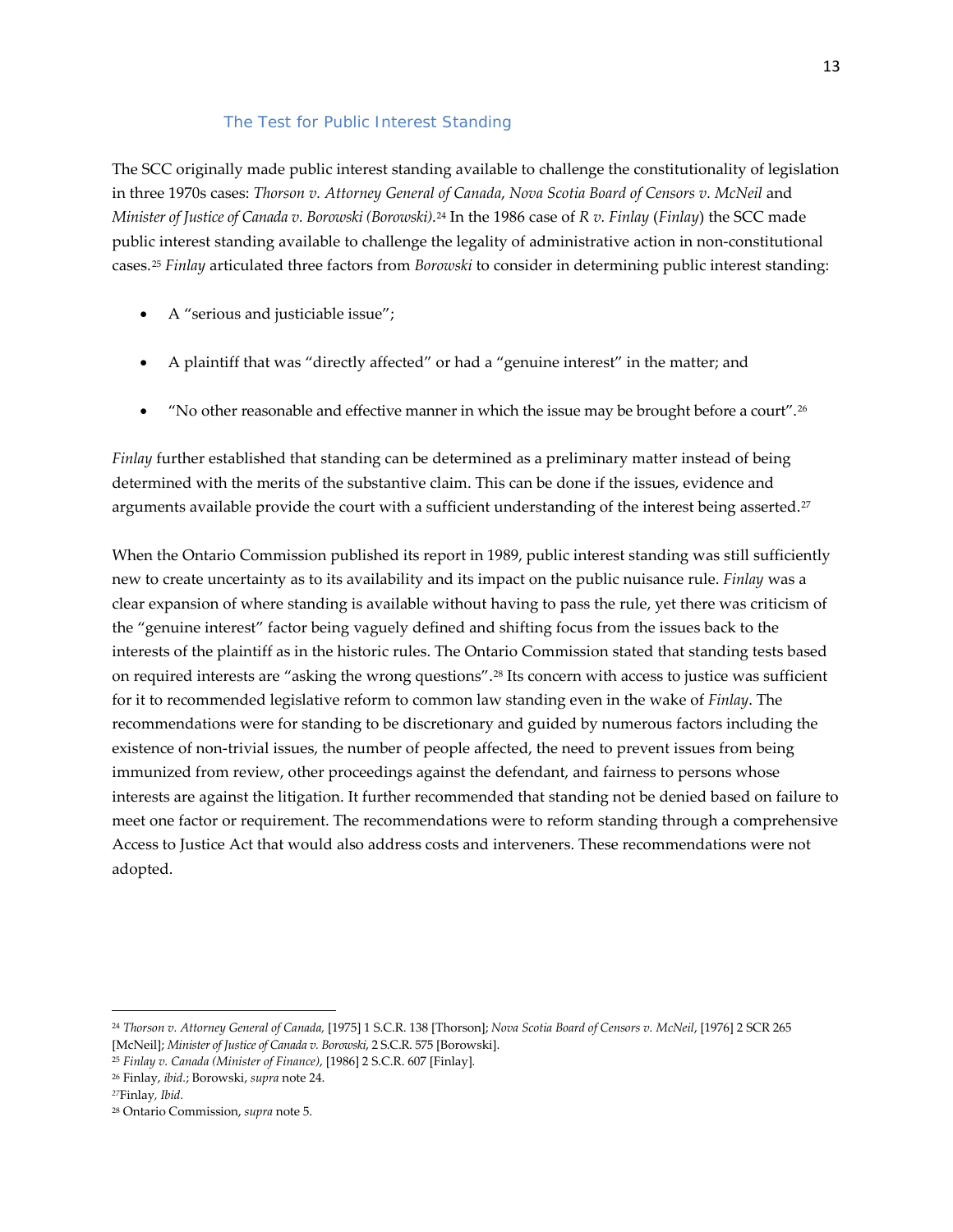*Finlay* has attracted ongoing interest from administrative law commentators. [29](#page-13-0) Like the Ontario Commission, the commentary frames a connection between public interest standing on administrative law matters, the growth of the regulatory state, and the need to reconsider the public nuisance rule.<sup>[30](#page-13-1)</sup> It also identifies two extreme points of view on this subject. One is that any citizen should be able to challenge the legality of administrative action as there is a general public interest in this, and the other being that only directly affected individuals should have this right since ensuring legality is the role of the Attorney General. [31](#page-13-2)

In the 1990's the SCC stated that there was no need to change the test for public interest standing. This was both an affirmation of broader standing and a quelling of it. In *Canadian Council of Churches v. Canada* (*Canadian Council*) the SCC stated that it should take a "liberal and generous" approach to the test, but in fact took a rigid approach, treating the three factors like independent requirements that must all be met.<sup>[32](#page-13-3)</sup> In *Canadian Council* and a second 1990s case *Hy and Zel's Inc. v. Ontario* (*Hy Zels*) the third factor was interpreted to deny public interest standing despite the other two factors being met.[33](#page-13-4) 

During this period the third factor emerged as the most restrictive one. The SCC's articulation of this factor created uncertainty around whether the public plaintiff must only provide a reasonable means to hear the issue, whether there must be no practical likelihood that a more directly affected person would litigate, or whether there must be no theoretical other way for the issue to be heard. *Hy Zels* created further uncertainty as to whether the interpretation of standing tests can vary with the nature of proceedings, as the plaintiffs were directly affected for the purpose of criminal proceedings yet denied public interest standing by the SCC in civil proceedings flowing from the same dispute.

In the 2000's the SCC showed signs of relaxing its approach to the third factor. In *Chaoulli v. Quebec* it considered the lived reality of individuals that were more directly affected than the public interest plaintiff and the breadth of the legal challenge that this plaintiff sought to make.<sup>[34](#page-13-5)</sup> A private health care advocate was seeking to use the *Charter* to bring a challenge to the constitutionality of an entire provincial health plan which the court described as a "systemic" challenge*.* In considering the existence of more directly affected persons the court found it unreasonable to expect that a seriously ill person on a long wait list would bring such litigation.

The SCC deliberately relaxed its approach to the entire test in the 2012 case of *Canada v. Downtown Eastside Sex Workers United against Violence* (*Downtown Eastside*).[35](#page-13-6) The court considered the policy rationales behind standing prior to articulating the test and held that a "flexible and purposive" approach

l

<span id="page-13-4"></span><sup>33</sup> *Ibid.*; *[Hy and Zel's Inc. v. Ontario \(Attorney General\); Paul Magder Furs Ltd. v. Ontario \(Attorney General\)](http://www.canlii.org/eliisa/highlight.do?text=%22genuine+interest%22+and+%22standing%22&language=en&searchTitle=Federal+-+Supreme+Court+of+Canada&path=/en/ca/scc/doc/1993/1993canlii30/1993canlii30.html)*, [1993] 3 S.C.R. 675 [Hy Zels].

<span id="page-13-0"></span><sup>29</sup> Robert MacCaulay and James Sprague, *Hearings Before Administrative Tribunals, Second Edition* (Toronto: Carswell, 2002) [Hearings Before Administrative Tribunals]; Gerald Heckman, Gus Van Harten and David J. Mullan, eds., Administrative Law Cases, Text and Materials (6<sup>th</sup> edition, (Toronto: Emond Montgomery, 2010) [Administrative Law].

<span id="page-13-1"></span><sup>30</sup> Hearings Before Administrative Tribunals, *ibid.*

<span id="page-13-2"></span><sup>31</sup> Administrative Law, *supra* note 29.

<span id="page-13-3"></span><sup>32</sup> *[Canadian Council of Churches v. Canada \(Minister of Employment and Immigration\)](http://www.canlii.org/eliisa/highlight.do?text=%22genuine+interest%22+and+%22standing%22&language=en&searchTitle=Search+all+CanLII+Databases&path=/en/ca/scc/doc/1992/1992canlii116/1992canlii116.html)*, [1992] 1 S.C.R. 236 [Canadian Council].

<span id="page-13-5"></span><sup>34</sup>*Chaoulli v. Quebec (Attorney General)*, [2005] 1 SCR 791[Chaouli].

<span id="page-13-6"></span><sup>&</sup>lt;sup>35</sup> Canada (Attorney General) v. Downtown Eastside Sex Workers United Against Violence Society, [2012] 2 SCR 524 [Downtown Eastside].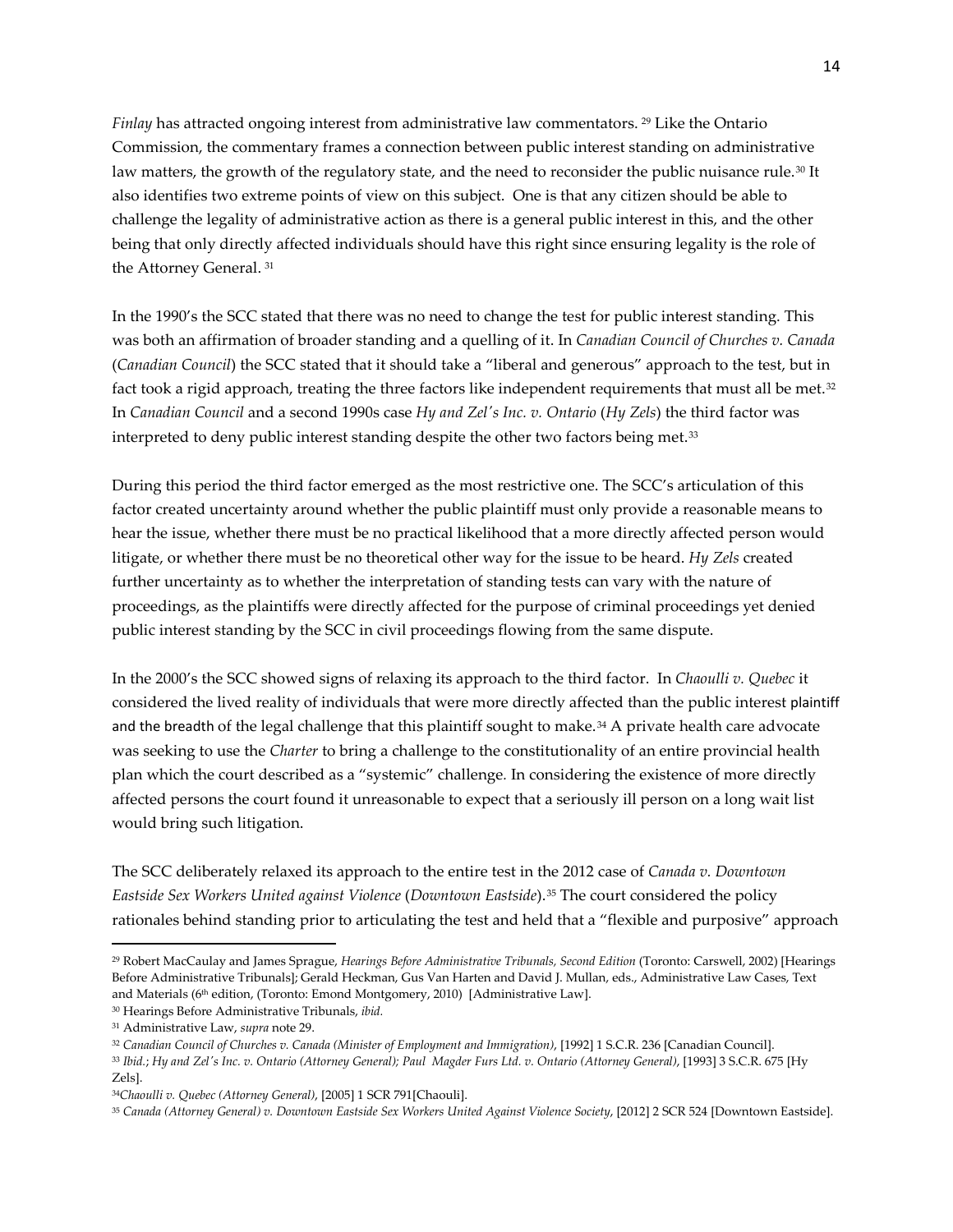to the test was warranted. The three factors were to be considered cumulatively rather than as independent requirements. The SCC deliberately restated the third factor in a more relaxed manner, asking whether the proposed suit, in all of the circumstances, was "a reasonable and effective means" ("reasonable means") to bring the case. It provided numerous factors to consider in making this determination. These included [significantly paraphrased]:

- The plaintiff's capacity, resources and expertise;
- A sufficient factual setting;
- A case of "public interest" that transcends the interests of those most directly affected;
- Realistic alternative means that would favor more efficient and effective use of judicial resources and present a context more suitable for adversarial determination;
- Whether the plaintiffs would bring any useful or distinctive perspective to the resolution of the issues; and
- Even if other persons have more direct interests, the plaintiff may have a distinctive and important interest different from them.

This restatement of the test for public interest standing in *Downtown Eastside* was driven by attention to judicial policy and the lived reality of persons entitled to litigate. The case was a broad *Charter* challenge to a suite of anti-prostitution provisions brought by a group of sex workers, and the court considered that individual sex workers would be unlikely to bring the same litigation in the context of criminal defense proceedings.

# *The Policy Rationales Underlying Public Interest Standing*

<span id="page-14-0"></span>The SCC cases articulate fairly comparable rationales for and against public interest standing, though with different emphasis. The most frequent articulated rationales are:

# **The role of the courts in upholding legality**

Upholding the rule of law against the other branches of government is the dominant rationale in favor of public interest standing. This rationale has been articulated by the SCC in different ways. *Finlay* noted the role of the courts in having the laws obeyed. *Canadian Council* articulated concern with "access to the courts".[36](#page-14-1) *Downtown Eastside* included both articulations: a "principle of legality" that state action should be lawful and that there be a "practical and effective way to challenge the legality of state action", and concern with "access to justice for disadvantaged persons in society whose legal rights are affected." [37](#page-14-2) The legality rationale is the basis for not screening out justiciable issues simply due to politicized contexts.

# **The adversarial system's need for facts and argument from the plaintiffs**

The adversarial system's reliance on the parties fueled historic preference for directly affected persons on the belief that they would provide the best factual foundation and argument. However the more recent

l

<span id="page-14-1"></span><sup>36</sup> Canadian Council, *supra* note 32.

<span id="page-14-2"></span><sup>37</sup> Downtown Eastside, *supra* note 35 at p. 31 and 51.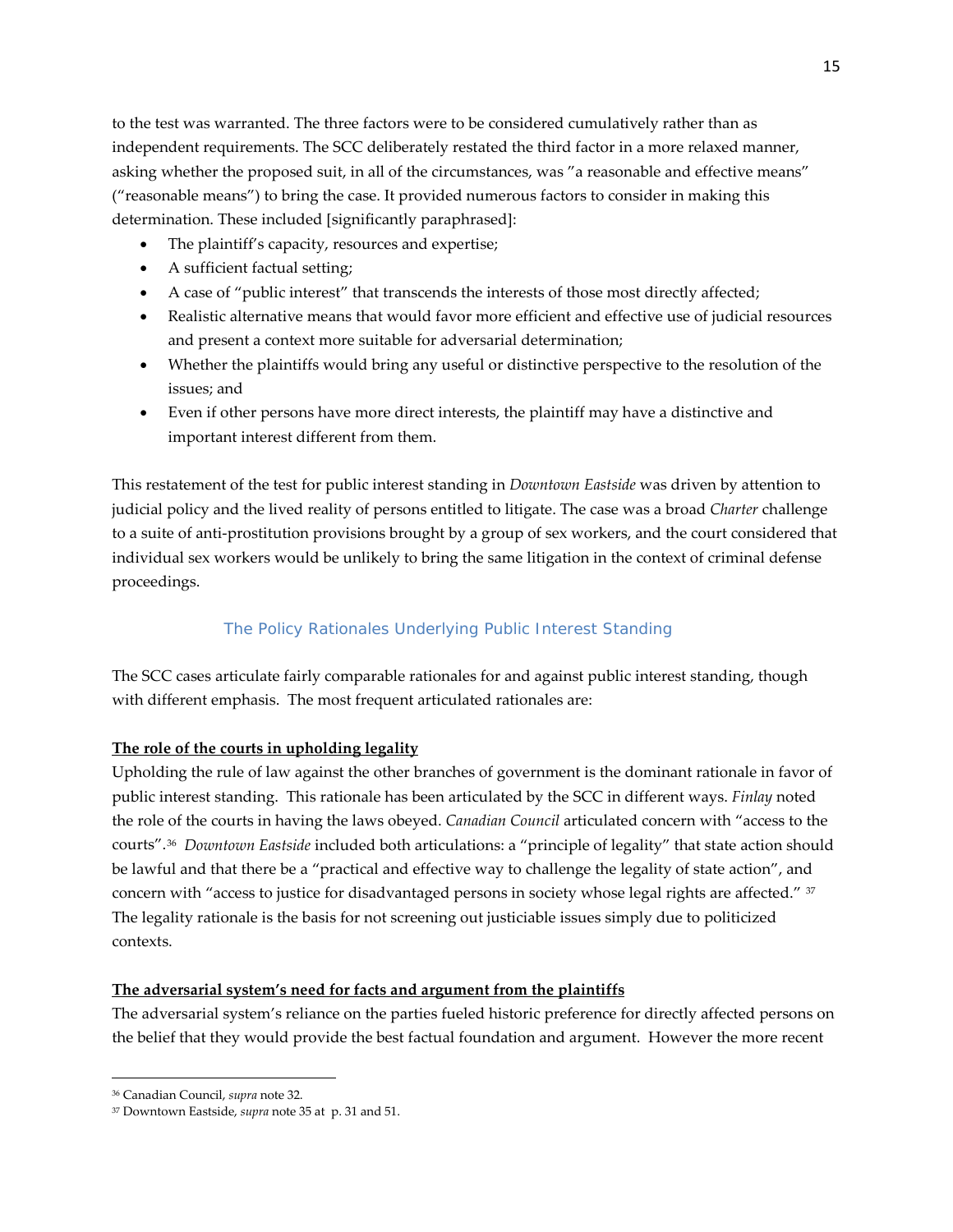SCC cases suggest that private litigants are not always superior.[38](#page-15-1) In *Downtown Eastside* the SCC held that courts should benefit from the contending points of view from persons most directly affected but it also noted that the court depends on these persons for skillful presentation of evidence and argument. In determining that public interest standing was a reasonable means to bring the matter to the courts it noted that public interest plaintiffs may have distinctive or important interests different from those with more direct interests.

#### **Concern with scare judicial resources**

This rationale recognizes the impact of standing on the courts. *Downtown Eastside* may connect concern with scarce judicial resources to a preference for directly affected plaintiffs as it states that persons with a personal stake in the issues should be a priority for court resources. It also found that the serious issue factor helps conserve judicial resources.

#### **Concern with the rights of more directly affected third parties**

Public interest standing could undermine the decisions of more directly affected persons not to sue or otherwise prejudice their interests.

#### **Floodgates and busybodies**

The need to limit standing may be expressed as fear of opening the floodgates or allowing standing for busybodies. These are not necessarily additional rationales but concerns as to what could consume scarce judicial resources and harm third parties. The floodgates and busybodies concerns are interrelated but can be distinguished. The floodgates concern is that the courts will be overwhelmed by sheer volume of litigation. The busybodies concern is that broad standing will invite meddlers with no real stake in the issues. *Downtown Eastside* connected the need to screen out busybodies to preventing impacts on third parties rather than to the conservation of judicial resources. Despite these distinctions, SCC cases including *Downtown Eastside* articulate the various rationales against standing in a fairly interwoven manner.

#### *Striking a Balance on Competing Policy Rationales*

<span id="page-15-0"></span>The three early constitutional cases and *Finlay* did not give much weight to the floodgates and busybodies concerns.[39](#page-15-2) Following these cases the Ontario Commission found that limits on standing were warranted, but found fears of floodgates and busybodies to be overstated as numerous sources supported that conclusion and because there are practical disincentives to litigation.<sup>[40](#page-15-3)</sup>

SCC cases since the Ontario Commission have articulated the need to strike a balance between the rationales for and against standing. During the non-expansion 1990s, the SCC in *Canadian Council* emphasized the discretionary nature of public interest standing, the need to maintain limits on standing, and noted that Canadian public interest standing is relatively broader than in other jurisdictions:

l

<span id="page-15-1"></span><sup>38</sup> Chaoulli*, supra* note 34. , Downtown Eastside*, supra* note 35.

<span id="page-15-2"></span><sup>39</sup> Thorson, Borowski, McNeal, *supra* note 24; Finlay, *supra* note 25.

<span id="page-15-3"></span><sup>40</sup> Ontario Commission, *supra* note 5.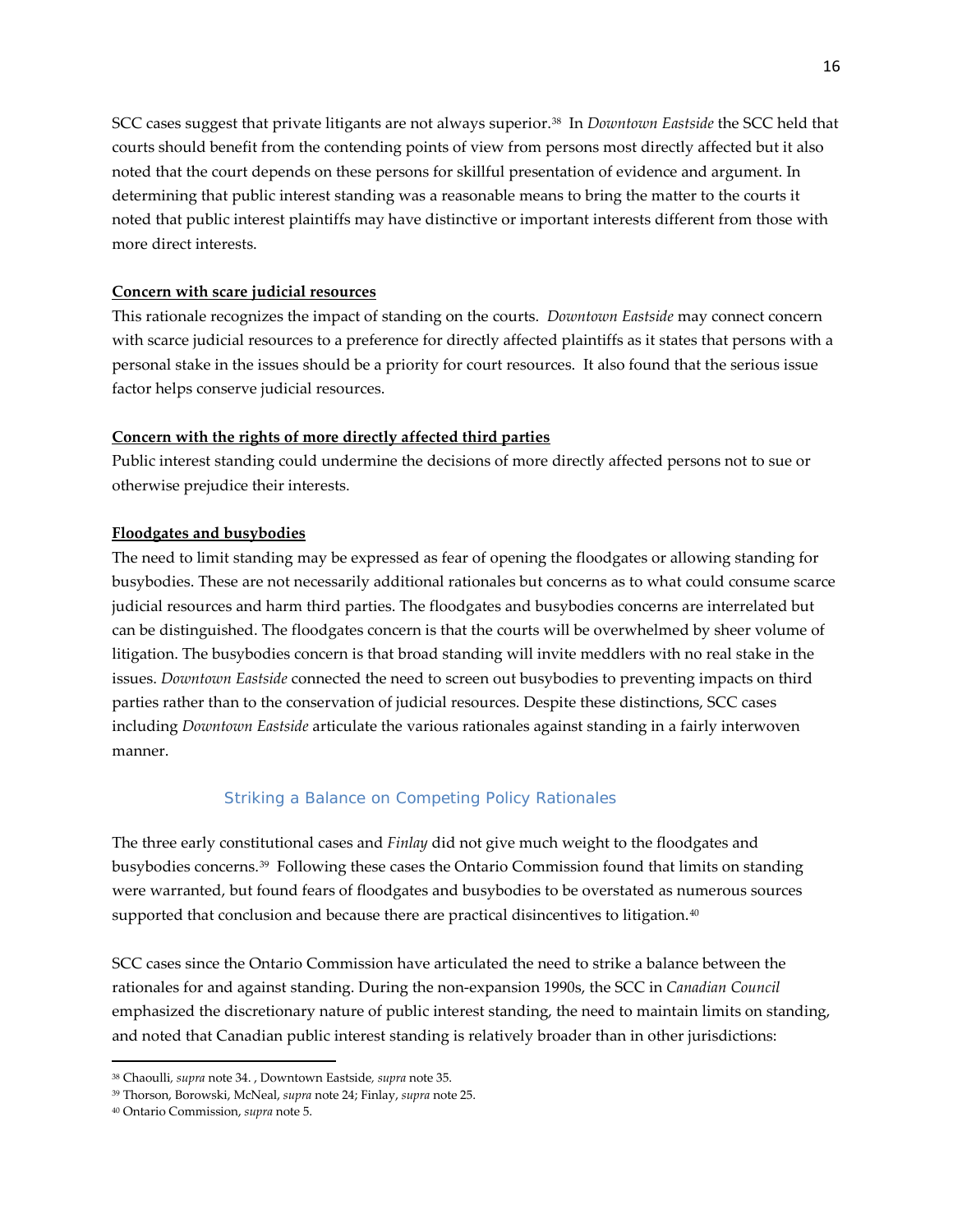"It may be illuminating to consider by way of comparison the position taken in other common law jurisdictions on this issue of standing. The highest Courts of the United Kingdom, Australia and the United States have struggled with the problem. They have all recognized the need to balance the access of public interest groups to the Courts against the need to conserve scarce judicial resources. It will be seen that each of these jurisdictions has taken a more restrictive approach to granting status to parties than have the courts in Canada."[41](#page-16-0)

In its most cited passage the SCC treats floodgates, busybodies, scarce resources and impacts on third parties as interwoven concerns:

". . . the need to grant public interest standing in some circumstances does not amount to blanket approval to grant standing to all who wish to litigate an issue. It is essential that a balance be struck between ensuring access to courts and preserving judicial resources. It would be disastrous if the courts were allowed to become hopelessly overburdened as a result of the unnecessary proliferation of marginal or redundant suits brought by well-meaning organizations pursuing their own particular cases certain in the knowledge that their cause is all important. It would be detrimental, if not devastating, to our system of justice and unfair to private litigants".[42](#page-16-1)

Academic commentary from the non-expansion period states that the SCC's concern with floodgates and busybodies must be read cautiously as it was likely reactive to increased access to the courts causing a corresponding drain on judicial resources in the post-*Charter* years.[43](#page-16-2) This is a narrow context in which there might have been "too much of a good thing".<sup>[44](#page-16-3)</sup>

The SCC was also criticized for expressing concern with impacts on third parties in a manner that presumed contentment with decisions when this might not be true for disadvantaged constituencies that face deterrents to litigation.[45](#page-16-4) Multiple commentators during the non-expansion period stated that public interest litigants are no more likely than private litigants to create floodgates and busybodies as, given further access to justice barriers and practical deterrents to litigation, it is more likely for people to litigate in defense of private interests than public ones.[46](#page-16-5)

In *Downtown Eastside* the SCC returned to its earlier position that fear of floodgates and busybodies are overplayed. It noted that few people "bring cases in which they have no interest and which serves no purpose", citing academic commentary that this busybody "is a spectre that haunts the legal literature, not the courtroom".[47](#page-16-6) It held that concerns with floodgates and busybodies must be assessed practically

 $\overline{\phantom{a}}$ 

<span id="page-16-3"></span><sup>44</sup> *Ibid.*

<span id="page-16-4"></span><sup>45</sup> Russell Binch, *The Mere Busybody: autonomy, equality and standing*, (2002) 40 Alberta Law Review 367, [Mere Busybody];

<span id="page-16-5"></span><sup>46</sup> *Ibid.,* Peter Bowal and Mark Cranwell, *Persona Non Grata: The SCC further constrains public interest standing*,(1994) 33 Alberta Law Review 192, [Persona Non Grata].

<span id="page-16-0"></span><sup>41</sup> Canadian Council, *supra* note 32.

<span id="page-16-1"></span><sup>42</sup> *Ibid.*

<span id="page-16-2"></span><sup>43</sup> Scott Fairley, *Is the Public Interest Falling From Standing? Two Recent Comments From the Supreme Court of Canada* (1993) 11 The Philanthropist 28, [Falling from Standing].

<span id="page-16-6"></span><sup>47</sup> Downtown Eastside, *supra* note 35 at p.28.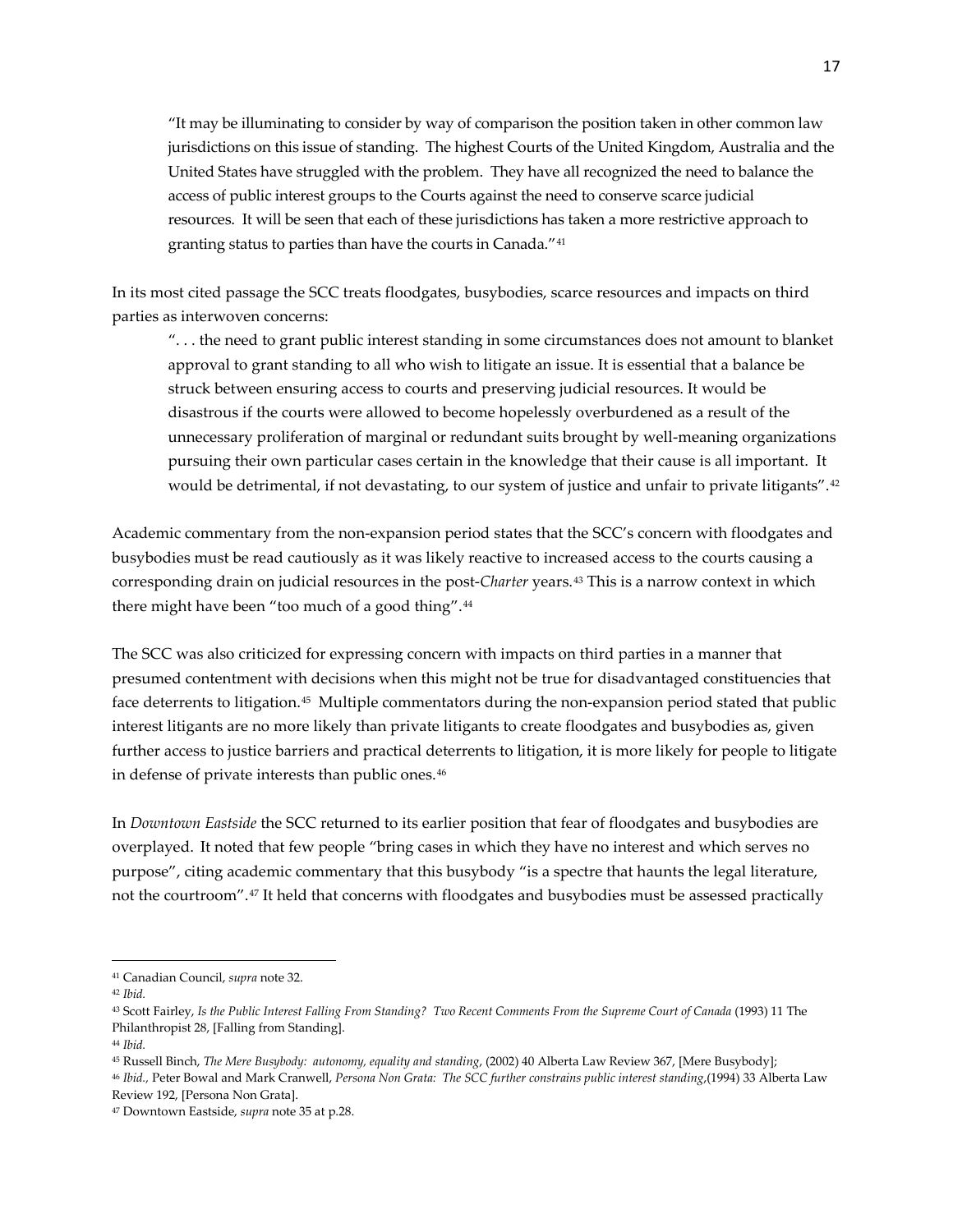in light of the circumstances rather than abstractly or hypothetically.[48](#page-17-1) The SCC further proposed that blunt denial of standing is not necessarily the most appropriate means to guard against these concerns, noting that courts can screen claims for merits, intervene to prevent abuse of process, award costs, and should consider these alternative forms of control. The SCC was fairly adamant in its skepticism towards the floodgates and busybodies concerns and its preference for alternative controls as it stated this entire position twice: once during its preliminary review of the policy rationales then again while reviewing the serious issue factor. *Downtown Eastside* also sets out how these policy rationales should be balanced against each other: the role of the courts in upholding legality must be balanced against the need for appropriate plaintiffs, concern with scarce judicial resources and impacts on third parties.

# *Legal Tests Can Undermine Policy Rationales*

<span id="page-17-0"></span>Most criticism of the SCC's approach to public interest standing is levied at the non-expansion 1990's and it is very consistent.[49](#page-17-2) Rigid application of the legal test undermined the policy rationales for and against standing. The SCC's strict requirement for no other way for issues to be heard ignored which parties and proceedings were most suitable for the issues. This approach allowed the best persons to assist in resolving complex issues to be denied standing based on the technical or even hypothetical existence of less capable people who were entitled to litigate.

Even where policy rationales were articulated they were not well applied.[50](#page-17-3) Conserving judicial resources was not well reconciled with upholding legality as denials of standing allowed the constitutionality of legislation to be immunized from scrutiny. Nor did denying standing always conserve judicial resources. In *Hy Zels* the SCC squandered judicial resources by denying standing even though standing was not an issue at earlier stages. A dissenting judge in *Hy Zels* held that the concerns with standing were overstated, and there was nothing to be gained by denying standing where benefits to granting standing were evident and the case was already in the system.

*Downtown Eastside* suggests judicial uptake of such criticisms. Multiple commentators view the decision as offering a functional approach that should allow standing to parties that would be the most suitable representatives for the issues.<sup>[51](#page-17-4)</sup>

<span id="page-17-1"></span><sup>48</sup> *Ibid.*

<span id="page-17-2"></span><sup>49</sup> Mere Busybody, *supra* note 45; Persona Non Grata, *supra* note 46; Laura Best, "Standing Against Justice? A Critique of the Canadian Approach to Public Interest Sanding" (2009), [unpublished, archived at Environmental Law Centre (Alberta) Society]; Falling From Standing, *supra* note 43.

<span id="page-17-3"></span><sup>50</sup> Persona Non Grata, *ibid.*

<span id="page-17-4"></span><sup>&</sup>lt;sup>51</sup> Christina Lam and Theresa Yurkewich, "Some Much Needed R&R: Revisiting and Relaxing the Test for Public Interest Standing in Canada", (ABlawg.ca, October 18, 2012), online: [http://ablawg.ca/2012/10/18/some-much-needed-rr-revisiting-and-relaxing-the](http://ablawg.ca/2012/10/18/some-much-needed-rr-revisiting-and-relaxing-the-test-for-public-interest-standing-in-canada/)[test-for-public-interest-standing-in-canada/](http://ablawg.ca/2012/10/18/some-much-needed-rr-revisiting-and-relaxing-the-test-for-public-interest-standing-in-canada/) ; Jane Bailey and Angela Chaisson, "On Being Part of the Solution": Public Interest Standing after SWUAV SCC,() 1 Canadian Journal of Poverty Law 121.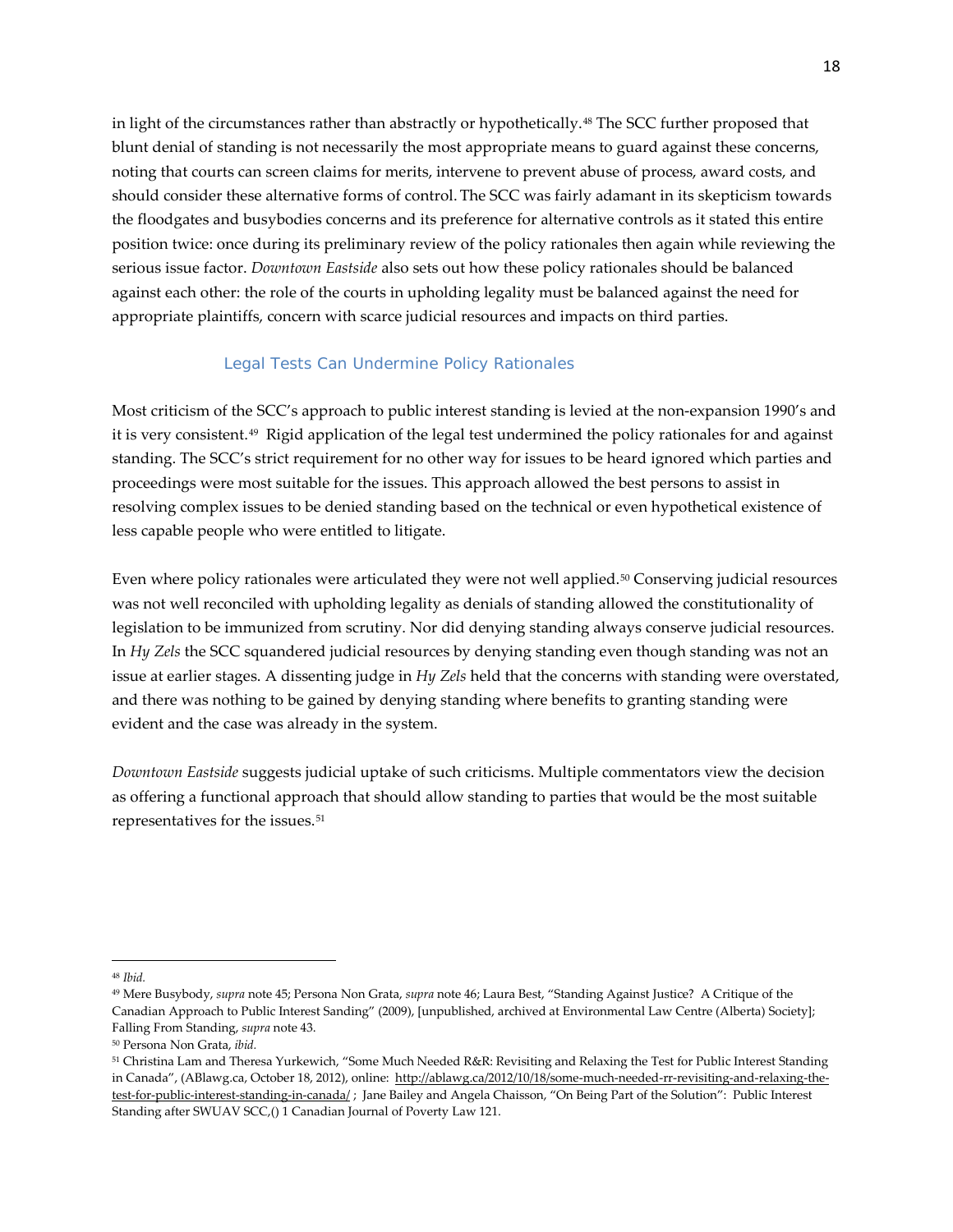# *Unanswered Questions Regarding Standing in Environmental Matters*

<span id="page-18-0"></span>None of the SCC cases on public interest standing concern environmental matters. Every SCC case but *Finlay* is a constitutional challenge rather than a challenge to administrative action and cases since the 1990's have been *Charter* challenges, which is an even narrower context. There are no SCC cases on administrative inaction, positive duties on government (legislated or otherwise) or standing at administrative agencies. The SCC cases show the court's preference for constitutional challenges concerning subject matters of national interest such as official languages, immigration, health care, and criminal offenses.

This leaves many unsettled questions concerning the availability of public interest standing in environmental matters. These questions include whether legal issues may be found non-justiciable on account of politicized contexts, whether there are more serious issues for which standing is available than those recognized by the SCC, what indicates the genuine interest of environmental groups, and what amounts to appropriate means for issues to be heard in the context of the larger resource development process where legislation often speaks to standing and appeal rights.

# **Justiciable issues in politicized contexts**

The "serious and justiciable issue" factor leaves uncertainty as to whether issues of legality are always suitable for judicial determination or whether the courts should avoid legal issues with political dimensions. Public interest standing reflects a trend towards judicial scrutiny of government action that has been called one of the most significant political developments in democratic nations in decades.<sup>[52](#page-18-1)</sup> Whether this trend is for better or worse is the subject of debate. *Finlay* was lauded for ensuring that the legality of administrative action may be scrutinized, but it also invited criticism of judicial intervention into the political realm.[53](#page-18-2) Some commentary favoring *Finlay* concludes that it is better for courts to risk tackling politicized subject matters than to allow issues of legality to be immunized from scrutiny.[54](#page-18-3) This would be consistent with the recommendations of the Ontario Commission and the SCC's emphasis on legality in *Downtown Eastside*. Furthermore, the *Charter* era has already injected political considerations into the courts so to refuse standing on such grounds would by hypocritical.[55](#page-18-4) However, most environmental matters are not *Charter* cases which reduces the applicability of this argument.

#### **"Serious issues" in administrative law**

The SCC has not settled the extent to which public interest standing is available in the administrative law context. It has only recognized the availability of public interest standing in non-constitutional cases to challenge the legality of administrative decisions, but has not clearly limited what may be a serious issue. The SCC rationalizes limits on serious issues out of concern for scarce judicial resources rather than articulating these limits as a rule of law. The SCC has been silent on whether common law public interest standing applies at administrative agencies, the topic of Part IV.

<span id="page-18-1"></span><sup>52</sup> Unnatural Law, *supra* not 6.

<span id="page-18-2"></span><sup>53</sup> Hearings Before Administrative Tribunals, supra note 29.

<span id="page-18-3"></span><sup>54</sup> *Ibid.*

<span id="page-18-4"></span><sup>55</sup> *Ibid.*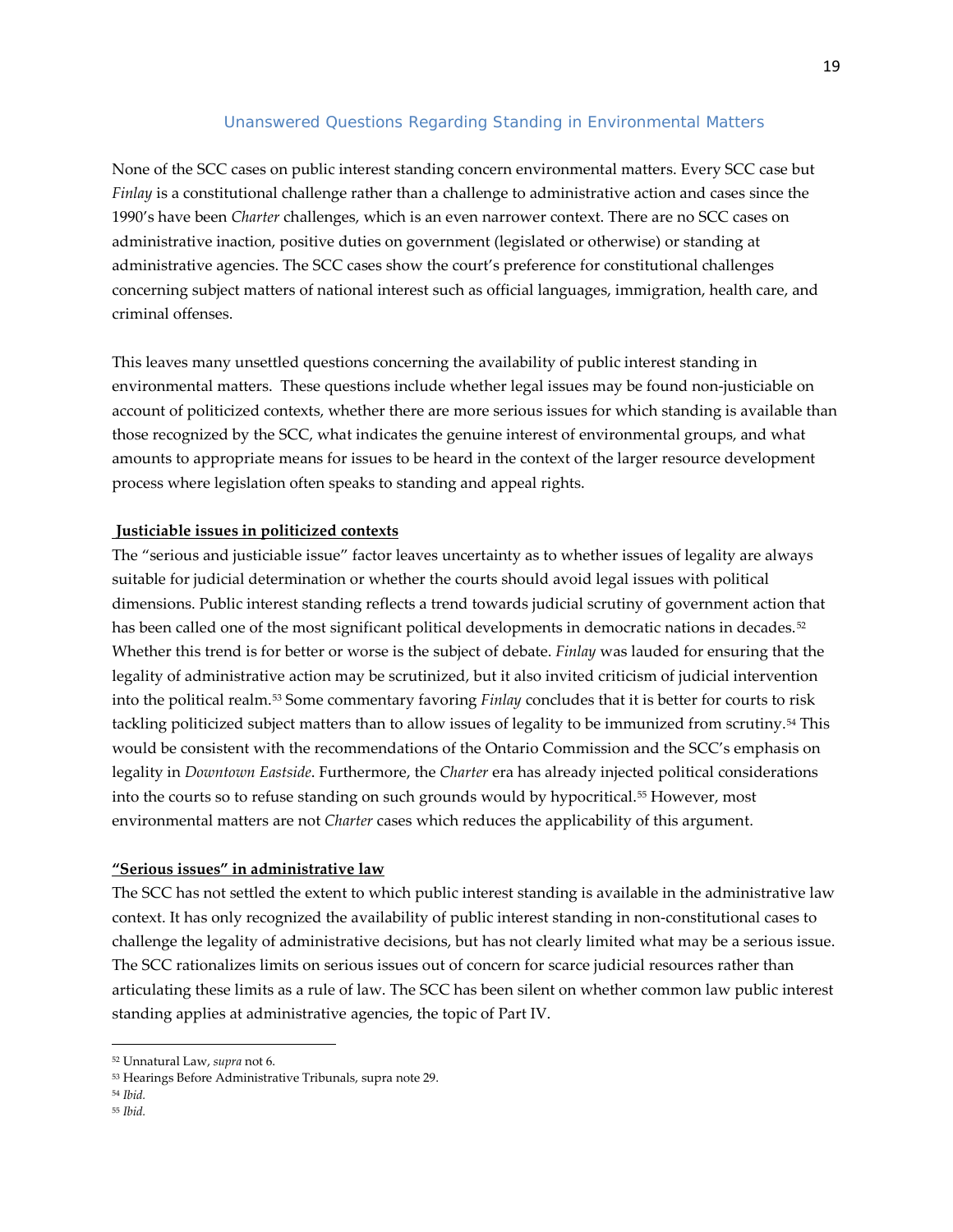#### **Indicators of genuine interest**

There is little guidance from the SCC on what amounts to a genuine interest. This is because most plaintiffs in the public interest standing cases have been directly affected by the legislation or decision that they were challenging or somehow had an individual interest in the outcome of the litigation. Economic interests underlay standing in multiple early cases as some involved taxpayer concerns and in *Finlay* the plaintiff was a social assistance recipient. Other plaintiffs were exposed to regulatory or criminal liability under the laws they were challenging. *Hy Zels* is an extreme case as the plaintiffs were commercial operators seeking to avoid the impact of regulation on their economic interests.

The only purely public interest organization in SCC cases to date was denied standing in *Canadian Council.* The plaintiff was an umbrella organization of religious institutions seeking to challenge immigration laws out of its concern for refugee claimants. It met the "genuine interest" factor through its history of involvement in the issues and might have had the misfortune of encountering the SCC's above mentioned desire to quell increasing *Charter* litigation. While *Downtown Eastside* granted standing to a group, this group's members and general constituency may have been directly affected as they were sex workers challenging anti-prostitution laws. The SCC has never created a specific test for groups. The proposals for group standing made by SCC interveners and academic commentators have focused on groups representing constituencies or members who may be directly affected. SCC interveners have proposed standing for groups who were composed primarily of the disadvantaged class, were promoting equality as an object and had a connection between the issues raised and the disadvantage characterizing the group.[56](#page-19-0) One commentator proposed screening groups through a mix of judicial scrutiny and organizational consciousness whereby the courts would balance objective and subjective views of the group.[57](#page-19-1) These proposals would be disadvantageous to organizations lacking directly affected members or to persons concerned with indirect effects so would be dysfunctional for environmental matters.

The SCC's increasing attention to whether representatives are appropriate for the issues is more suitable for environmental matters than these proposals for group standing. The SCC's approach to public interest standing increasingly resembles the manner in which public law "interveners" are screened based on their ability to assist the proceedings without unduly impacting efficiency or directly affected parties.

# **Reasonable means within larger decision-making processes**

The SCC's analysis of reasonable means is exclusively focused on means for courts to hear the issues and does not look at other ways for the person seeking standing to raise issues or advance their interests. This raises two questions concerning application of the test when standing is sought within the larger regulatory process. One is whether legislation providing rights to appeal administrative decisions to court alters common law public interest standing. A second is whether administrative proceedings can provide other means for the issues to be heard. Presumably the issue would have to be identical and the courts would have to feel that their role is not being compromised, but if administrative agencies can

l

<span id="page-19-0"></span><sup>56</sup> Mere Busybody, *supra* note 45.

<span id="page-19-1"></span><sup>57</sup> *Ibid.*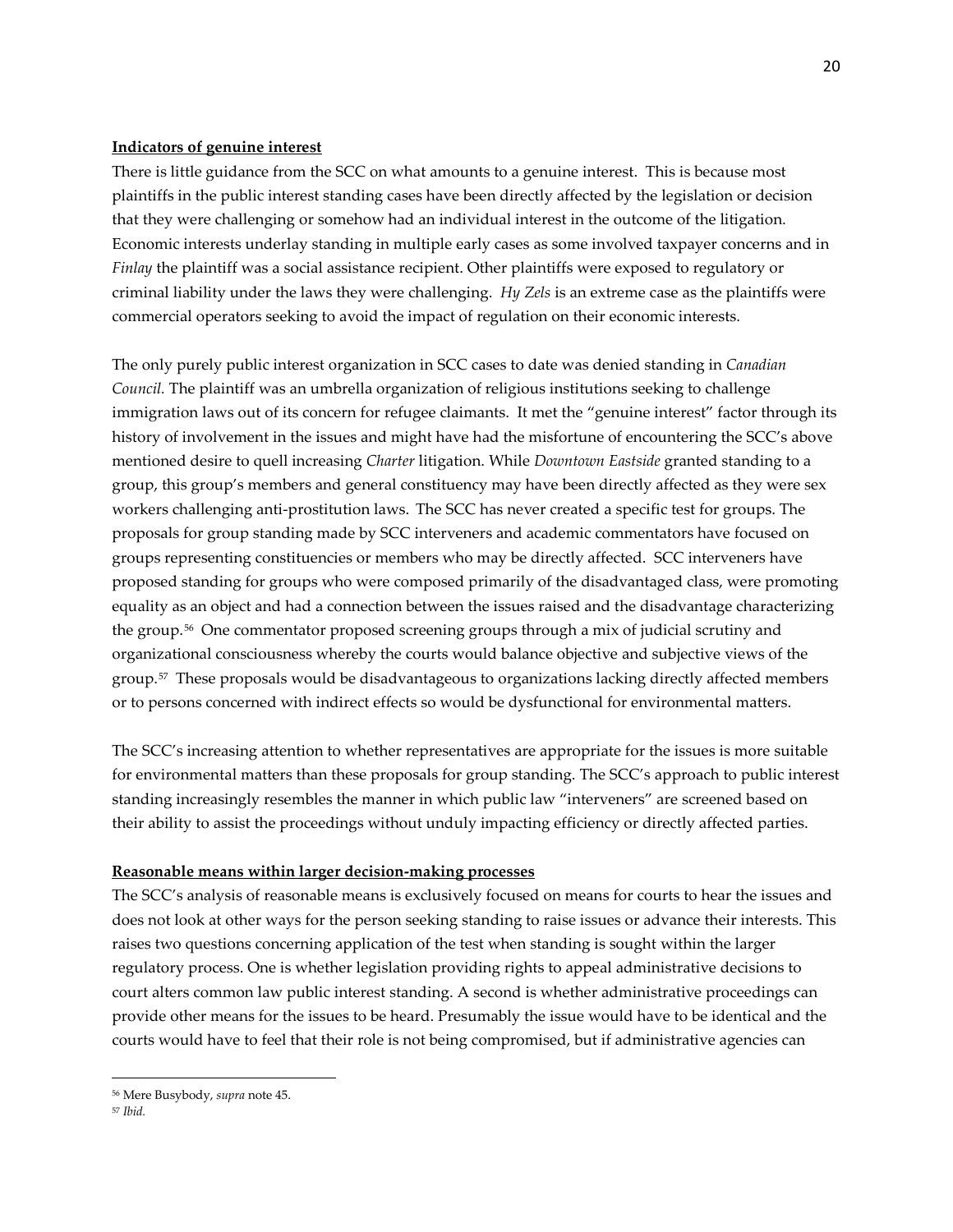determine the issues this could invoke the general principle of having to exhaust administrative avenues before turning to courts. It would also conserve judicial resources.

# Common Law Standing in Environmental Litigation

<span id="page-20-0"></span>In contrast to the SCC environmental matters figure prominently in standing cases at the lower courts. The barriers to public interest standing differ as compared to the SCC cases but in conventional challenges to administrative action the test for public interest standing had been elaborated on and is proving functional. However there are divergent lines of authority between the courts, with the Federal Court being most open to public interest environmental advocacy, Alberta least so and BC taking a middle path.

# *Barriers to Standing in Environmental Litigation*

<span id="page-20-1"></span>The common law standing principles do not overtly discriminate against environmental advocates but the nature of environmental matters creates different barriers to standing than in the SCC cases. The public nuisance rule persists and the lower courts are unwilling to recognize new "serious issues" that would allow divergence from the rule. They are questioning the justiciability of legal issues in politicized contexts, showing a new concern with "abuse of process", and have found that public interest standing is not available to add parties where hearings are already triggered.

### **The general rules apply**

Government remains the default public interest plaintiff. The public nuisance rule is a disproportionate barrier to standing on environmental matters as environmental advocates rarely have affected private rights or the ability to show differential harm. Twenty five years after the Ontario Commission, the public nuisance rule continues to be inconsistently articulated and applied.

The public nuisance rule clearly bars standing where private citizens seek to enforce environmental legislation against non-government defendants. In *Shiell v. Amok Ltd.* the Saskatchewan Court of Queen's Bench (SCQB) denied a citizen standing to enforce environmental legislation against a private party, noting that the legislation had provided for its own enforcement.[58](#page-20-2) The rule has been applied in this manner where the defendant is a public body. In *Society for the Preservation of the Englishman River Estuary* v. *Nanaimo* (*Englishman River*) the British Columbia Supreme Court (BCSC) denied standing to an environmental organization seeking to force a provincial environmental assessment of a municipal dam.[59](#page-20-3) It noted that although the purposes of the legislation included public participation, it provided for its own remedial code and contained "nothing to suggest a legislative intention for public interest groups to be actively involved in enforcement".<sup>[60](#page-20-4)</sup> The relief sought was the same as what government would seek

<span id="page-20-2"></span><sup>58</sup> *Shiell v. Amok Ltd*. (1987), [1987 CanLII 4563 \(SK QB\)](http://www.canlii.org/en/sk/skqb/doc/1987/1987canlii4563/1987canlii4563.html)

<span id="page-20-3"></span><sup>59</sup> *Society for the Preservation of the Englishman River Estuary v. Nanaimo (District of),* 1999 CanLII 6691(BCSC) [Englishman River], online: http://www.canlii.org/en/bc/bcsc/doc/1999/1999canlii6691/1999canlii6691.html

<span id="page-20-4"></span><sup>60</sup> *Ibid.* at p.26.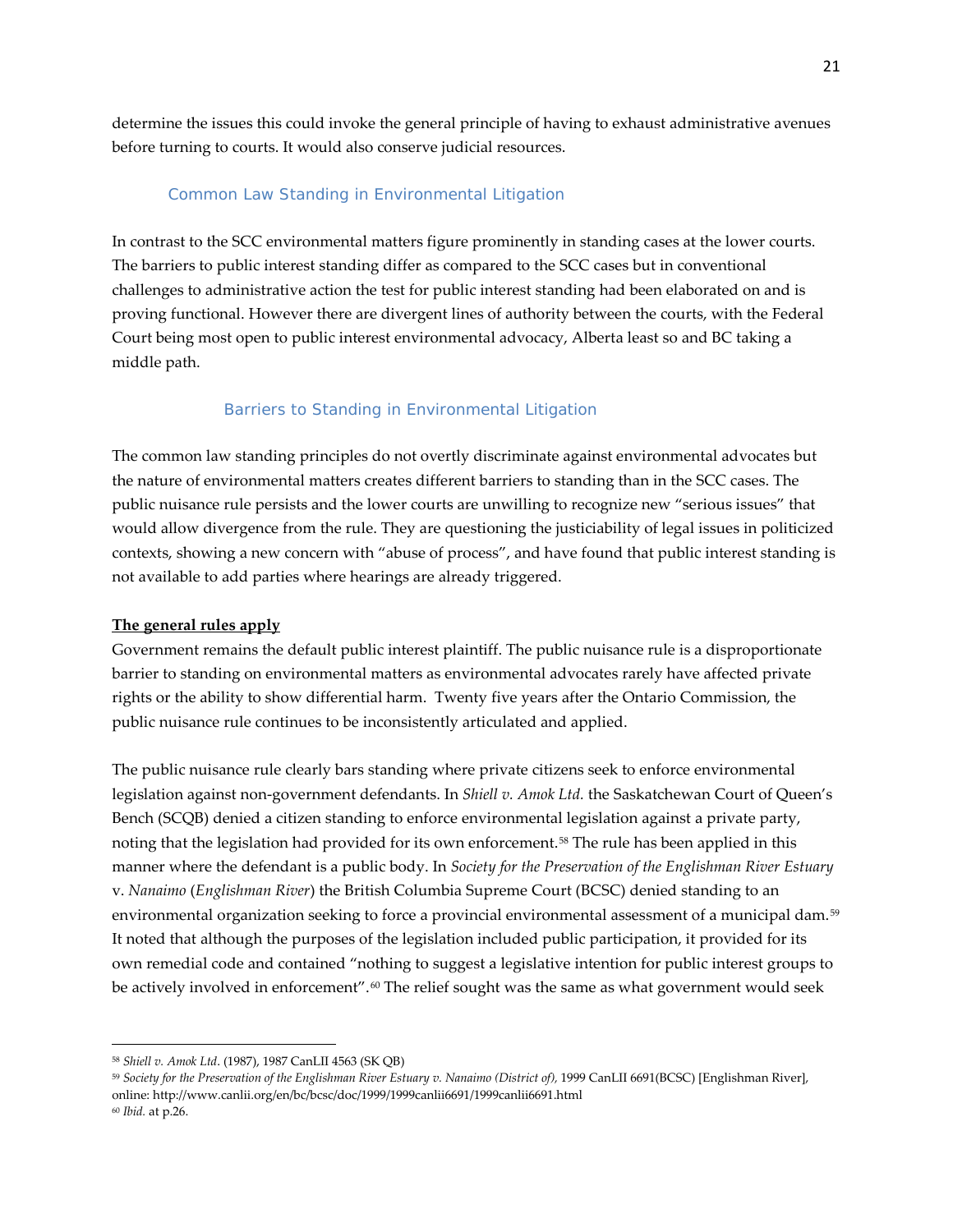and the Attorney General was "uniquely suited, as representative of the public interest, to make this decision".[61](#page-21-0) 

Multiple cases have ostensibly applied the public nuisance rule to dismiss claims against public bodies for lack of private harm without actually articulating the rule or any principle of standing. In *Friends of the Old Man River Society v. Association of Professional Engineers, Geologists and Geophysicists of Alberta* (*Oldman River*) the Alberta Court of Appeal (ABCA) held that an environmental organization had no right to appeal the decision of professional discipline proceedings to court.  $62$  The organization had been a complainant in the proceedings but this did not make it a party under the legislation. The ABCA held that the organization was owed no duty of fairness, that the decision "did not affect their personal or economic rights or obligations" and it had no more interest in the professional conduct than any other member of the public. [63](#page-21-2) Despite this obvious denial of standing based on the public nuisance rule the ABCA stated that it "need not decide the issue of standing".[64](#page-21-3) The ABCA repeated this practice of dismissing public interest litigants for lack of private harm while claiming to have not determined standing in *Reece v. Edmonton*, discussed and cited below.

### **Reluctance to recognize new "serious issues"**

Departing from the public nuisance rule requires recognizing a serious and justiciable issue for which the Attorney General is not an appropriate plaintiff. The lower courts interpret "serious issue" to mean the two situations recognized by the SCC: a constitutional challenge to legislation or a challenge to the legality of administrative action. Like the SCC they have not limited "serious issue" as a legal rule but rather rationalize these limited issues as conserving scarce judicial resources.

In *Metropolitan Authority v. Coalition of Citizens for a Charter Challenge*, (*Citizen's Coalition*) the Nova Scotia Court of Appeal (NSCA) overturned a broad view of "serious issue" taken by the lower court. [65](#page-21-4) It upheld public interest standing but narrowed the issues to those concerning the constitutionality of a regulatory scheme, finding that a broad attack on incineration in general would be a waste of judicial resources. This rationalization based on scarce resources was unnecessary as the environmental group's position on the merit of waste incineration could have simply been dismissed for not raising a justiciable issue. In *Saskatchewan Action Foundation for the Environment Inc. v. Saskatchewan* the Saskatchewan Court of Appeal (SKCA) granted standing to seek an order for disclosure of information to members of the public as part of a public consultation process.<sup>[66](#page-21-5)</sup> The SKCA found that legislation created a positive duty related to a public consultation process and distinguished this circumstance from one where private citizens simply seek to enforce a public right. These reasons cannot count as having recognized standing to challenge inaction.

<span id="page-21-0"></span><sup>61</sup> *Ibid*. at p. 44

<span id="page-21-1"></span><sup>&</sup>lt;sup>62</sup> Friends of the Old Man River Society v. Association of Professional Engineers, Geologists and Geophysicists of Alberta, 2001 ABCA 107 [Oldman River].

<span id="page-21-2"></span><sup>63</sup> *Ibid.*

<span id="page-21-3"></span><sup>64</sup> *Ibid.* at para 51.

<span id="page-21-4"></span><sup>&</sup>lt;sup>65</sup> Metropolitan Authority v. Coalition of Citizens for a Charter Challenge, 20 Admin LR (2d) 283, 125 NSR (2d) 241 [Coalition of Citizens].

<span id="page-21-5"></span><sup>66</sup> *Saskatchewan Action Foundation for the Environment Inc. v. Saskatchewan (Minister of the Environment and Public Safety)* [1992], 7 C.E.L.R. (N.S.) 165 (SKCA).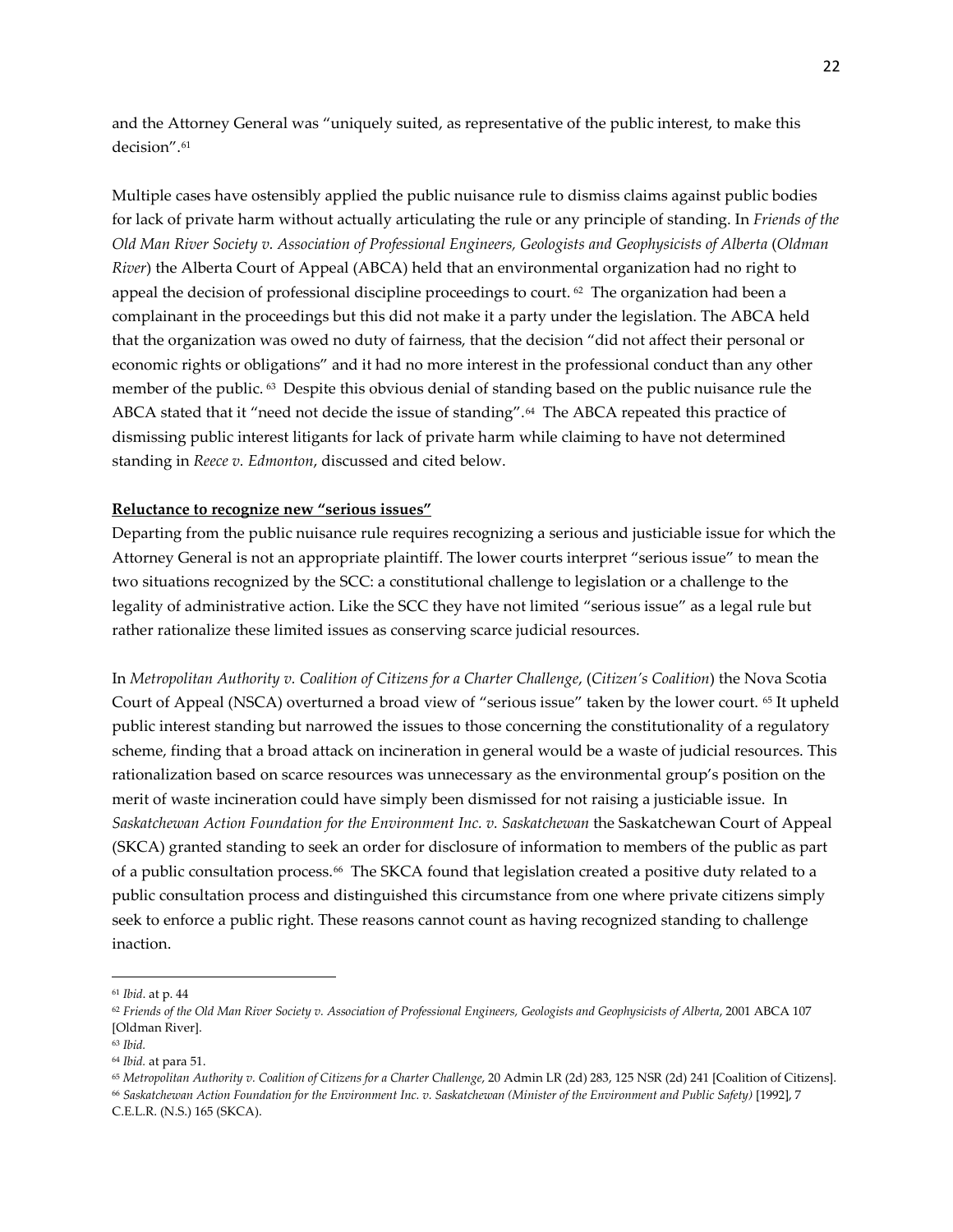Several cases have dismissed the efforts of private citizens to enforce regulatory compliance against public bodies. This is an ostensibly serious legal issue that has yet to be recognized by the SCC for which Attorney General may not be an appropriate plaintiff and the legality rationale could apply. In *Englishman River* the BCSC recognized that diverging from the public nuisance rule requires recognizing new serious issues and that enforcing statutes of general application against public bodies would extend public interest standing "beyond its generally accepted parameters".[67](#page-22-0) Two further cases reach the same conclusion without clearly articulating the public nuisance rule or the serious issue requirement. Both concern standing for animal rights advocates which reflects unreceptivity to second or third generation rights claims. Both cases show an emerging judicial concern with abuse of process where civil litigation is used to establish regulatory liability. In *Cassels v. University of Victoria* (*Cassels*) the BCSC denied standing to an animal rights advocate who alleged that a university was violating provincial wildlife regulations.<sup>[68](#page-22-1)</sup> The court held that there was no challenge to administrative action as the provincial government was not a party and the university was acting in its private person capacity. The court was unwilling to find a civil cause of action for breach of statute where the statute itself provided a remedy and noted that the SCC was cautious in expanding the circumstances where public interest standing is available. In *Reece v. Edmonton* the ABCA split over standing for animal rights advocates who alleged that a municipal zoo was violating provincial animal protection legislation.<sup>[69](#page-22-2)</sup> The majority held that it was an "abuse of process" to use civil litigation to establish regulatory liability without having suffered private harm. The separation of standing from the relief sought did not go this far. The legality rationale did not apply to the operational decisions of the zoo or the provincial government's policy choice not to act on the advocates' complaints. The ABCA held that in light of this conclusion it "need not consider standing".[70](#page-22-3)  The majority reasons are problematic as they did ostensibly consider standing and denied it through a combination of the public nuisance rule, lack of a serious and justiciable issue, and a view of administrative process as the appropriate means for the issue to be heard.

The dissent in *Reece v. Edmonton* would have made public interest standing available based on the legality rationale. It held that there was a serious issue of a public body not complying with legislation in the exercise of its authority, and the animal protection legislation was "serious in its own right". Also there was no other reasonable and effective way to bring the issue before the court as no animal could do so. The dissent took notice that the law of standing and law of standing and the law of animal protection were both evolving and found that the question of "who if anyone" can access the courts to protect animals from mistreatment raised novel issues.<sup>[71](#page-22-4)</sup> The changing legal paradigm for the treatment of animals had caused Alberta to legislate positive duties of care towards animals, but a flaw in this model is that there was no way to intervene against unlawful treatment of animals by government as efforts by citizens or advocacy groups to uphold the law "may be silenced, and often are, by denying legal

<span id="page-22-0"></span><sup>67</sup> Englishman River, *supra* note 59.

<span id="page-22-1"></span><sup>68</sup> *Cassells v. University of Victoria*, 2010 BCSC 1213 [Cassels].

<span id="page-22-2"></span><sup>69</sup> *Reece v. Edmonton (City),* 2011 ABCA 238 [Reece v. Edmonton].

<span id="page-22-3"></span><sup>70</sup> *Ibid*. at p.37.

<span id="page-22-4"></span><sup>71</sup> *Ibid*. at p.53.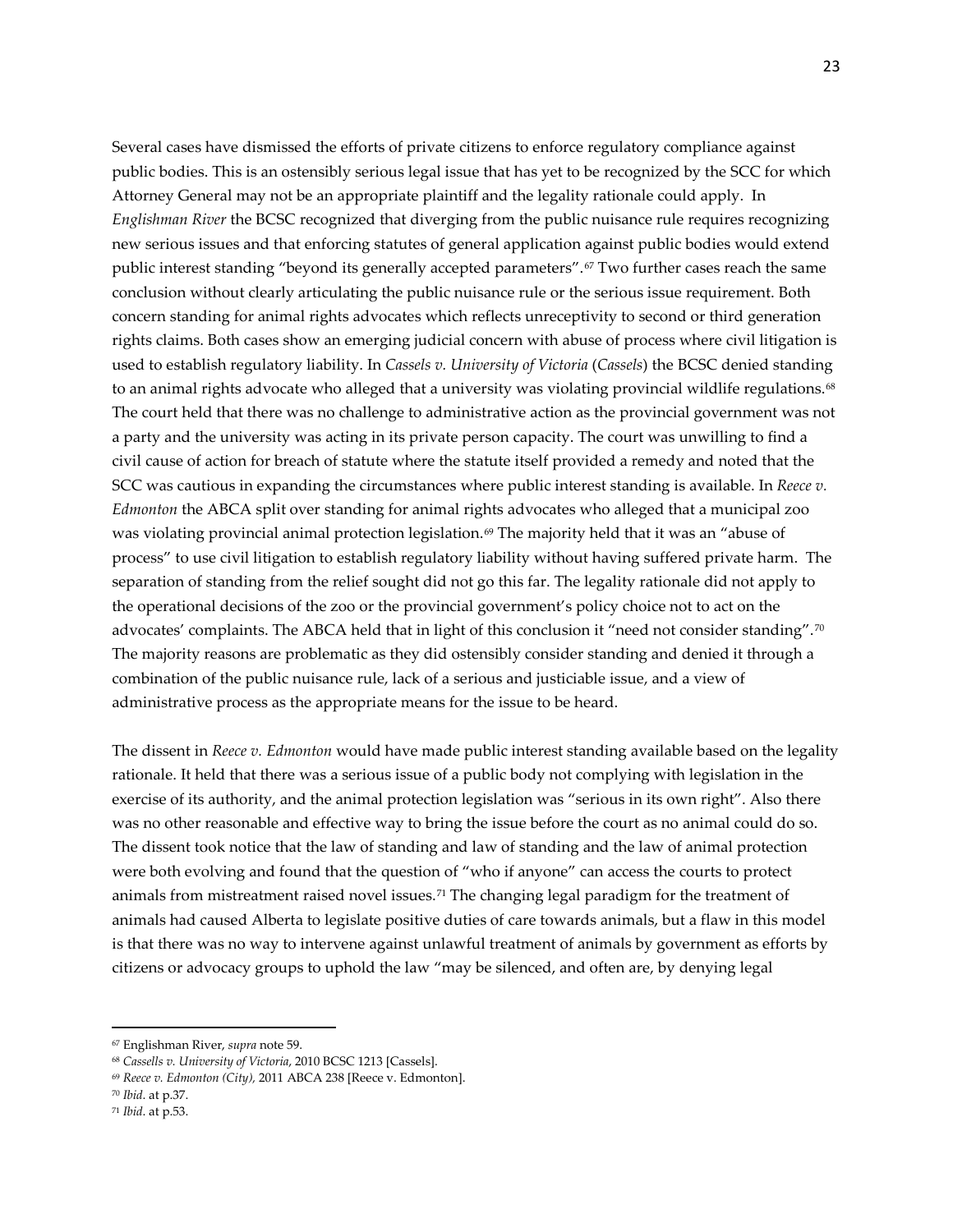standing".[72](#page-23-0) The dissent held that if animals are to be protected in any meaningful way, they, or their advocates, must be accorded some form of legal standing. Striking novel pleadings would stifle the evolution of the common law, and the courts as "gatekeepers of access to justice" should not readily strike pleadings unless the action has no reasonable prospect of success. [73](#page-23-1)

*Reece v. Edmonton* is on the frontier of the law of standing in multiple regards. The majority dismissed standing in a manner that did not apply the established principles of standing, while the dissent would have expanded the recognized situations where public interest standing is available. The fact that it involved animal interests put it on the frontier of the western rights regime as well. An application for leave to appeal to the SCC was dismissed, which was criticised for the lost opportunity to consider these novel questions.[74](#page-23-2)

#### **Emerging reasons to deny standing**

The lower courts are sufficiently concerned with not expanding the situations where public interest standing is available that they may be adding new reasons to deny it. None of these emerging reasons are necessary to deny public interest standing which could be done under the established test and could have the added effect of immunizing questions of legality from scrutiny.

#### **Aversion to politicized contexts**

In the 1990's several environmental cases resembled *Finlay* in that the court was willing to enter politicized contexts so long as there was a legal issue. In *Reese v. Alberta* the Alberta Court of Queen's Bench (ABQB) granted public interest standing to several environmental advocates seeking to invalidate a forest management agreement between a company and the provincial government. [75](#page-23-3) The court found that if this agreement was not designed to serve its legislated purpose then that was matter for the courts.[76](#page-23-4) The court cited *Finlay* for the principle that an issue may be justiciable "even if it may have a policy context or implications" which are reviewable by the legislature or executive.[77](#page-23-5) In *[Sierra Club of](http://www.canlii.org/en/ca/fct/doc/1998/1998canlii9124/1998canlii9124.html?searchUrlHash=AAAAAQAQc3Vuc2hpbmUgdmlsbGFnZQAAAAEAFTE5OTMgQ2FuTElJIDI5NDIgKEZDKQAAAAIANy9mci9jYS9jZnBpL2RvYy8xOTkzLzE5OTNjYW5saWkyOTQyLzE5OTNjYW5saWkyOTQyLmh0bWwANi9lbi9jYS9mY3QvZG9jLzE5OTMvMTk5M2NhbmxpaTI5NDIvMTk5M2NhbmxpaTI5NDIuaHRtbAE)  [Canada v. Canada](http://www.canlii.org/en/ca/fct/doc/1998/1998canlii9124/1998canlii9124.html?searchUrlHash=AAAAAQAQc3Vuc2hpbmUgdmlsbGFnZQAAAAEAFTE5OTMgQ2FuTElJIDI5NDIgKEZDKQAAAAIANy9mci9jYS9jZnBpL2RvYy8xOTkzLzE5OTNjYW5saWkyOTQyLzE5OTNjYW5saWkyOTQyLmh0bWwANi9lbi9jYS9mY3QvZG9jLzE5OTMvMTk5M2NhbmxpaTI5NDIvMTk5M2NhbmxpaTI5NDIuaHRtbAE)* (*Sierra Club*) the Federal Court granted standing to an environmental organization to challenge the sale of nuclear reactors to China without an environmental assessment. [78](#page-23-6) The court held that the fact that this organization was opposed to nuclear power did not establish that the litigation was for political purposes. It held that the organization's position was not inconsistent with public interest standing as all litigants advance their own interests or those they support.

Cases from the 2000's show judicial propensity to make standing an issue in politicized contexts. In the *[Sierra Club of Canada v. Comox Valley Regional District](http://www.canlii.org/eliisa/highlight.do?text=%22public+interest+standing%22+and+%22environment%22&language=en&searchTitle=%5B1992%5D+1+S.C.R.+236&origin=%2Fen%2Fca%2Fscc%2Fdoc%2F1992%2F1992canlii116%2F1992canlii116.html&translatedOrigin=%2Ffr%2Fca%2Fcsc%2Fdoc%2F1992%2F1992canlii116%2F1992canlii116.html&path=/en/bc/bcca/doc/2010/2010bcca343/2010bcca343.html)* (*Comox Valley*) the British Columbia Court of Appeal (BCCA) held that the lower court should have assessed the standing of two environmental organizations

<span id="page-23-0"></span><sup>72</sup> *Ibid.* at p. 63.

<span id="page-23-1"></span><sup>73</sup> *Ibid.* at p.48.

<span id="page-23-2"></span><sup>74</sup> Peter Sankoff, "Opportunity Lost: The Supreme Court of Canada Misses a Historic Chance to Consider Question of Public Interest Standing for Animal Interests["\(2012\) 30 Windsor Yearbook of Access to Justice 129.](http://outatpapers.ssrn.com/sol3/papers.cfm?abstract_id=2201689%23%23)

<span id="page-23-3"></span><sup>75</sup> *Reese v. Alberta*, 11 Admin LR (2d) 265; 85 Alta LR (2d) 153 [Reese v. Alberta].

<span id="page-23-4"></span><sup>76</sup> *Ibid*., at p.40.

<span id="page-23-5"></span><sup>77</sup> *Ibid*., at p.41.

<span id="page-23-6"></span><sup>78</sup> *[Sierra Club of Canada v. Canada \(Minister of Finance\)](http://www.canlii.org/en/ca/fct/doc/1998/1998canlii9124/1998canlii9124.html?searchUrlHash=AAAAAQAQc3Vuc2hpbmUgdmlsbGFnZQAAAAEAFTE5OTMgQ2FuTElJIDI5NDIgKEZDKQAAAAIANy9mci9jYS9jZnBpL2RvYy8xOTkzLzE5OTNjYW5saWkyOTQyLzE5OTNjYW5saWkyOTQyLmh0bWwANi9lbi9jYS9mY3QvZG9jLzE5OTMvMTk5M2NhbmxpaTI5NDIvMTk5M2NhbmxpaTI5NDIuaHRtbAE)*, [1999] 2 FCR 211, [Sierra Club].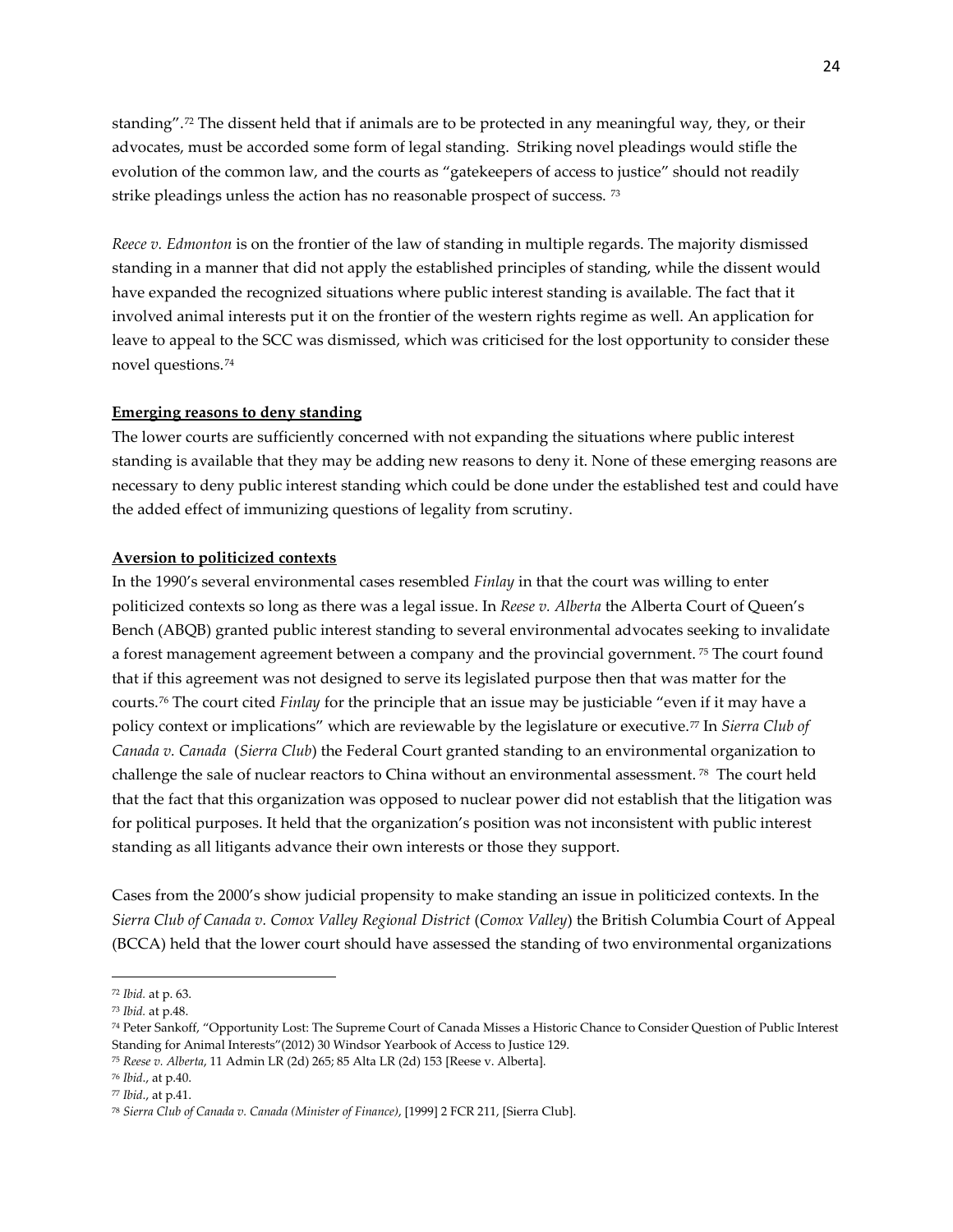even though their standing was not challenged.<sup>[79](#page-24-0)</sup> The court noted that the environmental groups were opposing a municipal development permit that was politically controversial. It held that courts must be wary of being drawn into political disputes and that they should be satisfied of the standing of persons challenging the "political decision of municipal government".<sup>[80](#page-24-1)</sup> The BCCA also held that the lower courts should always assure themselves of the standing of persons who are not directly affected because public interest standing is at the discretion of the courts so cannot be obtained by consent between the parties.

The reasoning in *Comox Valley* is problematic in multiple ways. The development permit was for an allowable land use under existing municipal bylaws but the bylaw required a council resolution to issue the permit. This creates some uncertainty as to whether this was a legislative decision or a regulatory decision, and if the later it would be a serious issue for which public interest standing is available. Furthermore the court's concern that the environmental organizations were not directly affected suggests that directly affected persons could challenge equally politicized decisions without comparable concern.

Two cases from the 2000's engage in a "justiciability" analysis that goes beyond merely requiring a legal issue that courts could determine. In *Friends of the Earth v. Canada* (*Friends of the Earth*) the Federal Court (FC) denied standing to an environmental organization seeking to enforce legislation that would require the federal government to comply with Canada's international obligations to reduce greenhouse gas.<sup>[81](#page-24-2)</sup> The court found a serious issue in whether the legislation allowed government to make a climate change plan that was non-compliant with its international obligations, but the climate change plan was nonjusticiable for numerous reasons:

- The legislation provided for policy laden considerations and provided no objective criteria to determine compliance;
- The federal government could not unilaterally ensure compliance with international obligations;
- The duties in the legislation were softly worded so not intended for judicial scrutiny; and,
- The legislation provided for parliamentary accountability, and while this will not always displace the court it did in the overall context of this case**.**

The FC held that even if it was wrong on justiciability, it would still dismiss the claim as there was no meaningful remedy. The Federal Court of Appeal (FCA) adopted the lower courts' reasons and upheld the dismissal.[82](#page-24-3)

The reasons in *Friends of the Earth* are problematic for including notice of contextual factors that are irrelevant to whether there is an issue of legality. The court noted that the legislation began as a private members' bill that was not supported by government, and that government for policy reasons had no intention to comply with the international obligations.

<span id="page-24-0"></span><sup>79</sup> *[Sierra Club of Canada v. Comox Valley Regional District](http://www.canlii.org/eliisa/highlight.do?text=%22public+interest+standing%22+and+%22environment%22&language=en&searchTitle=%5B1992%5D+1+S.C.R.+236&origin=%2Fen%2Fca%2Fscc%2Fdoc%2F1992%2F1992canlii116%2F1992canlii116.html&translatedOrigin=%2Ffr%2Fca%2Fcsc%2Fdoc%2F1992%2F1992canlii116%2F1992canlii116.html&path=/en/bc/bcca/doc/2010/2010bcca343/2010bcca343.html)*, 2010 BCCA 343 [Comox Valley].  $\overline{\phantom{a}}$ 

<span id="page-24-1"></span><sup>80</sup> *Ibid.* at p.26.

<span id="page-24-2"></span><sup>81</sup> *[Friends of the Earth v. Canada \(Governor in Council\)](http://www.canlii.org/eliisa/highlight.do?text=%22public+interest+standing%22+and+%22environment%22&language=en&searchTitle=%5B1992%5D+1+S.C.R.+236&origin=%2Fen%2Fca%2Fscc%2Fdoc%2F1992%2F1992canlii116%2F1992canlii116.html&translatedOrigin=%2Ffr%2Fca%2Fcsc%2Fdoc%2F1992%2F1992canlii116%2F1992canlii116.html&path=/en/ca/fct/doc/2008/2008fc1183/2008fc1183.html)*, 2008 FC 1183 [Friends of the Earth].

<span id="page-24-3"></span><sup>82</sup> *Friends of the Earth v. Canada*, 2009 FCA 297.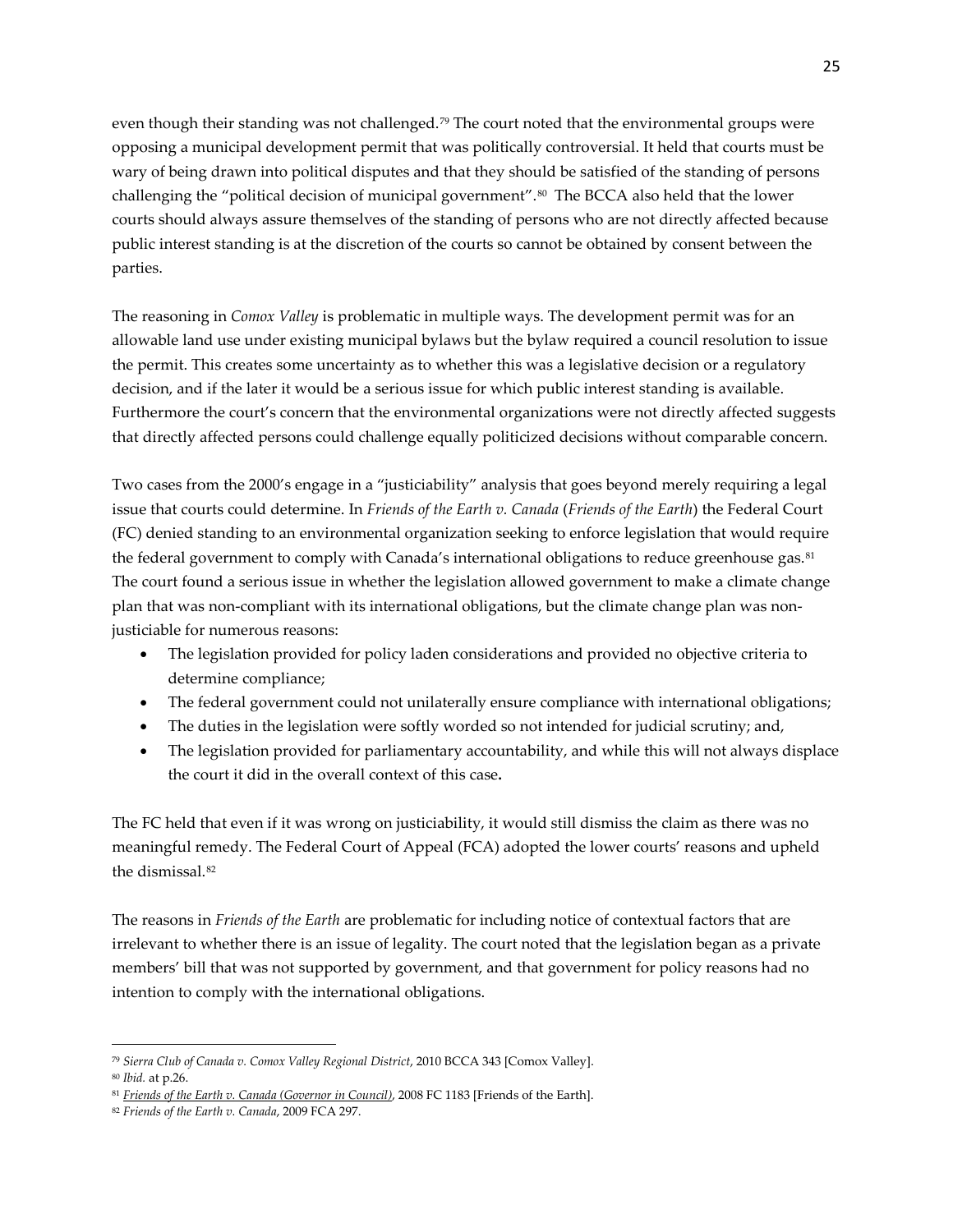In *Morton v. British Columbia* (*Morton*) the BCSC undertook an analysis of justiciability after the rest of the standing test had been readily met.<sup>[83](#page-25-0)</sup> The plaintiffs were seeking to challenge the constitutionality of provincial legislation enabling provincial regulation of open-water fish farms on the grounds that fisheries were a matter of exclusive federal jurisdiction. The court considered that the practical outcome they sought – to stop fish farms– would depend on the federal parliament regulating this activity. The court concluded that there was nonetheless an issue of legality with the provincial legislation that was within the role of the court to decide.

Cases from the 2000's suggest that established serious issues of legality might be found non justiciable on account of political controversy or the agendas of persons seeking standing. This would create a disproportionate barrier to public interest standing on environmental matters, undermine the legality rationale and warrant a revisiting of the test by the SCC.

#### **Abuse of process**

Both of the above animal rights cases saw the court express concern with establishing penal liability through civil proceedings.[84](#page-25-1) In *Reece v. Edmonton*, the dissent would not shelter public bodies in this manner without fully considering the principles of standing. The dissent held that the test for public interest standing would address abuse of process, but abuse of process is not a reason to deny standing.<sup>[85](#page-25-2)</sup> The dissent was not overly concerned with establishing regulatory liability in civil proceedings as the only penal consequence was a fine to a corporation and this situation did not invoke *Charter* values. She further held that the majority applied an incorrect test for abuse of process by focusing on the action being contrary to the interest of the defendant instead of whether it was "contrary to the interests of justice".<sup>[86](#page-25-3)</sup> The dissent is sound on these points.

Abuse of process is not part of the established test for public interest standing. The doctrine has emerged in cases where the defendants are public bodies, which potentially undermines the role of the courts in upholding legality. If the issue is not one where public interest standing is available then standing can simply be denied under the public nuisance rule as done where citizens seek to enforce legislation against private parties. If the issue is one for which public interest standing is available then the established way to deny standing is to exercise discretion not to grant it. The factor to consider would be whether civil proceedings as opposed to criminal proceedings provide reasonable means for the issue to be heard, as debated by the SCC in *Hy Zels*.

#### **Public interest standing is not available for adding parties**

The lower courts have recognized that use of public interest standing to add parties to existing hearings is a fairly untested issue. In *Western Copper Corp v. Yukon Water Board* the Yukon Territory Supreme Court allowed an environmental group to join existing proceedings as a full party but it chose to do so under

<span id="page-25-0"></span><sup>83</sup> *Morton v. British Columbia (Agriculture and Lands)*, 2009 BCSC 136 [Morton].

<span id="page-25-1"></span><sup>84</sup> Reece v. Edmonton, *supra* note 69; Cassels, *supra* note 68.

<span id="page-25-2"></span><sup>85</sup> *Ibid.* at p.141.

<span id="page-25-3"></span><sup>86</sup> *Ibid*. at p.144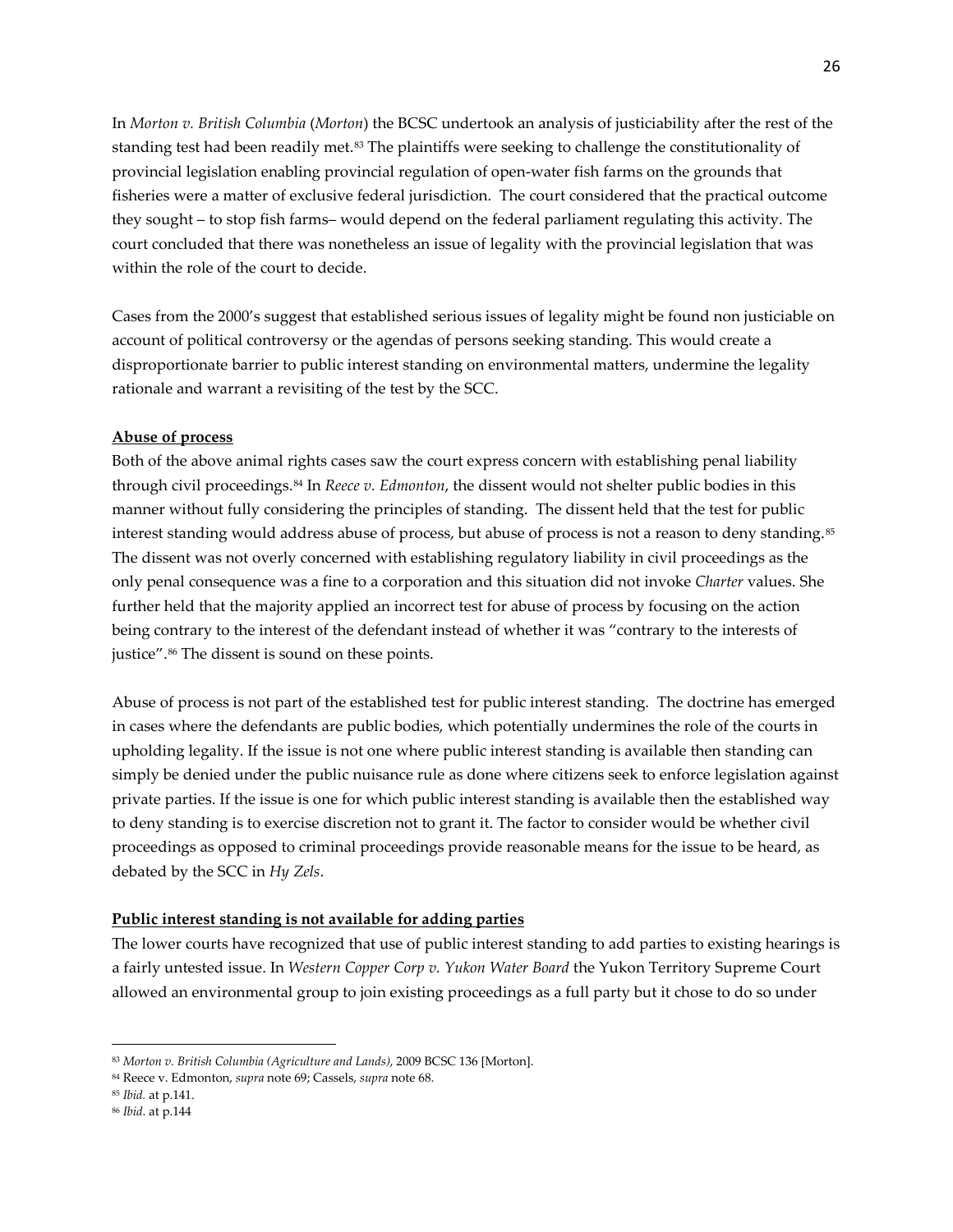legislated rules rather than common law public interest standing.<sup>[87](#page-26-1)</sup> The court considered that all SCC authorities concerned standing to trigger hearings and that where issues are brought before the courts through other means the need for public interest standing disappears. However, the court noted that "there was no spectre of opening the floodgates" as this was one of the few environmental groups in the Yukon, and it would have granted public interest standing if necessary to trigger a hearing.<sup>[88](#page-26-2)</sup>

#### *Elaboration of the Test for Public Interest Standing*

<span id="page-26-0"></span>Despite the barriers created by the limited issues for which public interest standing is available, if one of these issues is made out then the lower courts have shown consistent willingness to grant standing. They have developed objective indicators of genuine interest that are proving easier to apply than the directly affected test. They have taken a practical approach to reasonable means and this factor has not created barriers to standing on environmental matters as it has in non-environmental matters at the SCC. The lower courts follow the SCC on concern with scarce judicial resources and harm to third parties but they have not shown much concern with floodgates or busybodies.

# **Serious issues are widespread**

While constitutional challenges are rare in environmental matters there is no shortage of issues with the legality of administrative decisions. The Federal Court's environmental jurisprudence recognized the need for public interest plaintiffs in this context prior to the SCC's decision in *Finlay*.[89](#page-26-3)

A common serious issue concerns the enforcement of positive duties created by legislation. In *Great Lakes United v. Canada* the FC articulated the strength of the legality rationale in this situation.<sup>[90](#page-26-4)</sup> After granting public interest standing and deciding the case in favor of the environmental organizations it stated that the "public is the loser" where government "turns a blind eye" to its own duties.[91](#page-26-5) Numerous positive duty cases in which public interest standing has been granted concern complex federal requirements to conduct environmental assessments.<sup>[92](#page-26-6)</sup> At least two of these cases concern standing to enforce public participation rights.[93](#page-26-7) In *Friends of the Island Inc. v. Canada* (*Friends of the Island*) the FC granted public interest standing to a group of fishermen, farmers, environmentalists and citizens seeking to force an environmental assessment of the bridge to Prince Edward Island.<sup>[94](#page-26-8)</sup> One argument against standing was that an environmental assessment in which the group had participated had already occurred. The FC found that the order for the environmental assessment required "meaningful" public involvement but that the participation opportunities provided were hasty and inconvenient.[95](#page-26-9) It further found it strange

l

<span id="page-26-1"></span><sup>87</sup> *[Western Copper Corporation v. Yukon Water Board](http://www.canlii.org/eliisa/highlight.do?text=%22public+interest+standing%22+and+%22environment%22&language=en&searchTitle=%5B1992%5D+1+S.C.R.+236&origin=%2Fen%2Fca%2Fscc%2Fdoc%2F1992%2F1992canlii116%2F1992canlii116.html&translatedOrigin=%2Ffr%2Fca%2Fcsc%2Fdoc%2F1992%2F1992canlii116%2F1992canlii116.html&path=/en/yk/yksc/doc/2010/2010yksc61/2010yksc61.html)*, 2010 YKSC 61 [Western Copper].

<span id="page-26-2"></span><sup>88</sup> *Ibid.* at p.84

<span id="page-26-3"></span><sup>89</sup> *Energy Probe v. Canada (Atomic Energy Control Board)* )1984) 2 FC 138 (TD).

<span id="page-26-4"></span><sup>90</sup> *Great Lakes United v. Canada (Minister of the Environment),* [2010] 2 FCR 515, 2009 FC 408 [Great Lakes United].

<span id="page-26-5"></span><sup>91</sup> *Ibid.* at p.145 and 207.

<span id="page-26-6"></span><sup>92</sup> Sierra Club, supra note 78 , *[Friends of the Island Inc. v. Canada \(Minister of Public Works\)](http://www.canlii.org/eliisa/highlight.do?text=%22public+interest+standing%22+and+%22environment%22&language=en&searchTitle=%5B1992%5D+1+S.C.R.+236&origin=%2Fen%2Fca%2Fscc%2Fdoc%2F1992%2F1992canlii116%2F1992canlii116.html&translatedOrigin=%2Ffr%2Fca%2Fcsc%2Fdoc%2F1992%2F1992canlii116%2F1992canlii116.html&path=/en/ca/fct/doc/1993/1993canlii2942/1993canlii2942.html)*, [1993] 2 F.C.R 229 [Friends of the Island]; *MiningWatch Canada v. Canada (Minister of Fisheries and Oceans)*, 2007 FC 955 [Miningwatch]; *[Citizens' Mining Council of Newfoundland](http://www.canlii.org/eliisa/highlight.do?text=%22public+interest+standing%22+and+%22environment%22&language=en&searchTitle=%5B1992%5D+1+S.C.R.+236&origin=%2Fen%2Fca%2Fscc%2Fdoc%2F1992%2F1992canlii116%2F1992canlii116.html&translatedOrigin=%2Ffr%2Fca%2Fcsc%2Fdoc%2F1992%2F1992canlii116%2F1992canlii116.html&path=/en/ca/fct/doc/1999/1999canlii7759/1999canlii7759.html)  [and Labrador Inc. v. Canada \(Minister of The Environment\),](http://www.canlii.org/eliisa/highlight.do?text=%22public+interest+standing%22+and+%22environment%22&language=en&searchTitle=%5B1992%5D+1+S.C.R.+236&origin=%2Fen%2Fca%2Fscc%2Fdoc%2F1992%2F1992canlii116%2F1992canlii116.html&translatedOrigin=%2Ffr%2Fca%2Fcsc%2Fdoc%2F1992%2F1992canlii116%2F1992canlii116.html&path=/en/ca/fct/doc/1999/1999canlii7759/1999canlii7759.html)* [1999] 163 FTR 36; 17 Admin LR (3d) 287 [Citizens' Mining Council]. <sup>93</sup> Miningwatch, *Ibid*., Friends of the Island, *Ibid.*

<span id="page-26-8"></span><span id="page-26-7"></span><sup>94</sup> Friends of the Island, *Ibid.*

<span id="page-26-9"></span><sup>95</sup> Friends of the Island, *Ibid.*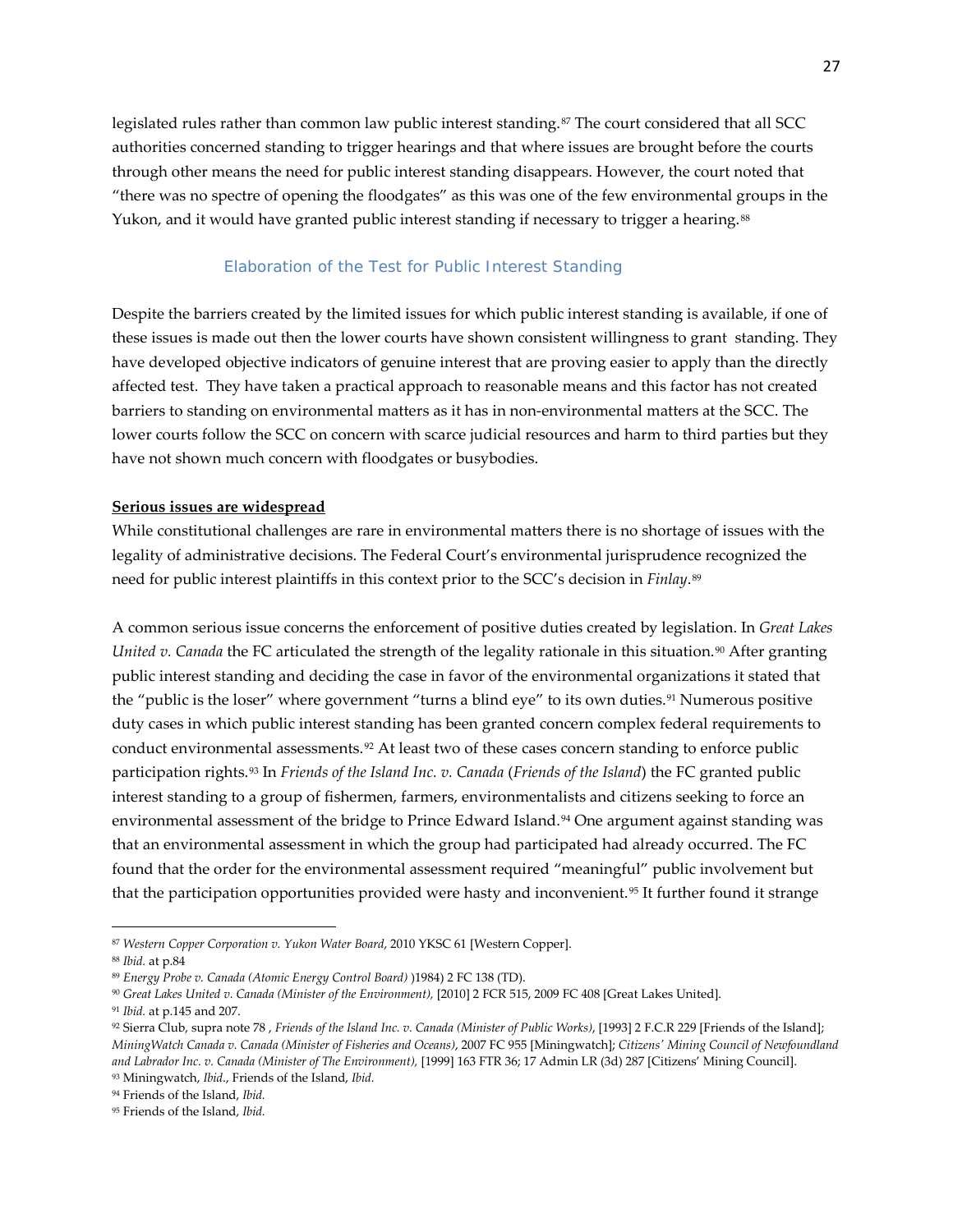that the plaintiff would lose their right to enforce procedural requirements on account of having participated in the process. In *MiningWatch Canada v. Canada* the FC court granted standing to challenge an environmental assessment that had been scoped narrowly so as to avoid public consultation requirements.[96](#page-27-0) Like *Friends of the Island*, the FC found that the purposes of the legislation included "opportunities for timely and meaningful public participation". It further held that "the issue of public participation is of importance. . . . not just in this case, but for future projects across Canada".[97](#page-27-1)

The Federal Courts have not allowed procedural formalities or the complexity of the environmental assessment process to preclude hearing issues of legality. In *[Alberta Wilderness Association. v. Canada](http://www.canlii.org/en/ca/fca/doc/1998/1998canlii8879/1998canlii8879.html?searchUrlHash=AAAAAQAeYWxiZXJ0YSB3aWxkZXJuZXNzIGFzc29jaWF0aW9uAAAAAAE)* the FCA granted standing to challenge a development permit based on deficiencies with an environmental assessment on which the permit was based.[98](#page-27-2) It would not deny standing simply because the environmental organizations did not challenge the permit itself. The court held that the legislation prohibited issuance of a permit without an environmental assessment so a deficiency in the assessment would invalidate the permit.

Although standing is not granted to challenge administrative inaction in the absence of legislated duties, serious issues can include whether a decision maker fettered their discretion to take environmental protection action. For example in *Chetwynd Environmental Society v. Dyer* (*Chetwynd*) the serious issue was whether an environmental agency mistakenly believed that it could not refuse to issue permits.<sup>[99](#page-27-3)</sup>

### **Indicators of genuine interest**

The lower courts have established numerous objective indicators of genuine interest though this approach took time to be settled. Cases from the 1990s diverged on the need to separate those with a genuine interest from the general public. In *Englishman River* the BCSC interpreted the factor in a manner resembling a softer public nuisance rule, finding that: "a genuine interest requires more than the interest every citizen has in seeing public rights enforced".[100](#page-27-4) In contrast, the ABQB in *Reese v. Alberta* found that where there is an issue of keeping public authorities within the law a person may be recognized to have a genuine interest "even if he shares it with thousands of others".[101](#page-27-5) These divergences reflect the extreme views on who should be able to challenge administrative decisions in the wake of *Finlay.*

The prevailing approach has been a middle path between any person and the public nuisance rule. The FC has been a leader in developing this approach. In *Sierra Club* it found that the environmental organization's challenge was fueled by more than an abstract concern with the rule of law.[102](#page-27-6) In *MiningWatch* it held that a genuine interest requires more than a bona fide interest or concern about

l

<span id="page-27-0"></span><sup>96</sup> Miningwatch, *supra* note 92.

<span id="page-27-1"></span><sup>97</sup> *Ibid.* at p.168.

<span id="page-27-2"></span><sup>98</sup> *[Alberta Wilderness Assn. v. Canada \(Minister of Fisheries and Oceans\)](http://www.canlii.org/en/ca/fca/doc/1998/1998canlii8879/1998canlii8879.html?searchUrlHash=AAAAAQAeYWxiZXJ0YSB3aWxkZXJuZXNzIGFzc29jaWF0aW9uAAAAAAE)*, 1998 CanLII 8879 (FCA) 1998-12-01, online : [http://www.canlii.org/en/ca/fca/doc/1998/1998canlii8879/1998canlii8879.html?searchUrlHash=AAAAAQAeYWxiZXJ0YSB3aWxkZX](http://www.canlii.org/en/ca/fca/doc/1998/1998canlii8879/1998canlii8879.html?searchUrlHash=AAAAAQAeYWxiZXJ0YSB3aWxkZXJuZXNzIGFzc29jaWF0aW9uAAAAAAE) [JuZXNzIGFzc29jaWF0aW9uAAAAAAE](http://www.canlii.org/en/ca/fca/doc/1998/1998canlii8879/1998canlii8879.html?searchUrlHash=AAAAAQAeYWxiZXJ0YSB3aWxkZXJuZXNzIGFzc29jaWF0aW9uAAAAAAE) [Alberta Wilderness v. DFO]

<span id="page-27-3"></span><sup>99</sup> *Chetwynd Environmental Society v.Dyer*, 1995 CanLII 3352 (BC SC), online:

<http://www.canlii.org/en/bc/bcsc/doc/1995/1995canlii368/1995canlii368.html> [Chetwynd].

<span id="page-27-5"></span><span id="page-27-4"></span><sup>100</sup> Englishman River, *supra* note 59 at p.41.

<sup>101</sup> Reese v. Alberta, *supra* note 75 at p. 28.

<span id="page-27-6"></span><sup>102</sup> Sierra Club, *supra* note 78.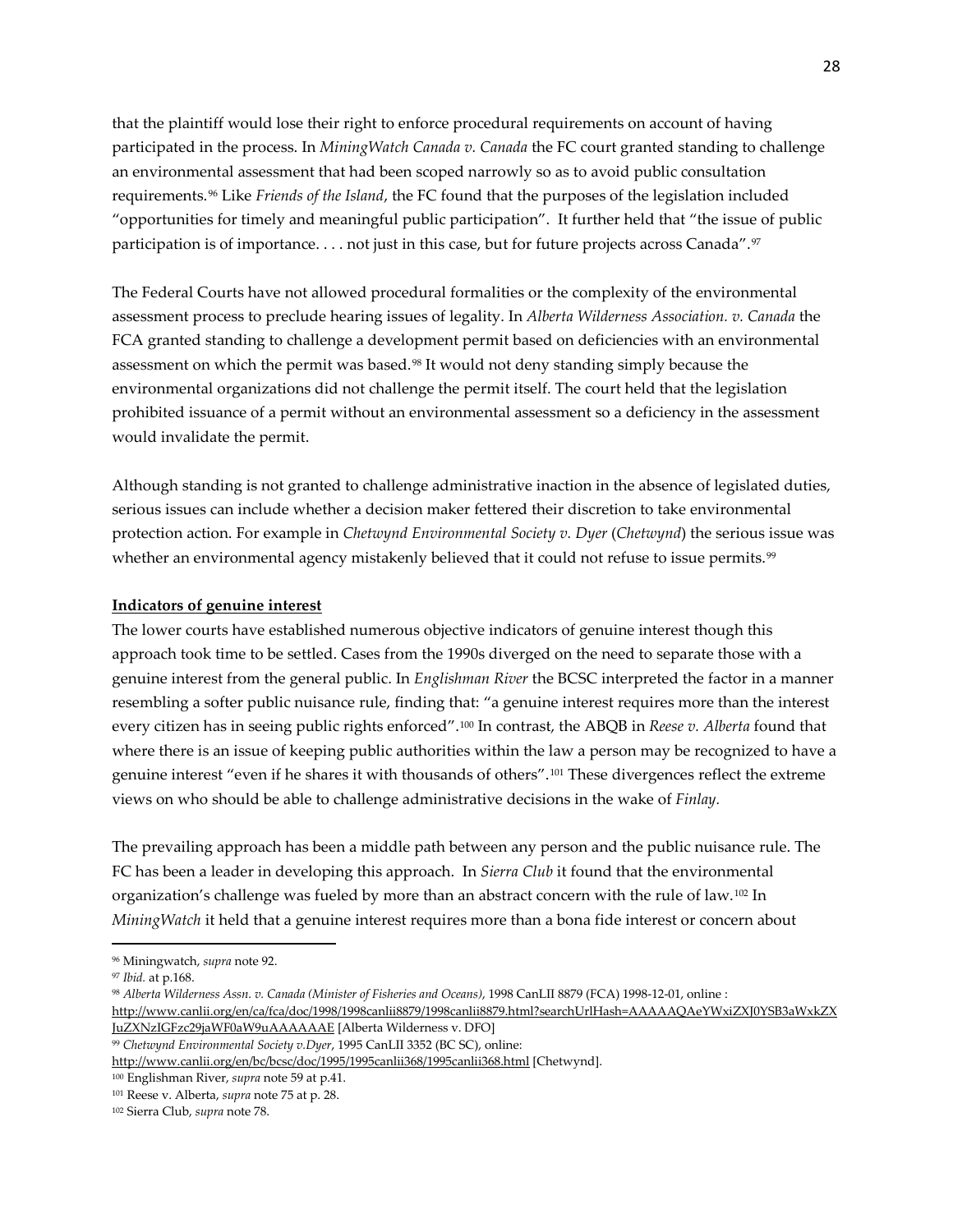environmental issues.<sup>[103](#page-28-0)</sup> It may approach the genuine interest factor somewhat like intervener screening, looking for "experience and expertise" or an "understanding" relevant to resolving the issues.<sup>[104](#page-28-1)</sup> The person seeking standing must establish their interest with facts, but the courts have not applied stringent evidentiary standards.

There are no necessary criteria for genuine interest but the courts use fairly consistent indicators that may favor incorporated organizations. The most important indicators of genuine interest are organizational purposes and a record of involvement with the issue or the substantive environmental subject matter. This inquiry into the mandate and qualities of the advocate occurs in the Courts of Alberta, BC, the Federal Court, and in innumerable cases. [105](#page-28-2) Secondary indicators of genuine interest include activities related to the dispute and participation in related proceedings. Examples of activities include raising concerns with government<sup>106</sup>, letter writing, seeking information<sup>[107](#page-28-4)</sup>, attending meetings<sup>[108](#page-28-5)</sup>, engaging in public discourse[109,](#page-28-6) public petitioning[110,](#page-28-7) participation in government committees and initiatives[111,](#page-28-8) and making submissions on the subject matter.[112](#page-28-9) Activities and prior participation tends to 'help not hurt' in that the absence of prior activities and participation does not preclude standing.**[113](#page-28-10)** The FC has noted that participation in environmental agency proceedings may not provide appropriate means to raise the issues for which standing in the courts is sought.[114](#page-28-11) The BC courts have given more attention to activities and participation, but always in the context of granting standing.[115](#page-28-12)

Geographic proximity to environmental impacts or evidence of impacts on the interests of the plaintiff is less often considered and is less relevant to a genuine interest analysis. The FC has stated that geographic proximity should not be the determinative factor for public interest standing "given the complexities and interconnectedness of modern society".[116](#page-28-13) The BC Courts have considered geographic proximity and impacts where these indicators favored standing.[117](#page-28-14) In *Chetwynd* the BCSC noted that a wilderness area was of special interest to the organizations seeking standing and that the permits they were challenging would cause environmental damage.[118](#page-28-15) In *West Kootenay Community EcoSociety v. Her Majesty the Queen* the BCSC found that the impact of a road on wetland species contributed to finding a genuine interest on the part of an organization incorporated with purposes related to the local ecosystem.[119](#page-28-16)

<span id="page-28-6"></span><sup>109</sup> *Ibid.*

 $\overline{\phantom{a}}$ 

<span id="page-28-8"></span><sup>111</sup> Reese v. Alberta, *supra* note 75.

<span id="page-28-0"></span><sup>103</sup> Miningwatch, *supra* note 92.

<span id="page-28-1"></span><sup>104</sup> Sierra Club, *supra* note 78.

<span id="page-28-2"></span><sup>105</sup> Sierra Club, *ibid*.; Miningwatch, *supra* note 92; Reese v. Alberta, *supra* note 75; Chetwynd, *supra* note 99; *West Kootenay Community EcoSociety v.Her Majesty the Queen,* 2005 BCSC 744 [West Kootenay].

<span id="page-28-3"></span><sup>106</sup> Sierra Club, *ibid*., Miningwatch, *ibid.*

<span id="page-28-4"></span><sup>107</sup> Sierra Club*, ibid.*

<span id="page-28-5"></span><sup>108</sup> Great Lakes United, *supra* note 90.

<span id="page-28-7"></span><sup>110</sup> West Kootenay, *supra* note

<span id="page-28-9"></span><sup>112</sup> Reese v. Alberta, *supra* note 75.

<span id="page-28-10"></span><sup>113</sup> Sierra Club, *supra* note 78.

<span id="page-28-11"></span><sup>114</sup> Miningwatch, *supra* note 92.

<span id="page-28-12"></span><sup>115</sup> Chetwynd, *supra* note 99; West Kootenay, *supra* note 105.

<span id="page-28-13"></span><sup>116</sup>Miningwatch, *supra* note 92 at p.183.

<span id="page-28-14"></span><sup>117</sup> Chetwynd, supra note 99; , West Kootenay, supra note 105,

<span id="page-28-15"></span><sup>118</sup> Chetwynd, *ibid.*

<span id="page-28-16"></span><sup>119</sup> West Kootenay, *supra* note 105.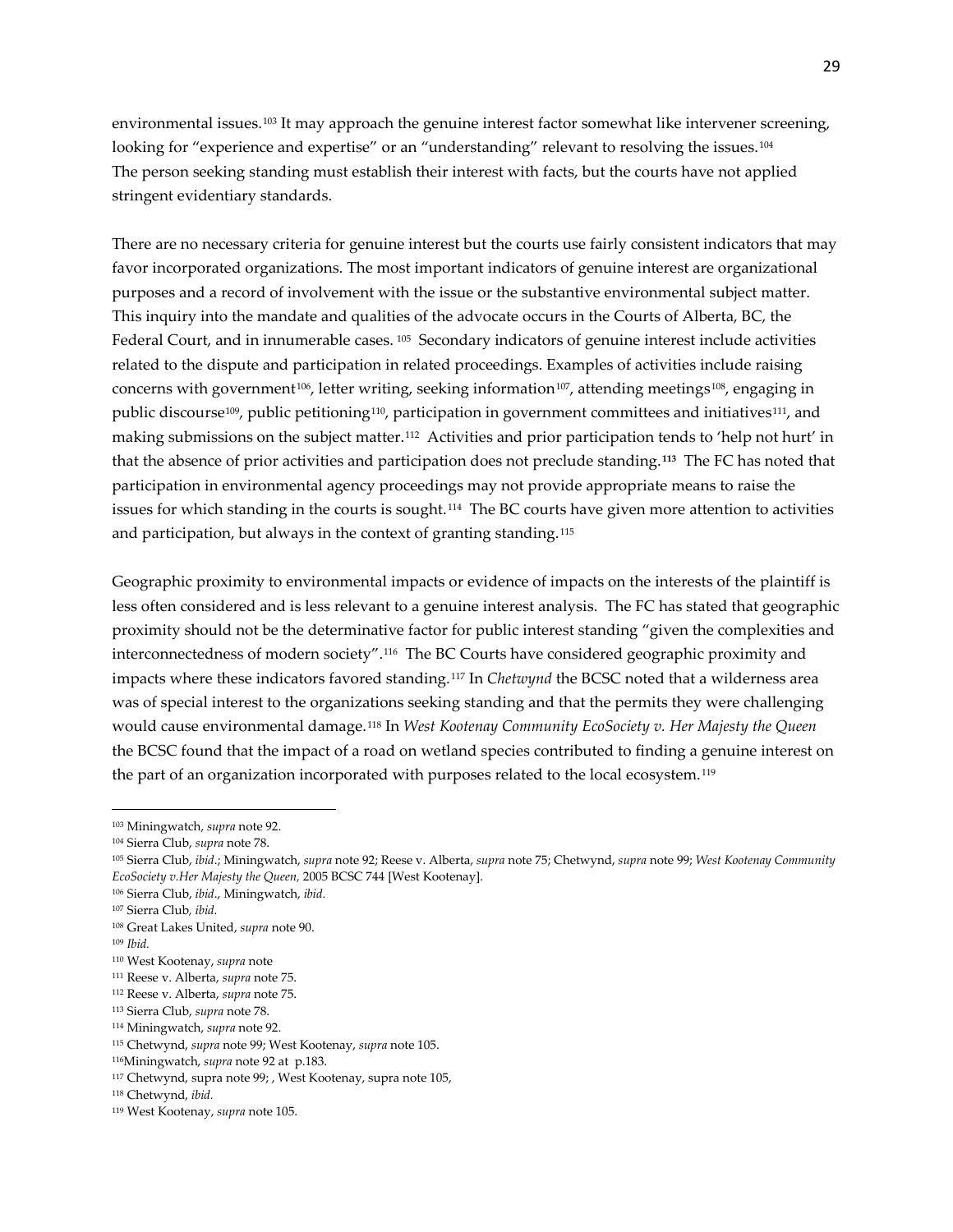For organizations, evidence of genuine interest may relate to the involvement or activities of organization's directors,[120](#page-29-0) individual members or member organizations in the case of umbrella organizations.[121](#page-29-1) The interests of members can help establish the interests of an incorporated organization, for example in *Friends of the Island*.[122](#page-29-2) However the lack of members or interests held by members will not hurt an incorporated organization.

The jurisprudence demonstrates that assessing the standing of individual citizens, unincorporated associations, or groups formed for the dispute is more difficult than screening incorporated and established public interest organizations. For example in *Friends of Point Pleasant Park v. Canada* the FC granted standing to some but not all members of an unincorporated association seeking to stop a municipality from cutting trees in a park.[123](#page-29-3) Some members had a genuine interest for having been involved in producing a survey and report, others were involved on behalf of citizens who lived adjacent to or used the park, one member could have seen the value and enjoyment of her property affected and another acted as spokesperson for the group and was involved in opposing the municipal decision.

# **The directly affected test is harder to use**

The challenge of screening individuals and unincorporated groups results from the fact that they may claim genuine interests but the courts' analysis may move towards the directly affected test. Most cases on this situation are from the FC as the *Federal Courts Act* encodes the directly affected test but the court asserts jurisdiction to grant public interest standing. In *Friends of the Island* the FC cited the leading academic commentary on the challenge of the narrower test:

**"**Who is "directly affected" under section 28(2)? The application of this standing test requires the court to traverse a semantic wasteland similar to that encountered in deciding who has an "interest", who suffers "special injury" or who is a "person aggrieved"."<sup>[124](#page-29-4)</sup>

The court found that past cases on the "directly affected" test were hard to reconcile and concluded that where standing is not based on clear legal rights or obligations it is a matter of judicial discretion. The court found jurisdiction to grant public interest standing using the genuine interest factor, which it affirmed in *Canada (Parks and Wilderness Society) v. Superintendent* and further environmental cases.[125](#page-29-5) The number of cases on this same issue suggests that having the two tests for one form of standing creates litigation on an answered question and wastes more judicial resources than simply using the genuine interest factor.

<span id="page-29-0"></span><sup>120</sup> Sierra Club, *supra* note 78.

<span id="page-29-1"></span><sup>121</sup> Miningwatch, *supra* note 92.

<span id="page-29-2"></span><sup>122</sup> Friends of the Island, *supra* note 92.

<span id="page-29-3"></span><sup>123</sup> *Friends of Point Pleasant Park v. Canada (Attorney General)*, 188 FTR 280 [Point Pleasant].

<span id="page-29-4"></span><sup>124</sup> Friends of the Island, *supra* note 92, (citing Locus Standi, supra note 1).

<span id="page-29-5"></span><sup>125</sup> Friends of the Island, *supra* note 92; Sierra Club, *supra* note 78; *Canada (Parks and Wilderness Society) v. Superintendent of Banff National Park*, [1996] 20 CELR (2d) 171; 44 Admin LR (2d) 201. [Sunshine Village].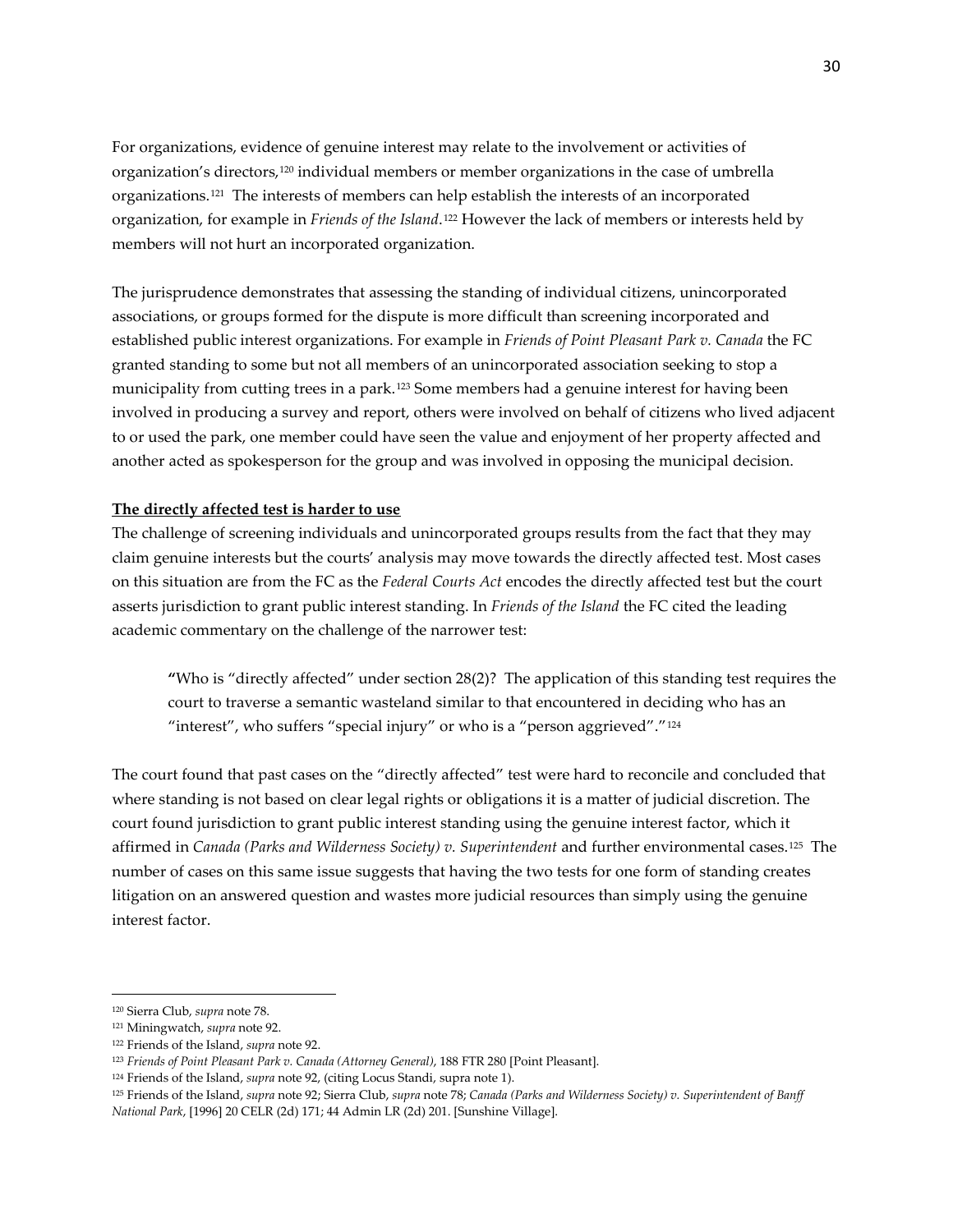The complexity created by the directly affected test became apparent in subsequent cases featuring individuals and unincorporated associations. In *Shiell v. Canada* the FC misstated the test for public interest standing as requiring a direct interest. In doing so it denied standing to an individual on the basis that they lived geographically distant from a proposed project, had only a generalized concern with the environment, and no history of involvement with the particular project. *Shiell v. Canada* was distinguished in *Sierra Club* and *Citizen's Mining Council* where the court applied the genuine interest factor to organizations. In two cases the FCA overturned denials of standing under the "directly affected test". In *Moresby Explorers Ltd. v. Canada* (*Moresby*) the FCA granted standing to a tourism operator challenging a decision concerning their own permit.[126](#page-30-0) The FCA applied *Moresby Explorers* in *Friends of Canadian Wheat Board v. Canada* where it granted standing to some individuals but declined to address standing for an unincorporated organization.<sup>[127](#page-30-1)</sup> In both cases the FCA refused to consider public interest standing on the basis that it granted standing under the narrower test.

#### **A practical approach to "reasonable means"**

Unlike the SCC cases the "reasonable means" factor rarely creates a barrier to public interest standing in environmental matters. The lower courts articulate the factor somewhat inconsistently but the focus is on the practical likelihood that others would litigate the same issue. There are no lower court cases since *Downtown Eastside* in this report with respect to this test factor.

As with "genuine interest" the FC has significant jurisprudence on "reasonable means". In *Friends of the Island* it held that standing should not be denied based on theoretical alternative litigation.[128](#page-30-2) In *Sierra Club* the FC used an approach that foresaw the SCC approach in *Downtown Eastside* in many ways. It recognized that the case law was unclear on what was required for reasonable means but was unwilling to infer more appropriate plaintiffs.<sup>[129](#page-30-3)</sup> It rejected restrictive standing where there was apprehensible harm to vulnerable persons and considered how public interest plaintiffs could assist the proceedings. The facts assisted in developing this approach as the case concerned the sale of nuclear reactors to China. The FC considered that residents of China may be more directly affected but they were unlikely to raise a challenge to Canadian law in the FC. It also considered Canadians concerned with uranium mining as potentially affected but found this did not provide a more appropriate means to bring the case.

In multiple cases the FC was accepting of large groups so long as there was no evidence that more directly affected people would litigate. In *Citizens' Mining Council of Newfoundland and Labrador Inc. v. Canada* it granted standing to an incorporated organization that served as a "coalition of over 465 persons and 12 socio-environmental organizations representing some hundreds of additional persons" and whose purposes related to mining that was the subject of the litigation. [130](#page-30-4) The court acknowledged that directly affected individuals could litigate the mine, but there was no evidence that others would raise the issue. In *MiningWatch* it granted standing to an umbrella organization of groups concerned with the social and

<span id="page-30-0"></span><sup>126</sup>*[Moresby Explorers Ltd. v. Canada \(Attorney General\),](http://www.canlii.org/eliisa/highlight.do?text=%22public+interest+standing%22+and+%22environment%22&language=en&searchTitle=%5B1992%5D+1+S.C.R.+236&origin=%2Fen%2Fca%2Fscc%2Fdoc%2F1992%2F1992canlii116%2F1992canlii116.html&translatedOrigin=%2Ffr%2Fca%2Fcsc%2Fdoc%2F1992%2F1992canlii116%2F1992canlii116.html&path=/en/ca/fca/doc/2006/2006fca144/2006fca144.html)* 2006 FCA 144 [Moresby Explorers].

<span id="page-30-1"></span><sup>127</sup> *Friends of the Canadian Wheat Board v. Canada (Minister of Agriculture)*, 2011 FCA 101. [Wheat Board].

<span id="page-30-2"></span><sup>128</sup> Friends of the Island, *supra* note 92.

<span id="page-30-4"></span><span id="page-30-3"></span><sup>129</sup> Sierra Club, *supra* note 78.

<sup>130</sup> Citizens' Mining Council, *supra* note 92.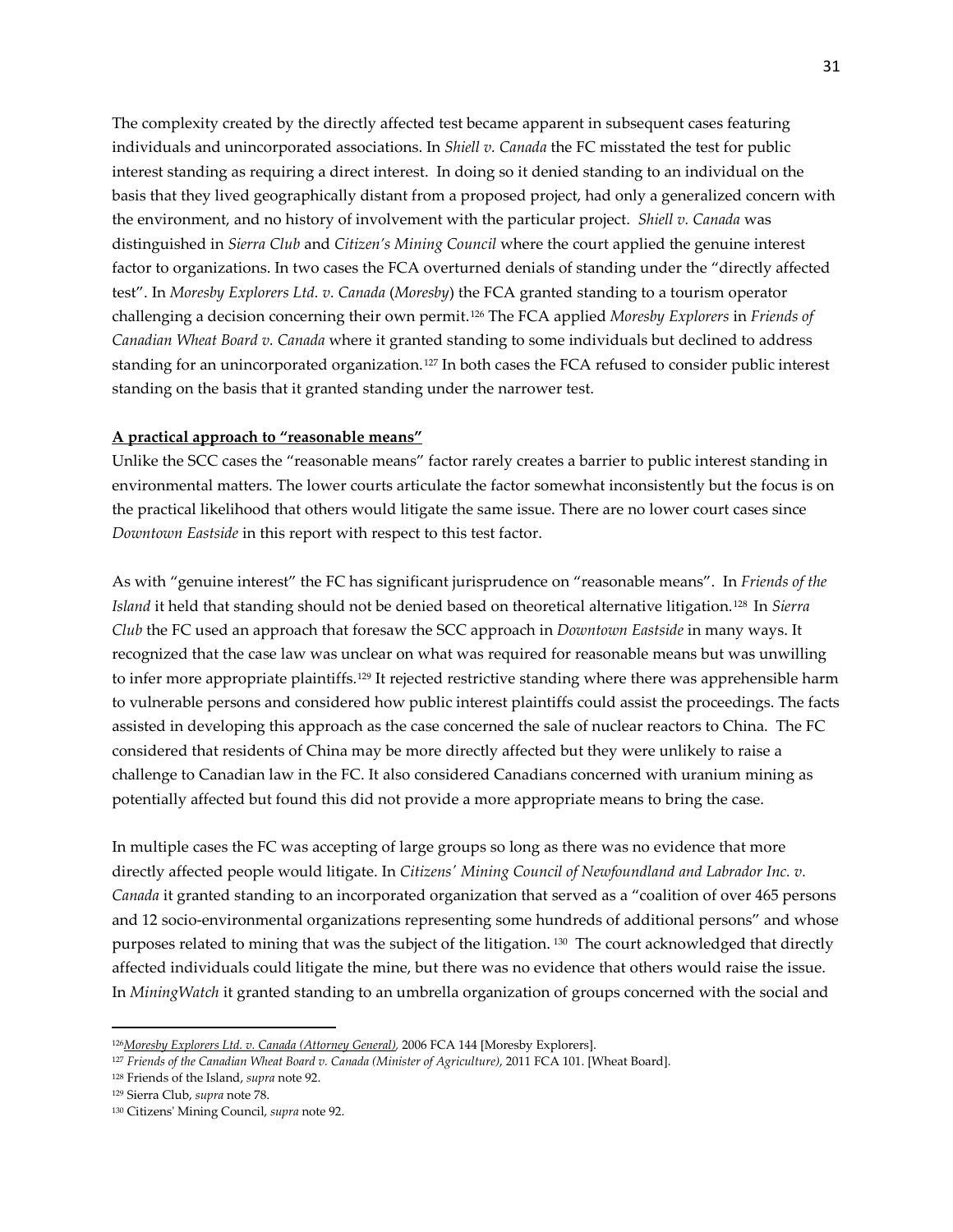environmental impacts of mining quite broadly.<sup>[131](#page-31-0)</sup> The organization had not been involved with the mine in question but no one else demonstrated sufficient interest or the means to bring the case. The FC held that public interest standing "must" be denied if more directly affected persons are likely to bring the case but held that standing will not be denied just because others share the concern but have not brought the action.[132](#page-31-1)

The BCSC has also approached "reasonable means" in a relatively relaxed way on environmental matters. In *Chetwynd* the BCSC found that a sparsely populated wilderness area made standing for environmental organizations a reasonable means.[133](#page-31-2) In *West Kootenay* it found that the nature and location of a local dispute about a park road made standing for a local environmental organization an appropriate means.[134](#page-31-3)  In *Morton*, the case concerning the constitutionality of fish farm regulation, the BCSC granted standing to five plaintiffs including an individual activist, a conservation society, multiple vessel associations and tourism operators.[135](#page-31-4) This diverse array of plaintiffs provided an appropriate means as a similar challenge would not come without them having standing. The provincial Attorney General would not consent to the challenge and the federal Attorney General declined to make submissions. The BCSC considered that the legislation could be challenged by unsuccessful applicants for provincial fish farm permits but such persons would "not necessarily be affected in the way or to the extent" as the challengers.[136](#page-31-5) This is a curious case as being differently affected actually benefitted environmental advocates, while at the same time the fact that some plaintiffs had economic interests did not detract from their suitability as public interest advocates.

The ABQB has been very brief in its assessment of reasonable means. In *Reese v. Aberta* it simply concluded that no person with a more direct interest than the individual and environmental organizations granted standing would be likely to raise the issue.[137](#page-31-6)

Cases from the BCSC and ABQB were ahead of the SCC's *Downtown Eastside* decision with respect to treating "serious issues", "genuine interest" and "reasonable means" as interconnected factors as opposed to a checklist of requirements.[138](#page-31-7)

# **Rationales for narrow standing are sufficiently upheld**

The lower courts are very brief in articulating and applying the policy rationales against standing but they might do it more consistently and less contentiously than the SCC. They have consistently articulated the rationales of conserving judicial resources and preventing harm to third parties but they have not shown much concern with floodgates or busybodies. In *Morton* the BCSC held that hearing from all of the five parties granted standing to challenge fish farms would not waste judicial resources or fail to

<span id="page-31-0"></span><sup>131</sup> Miningwatch, *supra* note 92.

<span id="page-31-1"></span><sup>132</sup> *Ibid.*

<span id="page-31-2"></span><sup>133</sup> Chetwynd, *supra* note 99.

<span id="page-31-3"></span><sup>134</sup> West Kootenay, *supra* note 105.

<span id="page-31-4"></span><sup>135</sup> Morton, *supra* note 83.

<span id="page-31-5"></span><sup>136</sup> *Ibid.,* p.92.

<span id="page-31-6"></span><sup>137</sup> Reese v. Alberta, *supra* note 75.

<span id="page-31-7"></span><sup>138</sup> Chetwynd, *supra* note 99; , Reese, *ibid.*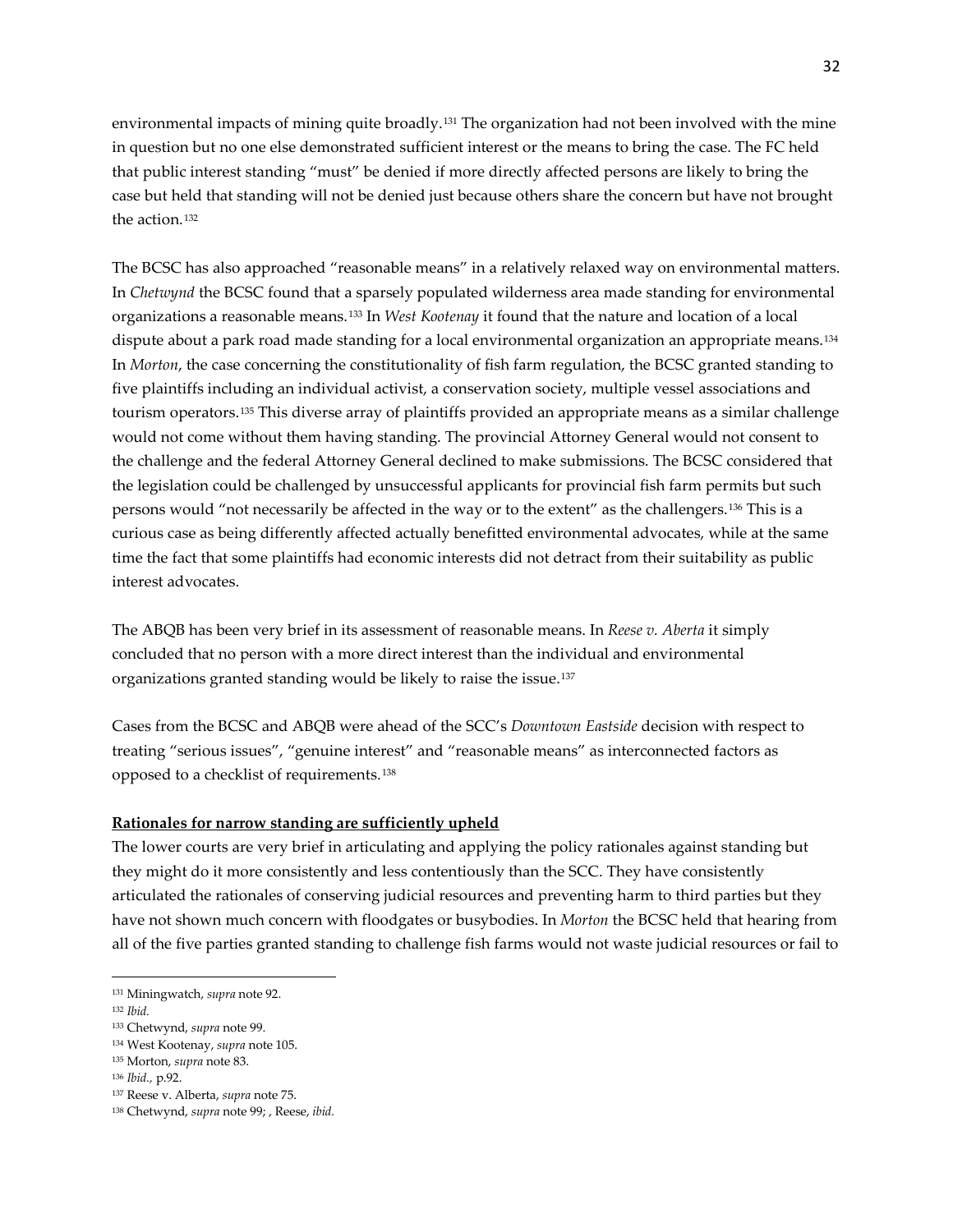screen out busybodies. Nor have the lower courts been creating new policy rationales where the test for standing is met. For example in *Friends of the Island* the court was not convinced that delay to the proposed development was relevant to determining standing. If it was relevant, the prejudice that might be suffered was not "so obvious or so drastic" as to warrant denying standing.[139](#page-32-1) The FC has even shown some efficiency concern with persons unsuccessfully opposing standing.<sup>[140](#page-32-2)</sup>

As the lower courts are not expanding the situations where standing is available and cite the limit on "serious issues" as conserving scarce judicial resources, the established test for public interest standing is a sufficient screening tool. The volume of litigation is mostly dependent on the extent of unlawful government action.

# *Divergent Authorities on Standing in the Courts*

<span id="page-32-0"></span>There are enough cases from the Federal Court, British Columbia and Alberta to identify divergent lines of jurisprudence between these jurisdictions. Three points of divergence are the courts' commitment to determining standing as a preliminary matter, their concern with the effect of legislation on standing and their latent attitudes towards public interest environmental advocacy. The Federal Courts have been most receptive to granting standing and the substantive claims, Alberta the least so, and BC has taken a middle path. Courts from further provinces have seen relatively fewer environmental matters and have produced less reliable authorities.

#### **Standing as a preliminary matter**

The courts' willingness to determining standing as a preliminary matter, and reasons not to, can be indicative of its receptivity to public interest standing. Preliminary determinations reinforce the decoupling of standing from entitlement to relief and warrant the use of lower evidentiary standards. The FC is clearly committed to determining standing as a preliminary matter. Many determinations of standing are made by a protonothary (a judicial officer) prior to the lower court hearing. If standing is granted it often ceases to be an issue. If standing is an issue at the FC then the court's evidentiary requirements are favorable to standing. The court requires persons seeking standing to show facts to establish their interests, but requires that persons opposing standing prove on a balance of probabilities that there is no arguable case. The FCA usually only considers standing if standing was denied by the FC. In *Moresby Explorers* the FCA held that "standing is used to discourage meddlers and not to pre-emptively determine that litigation has no cause of action".<sup>[141](#page-32-3)</sup>

The courts of the provinces are less committed to determining standing as a preliminary matter but their rationale for this differs. The BC courts appear concerned that preliminary determinations could unjustly deny standing. In *Kitimat v. Alcan* the BCCA recognized the tension between the efficiency of preliminary determinations and the risk of denying standing where not all evidence is available.[142](#page-32-4) It held that

<span id="page-32-1"></span><sup>139</sup> Friends of the Island, *supra* note 92.

<span id="page-32-2"></span><sup>140</sup> Point Pleasant, supra note 123.

<span id="page-32-4"></span><span id="page-32-3"></span><sup>141</sup> Moresby Explorers, s*upra* note 126 at 17.

<sup>142</sup> *[District of Kitimat v. Alcan Inc.](http://www.canlii.org/eliisa/highlight.do?text=%22public+interest+standing%22+and+%22environment%22&language=en&searchTitle=%5B1992%5D+1+S.C.R.+236&origin=%2Fen%2Fca%2Fscc%2Fdoc%2F1992%2F1992canlii116%2F1992canlii116.html&translatedOrigin=%2Ffr%2Fca%2Fcsc%2Fdoc%2F1992%2F1992canlii116%2F1992canlii116.html&path=/en/bc/bcsc/doc/2005/2005bcsc44/2005bcsc44.html)*, 2005 BCSC 44.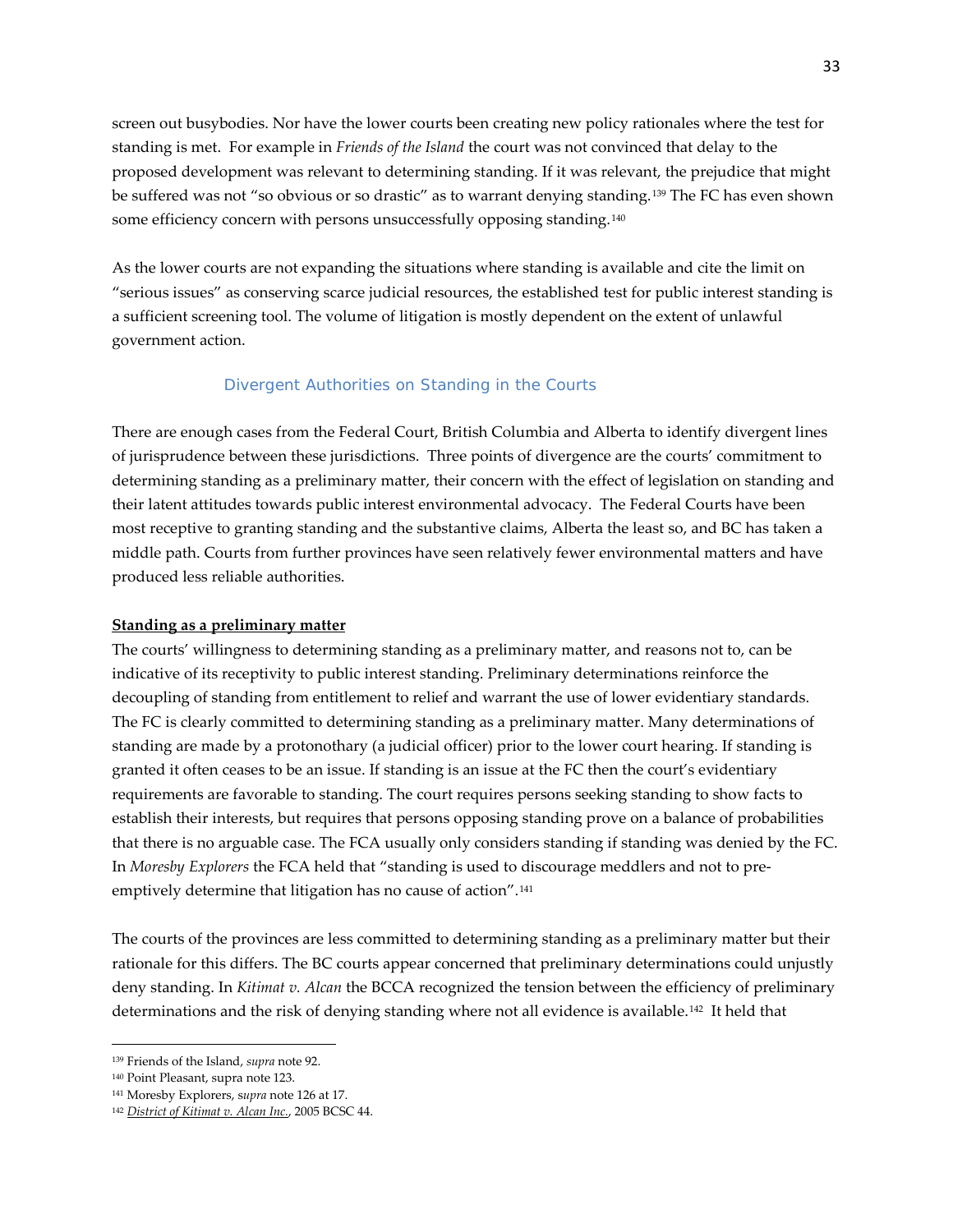standing may be a preliminary matter where having full evidence would not change a decision to deny standing, but if standing is likely to be granted then it is more expedient to hear all issues together. The Alberta courts show greater propensity to merge standing with entitlement to relief. In *Reese v. Alberta* the ABQB held that standing may need to be considered with the merits of the case to assess a genuine interest, and if so the list of factors to guide discretion may be longer.[143](#page-33-0) In *Reece v. Edmonton* and *Oldman River* the ABCA ostensibly dismissed standing for no cause of action.[144](#page-33-1) The dissent in *Reece v. Edmonton* held that the majority incorrectly equated standing with entitlement to relief rather than entitlement to seek relief.[145](#page-33-2)

#### **The impact of legislation on standing**

The lower courts diverge on their concern with the impact of legislation on common law public interest standing. Their varying levels of concern may be unrelated to the actual prescriptiveness of the legislation.

The FC has the most reason to curtail common law standing but is most adamant about not doing so. As discussed above the *Federal Courts Act* provides standing for directly affected persons. It also provide standing for the Attorney General which makes the provision resembles an encoding of the public nuisance rule.[146](#page-33-3) In *Friends of the Island* the FC held that this provision should not be read restrictively where public interest standing was justified.<sup>[147](#page-33-4)</sup> In *Sierra Club* it held that interpreting the "directly affected" test as precluding public interest standing would be incongruous with other courts and the role of the courts in upholding legality.[148](#page-33-5) It reinforced this position in *Friends of Point Pleasant* by distinguishing jurisprudence where a legislated "directly affected" test precluding public interest standing at an administrative agency.[149](#page-33-6) It found that context to not be relevant to the court interpreting its legislation.

In contrast, the ABQB has considered that legislation could limit public interest standing even though there was no indication that it did. In *Reese v. Alberta* the ABQB noted that the legislation under which the decision being challenged was made did not contemplate public participation in the decision being challenged.[150](#page-33-7) It held that a genuine interest is more readily inferred where the statute provides participation roles in the process leading to the decision, but that a genuine interest may still be found even where no such role is contemplated under legislation, "so long as to recognize it would not be inconsistent with the inherent nature of the statutory process".[151](#page-33-8)

<span id="page-33-1"></span><span id="page-33-0"></span><sup>143</sup> Reese v. Alberta, *supra* note 75.

<sup>144</sup> Reece v. Edmonton, *supra,* note 69; Oldman River, s*upra* note 62.

<span id="page-33-2"></span><sup>145</sup> Reece v. Edmonton, *ibid.*

<span id="page-33-3"></span><sup>146</sup> *Federal Courts Act*, R.S.C., 1985, c. F-7, s.18.1 (1).

<span id="page-33-4"></span><sup>147</sup> Friends of the Island, *supra* note 92.

<span id="page-33-5"></span><sup>148</sup> Sierra Club, *supra* note 78.

<span id="page-33-6"></span><sup>149</sup> Point Pleasant, *supra* note 123.

<span id="page-33-7"></span><sup>150</sup> Reese v. Alberta, *supra* note 75.

<span id="page-33-8"></span><sup>151</sup> *Ibid.* at p. 24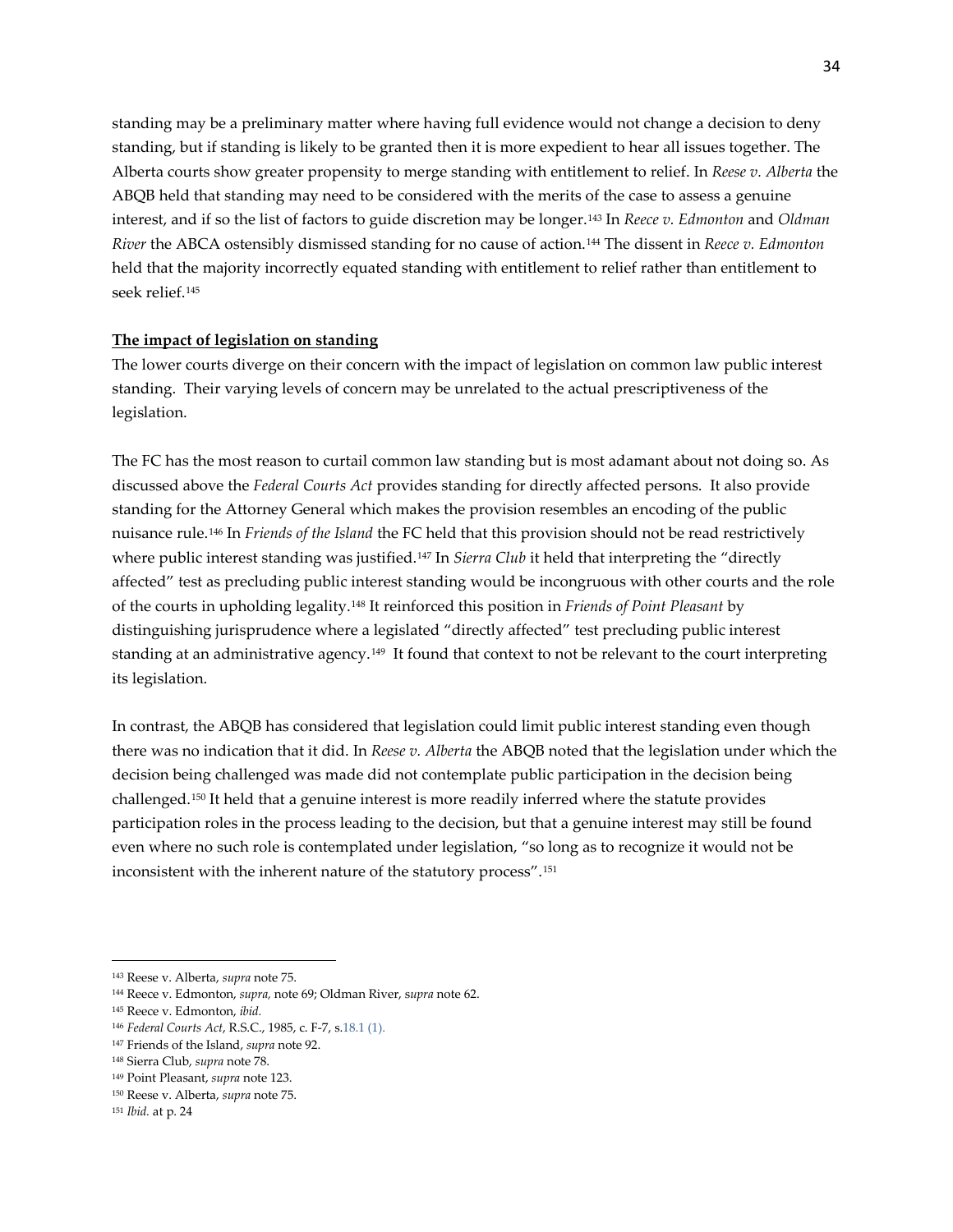Numerous Alberta cases concern statutory rights of appeal to the ABCA from the decisions of regulatory boards. The legislation provides standing on the original decisions to persons that may be "directly and adversely affected", provides a right to appeal on questions of "law" or "jurisdiction", but is silent on who may appeal. <sup>[152](#page-34-0)</sup> This creates uncertainty respecting who may appeal and what test to apply in public interest cases.

In *Athabasca Tribal Council v. Amoco* the SCC held that a First Nations umbrella organization representing persons who would be entitled to intervene at the agency was itself entitled to appeal.[153](#page-34-1) In *Big Loop Cattle Co. Ltd. v. Alberta* the ABCA held that normally an appellant would be a party or intervener in the original decision but there may be "limited circumstances" where someone else may appeal. [154](#page-34-2) This case featured landowners and a First Nation contesting energy development, and an individual who did not participate in the agency proceedings sought to raise *Charter* issues with the agency decision at the ABCA. The ABCA declined leave to appeal on these issues, but found that if it had granted leave then it might be necessary for an individual to intervene on the appeal. In *Benston v. Alberta* the ABCA held that legislated limits on standing at the agency did not preclude standing in court on an alternate basis.[155](#page-34-3) This case concerned an even narrower test that limited "directly affected" persons at the agency to municipalities where feedlots were proposed. The appellants were local landowners, campground operators and creek stewards seeking to raise substantive environmental concerns that were suitable for agency determination. The court indicated that standing on appeal would be available for directly affected persons other than the municipality who chose not to appeal. However it denied leave to appeal on the issues as there was no question of law or jurisdiction with the agency decision.

The ABCA has developed a test for leave to appeal that requires "serious arguable points" of law and provides factors to consider in this determination.[156](#page-34-4) This does not preclude common law public interest standing but the court does not give it much attention. In *Pembina Institute for Appropriate Development v. Alberta* the ABCA affirmed that "certain circumstances" can provide standing on appeal to someone who lacked standing on the original decision and granted standing to an environmental organization in this position.[157](#page-34-5) The court granted standing under the statutory appeals provisions and common law public interest standing, but its analysis of the later is sparse. It may have relied as much on what it saw as unique facts of the case than a fulsome application of the standing test. The environmental organization had originally sought to raise substantive environmental concerns about a proposed coal plant at the agency. The agency held that no one was directly affected as required by legislation so it issued a permit without hearing from anyone but the developer. The permit decision was an interim decision, and its wording implied that it was expedited based on the developer's concern that delay could allow future federal regulations to apply. The ABCA held that there was an issue with the legality of this decision that

<span id="page-34-0"></span><sup>152</sup>*Natural Resources Conservation Board Act*, RSA 2000, c N-3, s.31 [NRCBA]; *[Responsible Energy Development Act](http://www.canlii.org/en/ab/laws/stat/sa-2012-c-r-17.3/latest/sa-2012-c-r-17.3.html)*, SA 2012, c R-17.3, s.45 [REDA]; E*[nergy Resources Conservation Act](http://www.canlii.org/en/ab/laws/stat/rsa-2000-c-e-10/latest/rsa-2000-c-e-10.html)*, RSA 2000, c E-10, s.41 [repealed] [ERCA, repealed]; *[Alberta Utilities Commission Act](http://www.canlii.org/en/ab/laws/stat/sa-2007-c-a-37.2/latest/sa-2007-c-a-37.2.html)*, SA 2007, c A-37.2, s.29[AUCA].

<span id="page-34-2"></span><span id="page-34-1"></span><sup>153</sup> Athabasca Tribal Council v. Amoco Canada Petroleum Co. Ltd. et al, [1981] 1 SCR 699. [Athabasca Tribal]. <sup>154</sup>*Big Loop Cattle Co. Ltd. v. Alberta (Energy Resources Conservation Board),* 2010 ABCA 328, [Big Loop].

<span id="page-34-3"></span><sup>155</sup> *Bengston v. Alberta (Natural Resources Conservation Board),* 2003 ABCA 173 [Bengston].

<span id="page-34-4"></span><sup>156</sup> Big Loop, *supra* note 154 at p.51.

<span id="page-34-5"></span><sup>157</sup> *Pembina Institute for Appropriate Development v. Alberta (Utilities Commission)* 2011 ABCA 302 [Pembina v. AUC].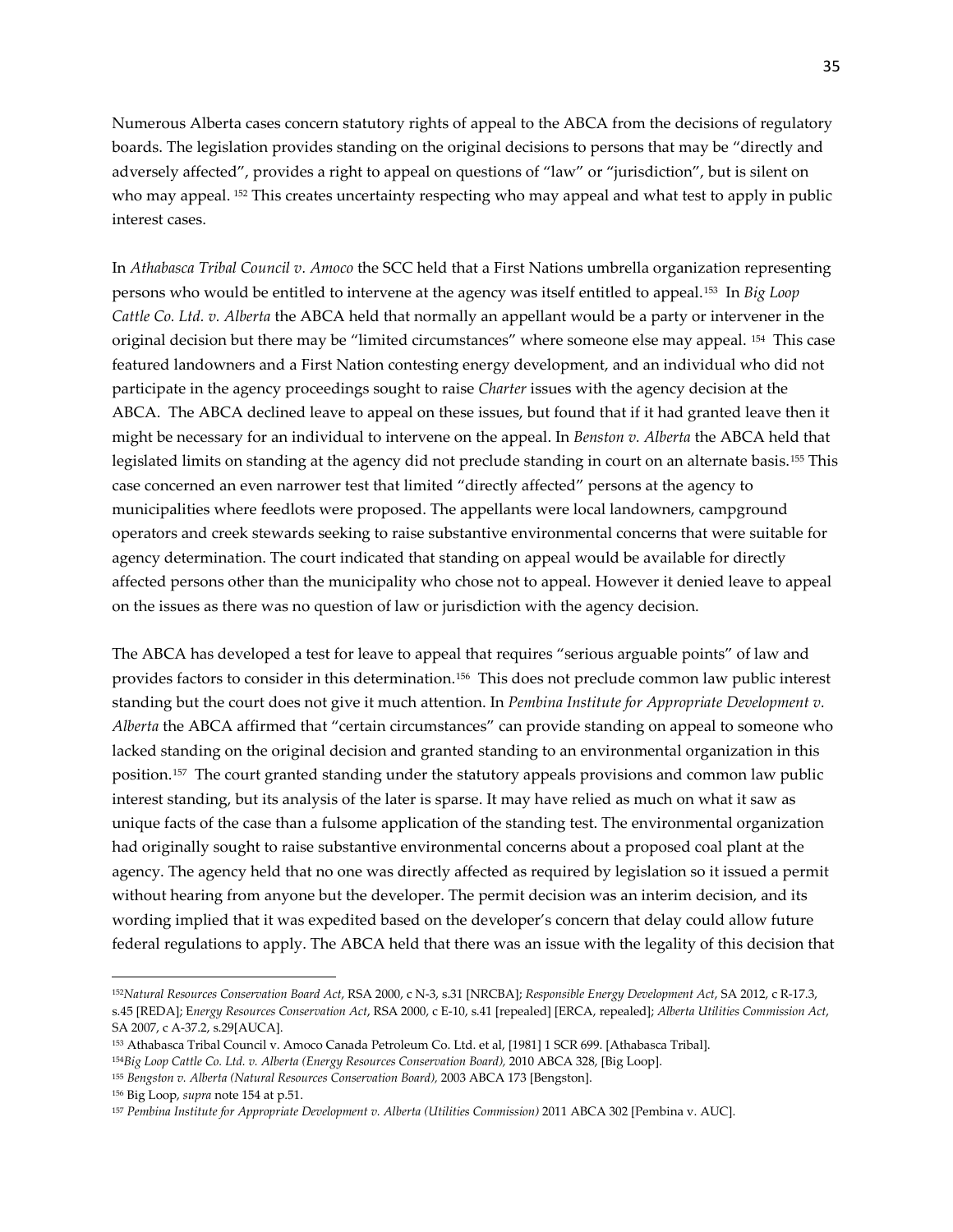was not suitable for self-review by the agency. There was a question of law to satisfy the test for statutory appeal and there was a "serious and justiciable issue" as required for public interest standing. The ABCA found a genuine interest with minimal analysis and found no other means for the issue to be heard as there was no one found directly affected by the agency. However it dismissed the appeal for mootness because the interim decision had since been replaced by a final decision. Overall this line of jurisprudence may be of limited applicability to the statutory regime.

In contrast to the FC and the Alberta courts, the BC courts have applied pure common law standing principles in all cases reviewed here. They have not had to surmount legislated limits on standing like the Federal Court, but neither have they been concerned with legislated limits on standing that may not actually exist as in Alberta. The relative ease with which the BC courts determine standing suggests that one singular approach is more functional and efficient than having to interpret legislation and apply multiple tests.

#### **Latent judicial attitudes**

The lower courts diverge on their general receptivity to public interest environmental advocacy regardless of the standing tests or rationales.

The Federal Courts are clearly receptive to public interest environmental advocacy. The court has granted standing to at least some parties in every case that raised a serious and justiciable issue, which is all but two of those reviewed here. One of the two cases in which standing was refused was later distinguished by the court and those cases in which not all parties received standing concerned application of the directly affected test. The FC has used the genuine interest factor to provide plaintiffs that assist the court and has shown little concern with floodgates or busybodies despite a large environmental case load. The one notable sign of unreceptivity to environmental advocacy is the court's enhanced concern with justiciability in *Friends of the Earth.* This overall receptivity may be attributable to a context that is highly suitable for public interest advocacy. Many FC cases concern complex environmental regulatory schemes that create positive duties on government, nationally significant developments, no directly affected people, and the existence of large public interest organizations with the capacity to assist.

The Alberta Courts are unfavorable to public interest environmental claims regardless of the expressed rules or rationales. Every case reviewed here was dismissed. If standing was granted then the case was dismissed on the substantive merits or for other procedural reasons. The ABCA has declined to hear issues with the legality of administrative decisions, one of which was a *Charter* claim, and has struggled with what counts as a genuine interest and appropriate means for issues to be heard. They Alberta Courts have expressed concern with floodgates and busybodies despite seeing relatively fewer environmental matters. This general unreceptivity may flow from contextual problems too. Many cases involve directly affected persons in local disputes which conflate public and private interests, while at the other extreme the courts faced national animal rights activists bringing novel claims.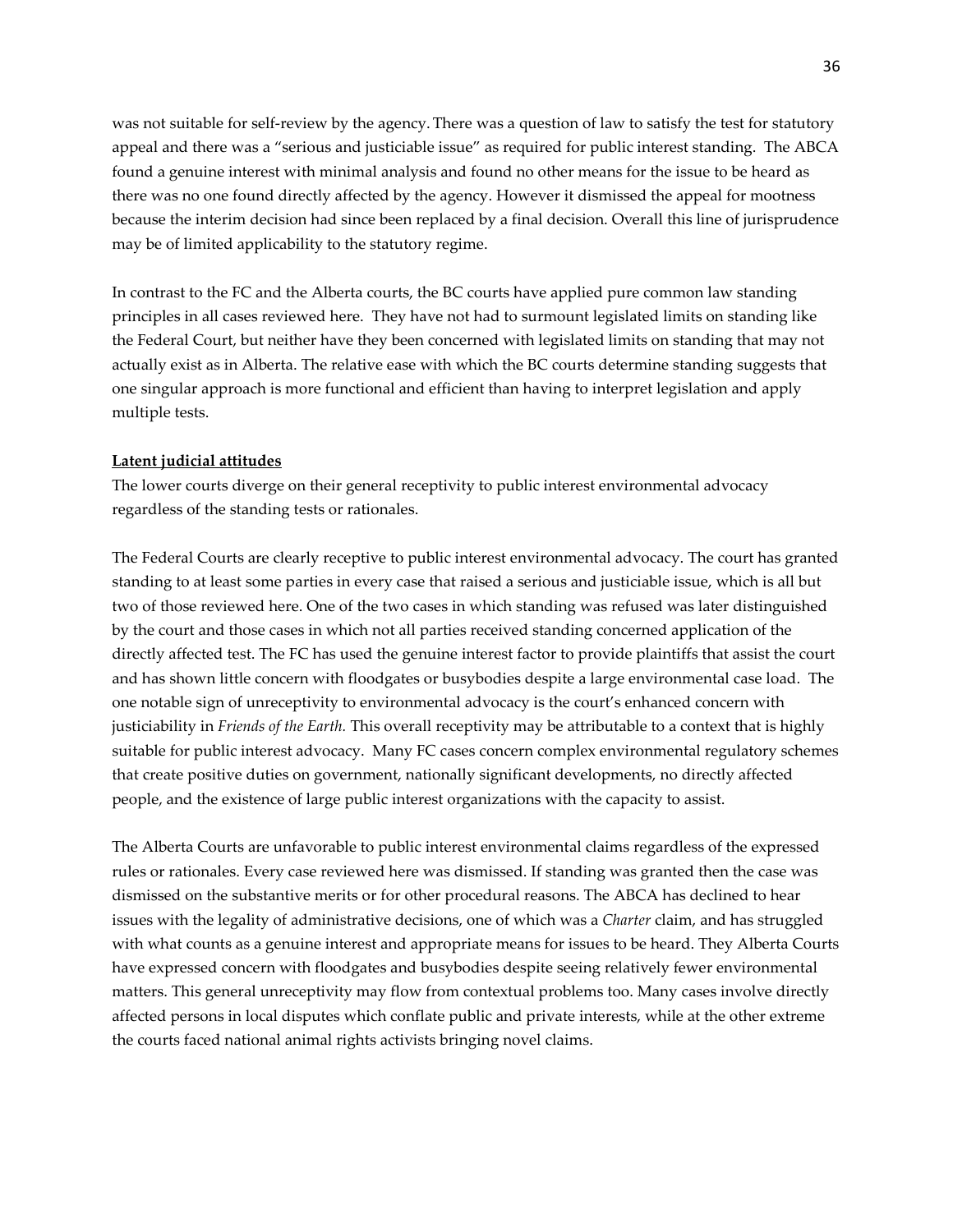The BC courts have struck a fairly symmetrical balance on standing in environmental matters relative to the other jurisdictions. Public interest standing was granted in three of the six cases reviewed here. BC decisions are relatively short but fairly complete in their articulation and application of the standing principles. They are apt to consider the legal tests and policy rationales in an interwoven manner, and don't overemphasize any particular rationales.

Jurisdictions that see fewer environmental matters are more apt to see anomalous ones. The cases where public interest standing was denied to litigate purely private disputes, raise substantive environmental concerns or join existing hearings are all from such jurisdictions. This indicates that judicial receptivity to public interest environmental advocacy is likely circular. If there is sufficient environmental litigation then environmental advocates become more capable of raising issues for which public interest standing is available and warranted.

# Part III: Standing at Environmental Agencies

# The Mandates of Administrative Agencies

Administrative agencies are not courts; they are extensions of the executive branch of government rather than being separate institutions with their own constitutional status. This has two significant implications for standing. One is that agency matters are not litigation and the adversarial model should not always apply. The other is that agencies lack inherent jurisdiction to decide issues, hold hearings and control standing as their mandates come through ordinary legislation.

Administrative agency matters are distinguishable from litigation in several ways. Litigation is 'backward looking' in that it involves settling facts, answering questions and granting relief concerning something that has occurred. Agency matters are more 'forward looking' in that they concern plans for the future, requests for permits and conditions on future actions. The type of issues decided by administrative agencies allow for numerous reasonable conclusions.[158](#page-36-0)

Agency matters rarely involve a "lis" (a legal dispute between the parties as described in Part II). Superficial resemblances between agency hearings and court hearings, such as evidence and arguments from the parties, can create the appearance of a lis that does not exist.[159](#page-36-1) Examples of common agency decisions involving hearings illustrate this fallacy:

- There is no lis in the requirement to obtain a regulatory permit:
- There is no lis in the review of development proposals; and
- There is usually no lis between parties to administrative appeals, although this possibility exists.[160](#page-36-2)

<span id="page-36-2"></span>l

<span id="page-36-0"></span><sup>158</sup> *Dunsmuir v. New Brunswick*, [2008] 1 SCR 190, 2008 SCC 9.

<span id="page-36-1"></span><sup>159</sup> Hearings Before Administrative Tribunals, *supra* note 29.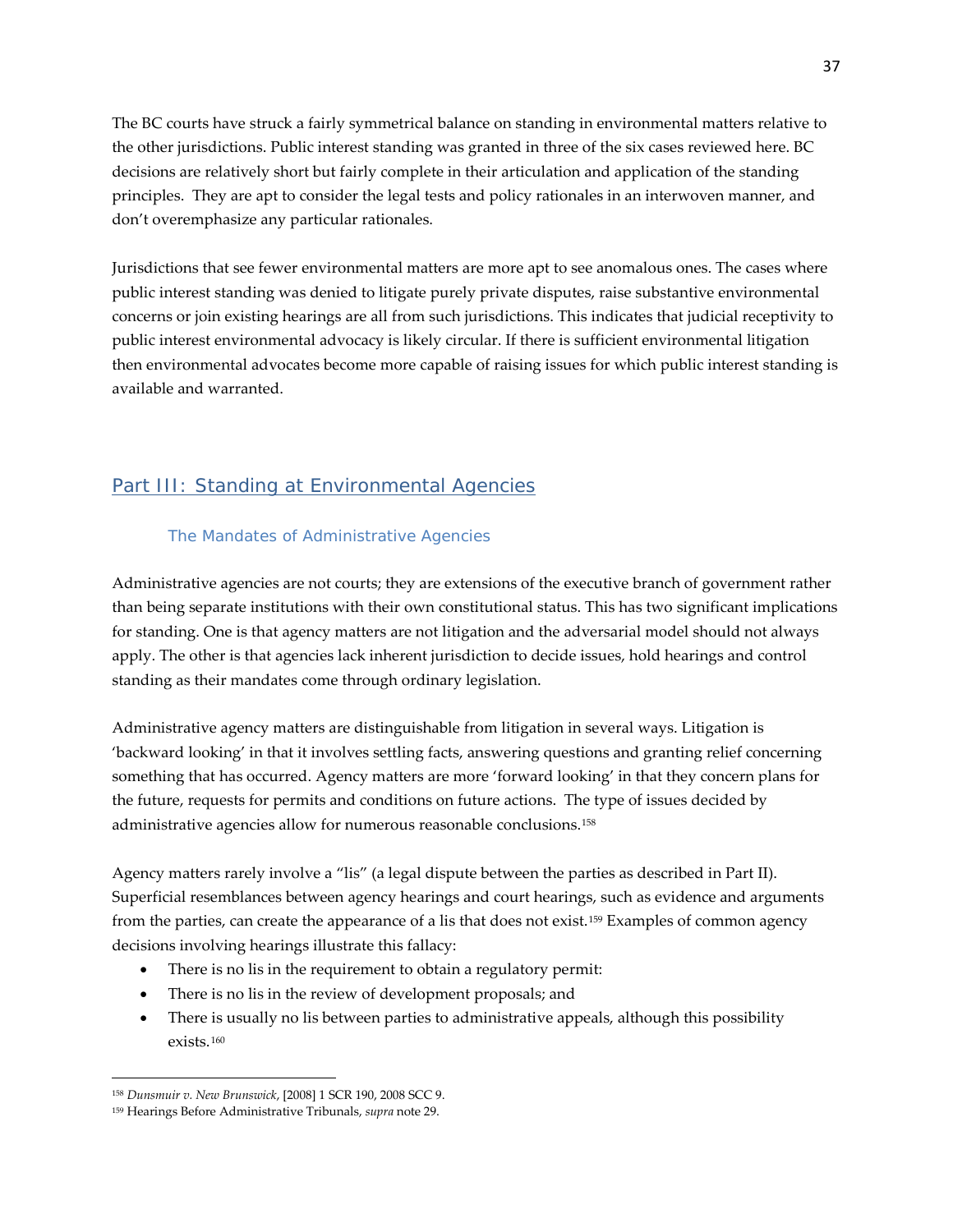Even when there is a lis in agency matters, the agency cannot make simple 'yes or no' decisions that side with one party against another as there are further interests at stake that it must recognize. Treating agency matters like litigation creates confusion when "the real issue is the public interest".[161](#page-37-0)

### **Public interest mandates**

Many administrative agencies have legislated mandates to uphold the "public interest" through their decisions. Even where these specific words are absent from legislation it is hard to avoid this conclusion where agency decisions concern public resources, impacts and benefits. Public interest mandates are often vague, fuelling divergent views on what is substantively and procedurally required for decisions to be in the "public interest".

Defining the substantive content of the public interest is more challenging and has received less attention to date.[162](#page-37-1) Legislation may provide little guidance on what issues agencies should determine or what interests they should consider. Agency decisions may not articulate public interest considerations and in the worst case may use the words "public interest" as justification rather than guidance.[163](#page-37-2) The procedural aspects of public interest decision making have received much more attention. A purely procedural view would find the public interest in the advancement of democratic values regardless of substantive decision outcomes.[164](#page-37-3) One of the most cited reconciliations is that public interest mandates have procedural and substantive components that should be harmonious.[165](#page-37-4) Participation in decisions must fit the issues to be determined and interests to be weighed. Likewise, substantive decisions that do not consider these issues or take these interests into account are not in the public interest. This doesn't resolve the debate on standing as a broad view of the issues to be decided would warrant broad standing while a narrow view would warrant narrow standing.

The typical debate over what issues should be decided in environmental permitting, review and appeals decisions is over the extent to which agencies should enter the policy realm or be limited to technical regulatory issues and private dispute adjudication. Concern with an overly broad view is that agency would make public policy through individual regulatory decisions. Concern with an overly narrow view is that limiting environmental issues to compliance with regulations ignores site-specific concerns or even the fact that individual developments can raise public concerns. Furthermore, policy debate at agencies is not necessarily about what policy should be but rather how it is interpreted and applied. Public interest advocates are apt to have already participated in policy development if opportunities existed and may be looking to regulatory decisions as the implementation stage or 'proving ground' for those policies.

- <span id="page-37-3"></span><sup>164</sup> *Ibid.*
- <span id="page-37-4"></span><sup>165</sup> *Ibid.*

<sup>160</sup> *Ibid.*

<span id="page-37-0"></span><sup>161</sup> *Ibid.*

<sup>162</sup> Jodie Hierlmeier, "The Public Interest: Can It Provide Guidance for the ERCB and NRCB?"(2008) 18 JELP 279.

<span id="page-37-2"></span><span id="page-37-1"></span><sup>163</sup> *Ibid.*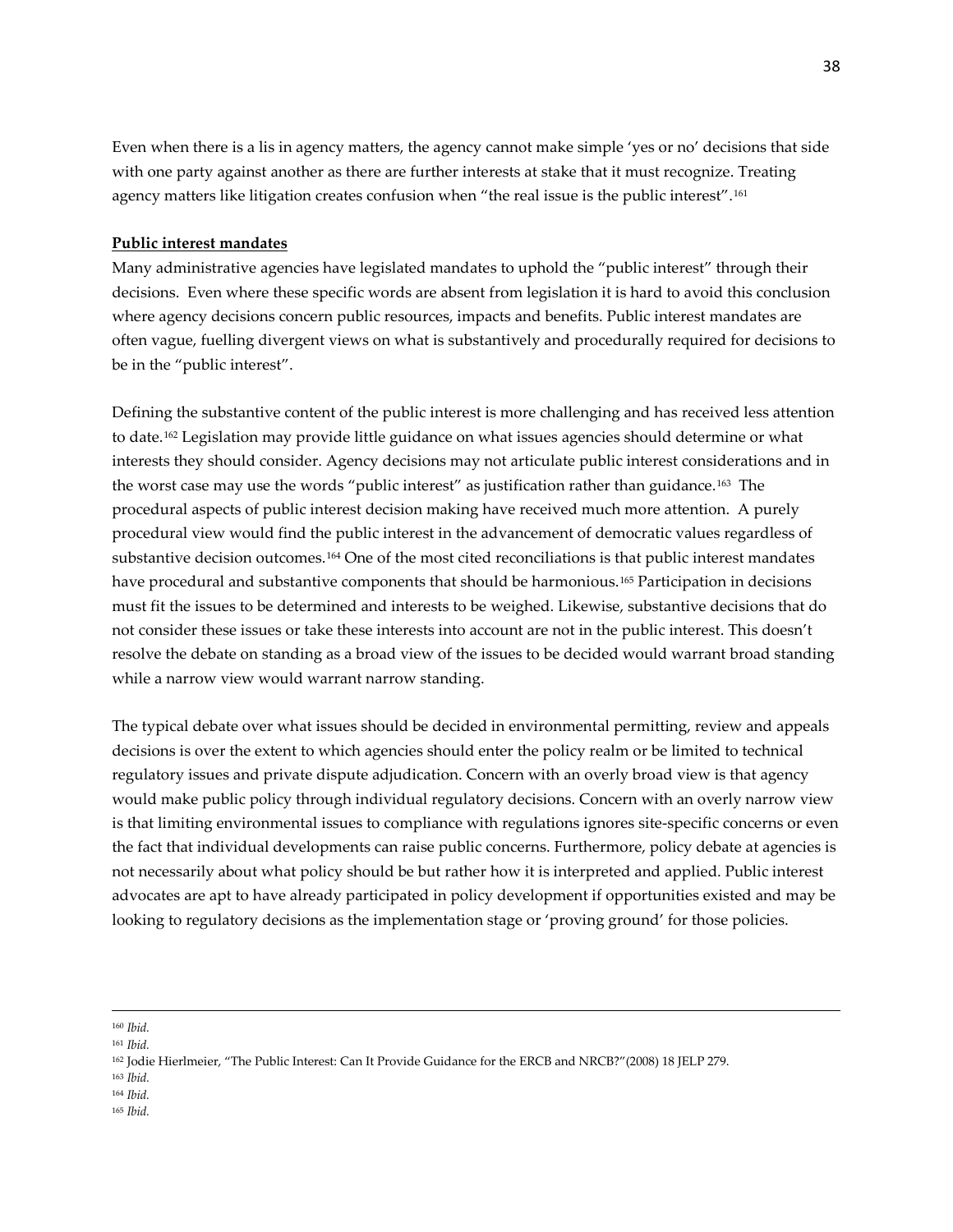#### **Regulatory boards, environmental review panels, and appeals tribunals**

Beyond the general differences between courts and administrative agencies, the mandate of a specific agency is relevant to standing. Three common types of environmental agencies reviewed in this report are regulatory boards, review panels, and appeals tribunals. All of these agencies have a level of independence from the executive and hold hearings.

**Regulatory Boards** make the original decisions on permits for specific industries and have ongoing oversight over these industries. Regulatory boards frequently have legislated "public interest" mandates, but these mandates may not expressly require environmental considerations, and if they do are likely to require considering 'environmental, social, and economic' impacts collectively. Regulatory boards can hold adjudicative hearings on a public interest decision and may require that these hearings be triggered by standing. This practice fuels conflation between the adversarial litigation model and public interest decision making. However, the party that triggers the hearing is often called an "intervener". This affirms that they are not a plaintiff in a lis with the permit applicant. Standing for regulatory interveners may be granted based on their interests being affected by the pending decision or being adverse in interest to the applicant, but the function of intervention is also to assist the decision. Most regulatory boards allow participation in variable roles including full party status for persons who cannot trigger hearings. These persons may be also be called 'interveners' or have other names such as 'discretionary participants'.

**Review Panels** scrutinize the environmental impacts of proposed developments under a formal environmental assessment process. The model of review and standing varies immensely. Environmental reviews may be conducted by regulatory boards, environmental assessment agencies, environment ministries, or joint panels. The agency conducting the environmental review may or may not have permitting authority and ongoing regulatory oversight of the developments they review. Many environmental reviews are not triggered by standing. The trigger depends on the model but may include the type of development, type of permit, the significance of possible environmental impact, public concern, or executive order. Reviews by regulatory boards may use their stock model of standing, or the environmental review process may have an expressed public participation, a purpose that results in open standing and different participation roles. The ambiguous nature of environmental assessment as a planning tool and a regulatory permit requirement feeds debate over the proper breadth of standing on environmental reviews.

**Appeals Tribunals** are quasi-judicial agencies that hear challenges to decisions made by environment ministries. Appeals tribunals may lack expressed "public interest" mandates yet they have public interest functions as they are created under environmental legislation to review environmental decisions and make substantive decisions that may impact the environment. Appeals Tribunals always require standing to trigger hearings. This person becomes the appellant and without their appeal there is no decision to be made. Other parties to the appeal will include the original decision maker. Many appeals are brought by the person subject to the original decision (usually a permit holder). If the appellant is a third party then the permit holder may become a party to the appeal alongside the appellant and the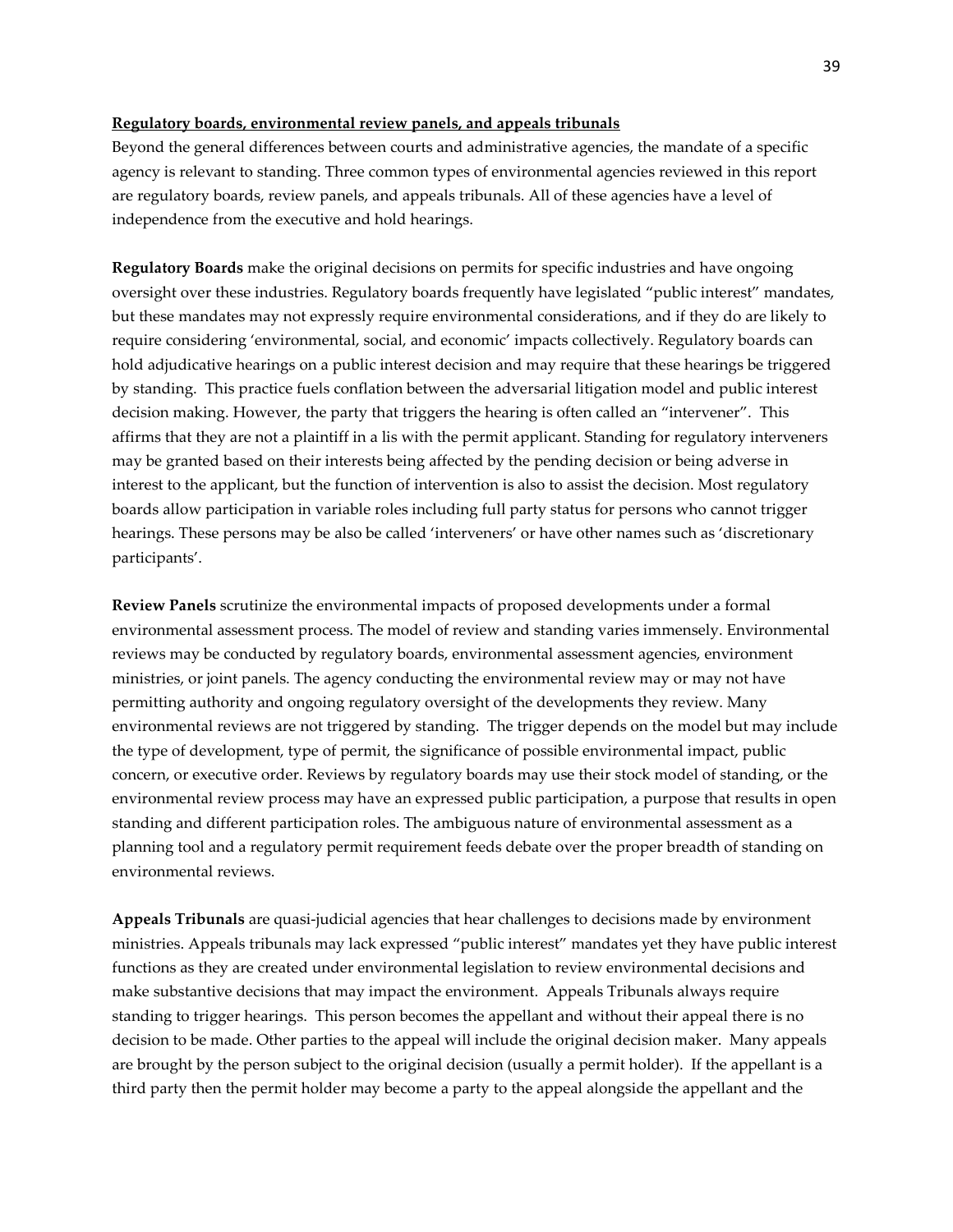original decision maker. Appeals tribunals may grant discretionary participation to persons who cannot trigger hearings. These participants are called interveners and resemble court interveners in that their function is to assist the agency without causing undue harm to the parties. Unlike court interveners, it is possible for appeals board interveners to be elevated to full party roles.

**Other Decision-Makers:** Standing at the above agencies is sought on decisions that occur within larger processes for natural resource development, municipal development or environmental management. While these stages are often out of order an order can be theorized. Prior to permits being issued there will be public policy development, regulation making, land use planning and the leasing of land and resource rights. After the permit stage there will be compliance, enforcement and end-of-project-life decisions. The cumulative effects of development are an increasing environmental issue that may not be addressed at any stage.

Requests for standing can result from lack of public participation opportunities at these other stages because there is no other way to be heard. Even where participation opportunities at other stages exist they may not provide access to decisions makers or the type of proceeding that is sought. Contested standing could be a symptom more than a cause of regulatory dysfunction and may indicate a need for larger systemic fixes.

# Principles of Standing at Administrative Agencies:

The need for administrative agency mandates to come through legislation creates uncertainty regarding the exact principles of standing. The common law principles may not apply and the context invokes broader policy rationales for and against public participation in environmental decisions.

# *Common Law Rules*

The common law standing rules are not the starting point for standing at administrative agencies. The public nuisance rule and public interest standing as described in Part II may be inapplicable as agencies are not courts. However, legislation can provide a practical equivalent in that the legislature controls the standing test unless an individual has enforceable common law rights to a hearing. The common law can provide rights to a hearing through duties of fairness that are owed to persons that may be directly affected by decisions, typically adjudicative decisions. Duties of fairness do not always require a hearing but they can where the duty is strong.

# *Jurisdiction From Legislation*

Agency mandates to decide issues, hold hearings and control standing must come through ordinary legislation. Unlike courts, agencies have no jurisdiction unless mandated by legislation and the scope of their jurisdiction varies immensely. Regardless of whether the common law applies, agencies determining standing and courts reviewing those decisions will look to legislation first.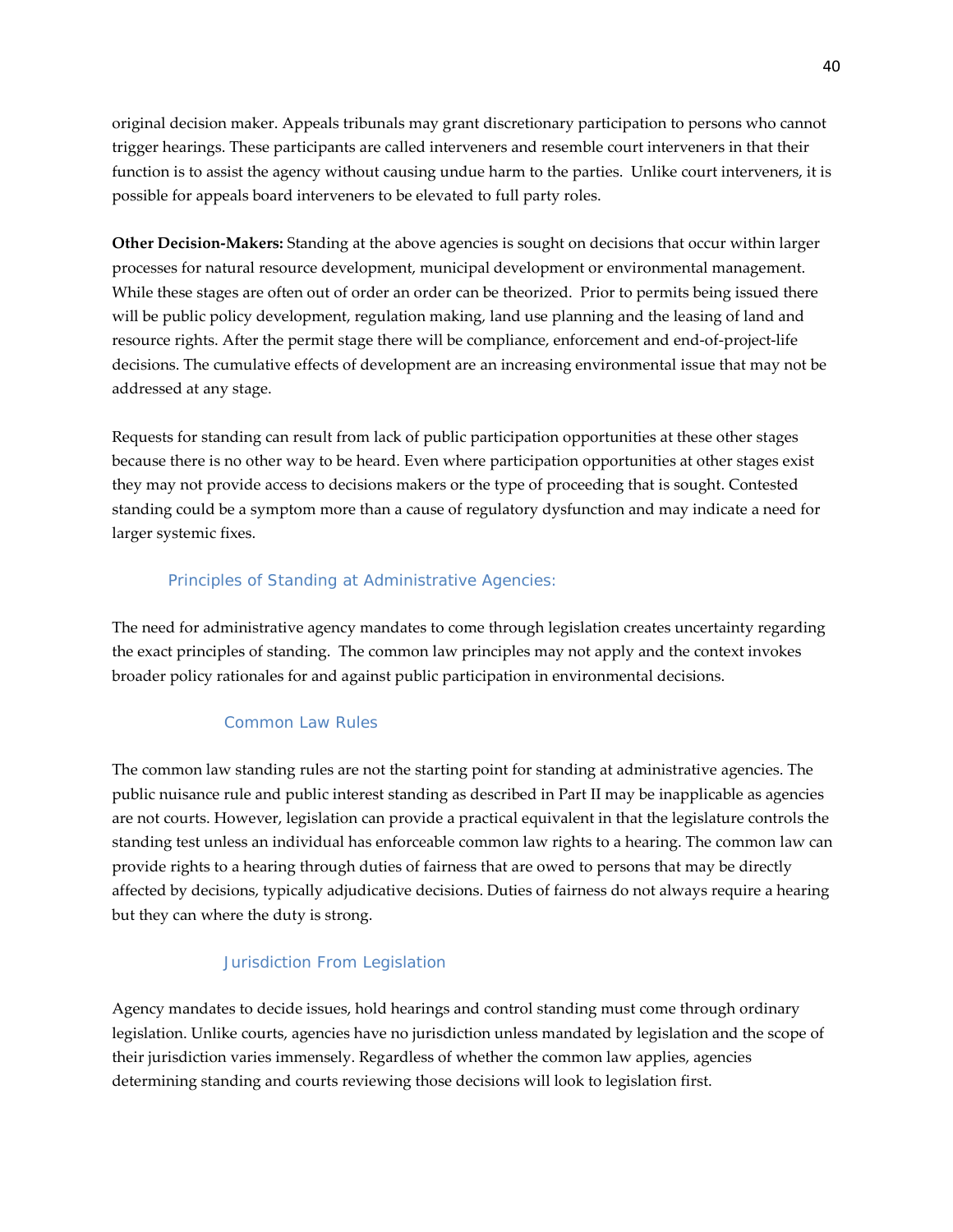Agency jurisdiction may be found in statutes enabling the agency, statutes on the subject matter of the proceeding, and statutes of general application such as administrative powers and procedures legislation.[166](#page-40-0) Indicators of jurisdiction may include regulations made by the executive, while regulations or rules made by the agency may indicate interpretation of jurisdiction. Specific legislative provisions are the most important indicators of agency jurisdiction after which one may look to the broader legislative scheme and other factors.<sup>[167](#page-40-1)</sup>

Agencies also have implied powers when needed as a matter of practical necessity to discharge their mandate.[168](#page-40-2) Limits on implied powers should be expressed, and agencies "should not be frustrated in performance of a statutory mandate by an overly technical interpretation of its statute".[169](#page-40-3)

These general principles suggest discretion to grant standing to hear issues suitable for determination by the agency unless clearly restricted by legislation. The academic authority *Hearings Before Administrative Tribunals* states that agencies should favor hearing issues unless legislation is "very clear" that a specific person should not be heard, and even then such legislation could be counter to the *Charter*.[170](#page-40-4) Most agencies have legislated tests for standing to interpret and apply, and many are not clear.

# *Policy Rationales Relevant to Standing at Agencies*

Rationales for and against standing at agencies resemble rationales for and against standing in court in a general sense but not with respect to the specifics that would apply in a specific determination of standing.

# **Judicial rationales**

Judicial policy rationales tied to the role of the courts are of questionable applicability. The needs of the adversarial system should only apply if agency process is deliberately adversarial. Even then, where there are public interest issues the courts are abandoning the presumption that directly affected persons provide the best facts and arguments. The rationale for granting standing to scrutinize legality might apply at an appeals tribunal with a mandate to scrutinize the legality of decisions. However it would not apply to standing on original decisions which would include most decisions made by regulatory boards and review panels. Even if these agencies have self-review powers, issues of legality with original decisions should be unsuitable for self-review.

The judicial rationales for maintaining limits on standing are more clearly applicable in the agency context and less dependent on the mandate of a specific agency. Concerns with scarce institutional judicial resources and harm to third parties can be translated into concerns with efficiency and certainty of decisions. The floodgates and busybodies concerns apply despite the findings that they are overstated.

<span id="page-40-0"></span><sup>166</sup> Hearings Before Administrative Tribunals, *supra* note 29.

<span id="page-40-1"></span><sup>167</sup> *Ibid*.

<span id="page-40-2"></span><sup>168</sup> *Ibid.*

<span id="page-40-3"></span><sup>169</sup> *Ibid.*

<span id="page-40-4"></span><sup>170</sup> *Ibid.*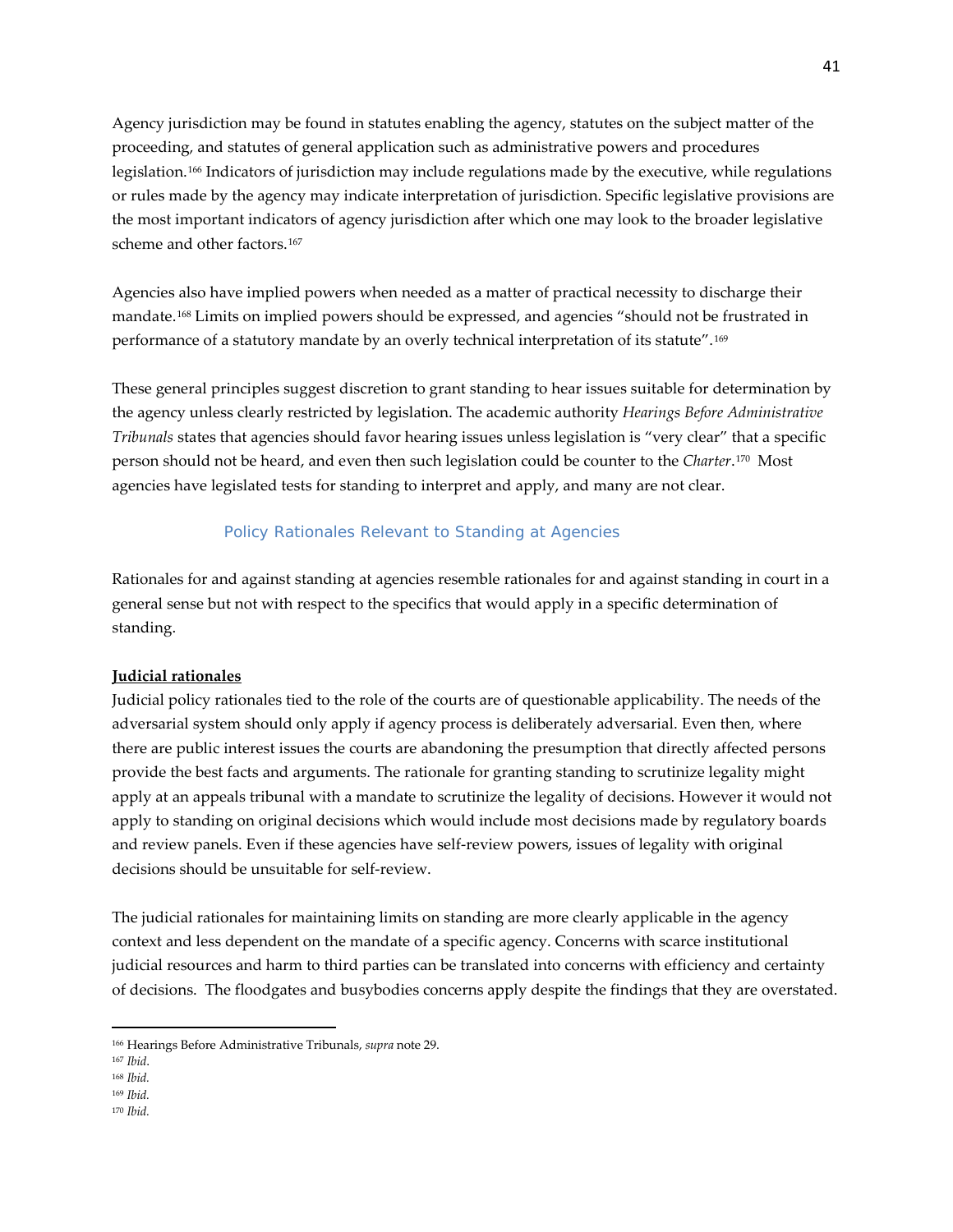# **Efficiency**

There is much academic commentary on the value of administrative efficiency. The Alberta Law Reform Institute has proposed making efficiency a general guiding principle for administrative agencies.[171](#page-41-0) One commentator proposes that the physical realities faced by agencies are relevant in structuring agency process.[172](#page-41-1) Concerns with efficiency and harm to other parties are common in the environmental regulatory context. These concerns are apt to be shared by the development industry and the political branches of government. Efficiency concerns are apt to be high in two situations: where a large amount of regulated activity creates the prospect of numerous proceedings or where a large proceeding will occur and will be hard to manage. One commentator states that costs and delay in environment and natural resource proceedings hurts all parties.[173](#page-41-2)

There is an 'exchange of efficiency' principle in the regulatory context as well. This principle is that investment of time and resources at the beginning of a process will produce long term savings. The implication is that narrower standing is not necessarily more efficient than broader standing if standing becomes a disputed issue. *Hearings Before Tribunals* states that decades of practice have shown that "there is far less time consumed and fewer risks taken by admitting rather than excluding a party".[174](#page-41-3)

#### **Harm to directly affected third parties**

Harm to third parties is a contentious rationale against standing at administrative agencies. Administrative law commentators have re-articulated the principle that directly affected persons should be free to live with a decision as they choose to and that this favors limits on standing.[175](#page-41-4) In the environmental regulatory context there are numerous possible third parties including include landowners, First Nations, and industry competitors who may settle their grievances with the developer or chose to live with permit decisions. However, the problem of presuming contentment discussed in relation to the SCC cases reviewed in Part II persists in the regulatory context. The power imbalance between these third parties and industrial developers can be high. Furthermore the plethora of third parties is a direct result of agency proceedings being public interest decision making, not litigation. In this context agencies must balance the interests of the persons appearing at the agency with the interests of the agency, and if irreconcilable then the agency comes first.<sup>[176](#page-41-5)</sup>

The most contentious applicability of the harm principle is to a regulatory permit applicant as they are not a third party. They are a direct party. In court, if public interest advocates seek standing to challenge a development permit, the litigation is against government and the permit holder is clearly a third party with rights at stake. The situation is somewhat similar at appeals tribunals although the agency must still consider broader interests. At a regulatory board or review panel however, the permit decision has yet to

<span id="page-41-0"></span><sup>171</sup> Tribunals in Alberta, *supra* note 7.

<span id="page-41-1"></span><sup>172</sup> Hearings Before Administrative Tribunals, *supra* note 29.

<span id="page-41-2"></span><sup>173</sup> Human Rights in Natural Resources Development, *supra* note 6.

<span id="page-41-3"></span><sup>174</sup> Hearings Before Administrative Tribunals, *supra* note 29.

<sup>175</sup> Lorne Sossin, *Access to Administrative Justice and Other Worries*, (2007) [unpublished draft] online:

<span id="page-41-5"></span><span id="page-41-4"></span>[http://www.law.utoronto.ca/documents/conferences/adminjustice08\\_Sossin.pdf](http://www.law.utoronto.ca/documents/conferences/adminjustice08_Sossin.pdf) [Access to Administrative Justice].

<sup>176</sup> Hearings Before Administrative Tribunals, *supra* note 29.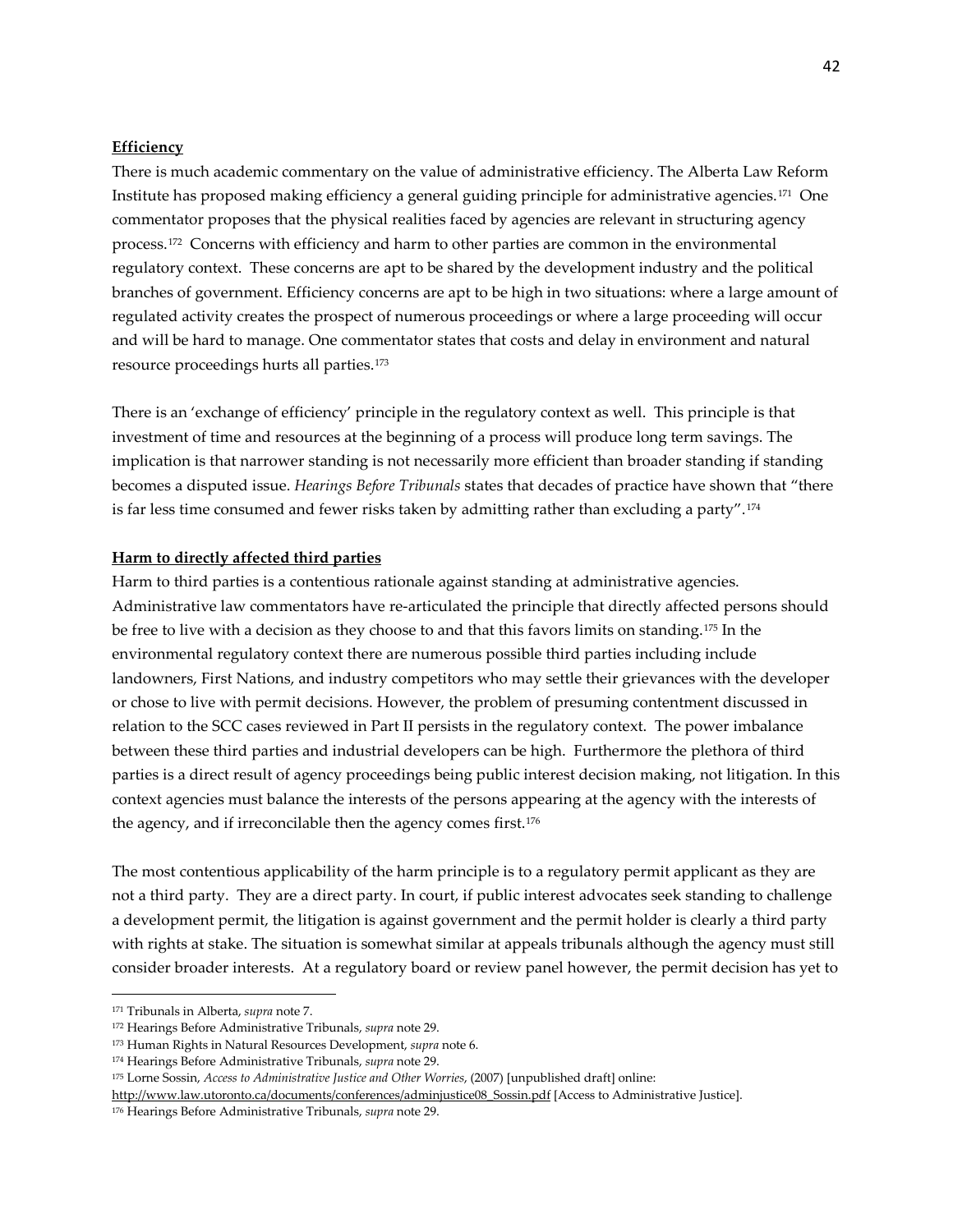be made so a developer's claim to protection from public interest representation is weaker. They may have already acquired land or leased resources in expectation of development but this is still not analogous to being a third party affected by litigation. Concern with harm to permit applicants caused by standing at administrative agencies is not so much a common law rationale but more a political concern. Developers and governments seeking to promote the industry may understandably fear inefficiency and uncertainty in the regulatory process and it would be naïve to think that this is not driving limits on standing. However these concerns still must still be pursued through legislation and policy for them to be relevant to determining standing. This is even more the case if the concerns relate to the competitiveness of the industry in general.

### **Substantive and procedural rationales for public participation**

Some rationales favoring standing at agencies resemble generic rationales for public participation in environmental decision making. Just as there are substantive and procedural definitions of "public interest" there are substantive and procedural rationales for public participation. Like efforts to define the "public interest", the substantive rationales for public participation are less developed than the procedural ones.

The substantive rationale is basically that participation improves decisions. This is the key rationale respecting regulatory interveners who lack legal rights or interests as their purpose is to assist the decision maker. This rationale should make capacity, expertise and relevance of submissions factors in determining standing. One problem with this rationale is that, as discussed in Part I, evidence that participation improves decisions can be lacking. One commentator concludes that "while sound process does not guarantee good decisions, poor process is certain to risk poor ones.[177](#page-42-0) A second problem with a purely substantive rationale is that standing can also be warranted to uphold legality, fairness and access to justice regardless of the effectiveness of the party.

The procedural rationale is basically that participation legitimizes proceedings, levels the playing field or prevents capture of agencies by the industries that they regulate. It is often raised where public interest decision making involves a utilitarian balancing act or a battle of interests that favors economic interests over environmental ones. The procedural rationale converges with the exchange of efficiency concept. For example, rationales articulated by the Canadian Institute of Resources Law for participation at the Alberta Energy Regulator include "conflict management, thereby reducing future transaction costs" and "generating buy-in by increasing accountability and transparency of decision-making processes".[178](#page-42-1)

#### **Access to administrative justice**

 $\overline{\phantom{a}}$ 

A procedural rationale resembling the judicial ones is that access to justice includes access to administrative justice.[179](#page-42-2) At least one commentator argues that the rule of law is no less important in the

<span id="page-42-0"></span><sup>177</sup> Human Rights in Natural Resource Development, *supra* note 6.

<span id="page-42-1"></span><sup>178</sup> Nickie Vlavianos, "A Single Regulator for Oil and Gas Development in Alberta? A Critical Assessment of the Current Proposal", (2012) Resources 113, Canadian Institute of Resources Law, online[: http://cirl.ca/resources/archive](http://cirl.ca/resources/archive) [Single Regulator].

<span id="page-42-2"></span><sup>179</sup> Access to Administrative Justice, *supra* note 175.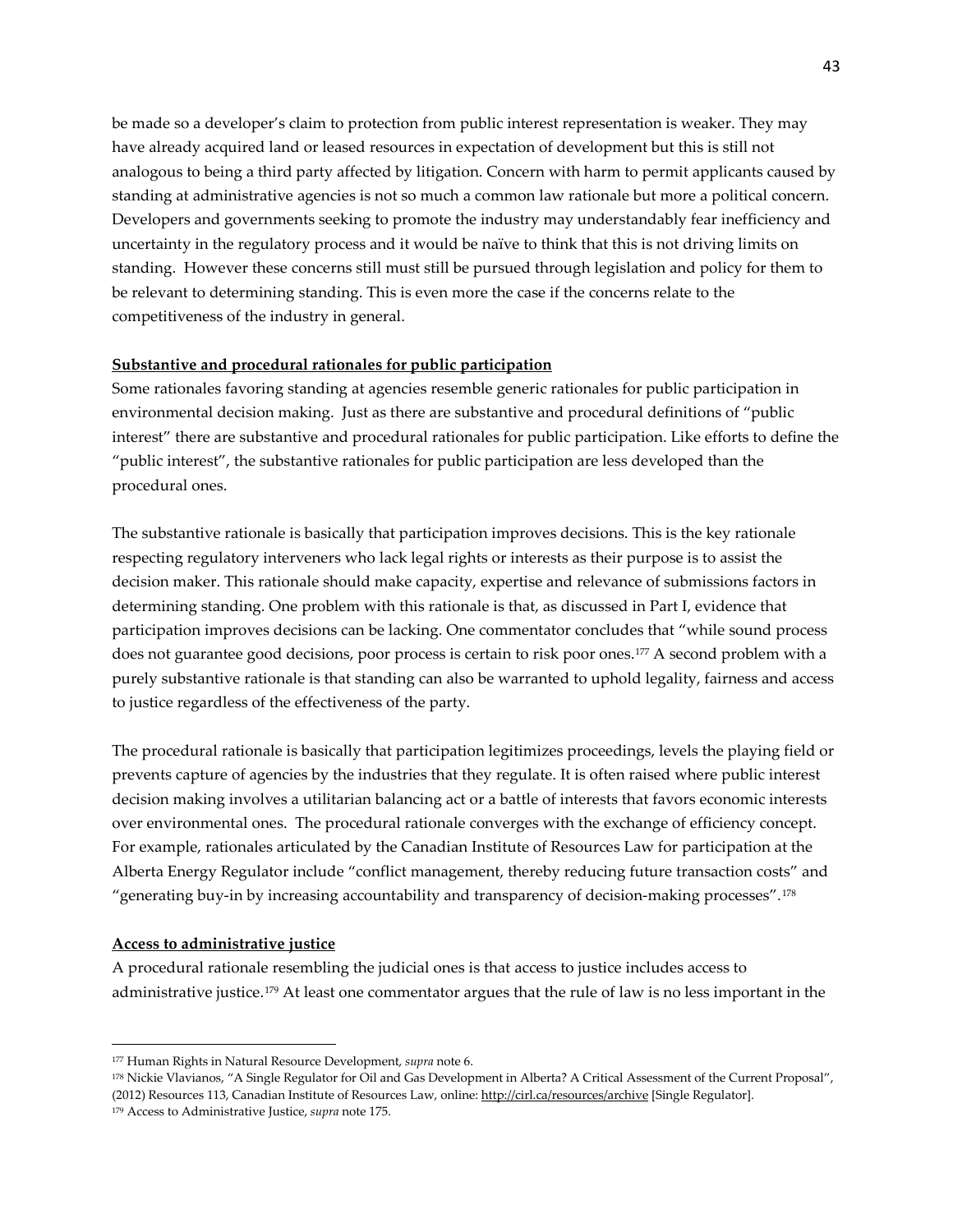boardroom than the courtroom, and perhaps more so.[180](#page-43-0) Fairness owed to directly affected persons is the established example, but access to justice concerns are foreseeable where persons seek to represent public interests. The problem with a purely procedural rationale for standing at agencies is that it invites interest representation before clarifying what substantive issues an agency should decide. While environmental advocates may balance out private economic interests the proceeding is no less a battle of interests.

The fact that agencies are not courts, that the common law principles may not apply, and that more generic policy concerns are in play would all suggest that standing at agencies should be more relaxed and more informal than in court. In general, administrative agencies are more open and democratic than courts concerning the issues and interests they will entertain.[181](#page-43-1) There is some argument that most agencies should hear from most participants as this practice is itself in the public interest.<sup>[182](#page-43-2)</sup> This is definitely not the current practice at many environmental agencies. Agencies and the courts that review their decisions may treat standing as a question of law and fact without much articulation of policy other than legislative intent. This legislative intent may be deduced through strict statutory interpretation of standing tests with little consideration of the broader mandate. This occurs in several of the models discussed below.

#### Current Models of Standing at Environmental Agencies

The functionality of legislated standing at environmental agencies is a critical issue. The models have been characterized by two extremes: open standing on some provincial and federal environmental reviews prior to reforms in 2012, and requirements for individual interest standing to trigger hearings at regulatory boards and appeals tribunals in multiple provinces. Neither extreme has proven to uphold the rationales for and against standing. Fully open standing has not necessarily legitimized past processes nor proven necessary for sound decisions but there is evidence that participation has made a difference. The efficiency impacts are unsettled as inefficiency may flow from the process management challenge of numerous non-standing participants or from aspects of the regulatory process unrelated to standing. Conversely, individual interest standing is extensively criticized for undermining the rationales for and against standing. Issues suitable for determination are precluded or decided through disputing. The tests resemble the common law, are not suited for preliminary determinations of standing and are subject to shifting interpretations. Litigation is increasing and the courts are intervening in denials of standing. Individual interest standing raises the case for an exchange of efficiency, especially interventions come from there being no other way to be heard. Several models of standing at agencies take a middle path between these extremes. While they have also attracted criticism, it is less intense and more linked to the details of a model than the general approach.

l

<span id="page-43-0"></span><sup>180</sup> *Ibid.*

<span id="page-43-2"></span><span id="page-43-1"></span><sup>181</sup> Hearings Before Administrative Tribunals, supra note 29.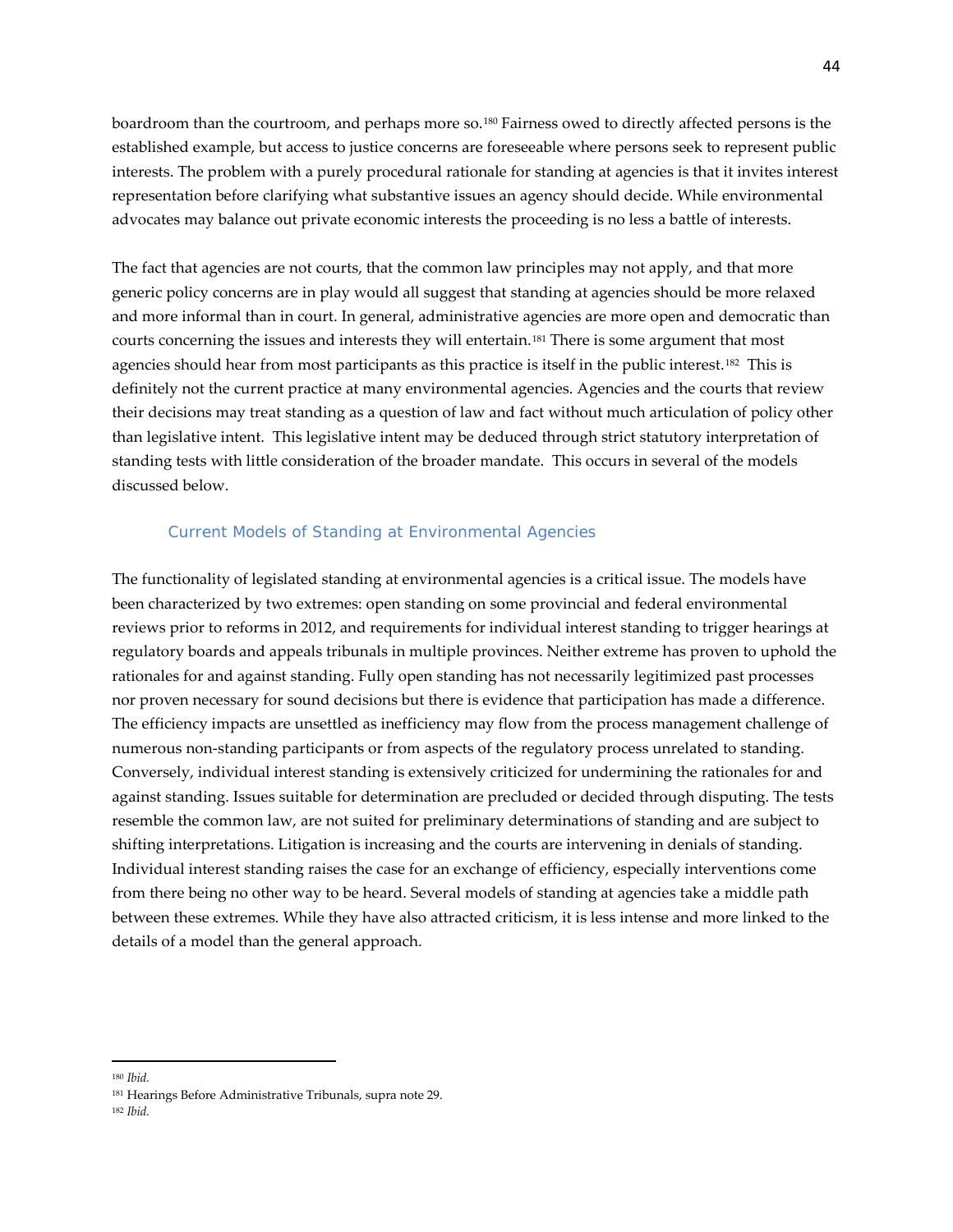#### *Open Standing at Environmental Reviews*

There are two models of open standing. One is that legislation can provide standing to "any person". These provisions are more common in other countries as discussed in Part V. The second model is to have no standing test. This requires that hearings be triggered by means other means but once triggered, participation is open to the general public and full party standing is available to persons who follow the necessary procedure. Open standing has been used by the Manitoba Clean Environment Commission and for federal environmental assessment reviews panels prior to 2012. Legislation enabling these agencies is similar in that it makes public participation an expressed purpose of the environmental review process and provides a screening process for participant funding that is relevant to a discussion of standing.

Legislation creating the Manitoba Clean Environment Commission provides an expressed mandate of "developing and maintaining public participation in environmental matters".[183](#page-44-0) The agency's Process Guidelines are intended to ensure that hearings "remain fair and open forums for the exchange of information and ideas and that they "provide a full opportunity for public involvement in the environmental management process." [184](#page-44-1) The Guidelines and practice directions identify different parties and their responsibilities. While there is no legislated test for standing, participant funding regulations provide a test for funding that uses similar criteria. Funding is provided to "interested" parties to assist in representation at hearings. [185](#page-44-2) Some funding considerations resemble the common law genuine interest factor by asking whether the applicant has a demonstrated interest in the potential effects of the development, whether a group has an established record of concern or has demonstrated a commitment to the interest that it represents. Other considerations resemble the type of positive and negative impact considerations commonly used to screen non-standing interveners. The agency may consider whether "representation of the interest would assist the panel in investigating the potential effects of the development and contribute substantially to a hearing, and whether the applicant has attempted to bring related interests into an umbrella group.[186](#page-44-3)

Likewise, one legislated purpose of the federal environmental review process is to "ensure that opportunities are provided for meaningful public participation" in environmental assessment.[187](#page-44-4) This purpose survived the 2012 reforms although open standing on major reviews did not. The legislation requires the reviewing agency to establish a participant funding program but it does not provide a test.[188](#page-44-5)  The Canadian Environmental Assessment Agency program requires that applicants for funding show that they will generally add value to the process and that they fit one of several categories. The categories include direct, local interests such as residential or property interests, community knowledge or Aboriginal traditional knowledge, expert information, or interests on the impacts on Aboriginal treaty claims and rights.

<span id="page-44-0"></span><sup>183</sup> *[Environment Act, The](http://www.canlii.org/en/mb/laws/stat/ccsm-c-e125/latest/ccsm-c-e125.html)*, CCSM c E125, s.6.

<span id="page-44-1"></span><sup>184</sup> Clean Environment Commission, *Process Guidelines Respecting Public Hearings,* online;

[http://www.cecmanitoba.ca/understanding\\_the\\_process/legislation\\_acts\\_and\\_regulations\\_to\\_follow/](http://www.cecmanitoba.ca/understanding_the_process/legislation_acts_and_regulations_to_follow/)

<span id="page-44-2"></span><sup>185</sup> *Participation Assistance Regulation* Man. Reg. 125/91, s.6 [Participant Assistance Regulation].

<span id="page-44-3"></span><sup>186</sup> *Ibid.*

<span id="page-44-4"></span><sup>187</sup> *Canadian Environmental Assessment Act, 2012*, SC 2012, c 19, s 52, s.4 [CEAA 2012].

<span id="page-44-5"></span><sup>188</sup> *Ibid.,* s.57 and 58.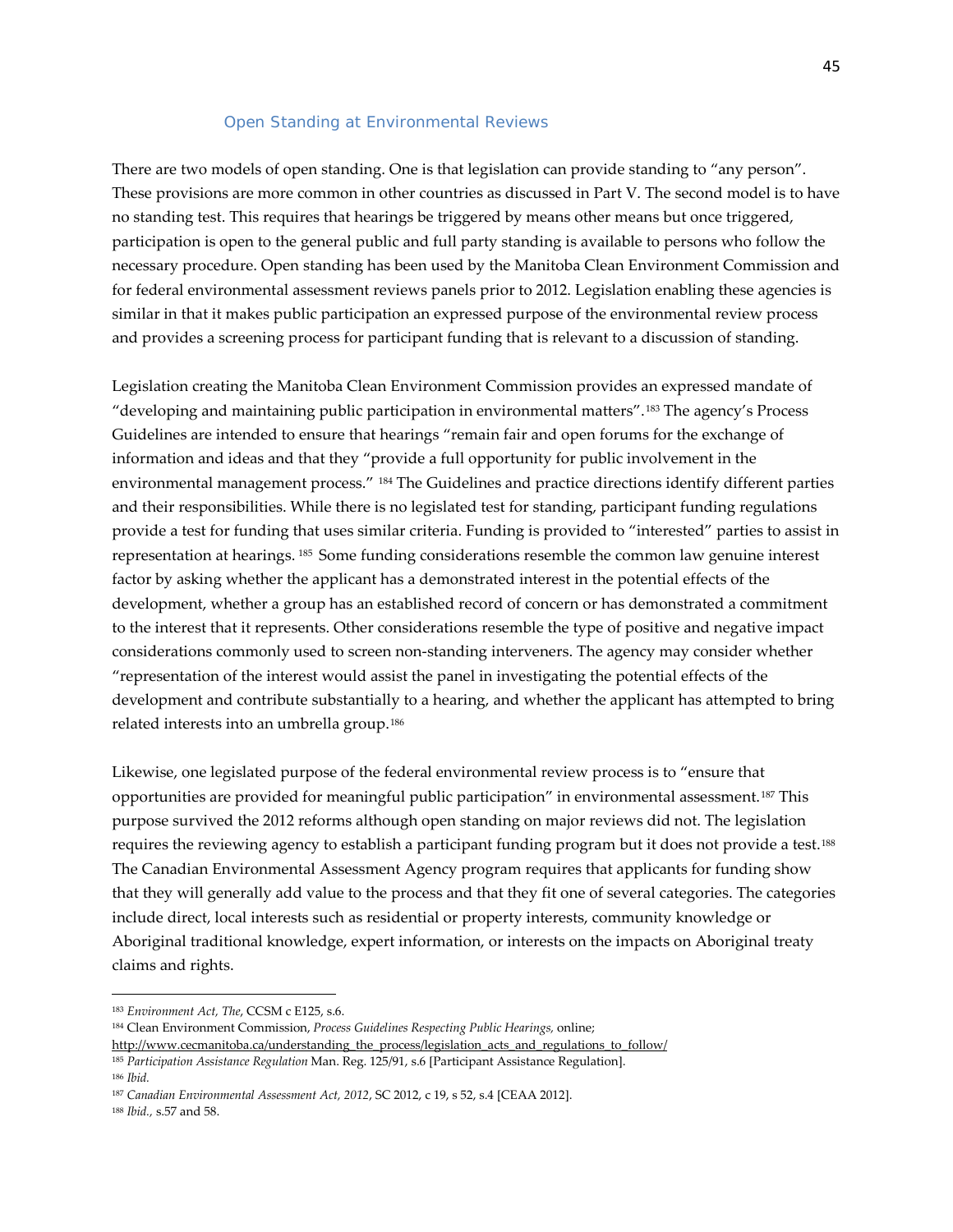### **Criticisms of open standing**

The functionality of open standing is likely affected by the number of matters an agency sees, the magnitude of the developments it reviews, and profile of the advocates that it attracts. The Manitoba and federal regimes are legislatively similar with respect to public participation yet there are no wellpublicized criticisms of open standing in Manitoba. The greater criticism of the Manitoba model is the lack of legislated guidance on substantive factors to consider in determining the public interest.<sup>[189](#page-45-0)</sup> Tellingly, some public interest advocates have been neither for nor against the development being reviewed. Instead they have sought to improve the agency's decision making process by bringing broader perspectives and promoting the development of agency jurisprudence on public interest considerations.[190](#page-45-1)

In contrast, the debate over open federal reviews is intense. There is qualitative evidence that public participation in federal reviews has had a positive impact on decisions.[191](#page-45-2) One survey of participation in federal environmental assessments found evidence of direct impacts as public concerns and ideas were reflected in panel deliberations and recommendations. [192](#page-45-3) It also cited examples of direct impacts where developers had changed or improved their project plans.[193](#page-45-4) It concluded that public reviews panels provide the best process for facilitating an exchange of ideas about how and whether a project should be allowed. It also suggested an efficiency benefit as failure to incorporate public consultation in environmental assessments has increased costs.[194](#page-45-5)

However, the 2012-2013 Northern Gateway pipeline hearings invited criticism of the federal review process as creating a free-for-all atmosphere that does not work. These hearings were described as an "epic battle" involving 4,500 participants and seventy five 12-hour hearing days. [195](#page-45-6) The participation opportunities produced little participant satisfaction with the substantive outcomes or feelings that the process was legitimate.[196](#page-45-7) There was debate over whether funding categories should restrict submissions to those categories. Some participants felt muzzled by limits on submission content and intimidated by procedural formalities.[197](#page-45-8) Some hearings were cancelled where insufficient registered participants confirmed their attendance through additional procedures.[198](#page-45-9) There were also concerns with the legitimacy of the participation that was occurring.<sup>[199](#page-45-10)</sup> Environmental advocates allegedly engaged in

<span id="page-45-0"></span><sup>189</sup> Manitoba Public Interest Law Centre, personal communications.

<span id="page-45-1"></span><sup>190</sup> Manitoba Public Interest Law Centre, personal communications.

<span id="page-45-2"></span><sup>&</sup>lt;sup>191</sup> Susan Rutherford and Karen Campbell, "Time Well Spent? A Survey of Public Participation in Federal Environmental Assessment Panels"(2004) 15 JELP 69 [Survey of Public Participation].

<span id="page-45-3"></span><sup>192</sup> *Ibid.*

<span id="page-45-4"></span><sup>193</sup> *Ibid.*

<span id="page-45-5"></span><sup>194</sup> *Ibid.* 

<span id="page-45-6"></span><sup>195</sup> Sandy Carpenter, "Fixing the Energy Project Approval Process in Canada: An Early Assessment of Bill C-38 and Other Thoughts" (2012) 50 ALR 2 [Approval Process in Canada].

<span id="page-45-7"></span><sup>196</sup> *Ibid.*

<span id="page-45-8"></span><sup>197</sup> Process participants, personal communications.

<span id="page-45-9"></span><sup>198</sup> *Ibid.*

<span id="page-45-10"></span><sup>199</sup> Approval Process in Canada, *supra* note 195.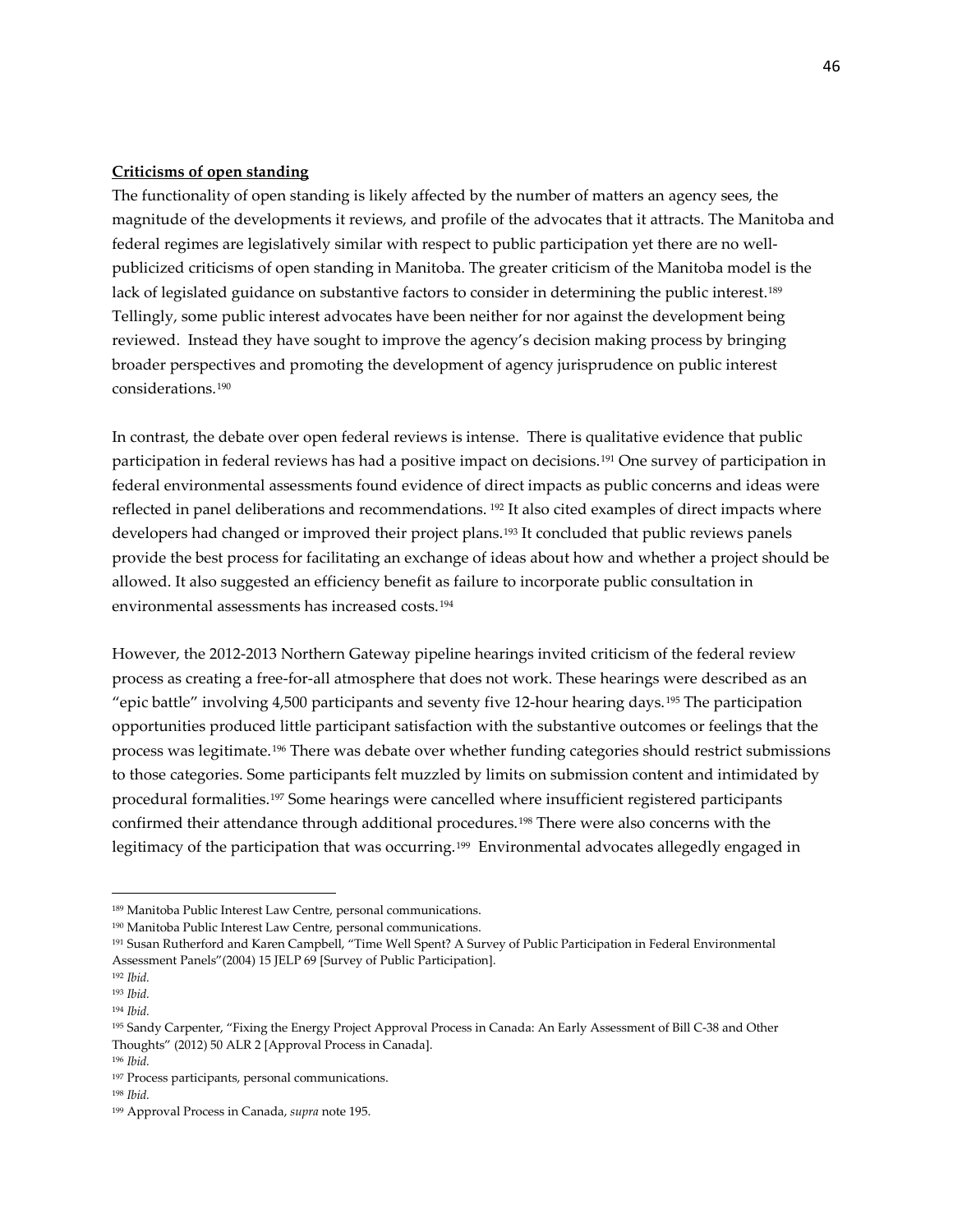hearing flooding, caused the industry to be "double teamed" by the number of participants, and deliberately misused the process to cause delay.[200](#page-46-0) Yet in the end the pipeline was approved with numerous conditions reflecting issues raised by the participants, suggesting that participation made a positive contribution to the decision.

The Northern Gateway Pipeline controversy leaves uncertainty about the merits of open standing for substantive public interest decision making. On one hand it exemplifies the issue of a project-specific regulatory decision attracting numerous advocates with very broad policy concerns like global climate change. On the other hand, even commentators critical of the process noted that reforms must provide full participation by some public interest advocates to allow a full canvassing of the issues.<sup>[201](#page-46-1)</sup>

The Northern Gateway Pipeline controversy is also inconclusive on the effects of open standing on efficiency because the efficiency concern was not caused by equal standing for environmental interests. Despite equal opportunity, environmental advocates were underrepresented among the full standing parties, comprising roughly 7.5% of the full parties as compared to 18% for industry and larger percentages for First Nations and affected individuals.[202](#page-46-2) Beyond being underrepresented, this environmental sector included a diversity of educational, local and regional organizations. If open standing invites the 'wrong' environmental advocates, it may be because funding and ability to navigate procedural hoops become the practical tests for standing. The larger efficiency challenge was with the huge number of non-standing participants seeking to make oral presentations. This is a process management issue. Similarly, some concern with the conduct of environmental advocates was with communications tactics outside of the hearing process aimed at causing reputational damage.[203](#page-46-3) This cannot be alleviated by denial of standing and could even be aggravated by that act. The Northern Gateway Pipeline hearings might reflect the larger systemic issues of vague public interest mandates, inadequate policy guidance on the course of major development and no other ways for issues to be heard.

The 2012 reforms to the federal environmental assessment process revealed the systemic problems. Seventeen out of twenty reform recommendations from the Parliamentary Committee concerned efficiency.[204](#page-46-4) Some industry-side recommendations barely mentioned standing at all, showing much more concern with redundant and uncertain process, long agency timelines, lack of clarity regarding Aboriginal consultations, and general bureaucratic inefficiency.<sup>[205](#page-46-5)</sup>

The conclusion may be that, while open standing is consistent with a public participation purpose and enables modest positive contributions to decisions, it may be unnecessary to produce better decisions, does not clearly legitimize the process, and contributes somewhat to efficiency concerns. The 2012

<sup>200</sup> *Ibid.*  $\overline{\phantom{a}}$ 

<span id="page-46-1"></span><span id="page-46-0"></span><sup>201</sup> *Ibid.*

<span id="page-46-2"></span><sup>202</sup> Data from percentages generated by author using data number of parties in each category as recorded in List of Parties (A30408), [CEAA Registry number reference number 06-05-21799]

<span id="page-46-3"></span><sup>203</sup> Approval Process in Canada, *supra* note 195.

<span id="page-46-4"></span><sup>204</sup> Approval Process in Canada, *supra* note 195.

<span id="page-46-5"></span><sup>205</sup> Energy Policy Institute of Canada, *Regulatory Reform Draft* ( 2011) [unpublished] online: http://www.canadasenergy.ca/wpcontent/uploads/2011/12/EPIC-Regulatory-Reform-Draft-November-2011-Final.pdf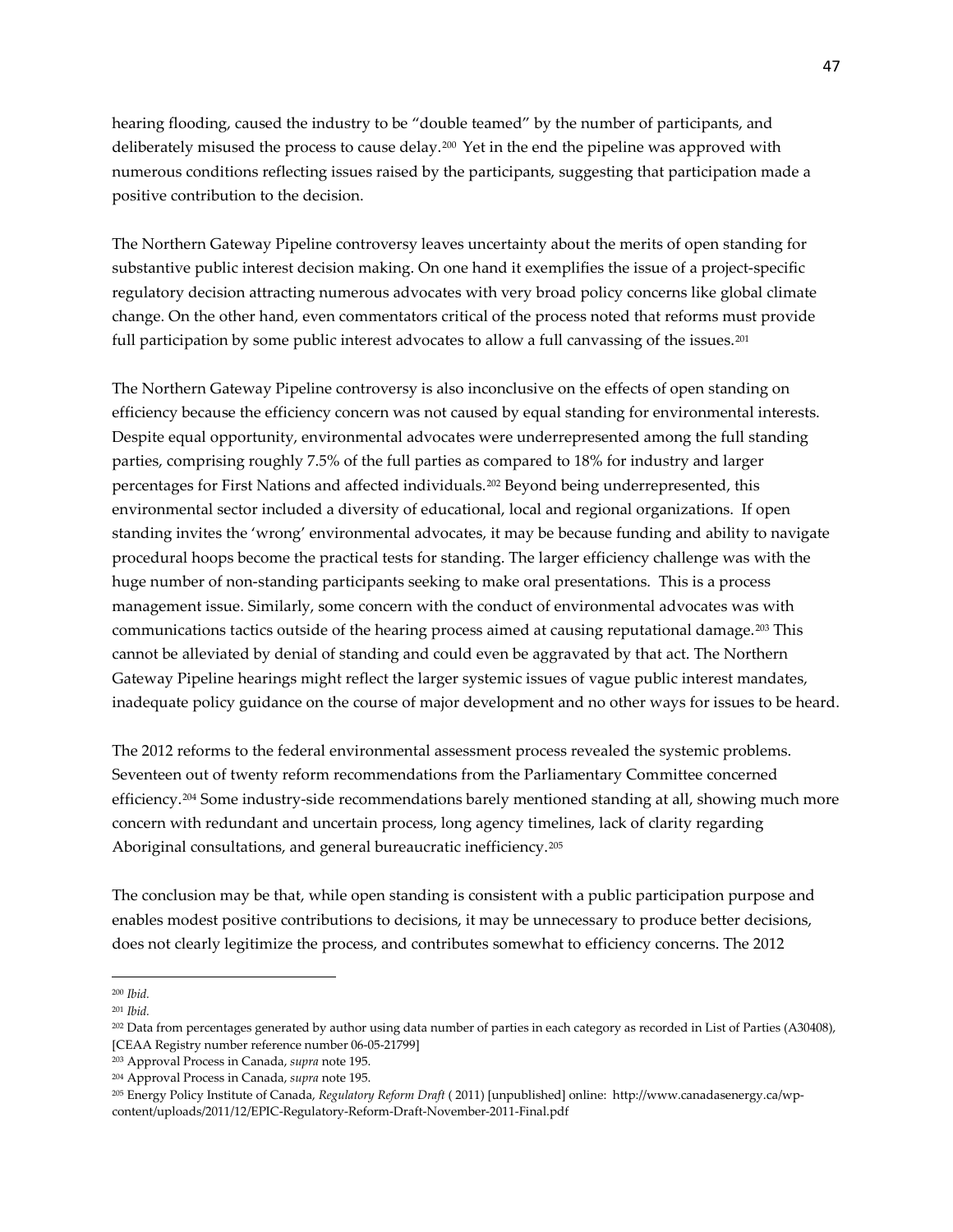reforms that narrow standing on federal environmental reviews are discussed below under options that take a middle path.

### *Individual Interest Standing at Regulatory Boards and Appeals Tribunals*

Numerous regulatory boards and appeals tribunals use models where individual interests are required to trigger hearings. This form of standing at environmental agencies is fairly restrictive against anyone other than the regulatory permit applicants subject to the decision. There are at least three broad categories of such standing at agencies, one under the common law and two under legislation. One is the right to a hearing as a possible result of common law duties of fairness as discussed above.<sup>206</sup> A second example is where legislation provides standing only for prescribed classes of rights holders. This model is very restrictive but provides some certainty of who has standing. For a Regulatory Board example, standing at the BC Oil and Gas Tribunal is available to the permit applicant or permit holder and the landowner where resource extraction occurs.<sup>[207](#page-47-1)</sup> There is no standing for neighbours or other aggrieved persons.<sup>[208](#page-47-2)</sup> For an Appeals Tribunal example, standing at the BC Environmental Appeals Board on water licensing decisions is limited to specified holders of land rights and water rights, excluding other water users.[209](#page-47-3)

The third and most common model is for legislation to provide one general test for standing to trigger hearings. There are countless articulations but the most common are that a person must be "aggrieved", "directly affected", or "directly and adversely affected". In Alberta variations of the "directly affected" or "directly and adversely" affected test are used at all of the regulatory boards, the Environmental Appeals Board, and for written statement of concern to the environment ministry. In BC the "person aggrieved" test is used for some appeals to the Environmental Appeals Board.

#### **Standing at the Alberta regulatory boards**

An ideal case study of individual interest standing at regulatory boards is provided by energy regulation in Alberta. This is a busy regulatory field producing significant jurisprudence on standing. The original agency was the Energy Resources Conservation Board (ERCB), which was renamed the Energy and Utilities Board (EUB) in light of an expanding mandate, then partitioned into an ERCB responsible for oil and gas and an Alberta Utilities Commission (AUC) responsible for utilities. For simplicity this report refers to the ERCB with respect to the oil and gas function. The ERCB was disbanded in 2012 and replaced by a new Alberta Energy Regulator. Non energy natural resource projects are reviewed by the Natural Resources Conservation Board (NRCB). All of these agencies were provided with comparable public interest mandates and variations of the "directly affected" or "directly and adversely affected" test. The history of these agencies provides a study of public interest decision making, agency practice on standing and further participant roles, shifting interpretations of the legislated test at the agencies and in court, and divergent approaches to standing at agencies provided with superficially similar tests.

<span id="page-47-0"></span><sup>206</sup> *[Baker v. Canada \(Minister of Citizenship and Immigration\)](http://www.canlii.org/en/ca/scc/doc/1999/1999canlii699/1999canlii699.html?searchUrlHash=AAAAAQAgImR1dHkgb2YgZmFpcm5lc3MiIGFuZCAiaGVhcmluZyIAAAAAAQ)*, [1999] 2 SCR 817, 1999 [Baker]; David Mullan, Administrative Law, *supra*  note 29.

<span id="page-47-1"></span><sup>207</sup> Tribunals in British Columbia, *supra* note 7.

<span id="page-47-2"></span><sup>208</sup> *Ibid.*

<span id="page-47-3"></span><sup>209</sup> *Ibid.*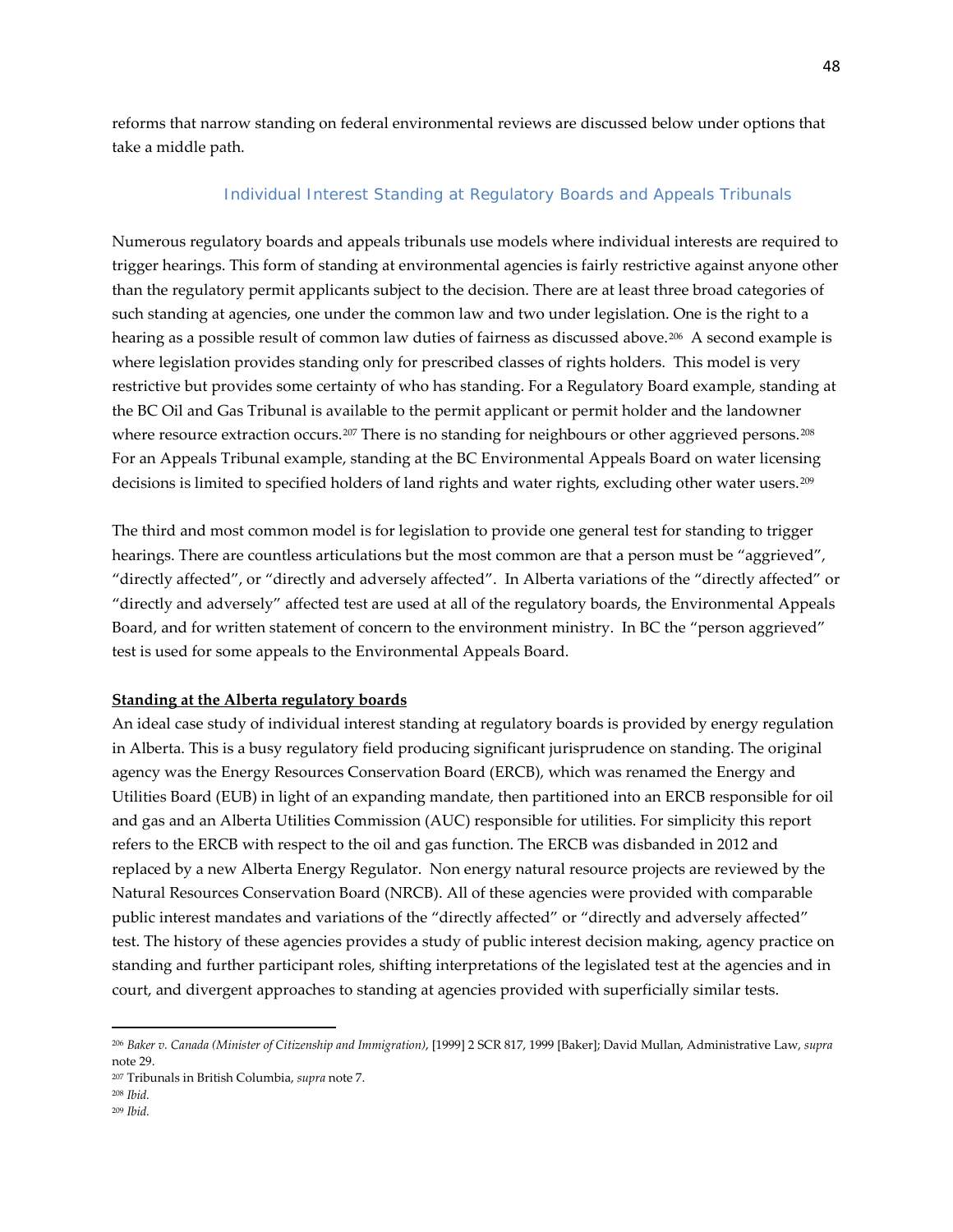All of the Alberta agencies but for the new Alberta Energy Regulator were provided by legislation with comparably broad mandates to determine if developments were in the public interest having regard to their economic, social and environmental effects. The ERCB rarely articulated this mandate in a fulsome way in decisions. In one decision the ERCB articulated the mandate as requiring a balancing between the benefits of the proposed project and the potential risks to the public and environment.[210](#page-48-0) It stated that if risks outweigh gains then the project is contrary to the public interest. There are very few cases in the past several decades where this has been found to be the case on account of environmental risks. The ABCA had at least two opportunities to consider that agency's public interest mandate but has offered little substantive analysis.[211](#page-48-1) In general there were competing broad and narrow views of this mandate, and particularly the extent to which the agency should allow policy debate in regulatory hearings.<sup>212</sup> These broad and narrow views of the agency's mandate extended to broad and narrow views of the participation that should occur.

Legislation creating the ERCB provided that persons who may be "directly and adversely" affected by a decision be provided reasonable opportunities to furnish evidence and make representations, including rights to cross examination if required by fairness. [213](#page-48-3) This provision did not state outright that a hearing was required but it was interpreted in that manner by the agency and the courts. The legislation provided for appeals to the ABCA on questions of law and jurisdiction, which produced numerous cases on agency denials of standing. Legislation also provided the Alberta agencies with power to hold hearings on their own motion but this power is not used trigger hearings on permit applications.

The ERCB interpreted the standing test in a manner that often required geographic proximity and economic and property interests. There are few public decisions to this effect as the ERCB almost always determined standing on paper submissions with the decision conveyed in a letter to the parties. In its history the ERCB held one notable hearing on standing which produced a public decision document. In *Re. Compton Petroleum*, numerous municipal, community, and landowner representatives in the southern Alberta foothills were all denied standing on a gas well application that could have been the leading edge of larger regional development in this socially and environmentally significant area.[214](#page-48-4) The ERCB had previously issued an Information Letter stating that proposals in the region may require development plans, public consultation and environmental assessment. However in the standing decision it found that no one was directly affected so there would be no hearing. The decision did not consider the regional implications of the well although it stated that the ERCB's Information letter needed clarifying. In other instances, interveners at the ERCB resorted to an absurd tactic to ensure that hearings would be triggered. Landowners, First Nations and local community groups who could pass the "directly and adversely

<span id="page-48-0"></span><sup>210</sup> *Re. Polaris Resources Ltd.* (2003) EUR Decision 2003-101 [Polaris].

<span id="page-48-1"></span><sup>211</sup> The Public Interest, *supra* note 162.

<span id="page-48-2"></span><sup>212</sup> Nickie Vlavianos, "The Issues and Challenges with Public Participation in Energy and Natural Resources Development in Alberta", (2010), Resources 108, Canadian Institute of Resources Law, online: <http://cirl.ca/resources/archive> [Challenges with Public Participation].

<span id="page-48-3"></span><sup>213</sup> ERCA, repealed, *supra* note 152 at s. 26(2).

<span id="page-48-4"></span><sup>214</sup> *Decision on Requests for Consideration of Standing, Re. Compton Petroleum Corporation* (2004) EUB Decision 2006-052. [Compton Petroleum].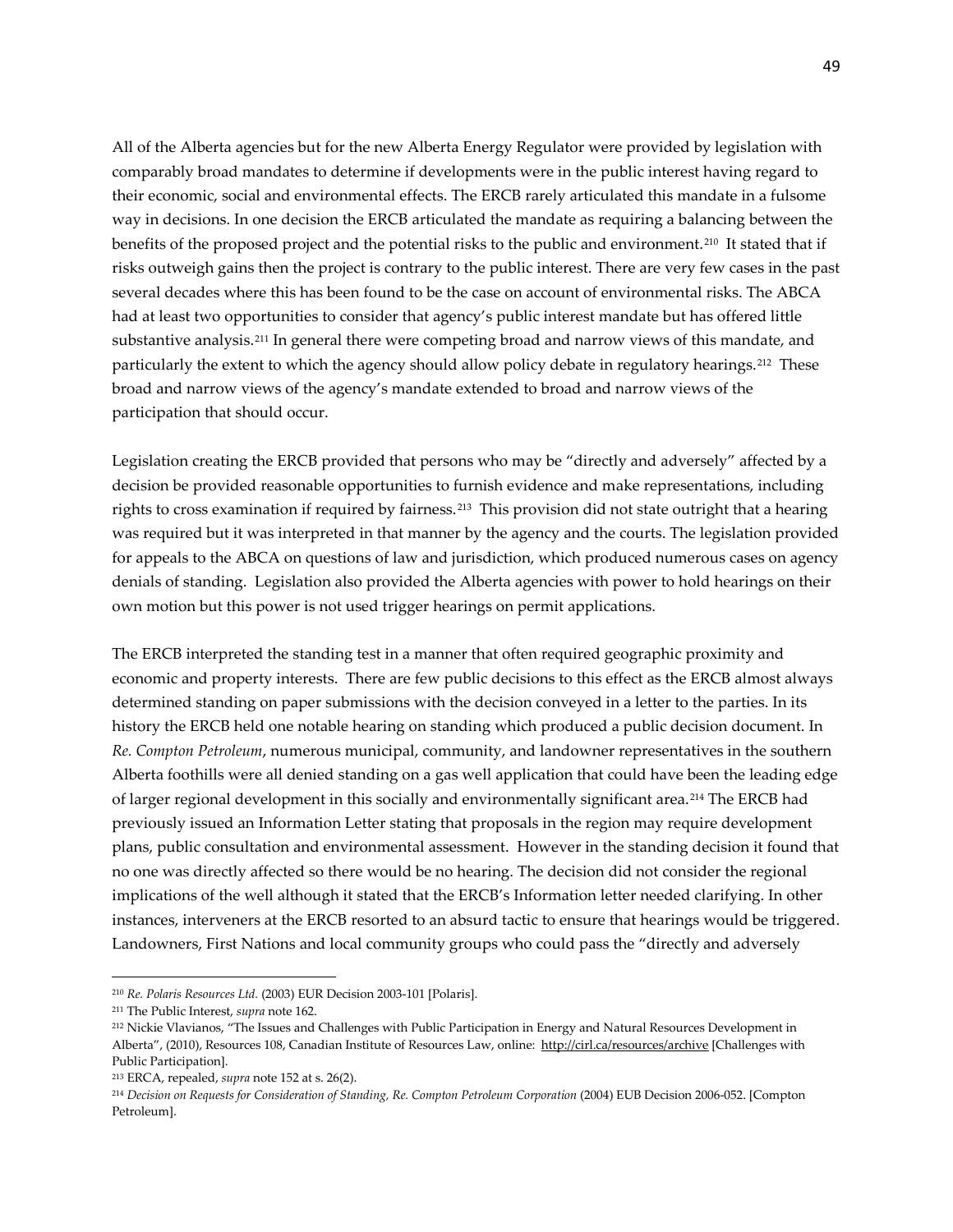affected" test would enter a 'straw man' coalition with environmental organizations that could assist with the public interest issues but were not directly affected. This allowed the environmental organizations to be 'piggybacked' into hearings through the standing of the landowners.

If hearings were triggered then the ERCB often included discretionary participants beyond those with standing. There was no legislated test for these discretionary participants but agency practice recognized "interested parties" and favored "relevant information".[215](#page-49-0) These determinations were made at prehearing meetings setting the issues, participant roles and eligibility for costs. The ERCB occasionally provided discretionary participants with party status but may have done so inconsistently with a preference for interveners with economic interests resembling those that provide standing.

The ERCB's attitude towards hearings shifted over time despite little change in the public interest mandate, standing test or power to grant discretionary participation. The initial trend was towards frequent hearings. For example in 1984-85 the ERCB held 78 hearings.[216](#page-49-1) This trend correlated with growing public concern over increasing energy activity on the environmental significant Eastern Slopes of the Rocky Mountains. A change to the Province's Eastern Slopes Policy in 1984 fueled debate over appropriate development as it stated that no legitimate proposals would be categorically rejected. Eastern Slopes hearings were also quite fulsome in that they included numerous environmental advocates ranging from local groups to large organizations and other government agencies making substantive representations.[217](#page-49-2) Two hearings involving the extremely unique Whaleback region in which environmental advocates and local landowners were provided full party status concluded with no development.[218](#page-49-3) This indicates that standing impacted the substantive outcomes, although the ERCB decisions reflect more regulatory procedure concerns than environmental value protection. By the 1990s the clear trend was growth in public participation.<sup>219</sup> The ERCB subsequently shifted focus towards promoting negotiations and alternative dispute resolution.[220](#page-49-5) This program was successful for resolving private disputes but it raised questions of how well the public interest was served where issues were not heard.<sup>[221](#page-49-6)</sup>

Hearings from the 1990's and 2000's indicate that the ERCB found broader public interest issues like cumulative effects, landscape management and land use policy to be outside its mandate, and it may have been frustrated by gaps in these areas. In one Eastern Slopes decision all of the parties agreed that regional cumulative effects were of concern, but the ERCB decided the issue by finding that the developer

<span id="page-49-0"></span><sup>215</sup> *Re. BA Energy Inc., Prehearing* Meeting (2004) EUB Decision 2004-2010. [BA Energy]; Compton Petroleum, *ibid.*

<span id="page-49-1"></span><sup>216</sup> ERCB Annual Report 1984-85.

<span id="page-49-2"></span><sup>217</sup>*Re. Shell Jutland* (1986) ERCB Decision 86-2; *Re. Shell* (1987) ERCB Decision 87-16; *Re. Shell* (1988) ERCB Decision 88-16; *Re. Husky* (1994) ERCB Decision 94-2.

<span id="page-49-3"></span><sup>218</sup> Polaris, *supra* note 211 ; *Re. Amoco*, (1994) ERCB Decision 94-8.

<span id="page-49-4"></span><sup>219</sup> Patricia Rowbotham, "The Growth of Public Participation in Decisions of the Energy Resources Conservation Board", (1994) 32 Alberta Law Review 468. [Growth of Public Participation].

<span id="page-49-6"></span><span id="page-49-5"></span><sup>220</sup> *Ibid.* <sup>221</sup> *Ibid.*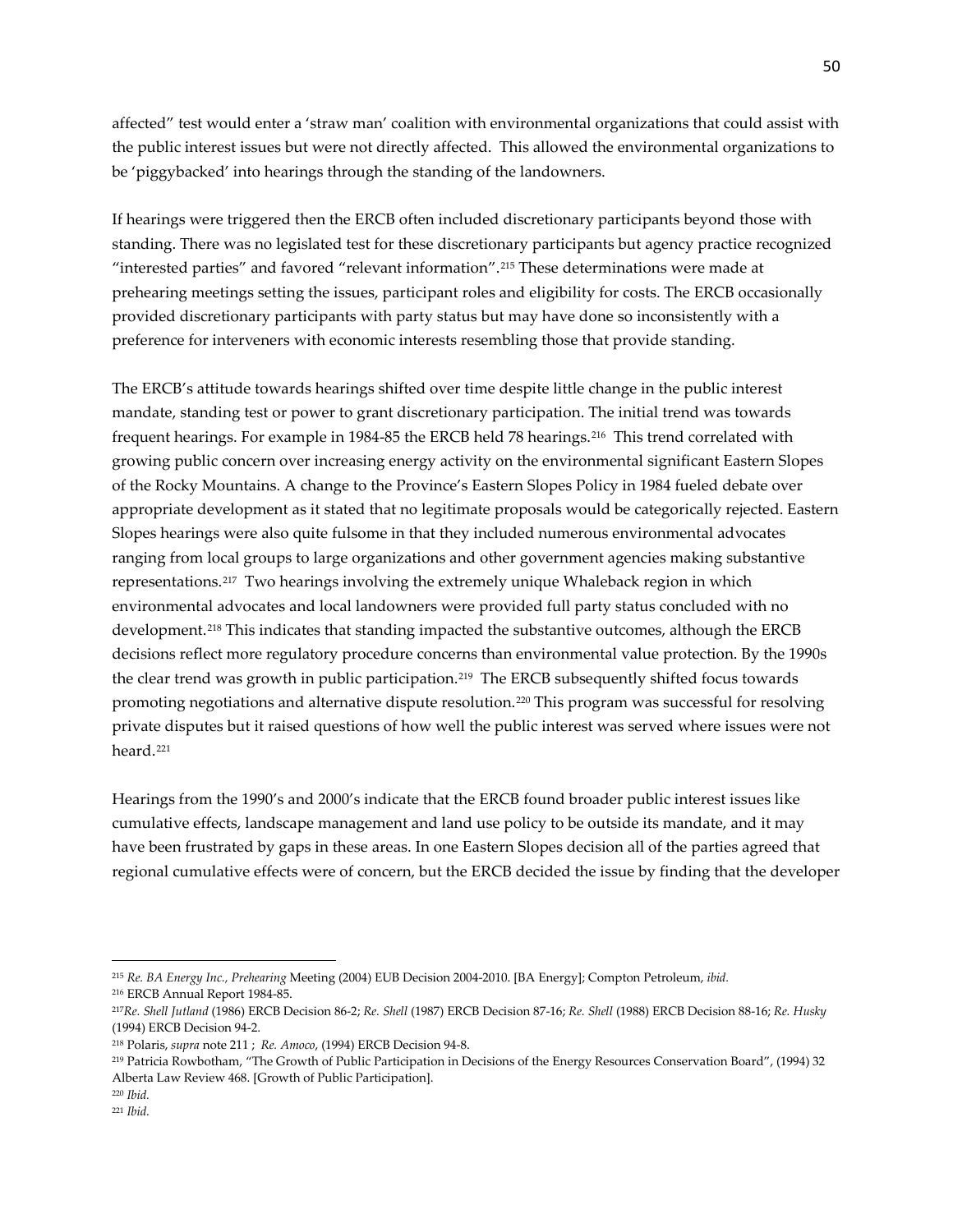had complied with cumulative effect assessment guidelines.<sup>[222](#page-50-0)</sup> However, it expressed criticism of provincial land management and noted the limits of its own adjudicative process for dealing with such issues.[223](#page-50-1) In another Eastern Slopes decision the ERCB would not defer a development permit decision until following a proposed regional plan was completed, noting that there were no current plans that would exclude the development.[224](#page-50-2)

In the mid-2000's the agency was split in two with the ERCB regulating oil and gas and the AUC regulating utilities. Legislation mandating the two agencies replicated the existing public interest considerations, standing test and power over discretionary participation. The evidence suggests that the ERCB side of this split demonstrated a decreasing propensity to grant standing and hold hearings. For example in the years since 2010 the ERCB held an average of 8-12 hearings a year, despite regulating roughly 180,000 oil and gas wells and 400,000 kilometers of pipeline.[225](#page-50-3)

As the ERCB became more restrictive the amount of litigation concerning standing and other issues of participation and fairness increased. From 2004 to 2011 ABCA heard at least eleven such requests for appeals from the ERCB.[226](#page-50-4) As this litigation mounted the ABCA showed signs of shifting from upholding the ERCB's restrictive regime to intervening in ERCB denials of standing and costs.

Prior to 2009 the ABCA repeatedly upheld denials of standing despite little consistency in the ERCB's reasons. The early cases show judicial propensity to uphold denials of standing despite articulating ostensibly low legal and factual requirements for standing. In *Whitefish Lake First Nation v. Alberta* the ABCA established that standing only requires showing a "prima facie" case or that the person "may" be affected.[227](#page-50-5) In *Dene Tha' First Nation v. Alberta* the ABCA held that the determination of "directly affected" involved a two part test: a person must have an "interest recognizable to law" and there must be sufficient facts to show that it may be affected.<sup>[228](#page-50-6)</sup> Leave to appeal to the SCC was dismissed.

These early cases featured bad facts on which to develop a general approach to the directly affected test. Both cases involved First Nations asserting treaty rights over territories outside of their reserves, so a judicial preoccupation with legal rights and geographic proximity may have been foregone conclusions. Subsequent ABCA cases upheld ERCB denials of standing to recreational users of public land<sup>229</sup>, fur trappers[230](#page-50-8) and numerous landowners or surface rights advocates. Repeat denials of standing by the

<span id="page-50-0"></span><sup>222</sup> Steven Kennett, "Spinning Wheels in the Castle: A Lost Decade for Sustainability in Southwestern Alberta", CIRL Occasional Paper #14 (2003) Canadian Institute of Resources Law , citing *Re. Shell* (2000) ERCB Decision 2000-17; online: <http://cirl.ca/publications/occasional-papers>

<span id="page-50-1"></span><sup>223</sup> *Ibid*.

<span id="page-50-2"></span><sup>224</sup> *Re. Petro-Canada*, (2010) ERCB Decision 2010-022.

<span id="page-50-3"></span><sup>225</sup> Annual Reports from the former ERCB as of 2012 may be archived at the Alberta Energy Regulator, online: http://www.aer.ca/data-and-publications/publications/aer-annual-report

<span id="page-50-4"></span><sup>226</sup> Challenges with Public Participation, *supra* note 212.

<span id="page-50-5"></span><sup>227</sup> *Whitefish Lake First Nation* v. Alberta (Energy and Utilities Board) 2004 ABCA 49.

<span id="page-50-6"></span><sup>228</sup> *Dene Tha' First Nation v. Alberta* (Energy and Utilities Board) 2005 ABCA 68, leave to appeal to SCC dismissed [2005].

<span id="page-50-7"></span><sup>229</sup> *Sawyer v. Alberta (Energy and Utilities Board)* 2007 ABCA 297.

<span id="page-50-8"></span><sup>230</sup> *Prince v. Alberta (Energy Resources Conservation Board)*, 2010 ABCA 2014.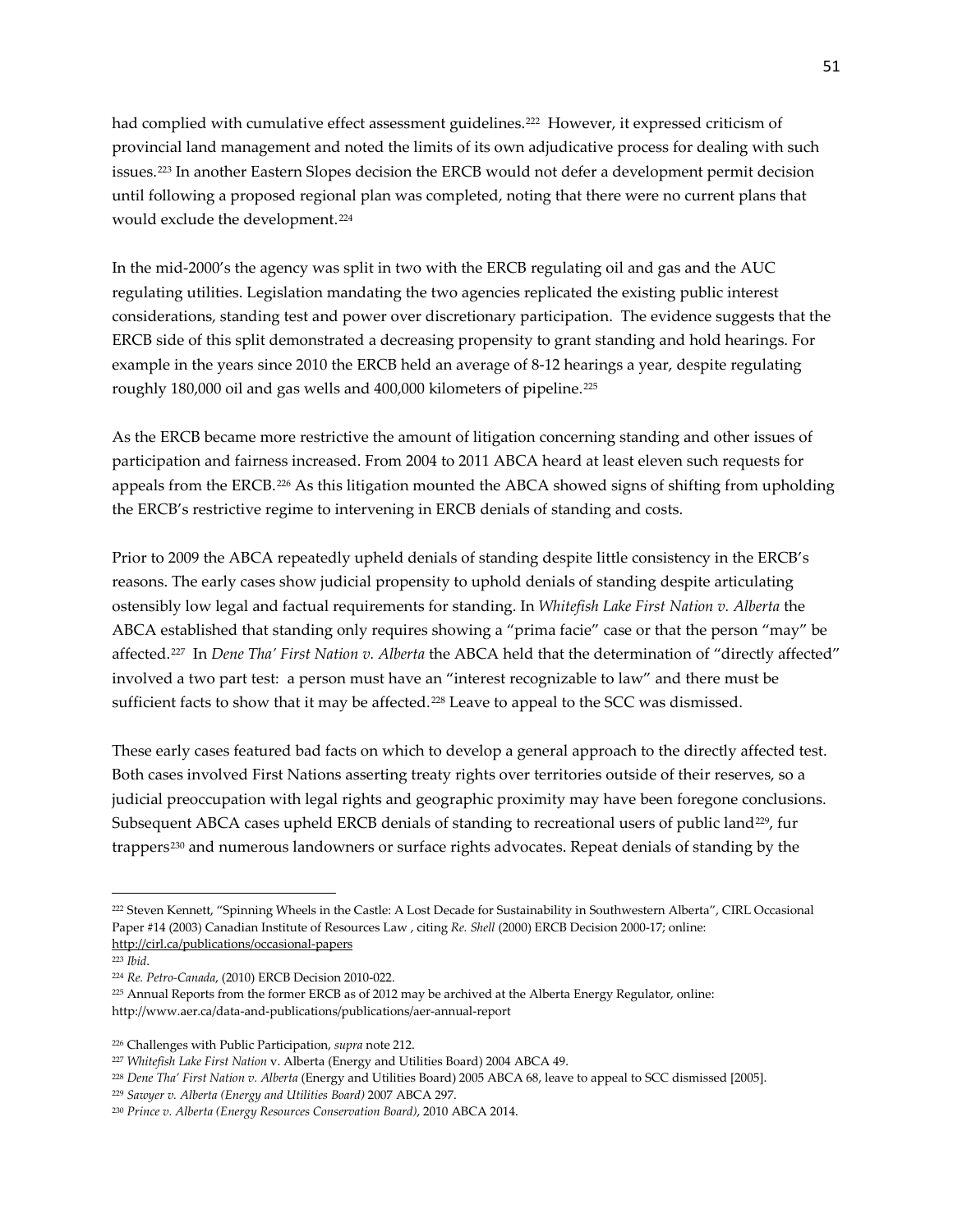ERCB showed its propensity to require adverse impacts on property or economic interests and to impose high evidentiary standards.

As of 2009 the ABCA has been more favorable to persons seeking standing and costs at the ERCB. It has shown less deference to ERCB's strict interpretations of the legislated test and it has intervened in factual questions where concerned with the ERCB's high evidentiary standards. Three important cases feature the same group of landowners challenging multiple similar applications for sour gas wells that created exposure to health risks. For simplicity these decisions may be referred to as *Kelly #1*, *Kelly #2* and *Kelly Costs*.

The *Kelly* cases are very significant in that the court is not interpreting the legislated tests as a form of public nuisance rule, it has begun to consider the ERCB's public interest mandate as relevant to hearings, and it is articulating policy rationales for and against standing at agencies. These rationales merge the common law concerns with a view of agency process as less adversarial.

In *Kelly v. Alberta* (*Kelly #1*) the ABCA overturned an ERCB denial of standing and ordered the ERCB to grant standing and hold a new hearing.[231](#page-51-0) The factual scenario on which standing was denied by the ERCB was very complex and important. A landowner fell within a high risk zone created by the ERCB's modelling of airborne gas. This zone indicted the risk of life threatening and possibly irreversible health effects. This level of proximity also resulted in the landowner having a right to be consulted by the developer under an ERCB Directive (an agency-made rule with regulatory weight). The court held that a person with this right was directly and adversely affected for the purpose of standing. The ABCA rejected the ERCB's interpretation of the standing test as requiring that a person show that a potential effect on them was to a different or greater degree than the general public. This differs from older ABCA authorities discussed in Part IV below that interpreted a "directly affected" test in a manner resembling the public nuisance rule.

After being ordered to grant standing, the ERCB changed its modelling to exclude the landowners from this primary risk zone, claiming a technical error in the prior model. In *Kelly v. Alberta* (*Kelly #2*) the ABCA overturned an ERCB denial of standing to a landowner residing within a "tertiary zone" where persons would be advised to either evacuate or take shelter in the event of a gas incident. [232](#page-51-1) The landowner claimed to be directly and adversely affected on the basis that exposure to gas would aggravate an existing medical condition, which the ERCB rejected based on inadequate evidence of causation. The ERCB further found that the landowner was not "adversely affected" as required by legislation, as while there was potential of being evacuated, this was not an "adverse effect" as evacuation is a benefit. The ABCA rejected the ERCB's finding on this point as well. Most notably, the court stated:

l

<span id="page-51-0"></span><sup>231</sup> *Kelly v. Alberta (Energy Resources Conservation Board),* 2009 ABCA 349 [Kelly #1].

<span id="page-51-1"></span><sup>232</sup> *Kelly v. Alberta (Energy Resources Conservation Board),* 2011 ABCA 325, [Kelly 2].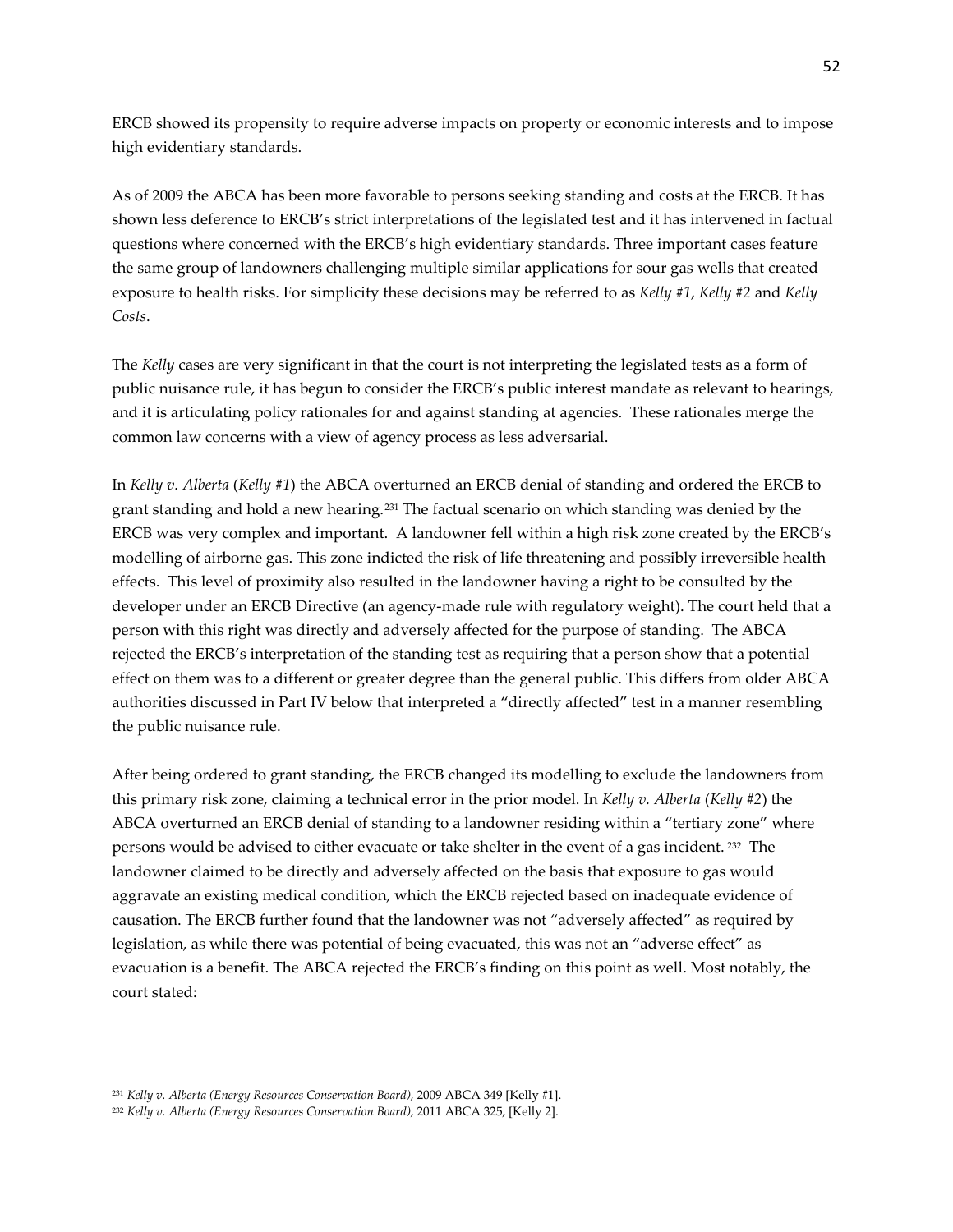"The right to intervene … is designed to allow those with legitimate concerns to have input into the licensing of oil and gas wells that will have a recognizable impact on their rights, while screening out those who have only a generic interest in resource development (but no 'right' that is engaged), and true 'busybodies' …that balancing is the responsibility of the Board, provided that it is done on a proper legal foundation."<sup>[233](#page-52-0)</sup>

This trend of intervening in ERCB decisions and articulating policy rationales for standing continued in *Kelly vs. Alberta (Kelly Costs*) .[234](#page-52-1) In this case the ABCA overturned the ERCB's denial of intervener costs on the rehearing ordered in *Kelly #1*. The ERCB had granted standing as ordered by the ABCA but it denied costs based on a narrower legislated test requiring a directly affected interest in land. In finding that the interveners were eligible for costs, the ABCA stated that:

"The requirement for public hearings is to allow those "directly and adversely affected" a forum within which they can put forward their interests and air their concerns. In today's Alberta it is accepted that citizens have a right to provide input on public decisions that will affect their rights."[235](#page-52-2)

The ABCA in *Kelly Costs* further articulated a view that regulatory interventions are not purely win-lose and that the adversarial approach is not necessarily consistent with public interest decision making:

"In normal civil litigation costs generally go to the "winner". Civil litigation occurs in a fully adversarial context, and costs awards are designed to encourage settlement, and reasonableness and efficiency in litigation, and to partly compensate the winning party for the expenses of the action. While there are certainly some adversarial aspects to the hearings before the Board, the Board processes are not primarily directed towards identifying "winners and losers"; as the Board notes in its factum, its hearings are directed at the public interest. In ascertaining and protecting the public interest, there are, in one sense, no winners or losers. It follows that it is unreasonable to award costs in Board proceedings solely or primarily on some measure of perceived "success" of the intervention. Since one of the primary purposes of public hearings is to allow public input into development, all interventions are "successful" when they bring forward a legitimate point of view, whether or not the ultimate decision fully embraces that point of view. The process of the hearing is an end of itself."

The AUC side of the ERCB-AUC split deserves attention because despite a semantically similar public interest mandate and standing test to the ERCB it has shown propensity to interpret this mandate and test more broadly. This may be attributable in part to the fact that it regulates large power lines which makes public interest issues and large hearings fairly inevitable. An example of the AUC interpreting its mandate broadly and being receptive to standing is provided by the decision in *Re. Capital Power*.[236T](#page-52-3)his

<span id="page-52-0"></span><sup>233</sup> *Ibid.* at p.26.

<span id="page-52-1"></span><sup>234</sup> *Kelly v Alberta (Energy Resources Conservation Board),* 2012 ABCA 19.

<span id="page-52-2"></span><sup>235</sup> *Ibid.* at p.33.

<span id="page-52-3"></span><sup>236</sup> *Re. Capital Power Management Inc.* (2011) AUC Decision 2011-026.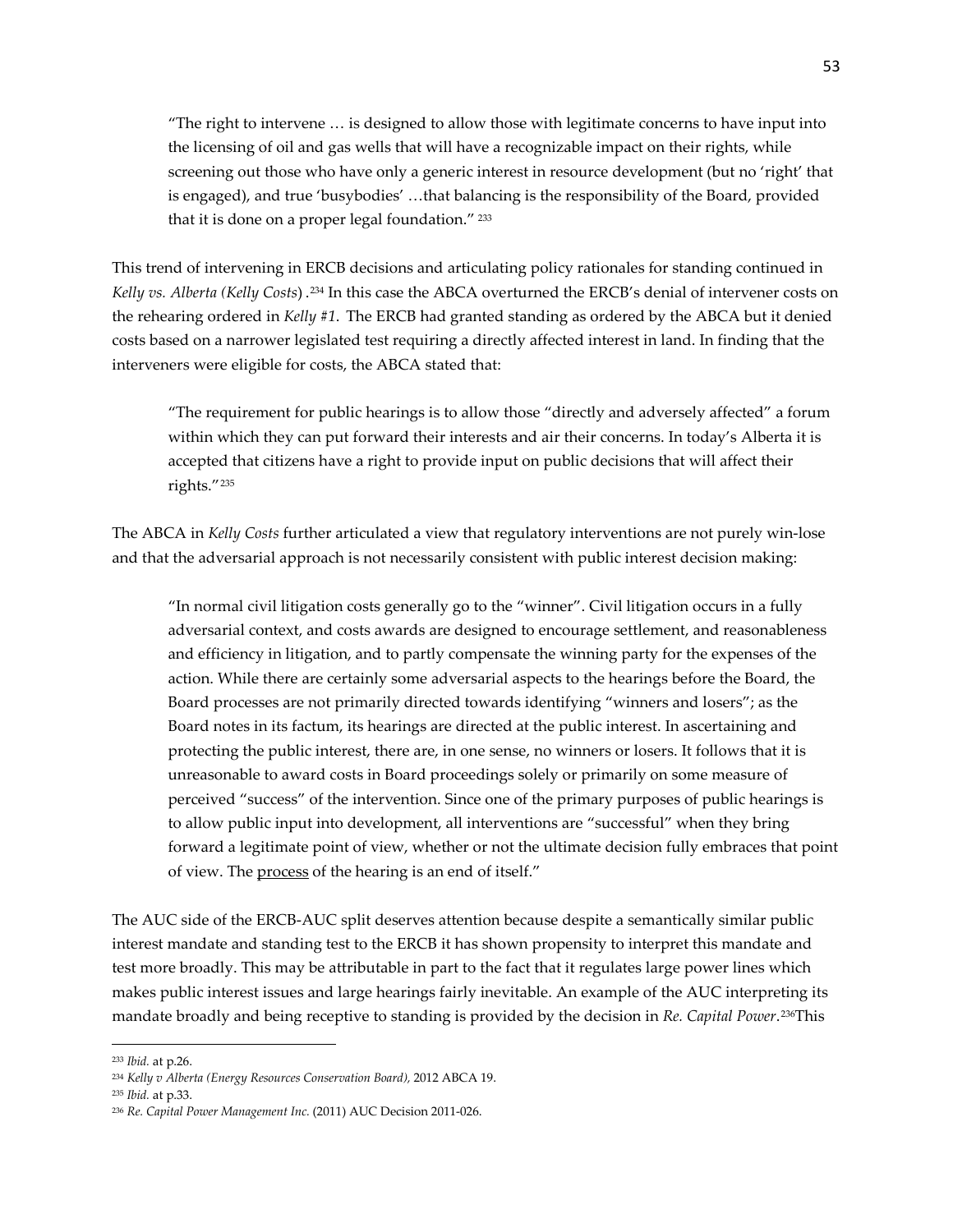hearing was a developer-triggered review of conditions on a permit. The conditions were on the permit because at the time of project approval an environmental organization had acquired standing through the above described coalition tactic, successfully leveraged environmental commitments from the developer and convinced the agency to make these commitments conditions on the approval. When the developer applied to have the conditions removed, the AUC readily found that the coalition had standing based on its prior involvement. The AUC decided to uphold the condition, finding environmental considerations in its "public interest" analysis could go beyond ensuring the proposed developments comply with the regulatory baseline. An example of the AUC's different approach to standing is provided by the "enhanced public participation process" used for large power lines where hearings are certain to occur. The AUC provides a presumption of standing to persons within prescribed geographic proximity without having to engage in the "directly and adversely" affected analysis in every case.<sup>[237](#page-53-0)</sup> Another example is an AUC public inquiry on the regulation of hydroelectric development which basically recommended keeping the directly affected test but interpreting it more broadly.[238](#page-53-1) The inquiry canvased proposals including a "genuine interest" test, different participation requirements geared to the scale of the project, and holding regional consultations rather than proceeding project-by-project. While it recommended keeping the test the focus was clearly on the prospect that broader participation earlier on would produce an exchange of efficiency. There is no evidence that this approach to standing impacts efficiency as the agency has performed at near 100% on decision timeliness for several years running.[239](#page-53-2) 

The ABCA reviewing the AUC has not had to consider such egregious denials of standing as in in ERCB cases. However, the jurisprudence shows the same preference for property and economic interests as in ERCB cases.<sup>[240](#page-53-3)</sup> Where the AUC has denied standing the ABCA has upheld this denial through similar reasoning as in early ERCB cases. The court applies the same test requiring a legally recognizable interest and evidence that this interest may be directly and adversely affected, only requires a prima facie case of impacts, yet will find that this ostensibly low evidentiary standard has not been met.[241](#page-53-4)

The AUC remains in place but the ERCB and its enabling legislation were repealed and replaced in 2012 by the creation of a new Alberta Energy Regulator. The new legislation is an overt attempt to increase the clarity of the agency's mandate by removing reference to the public interest".[242](#page-53-5) This change followed recommendations to separate regulatory matters and "private interest" issues from policy development and "common interests".[243](#page-53-6) Ironically the reforms perpetuate uncertainty concerning standing. The new legislation provides that "directly and adversely affected" persons have a right to be heard where hearings occur but does not clearly provide that this person can trigger a hearing.<sup>[244](#page-53-7)</sup> There is no jurisprudence on the new provisions at the time of this report.

<span id="page-53-0"></span><sup>237</sup> Alberta Utilities Commission, Enhanced Participation Process

<span id="page-53-1"></span><sup>238</sup> Alberta Utilities Commission, *Hydroelectric Power Generation Development Inquiry* (Calgary: Alberta Utilities Commission, 2011). online[: http://www.energy.alberta.ca/Electricity/pdfs/HydroelectricPowerInquiry.pdf](http://www.energy.alberta.ca/Electricity/pdfs/HydroelectricPowerInquiry.pdf) , at 7.7.3 and 7.7.4.

<span id="page-53-3"></span><span id="page-53-2"></span><sup>239</sup> Ministry of Energy, Annual Reports, see AUC "facilities" applications online: http://www.energy.alberta.ca/About\_Us/1001.asp <sup>240</sup> *Cheyne v. Alberta (Utilities Commission),* 2009 ABCA 348 [Cheyne].

<span id="page-53-4"></span><sup>241</sup> *Ibid.*

<span id="page-53-5"></span><sup>242</sup> REDA, *supra* note 152.

<span id="page-53-6"></span><sup>243</sup> Regulatory Enhancement Project, *Technical Report* (Edmonton: Government of Alberta, 2010).

<span id="page-53-7"></span><sup>244</sup>REDA, *supra* note 152.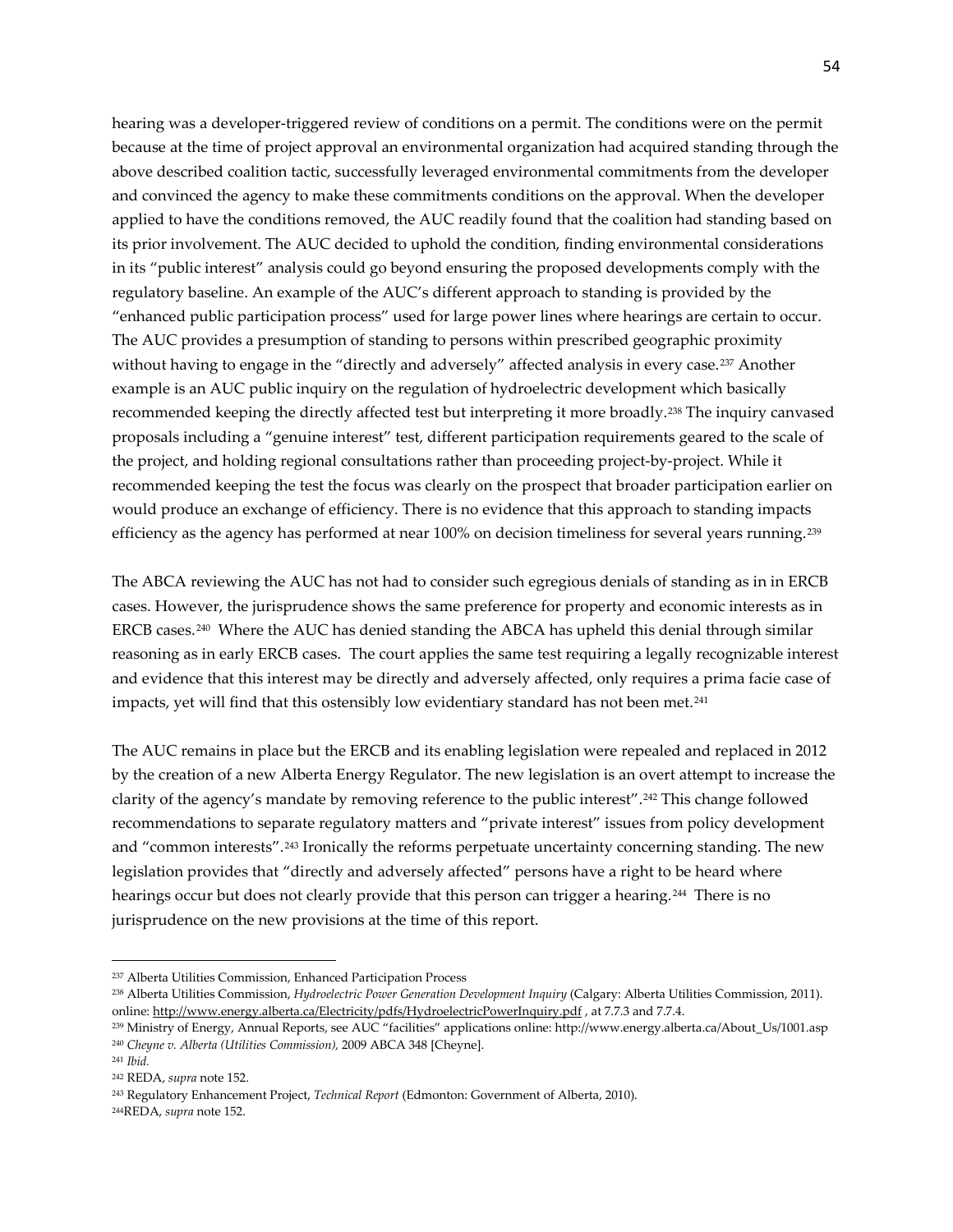Despite these reform efforts the new agency may have trouble separating regulatory and policy issues as the context in Alberta involves a lack of land use policy guidance for regulatory decisions, significant public concern with energy projects, and no other way to be heard by decision makers other than through regulatory hearings. The new agency is already moving towards a regulatory approach for unconventional oil and gas resources (fracking and in-situ oil sands) that would allow it to consider regional issues and cumulative effects.[245](#page-54-0) This proposal implies broader public input than would be provided on site-specific permit applications.

### **Standing at the Alberta and British Columbia Environmental Appeals Boards**

Individual interest standing is used at the Alberta Environmental Appeals Board (Alberta EAB) and several matters at the British Columbia Environmental Appeals Boards (BC EAB). Both agencies are responsible for reviewing similar decisions and produce decisions on standing that may be judicially reviewed to the superior courts. Despite being provided with semantically different standing tests these two agencies demonstrate similar challenges screening groups and maintaining appropriately low evidentiary standards. The BC EAB has been involved in more questions of fairness and both agencies have refused to grant common law public interest standing.

**The Alberta EAB** is created under environmental protection legislation that recognizes a "shared responsibility of all Alberta Citizens" for ensuring environmental protection and refers to opportunities for citizens to provide advice on decisions affecting the environment.[246](#page-54-1) Despite this participatory purpose, this legislation and the legislation under which water licenses are issued provide appeal rights to persons that are "directly affected".[247](#page-54-2) The agency finds that this excludes appeals by further persons and this interpretation has been upheld on judicial review.

Numerous Alberta EAB decisions show requirements that a development interfere with an individual's health, property, or economic interests. <sup>[248](#page-54-3)</sup> The agency has called it very important that the impacts on a person seeking standing be on natural resources used by them or their use of natural resources.[249](#page-54-4) The agency has held that these impacts must be greater than those on the public generally but they need not be unique in kind or magnitude.<sup>[250](#page-54-5)</sup> These articulations resemble a soft articulation of the public nuisance rule.

<span id="page-54-0"></span><sup>245</sup> Energy Resources Conservation Board, *Regulating Unconventional Oil & Gas in Alberta: A discussion paper*; Alberta Energy Regulator *Play Based Regulation Pilot Project* online[: http://aer.ca/about-aer/spotlight-on/pbr-pilot-project](http://aer.ca/about-aer/spotlight-on/pbr-pilot-project)

<span id="page-54-1"></span><sup>246</sup> *[Environmental Protection and Enhancement Act](http://www.canlii.org/en/ab/laws/stat/rsa-2000-c-e-12/latest/rsa-2000-c-e-12.html)*, RSA 2000, c E-12, s.2 [EPEA].

<span id="page-54-2"></span><sup>247</sup> *Ibid*, s.91; Water Act, RSA 2000, c W-3, s.115 [Water Act].

<span id="page-54-3"></span><sup>248</sup> Alberta's Environmental Appeals Board, *supra* note 7.

<span id="page-54-4"></span><sup>249</sup> Alberta's Environmental Appeals Board, *Ibid.* ; *Bildson v. Acting Director of North Eastern Slopes Region, Alberta Environmental Protection re: Smoky River Coal Limited* (19 October 1998) Appeal No. 98-230-D (A.E.A.B.) [Bildson].

<span id="page-54-5"></span><sup>250</sup> *Ibid.;* Preliminary Motions: *Gadd v. Director, Central Region, Regional Services, Alberta Environment re: Cardinal River Coals Ltd.* (8 October 2004), Appeal Nos. 03-150, 03-151 and 03-152-ID1 (A.E.A.B.) Online through Alberta Environmental Appeals Board : <http://www.eab.gov.ab.ca/judicial/Cardinal%20JR.pdf> [Gadd v. Director].; upheld on judicial review but based on prematurity of the judicial review: *Cardinal River Coals v. the Environmental Appeals Board and Ben Gadd*, 2004 ABQB 0403 18462 [Cardinal River Coals].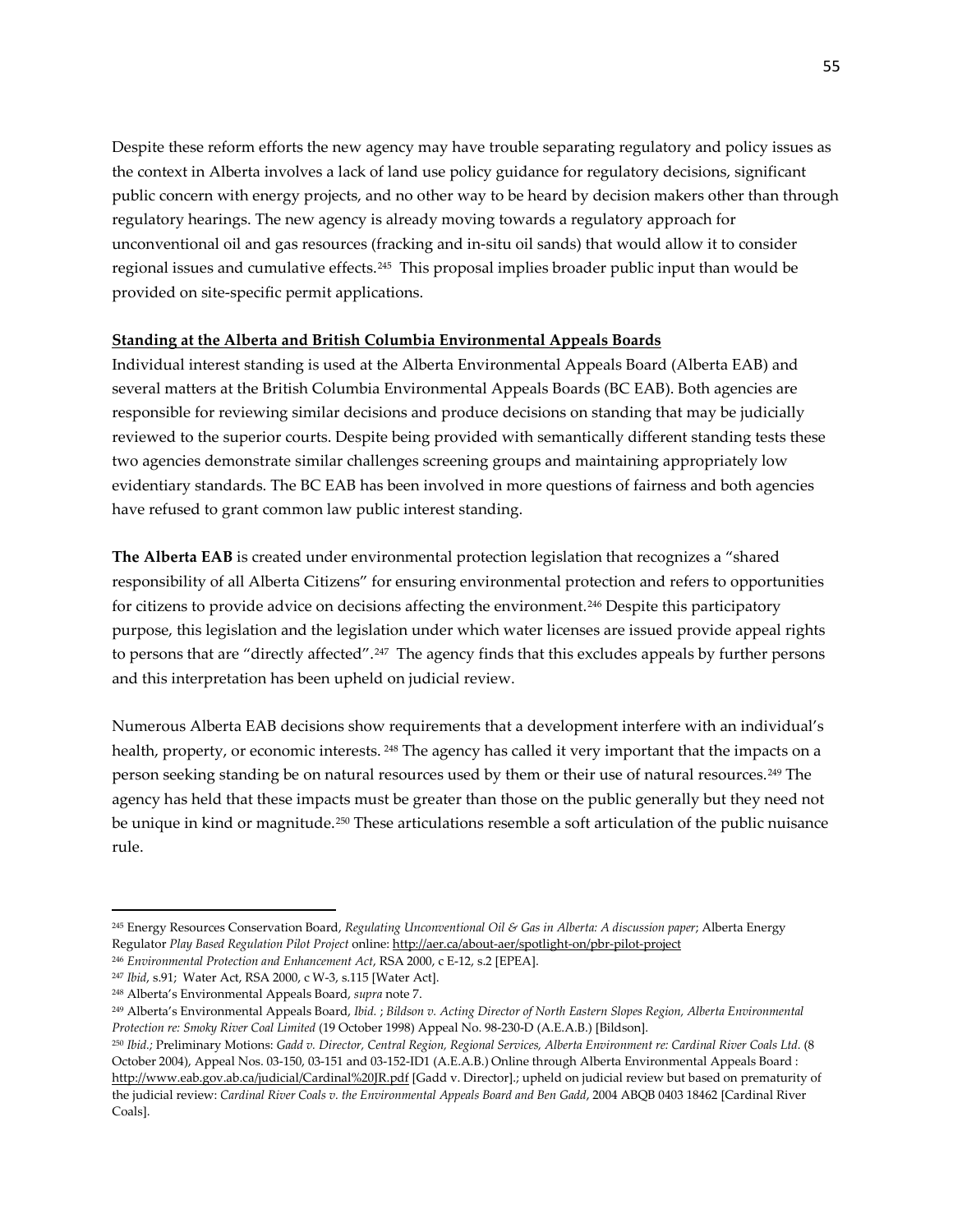Geographic connection is important but residency is not necessarily required. In *Gadd vs. Director* it granted standing to a commercial outdoor guide who operated in an area where he did not live.[251](#page-55-0) The agency has treated geographic proximity somewhat inconsistently based on the strength of the rights that are affected and the geographic range of those rights. For example, it has granted standing to First Nations many kilometers from projects yet subjected local landowners and community representatives to greater scrutiny.

The Alberta EAB has found persons more likely to be directly affected if their interests relate to policy underlying the legislation creating the agency but it has applied this view inconsistently.[252](#page-55-1) Numerous decisions have emphasized an economic interest as supported by purpose provisions on economic growth and sustainable development but the agency has overlooked the purpose referring to "shared responsibility of All Alberta Citizens" for environmental protection. This approach to standing diverges from its approach to determining costs where it does consider the citizen responsibility clause.<sup>[253](#page-55-2)</sup>

The Alberta EAB has continuously struggled with how to treat groups. In the mid 1990's it showed some receptivity to groups by finding a community group to be directly affected.[254](#page-55-3) During the 2000s the agency became more restrictive towards groups by not recognizing group standing absent member standing. First it required that individual members of the group be directly affected.[255](#page-55-4) In a later decision it required that half the members be directly affected.[256](#page-55-5) One 2013 decision did not apply this 50% rule so its status is uncertain.[257](#page-55-6)

The agency also prefers groups formed for the regulatory process over groups with a longstanding involvement in environmental matters.[258](#page-55-7) This analysis of group members and preference for groups formed for the proceedings resembles a form of claims pooling and is only applied to community and environmental groups.

The ABQB has upheld denials of standing by the Alberta EAB based on a narrow interpretation of "directly affected", but it has found that standing should be a preliminary matter using relaxed evidentiary standards. In *Kostuch v. Alberta* the ABQB upheld a denial of standing to a citizen seeking to challenge a development permit on public land in a remote area, finding that her history as an environmental advocate and participation in government initiatives were not relevant.[259](#page-55-8) The court held

 $\overline{\phantom{a}}$ 

The Latest Word" News Brief, Vol.20 No.1, (Edmonton: Environmental Law Centre, 2005) online:

http://www.elc.ab.ca/publications/news-brief/volume-20-2005.aspx [Group Standing]

<span id="page-55-4"></span><sup>255</sup> *Ibid.*

<span id="page-55-0"></span><sup>251</sup> Gadd v. Director, *ibid.*

<span id="page-55-1"></span><sup>252</sup> Alberta's Environmental Appeals Board, *supra* note 7.

<span id="page-55-2"></span><sup>253</sup> *Ibid.*

<span id="page-55-3"></span><sup>254</sup> *Ibid*., James Mallet, "Group Standing and the Environmental Appeals Board:

<span id="page-55-5"></span><sup>&</sup>lt;sup>256</sup> ibid.; Jericho v. Director, Southern Region, Regional Services, Alberta Environment re: St. Mary River Irrigation District (4 November 2004) Appeal Nos. 03-145 and 03-154-D (AEAB).

<span id="page-55-6"></span><sup>257</sup> *Gull Lake Water Quality Management Society et al. v. Director, Central Region, Operations Division, Alberta Environment and Sustainable Resource Development, re: Delta Land Co. Inc.* (03 October 2013), Appeal Nos. 12-019-021, 023-025, and 027-029-R (A.E.A.B.).

<span id="page-55-7"></span><sup>258</sup> Alberta's Environmental Appeals Board, *supra* note 7; Group Standing, *supra* note 254.

<span id="page-55-8"></span><sup>259</sup> *Kostuch v. Alberta* (Director, Air & Water Approvals Divisions, Environmental Protection), 35 Admin LR (2d) 160; 182 AR 384; 21 CELR (2d) 257. [Kostuch].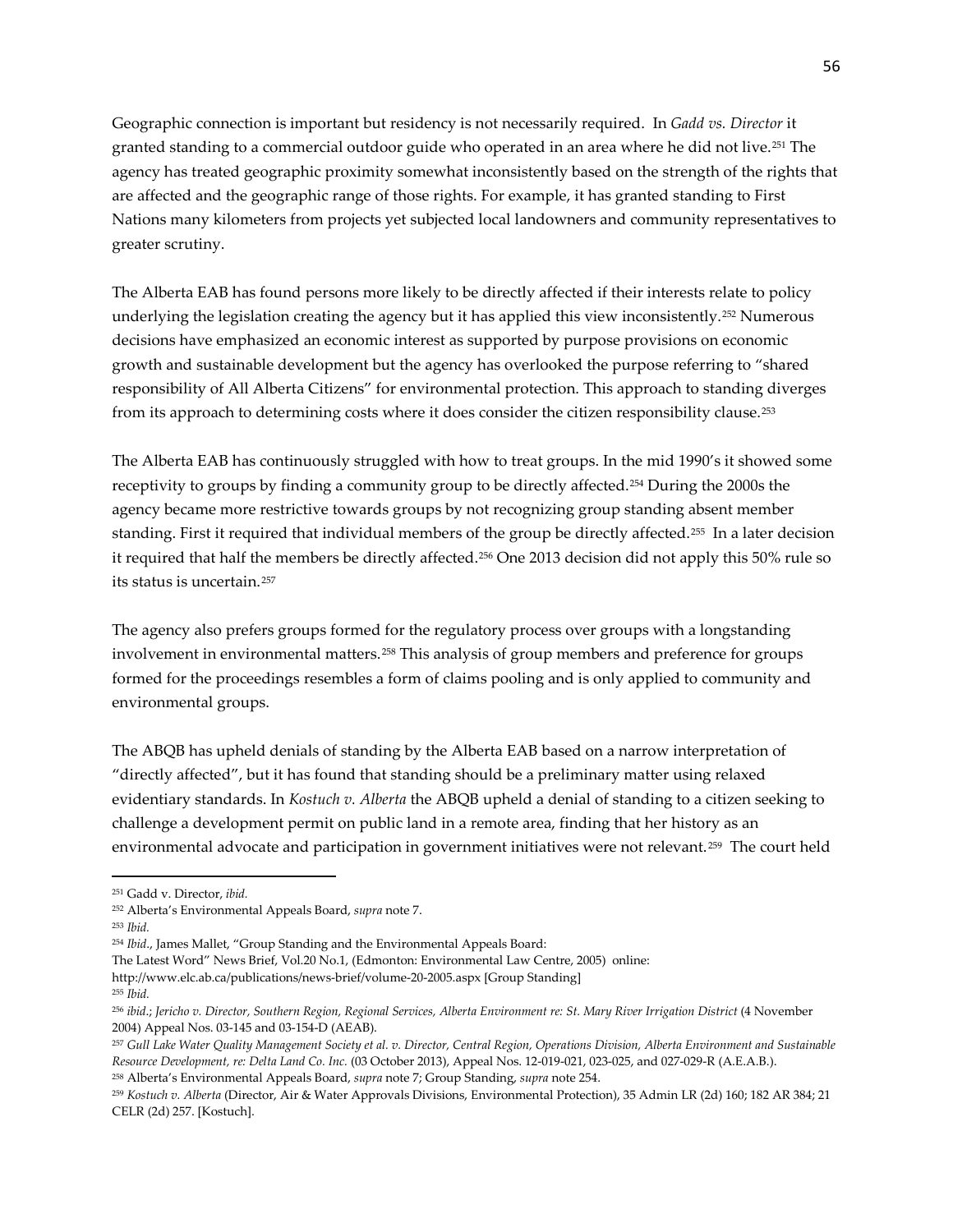that it was bound by ABCA authorities interpreting the test with respect to a defunct predecessor agency called the Public Health Advisory and Appeals Board. These ABCA authorities, discussed in Part IV, found a legislative intention to provide standing based on personal rather than community interests. The ABQB also found need for a causal connection between their personal interest and the matter under appeal. In *Court v. Alberta* the AQBQ took a narrow view of the directly affected test but overturned a denial of standing to a citizen seeking to challenge a cement plant permit in proximity to her land and community.[260](#page-56-0) The court held that standing was a question of "law, fact and policy", and that the policy to consider was that provided by the legislation. The court held that the effects on the interests of the person seeking standing need not be different in kind from any other Albertan or user of the area. It further held that standing should be determined as a preliminary matter and only require showing a prima facie case that the interests may be affected, not that they are affected. It found that the agency imposed a patently unreasonable test and evidentiary requirements that were not in keeping with the participatory role envisaged by the act. The agency had determined standing with the substantive merits of the appeal at the end of proceedings. The effect was that the appeal was dismissed and the permit remained untouched even though by that point in the proceedings the agency had recognized some concerns with it. The ABQB's rulings in *Kostuch* and *Court* entrenched an interpretation of the interpretations of the test resembling the public nuisance rule but as a policy of the legislature rather than the court. Neither *Kostuch* nor *Court* is widely cited. Both cases predate the *Kelly* cases in which the ABCA took a more relaxed approach to the ostensibly more stringent "directly and adversely affected" test. Nonetheless the ABQB's approach persisted concerning a request for common law public interest standing at the Alberta EAB, discussed in Part IV.

The ABQB upheld a grant of standing by the Alberta EAB in *Cardinal River Coals v. Alberta*. [261](#page-56-1) It found that a court challenge to standing was premature as the EAB has yet to decide the substantive appeal. This decision avoids analysis of the test but it is still informative as there are few cases challenging grants of standing by agencies and almost none where standing has been revoked. If the judicial review turned solely on the interpretation of the standing test then it is possible that the court would have deferred to agency.

Where hearings are triggered the Alberta EAB may add "interveners". Intervener screening is more formal than the recognition of discretionary participants at Alberta regulatory boards described above. Rules of practice provide that interveners should "materially assist" the agency in a manner directly relevant to the appeal, show a "tangible interest" in the substantive subject matter of the appeal, "not be an unnecessary delay", substantially support or oppose the appeal and not repeat or duplicate evidence.<sup>[262](#page-56-2)</sup> The intervener rules are unclear on what roles interveners can play. The rules refer to "parties" but in practice intervener often provided more limited roles.

l

<span id="page-56-0"></span><sup>260</sup> *Court v. Alberta Environmental Appeal Board*, 2003 ABQB 456

<span id="page-56-1"></span><sup>261</sup> Cardinal River Coals, *supra* note 250.

<span id="page-56-2"></span><sup>262</sup> Environmental Appeals Board, *Rules of Practice*, Rule 14, (2012) Online: http://www.eab.gov.ab.ca/pub/Rules-May-2012.pdf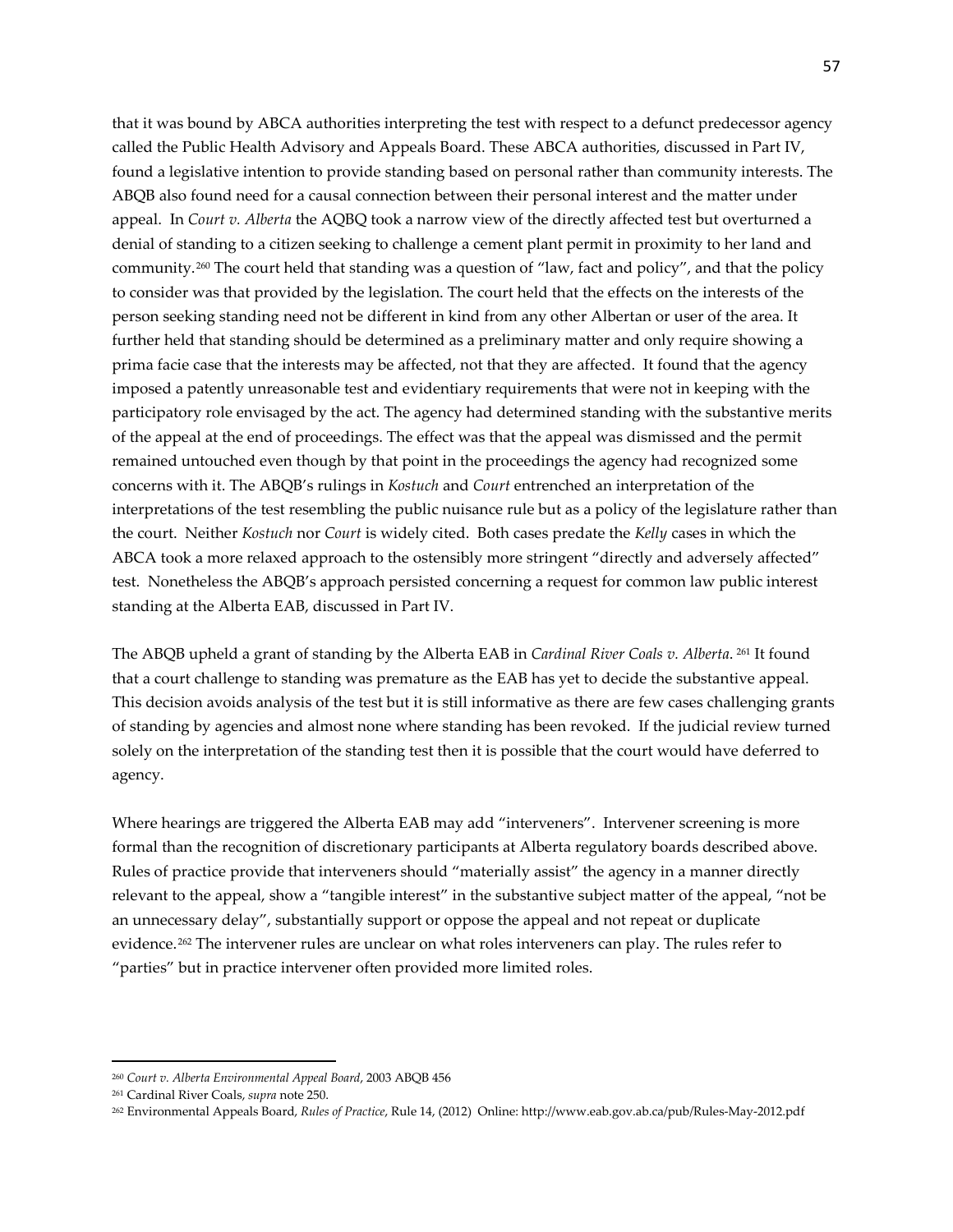In contrast to becoming restrictive against groups, the Alberta EAB's approach to interveners has become more liberal over time.[263](#page-57-0) It has granted interventions based on human health, residential proximity, specific or unique information or personal experience.<sup>264</sup> It also takes a more flexible approach to the test. In *Shapka v. Director* the agency granted intervener status to a landowner who was denied standing for not being directly affected, but who had a "genuine interest", knowledge of the local area and expertise relevant to the technical issues. [265](#page-57-2) The agency held that the intervener test in its rules was "a general rule not an absolute one". [266](#page-57-3) 

The Alberta EAB may also be more receptive than the Alberta regulatory boards to providing interveners with fulsome roles. In *Doull v. Director* the agency granted intervener status with full party roles to a community league and a society who did not have standing to trigger the hearing.[267](#page-57-4) The substantive appeals were somewhat successful as the agency recommended conditions on the permit.**[268](#page-57-5)** This was a case of the agency recognizing widespread community concerns with air emissions based on evidence. In *Shapka v. Director (Reconsideration Decision)* the agency continued the trend of recognizing strong intervener status by considering whether interveners may apply for reconsideration of decisions, a right typically belonging to full parties.[269](#page-57-6) It did not allow the intervener in question to request reconsideration but did not preclude the possibility. This was another case where substantive appeal where somewhat successful as the agency recommended enhanced conditions on the permit.

**The BC EAB** uses different individual standing approaches under different legislation. Standing on water license appeals is limited to categories of rights holders while standing on environmental permit appeals is provided to persons who are "aggrieved" by decisions.[270](#page-57-7) Under this test there is no public interest standing and incorporated groups must have members that can show standing.[271](#page-57-8)

The BCSC has engaged in a more thorough analysis of the BC EAB's jurisdiction to hold hearings than has the ABQB with the Alberta EAB. In *Houweling Nurseries v. District Director* the BCSC used contextual interpretation of the legislation to find that the BC EAB had jurisdiction to hear certain issues.[272](#page-57-9) The decision suggests judicial concern with lack of clarity on what issues were for the legislature and what ones were for the agency. The court also considered the lack of finality to decisions that could occur by

 $\overline{\phantom{a}}$ 

[http://admin.cle.insinc.com/upload\\_file/document/20080916-142934-18208\\_1\\_Christensen.pdf](http://admin.cle.insinc.com/upload_file/document/20080916-142934-18208_1_Christensen.pdf)

<span id="page-57-0"></span><sup>263</sup> *Ibid.*

<span id="page-57-1"></span><sup>264</sup> Alberta's Environmental Appeals Board , supra note 7.

<span id="page-57-2"></span><sup>265</sup> *Shapka v. Director, Northern Region, Environmental Management, Alberta Environment, re: Evergreen Regional Waste Management Services Commission* (10 February 2010), Appeal No. 08-037-ID2 (A.E.A.B.) [Shapka]. <sup>266</sup> *Ibid.*

<span id="page-57-5"></span><span id="page-57-4"></span><span id="page-57-3"></span><sup>267</sup> *Preliminary Issues: Doull et al v. Director, Northern Region, Regional Services, Alberta Environment re: Inland Cement Limited- (October 11, 2002);* Appeal Nos. 02-018-041, 047, 060, 061, 073, and 074-ID1.

<sup>268</sup> *Maga et al. v. Director, Northern Region, Regional Services, Alberta Environment re: Inland Cement Limited* (17 January 2003), Appeal Nos. 02-023, 024, 026, 029, 037, 047 and 074-R (A.E.A.B.).

<span id="page-57-6"></span><sup>269</sup> *Reconsideration Decision: Shapka v. Director, Northern Region, Environmental Management, Alberta Environment, re: Evergreen Regional Waste Management Services Commission (02 July 2010), Appeal No. 08-037-RD.*

<span id="page-57-7"></span><sup>270</sup> Randy Christensen, "An Overview of Selected "Tools" Available In a Public Interest Environmental Law Context", (Prepared for Continuing Legal Education Society of British Columbia, September 2008) online:

<sup>[</sup>Environmental Law Context]

<span id="page-57-8"></span><sup>271</sup> *Ibid.*

<span id="page-57-9"></span><sup>272</sup> *Houweling Nurseries v. District Director of the GVRD* et al., 2005 BCSC 894.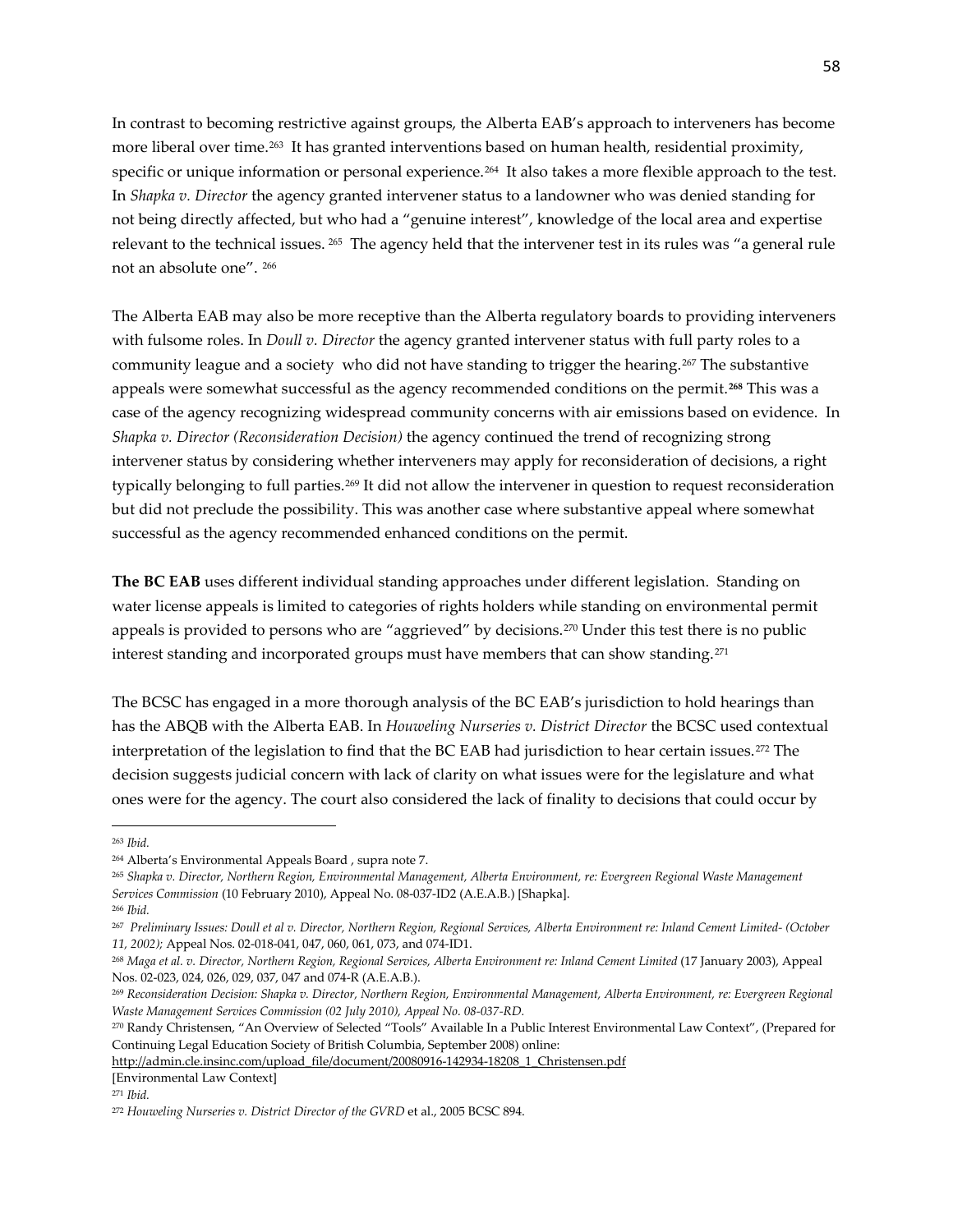triggering proceedings and held that the "finality principle" should not be given the weight in the regulatory context that it receives in adjudicative proceedings.

The BCSC has identified fairness concerns with BC EAB process in multiple cases. In *Island Protection Society v. Environmental Appeals Board* it held that it would be "fundamentally wrong" for the BC EAB not to hold a hearing where it had already allowed community members a right to appeal or intervene in a decision on pesticide spraying.[273](#page-58-0) It held that common law duties of fairness do not always require a hearing but they may. In this case it found that the legislation required a hearing for fairness even if one was not always required under the common law. In *Turnagain Holdings Ltd. v. Environmental Appeals Board* the BCSC held that the BC EAB erred by refusing to hear an appeal about fairness with the original decision.[274](#page-58-1) The alleged breach of fairness was that the original decision maker held a hearing and denied intervention to persons whose rights were directly affected. However the court dismissed the claim based on delay by the applicant.

The issues of fairness and standing for groups came to a head in the 2014 case of *Gagne vs. Sharpe*.[275](#page-58-2) In this case the BCSC overturned a denial of standing by the BC EAB for reasons including unfairness, overly high evidentiary standards and unnecessary requirements that members of incorporated groups have individual standing. The reasons for decision are significant as it found judicial policy rationales and the mandate of the agency relevant to determinations of standing under the legislated test. It also included obiter dictum on the availability of public interest standing, discussed in Part IV.

Like many cases on individual interest standing the facts are important. Six individuals, a local environmental organization and a regional environmental organization all appealed an emissions permit for an aluminum smelter. The BC EAB granted standing to two local residents but denied standing to the rest, all of whom were based in the broader region. Standing was determined as a preliminary matter on written submissions. The appellants had requested a pre-hearing conference and particulars on the issues concerning standing but the agency denied these requests. After the final submissions on standing were submitted, the agency requested extra material from the developer in relation to determining standing and did not notify the appellants of this or provide them with an opportunity to respond. The agency's Procedural Manual stated that the agency could obtain information not tendered by the parties, but before considering the same it must give all parties notice and opportunities to respond. The Manual also stated that those involved in the process could expect the agency to follow the procedures in the Manual and legislation.

Concerning fairness, the BCSC held that there was a strong duty towards persons seeking standing as decisions on standing were determinative, there was no statutory right to appeal, and the decision was of significant importance to the person denied. It found that the agency breached its own procedural rules and there was a legitimate expectation that these rules would be complied with. It also held that there

<span id="page-58-0"></span><sup>273</sup> *Island Protection Society v. Environmental Appeals Board* (BC) [1986] BCJ No. 880; 8 BCLR (2d) 30.

<span id="page-58-1"></span><sup>274</sup> *Turnagain Holdings Ltd. v. Environmental Appeals Board*, 2001 BCSC 795.

<span id="page-58-2"></span><sup>275</sup> *Gagne v. Sharpe*, 2014 BCSC 2077, online: [https://environmentallawcentre.files.wordpress.com/2014/06/gagne-oral-bcsc-per](https://environmentallawcentre.files.wordpress.com/2014/06/gagne-oral-bcsc-per-mackenzie-j.pdf)[mackenzie-j.pdf](https://environmentallawcentre.files.wordpress.com/2014/06/gagne-oral-bcsc-per-mackenzie-j.pdf) [Gagne].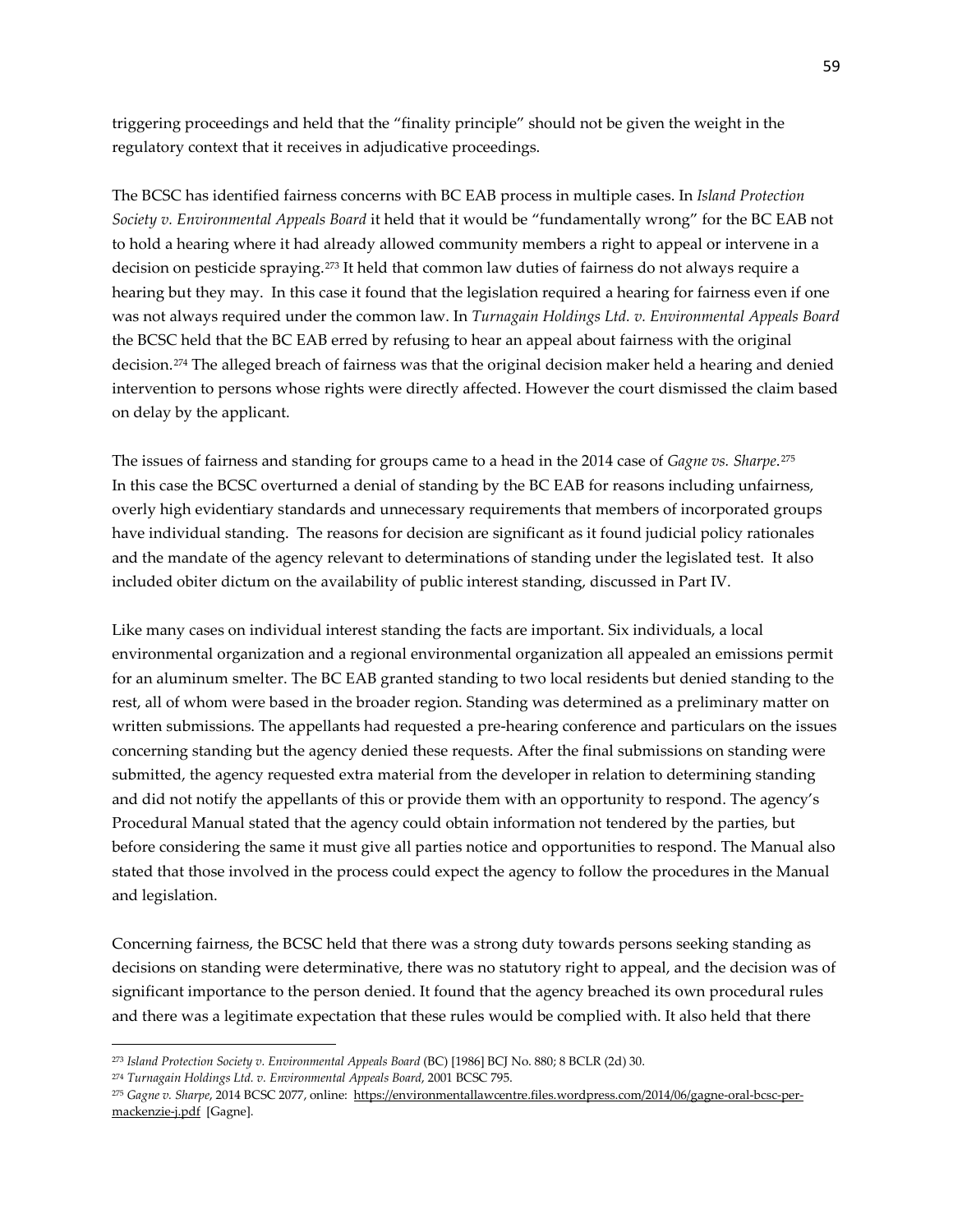was no requirement to show that the agency would have reached a different decision through fair process. Concerning evidentiary standards, it held that a "balance of probabilities" was too rigorous a standard for preliminary determinations on standing and that definitive proof of harm was not necessary. It saw risks that meritorious arguments may be preliminarily dismissed and held that agencies should not engage in consideration of the substantive merits at the preliminary stage. A low evidentiary standard was further supported by short timelines, the non-availability of expert evidence, the lack of a prehearing, and the lack of identification of the specific concerns with standing. Concerning groups, it held that incorporated environmental organizations may qualify for standing as persons without having to show that their members would have standing.

The BCSC found some judicial policy rationales articulated by the SCC in *Downtown Eastside* to be relevant to standing at agencies. Rationales against standing included ensuring the benefit of contending views from those most directly affected and the need to screen out busybodies. Rationales favoring standing included access to justice concern and a preference for lower evidentiary standards for determining standing. The court noted the risk of foreclosing meritorious appeals by denying standing but found that this risk may be prevented by combining requirements that individual interests be prejudiced with lower evidentiary standards. The court believed that this approach was broad enough to include environmental organizations that lacked specific property and economic interests although it admitted that they may face challenges.

# **Individual interest requirements at environment ministries**

Individual interests can be required to participate at earlier stages of regulatory process prior to hearings at boards and tribunals. In Alberta legislation requires that persons be "directly affected" for their statements of concern on environmental assessments, environmental permits, and water licencing decisions to be accepted as valid by the environment ministry.[276](#page-59-0) The environment ministry has long taken a restrictive view of this test.<sup>[277](#page-59-1)</sup> The interpretation is guided by ministry policy that changes over time so there is little consistency between reasons for rejection. Statements of concern have been denied where effects are not unique as compared to the general public, where the submitters are not legal persons, where the majority of group members are not affected and where there are no adverse effects on land.

One recent refusal was found by the ABQB to be quite egregious. In *Pembina Institute v. Alberta* (*Environment*) the ABQB found that denying a coalition of community groups and environmental organizations the right to submit a statement of concern regarding an environmental permit in the oil sands raised a reasonable apprehension of bias.<sup>[278](#page-59-2)</sup> This was a near indisputable finding as apprehension of bias was made out on all four recognized grounds for bias. The facts were that the coalition had a longstanding interest in oil sands issues and its submissions on prior similar decisions had not been

<span id="page-59-0"></span><sup>276</sup> EPEA, *supra* note 247, s.44,s.73; Water Act, *supra* note 247, s.109.

<span id="page-59-1"></span><sup>277</sup> Cindy Chiasson, "Alberta Environment Takes a Restrictive View of Directly Affected" *Environmental Law Centre News Brief* Vol 19 No. 2 (2004), online[: http://www.elc.ab.ca/publications/news-brief/volume-19-2004.aspx](http://www.elc.ab.ca/publications/news-brief/volume-19-2004.aspx)

<span id="page-59-2"></span><sup>278</sup> *Pembina Institute v Alberta (Environment and Sustainable Resource Development)*[, 2013 ABQB 567](http://ablawg.ca/wp-content/uploads/2013/10/Pembina-Institute-v-Alberta-Environment-and-Sustainable-Resource-Development-2013-ABQB-567.pdf) [Pembina v. Alberta (Environment)].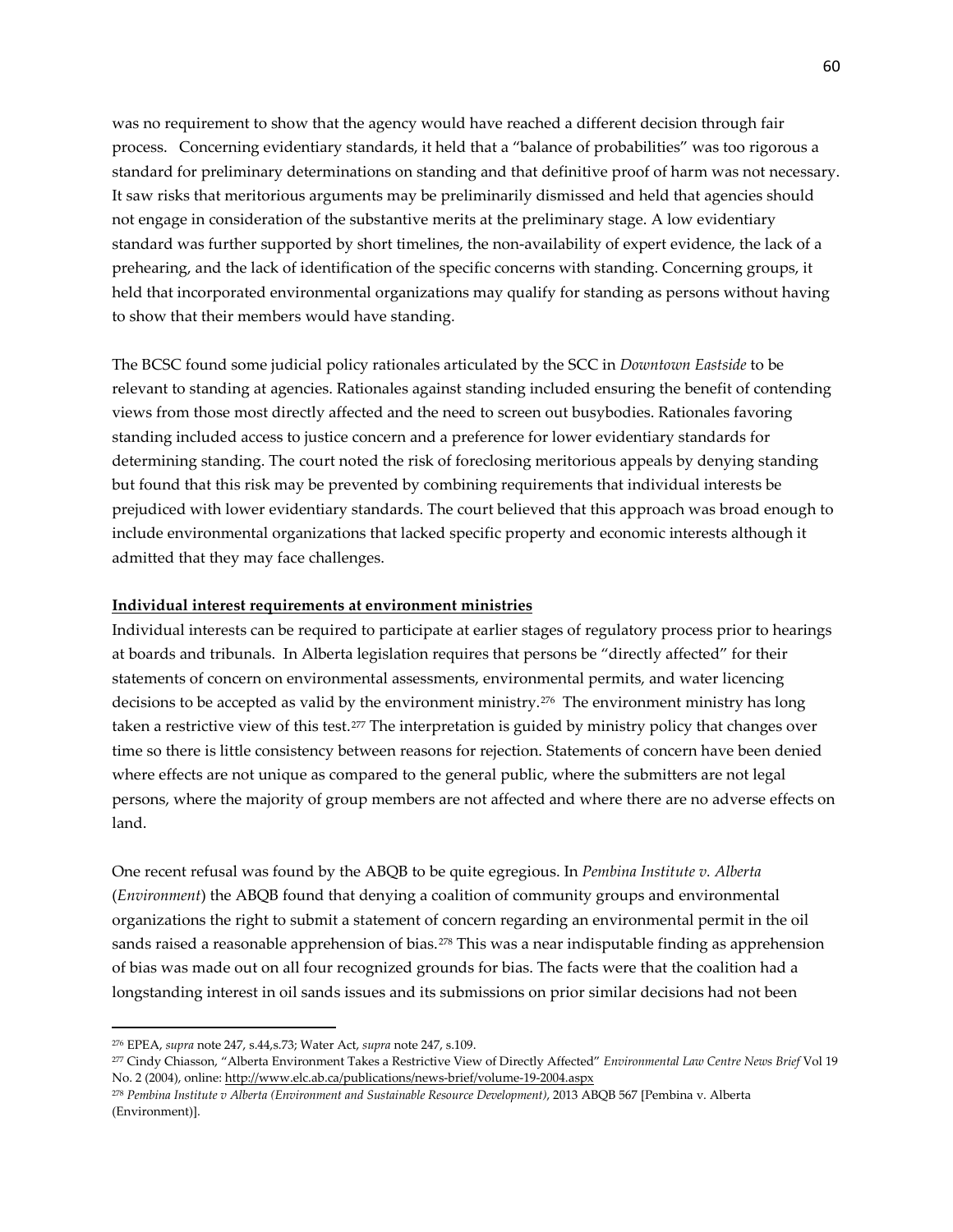challenged. After being rejected, the coalition made an access to information request and discovered an internal memorandum stating that more parties were providing submissions so there was a need to identify those who were "truly" directly affected. The memorandum further noted that the coalition was less inclined to work cooperatively than in the past. The court found that the ministry changed its interpretation of "directly affected" so that this coalition that had participated in similar past decisions would no longer qualify. In doing so it articulated some rationales for standing and public participation more generally. The court noted that the developer was heard, aboriginal interests were well represented but those with environmental concerns were "not allowed a voice"[.279](#page-60-0) It was skeptical of the floodgates concern expressed in the memorandum as no one other than the coalition had filed submissions. It further noted that submissions by coalitions of like interests minimize the proliferation of like submissions, such repetition should be discouraged, and consequently there was "room for flexibility in the definition of directly affected".[280](#page-60-1)

### **Criticisms of individual interest standing:**

Using individual interest standing as the sole hearing trigger is the most intensely criticised model of standing at environmental agencies.<sup>[281](#page-60-2)</sup> These criticisms are consistent and of fairly universal applicability despite the differing mandates of regulatory boards and appeals tribunals using this model. Alberta's use of the "directly affected" test simply to submit statements of concern on environmental assessments has been singled out as an acute case of legislation "designed to fail".[282](#page-60-3) Individual interest standing is a leading example of environmental decision making not keeping pace with the issues to be decided and the range of interests at stake.

The root criticism is identical to that concerning the common law public nuisance rule in that this model was developed for use in adversarial private litigation before the birth of the regulatory state. The legislated version of this rule reflects a tradition of natural resource legislation being rights-based rather than stewardship based, is restrictive against affected third parties and public interest representatives, and would be considered narrow in many non-Canadian jurisdictions.[283](#page-60-4) The tests promote uncertainty, can undermine the substantive or procedural aspects of public interest mandates even if framed narrowly, create fairness issues that would not otherwise exist, and they may not promote efficiency or reduce harm to other parties.

**Uncertainty:** The tests are indescribably complex to articulate, interpret, and apply to the facts. The jurisprudence is fragmented as cases may or may not consider the interpretation of similar tests under other legislation. The tests are subject to shifting interpretations by agencies and courts and the results

<span id="page-60-0"></span><sup>279</sup> *Ibid.,* at p.45

<span id="page-60-1"></span><sup>280</sup> *Ibid.*

<span id="page-60-2"></span><sup>281</sup> Jenny Scott, "Directly Affected and the Alberta Public Health Advisory and Appeal Board: Can the Public Nuisance Rule Survive?" (1996) 6 JELP 275 [Public Nuisance Rule]; Joan Sherman, Michael Gismondi, and Mary Richardson, ["Not Directly](http://elc.andornot.com/ViewResults.aspx?AC=GET_RECORD&XC=/ViewResults.aspx&BU=http%3A%2F%2Felc.andornot.com%2Fsearch.aspx&TN=elccat&SN=AUTO12067&SE=1770&RN=6&MR=20&TR=0&TX=1000&ES=0&CS=0&XP=&RF=WebBrief&EF=&DF=WebFull&RL=0&EL=0&DL=0&NP=255&ID=&MF=GENERICENGWPMSG.INI&MQ=&TI=0&DT=&ST=0&IR=15851&NR=0&NB=0&SV=0&BG=&FG=&QS=&OEX=ISO-8859-1&OEH=ISO-8859-1)  [Affected : Using the Law to Close the Door on Environmentalists"](http://elc.andornot.com/ViewResults.aspx?AC=GET_RECORD&XC=/ViewResults.aspx&BU=http%3A%2F%2Felc.andornot.com%2Fsearch.aspx&TN=elccat&SN=AUTO12067&SE=1770&RN=6&MR=20&TR=0&TX=1000&ES=0&CS=0&XP=&RF=WebBrief&EF=&DF=WebFull&RL=0&EL=0&DL=0&NP=255&ID=&MF=GENERICENGWPMSG.INI&MQ=&TI=0&DT=&ST=0&IR=15851&NR=0&NB=0&SV=0&BG=&FG=&QS=&OEX=ISO-8859-1&OEH=ISO-8859-1) (1996) 31 Journal of Canadian Studies 102 [Not Directly Affected]; The Public Interest, *supra* note 162; Tribunals in British Columbia, *supra* note 7; Alberta's Environmental Appeals Board, *supra* note 7; Unnatural Law, supra note 6; Group Standing, *supra* note 255.

<span id="page-60-3"></span><sup>282</sup> Unnatural Law, *ibid.*

<span id="page-60-4"></span><sup>283</sup> Tribunals in British Columbia, *supra* note 7.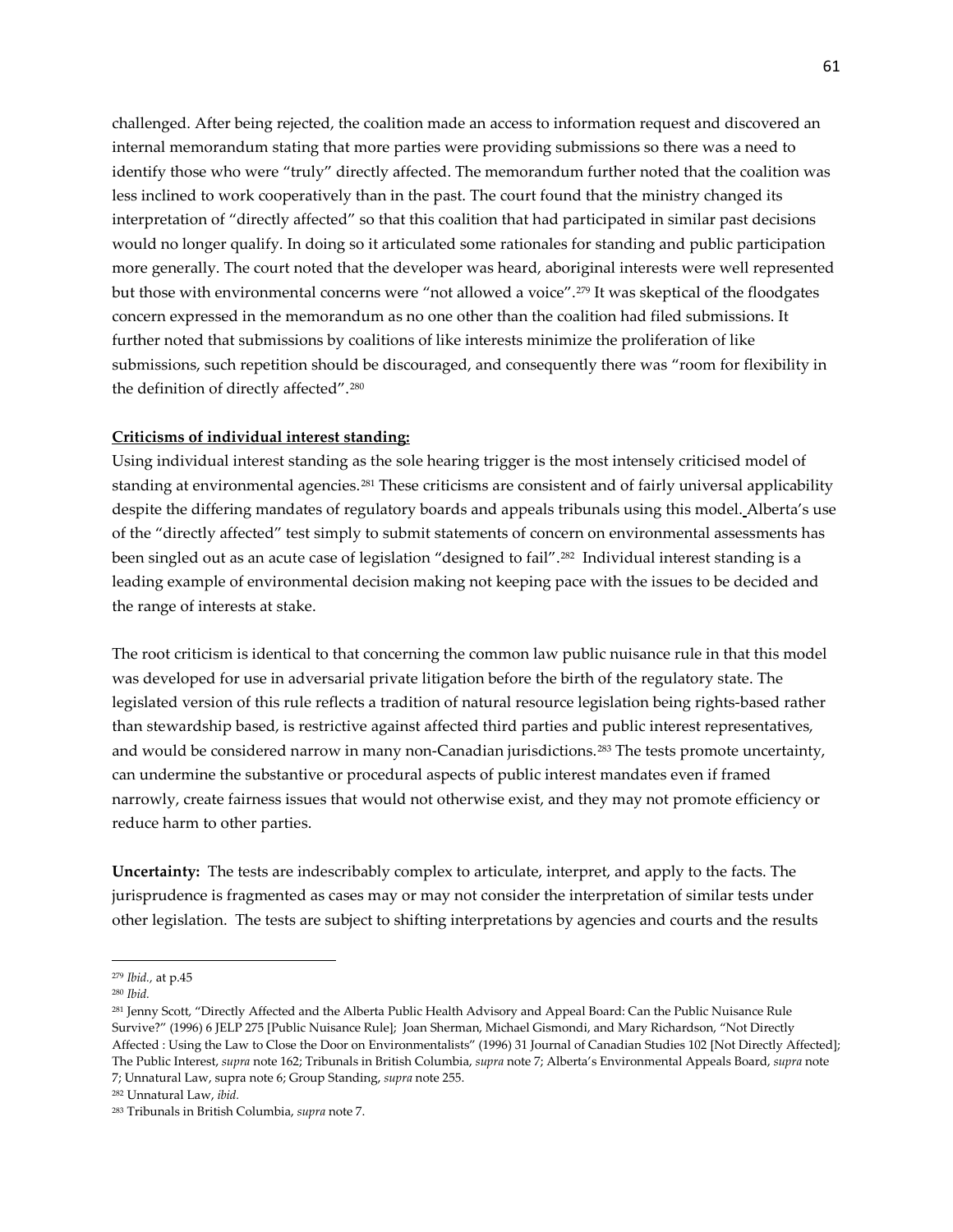are near impossible to reconcile. The BC EAB test requiring one to be "aggrieved" is ostensibly the narrowest as the courts find need for a particular prejudice, yet can be interpreted more broadly than the tests requiring a direct effect on interests. Of those articulations, the "directly and adversely affected" test is ostensibly the narrowest, yet the ABCA only requires that a legally recognizable interest be affected which could theoretically apply to large swaths of the public. The mere "directly affected" test is ostensibly broader, yet it has been interpreted by the Alberta EAB and ABQB as requiring that persons be differently affected than the public at large. This is akin to the public nuisance rule, and the courts have struggled with the same questions of whether the difference must be one of kind or degree.

A second uncertainty is that the tests replicate the right to a hearing provided by common law duties of fairness. It is not clear whether the test simply encodes common law fairness and need not preclude standing to further persons, or whether they restrict standing to persons who would be owed hearings under the common law anyway. If agencies interpret the tests more narrowly than the common law duty then the courts intervene, but if the legislature was to clarify intentions for the tests to be that narrow then they might be unconstitutional.

Even if the legislated tests clearly replace the common law, the shifting articulations, interpretations and applications make them inherently unstable. The ERCB history demonstrates how the tests are vulnerable to agencies' latent receptivity to triggering hearings. Where the ABCA upheld denials of standing the agency applied these decisions as legal rules to deny standing in different factual circumstances, but when the ABCA overturned a denial of standing the agency responded by changing the factual circumstances required for standing.

**Standing as a preliminary matter:** Individual interest standing tests are clearly hard to apply as a preliminary matter using low evidentiary standards as ostensibly preferred by agencies and courts. The need for sufficient facts to establish harm to legal interests ties standing to the merits of the substantive claims. It is much harder to show evidence of impacts on economic interests, property rights, use of natural resources or personal health than it is to show genuine interest factors like organizational purpose and record of involvement in the subject matter. Agencies that articulate the low "prima facie case" standard may actually apply the higher "balance of probabilities" standard from civil litigation. In some cases they have even articulated the higher standard. Causation and proximity matter like they do in litigation. Standing to raise public health concerns may resemble "toxic tort" litigation where individuals must show evidence of disease causation. This is difficult in large trials yet alone a letter decision based on paper submissions.

**Impacts on substantive rationales:** The negative effect of individual interest standing on substantive decision making at environmental agencies is potentially profound. Even under a narrow view of agency mandates, there is no rational connection between the interests required to trigger hearings, the issues suitable for agency determination and the role of regulatory interveners.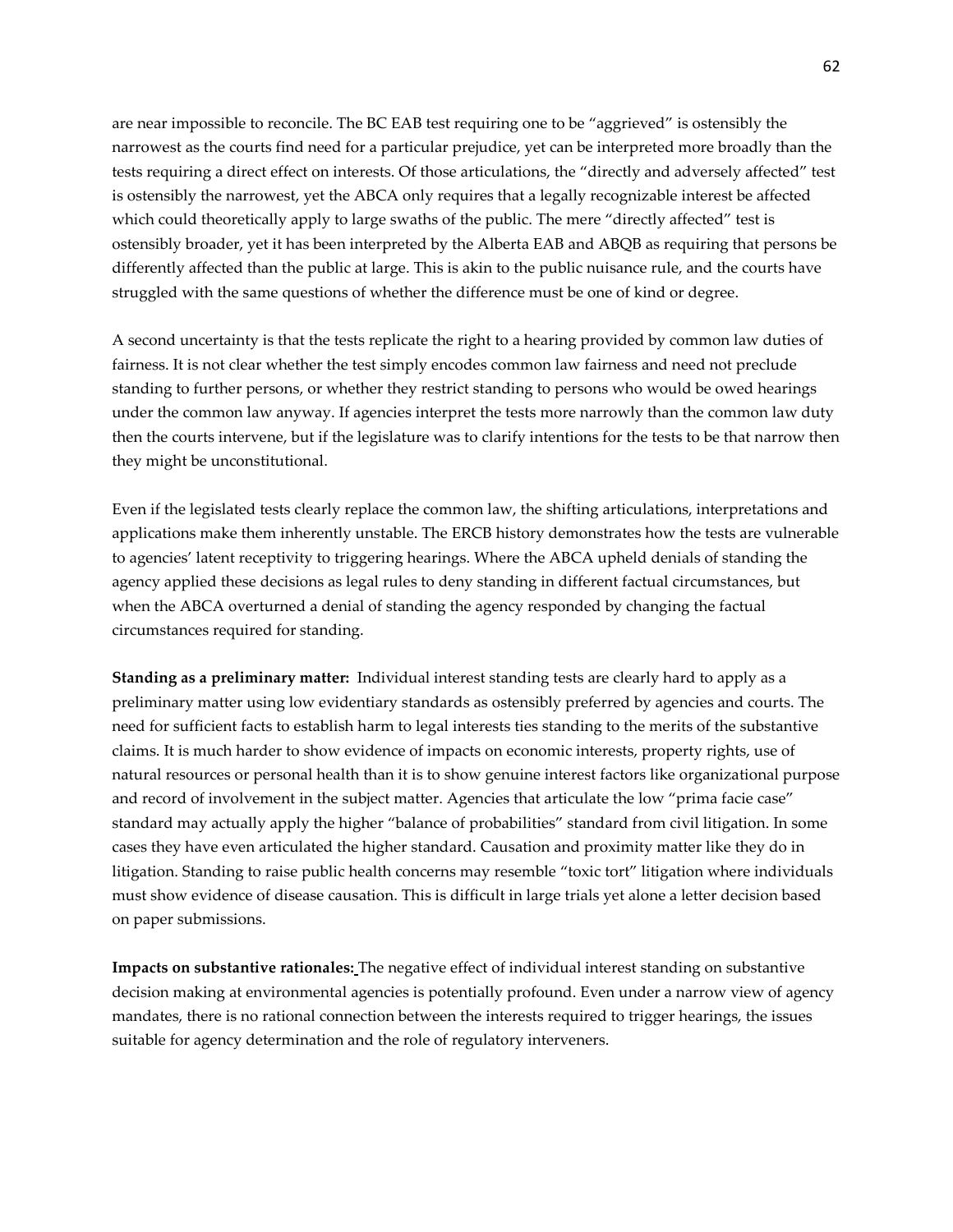Individual interest standing can ensure that environmental issues cannot be raised at all.[284](#page-62-0) In multiple cases concerning development on public land or in remote areas the agency heard from no one but the developer. Interpretations that require persons to be differently affected from the public at large have a perverse effect where the more people are affected, the less chance that anyone will have standing. These tests have slightly different impacts on the mandates of regulatory boards and appeals tribunals. As regulatory boards are more apt to have broad mandates to determine the "public interest", the negative impact is that there is no full analysis or balancing of interests as required by these mandates. Not hearing from public interest advocates can also mean there is no check on developers making broad economic representations or policy arguments that might exceed the agency's mandate just as surely as some environmental concerns might. Individual interest standing allows environmental issues to be settled by mere regulatory compliance while allowing social and economic impacts of developments to be amorphous or speculative. At appeals tribunals the negative impact is that administrative decisions are sheltered from scrutiny by the same agency whose mandate is to scrutinize those decisions. It also excludes the hearing of environmental concerns from agencies created to implement environmental protection legislation.

Even if hearings occur, individual interest standing promotes adversarial hearings that conflate private disputes with public interest issues. Agencies are required to grant full party standing as a right to persons that are not required to make any meritorious contribution, while interveners that could potentially assist with the issues are excluded or relegated to lesser roles. This institutional reliance on the developer and privately interested parties to represent public interests is illogical. It is also unfair to these private parties as they may legitimately wish to settle their disputes. If they settle then the public interest issues will go unheard, so it is legally possible for two private parties to contract out of a public interest analysis.

Individual interest standing requires innumerable factors to ensure public interest deliberations. Persons with individual interests must trigger a hearing, the agency must exercise discretion to grant full party roles to public interest interveners, and the individually interested parties must see the hearing to conclusion.

**Impacts on procedural rationales:** Individual interest standing raises serious fairness and access to justice concerns. The strongest duties of fairness and greatest access to the system are owed to persons seeking to cause environmental impacts while the weakest position belongs to the interests bearing the impacts as these are usually indirect.

**Fairness**: Fairness to directly affected persons is a sufficient concern under these tests that the courts have intervened in multiple jurisdictions. The fair treatment of groups under these tests is practically impossible. As agency jurisdiction to allow public interest representation is questionable, agencies are unlikely to be more permissive towards groups than required and they may be more restrictive than required. Environmental and community groups must basically pass some form of class certification or

<span id="page-62-0"></span><sup>284</sup> Not Directly Affected, *supra* note 281.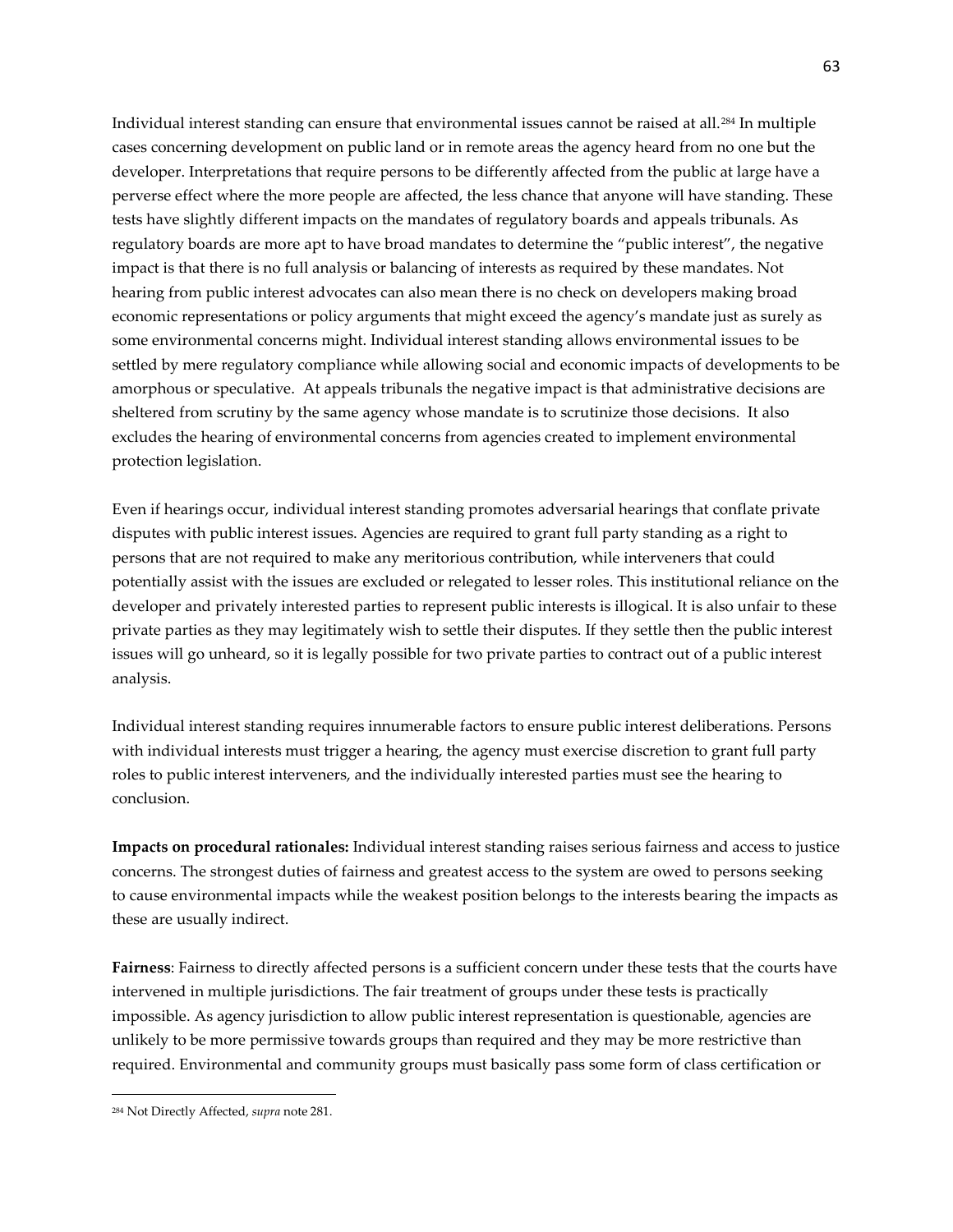claims pooling and there is little consistency to this analysis. Groups that represent directly affected persons can be found to not be directly affected themselves, but if a group may be directly affected then the agencies may find that its members are not. An extreme case like *Pembina v. Alberta (Environment)* reveals the moving goalposts. That the courts have found bias against groups in multiple jurisdictions affirms that latent attitudes can prevail over legal rules or policy rationales.

**Access to Justice:** The access to justice concern may be highest at appeals tribunals as their mandate resembles that of courts to the extent that they scrutinize administrative decisions. Individual interest standing at appeals tribunals allows administrative decisions to be sheltered from scrutiny by the same agency created to scrutinize them. Furthermore, the person seeking standing is apt to be 'double teamed' by the original decision maker defending their decision and the developer to whom the permit was granted. This can pit corporations and governments against individuals, community groups or local organizations, all of whom face legal barriers to individual interest standing. This power imbalance is near opposite of that created by open standing on environmental reviews, where large environmental organizations and innumerable citizens face no legal barriers to standing.

**Procedural legitimacy:** Lack of standing and hearings creates a burden of justifying autocratic decisions. Granting standing has not necessarily proven to legitimize process but denying standing is likely to have a delegitimizing effect. If development is supported by the political branch of government who in turn uses legislation to avoid scrutiny of decisions, this will promote reservations about government representing public interests. This lack of trust in the regulatory system has political and commercial implications as it may undermine "social license" for the regulated industry (public acceptance of the industry).

#### **Impacts on rationales against standing:**

Individual interest standing creates its own inefficiencies without necessarily protecting third parties from harm.

**Administrative efficiency and scarce judicial resources:** The challenge of interpreting vague tests, the need for facts, questionable evidentiary standards, and common law rules of fairness and bias create countless issues for agencies and courts. Contested standing diverts resources and focus from the substantive issues while fueling disputes that would not otherwise exist. Litigation over denials of standing is increasing in Alberta and perhaps BC as well. Part of this trend is that denials of standing are increasingly hard to defend. In multiple courts the historic concern with upholding legislated restrictions on standing may be ceding to more flexible interpretations, consideration of policy rationales and agency mandates.

The tests may create a particular inefficiency at appeals tribunals as they promote multiple proceedings flowing from the same dispute. Where no one has standing at the agency, the only way to prevent a potentially unlawful administrative decision from being immunized from scrutiny is to seek public interest standing to challenge it in court. This may require filing an appeal with the appeals tribunal and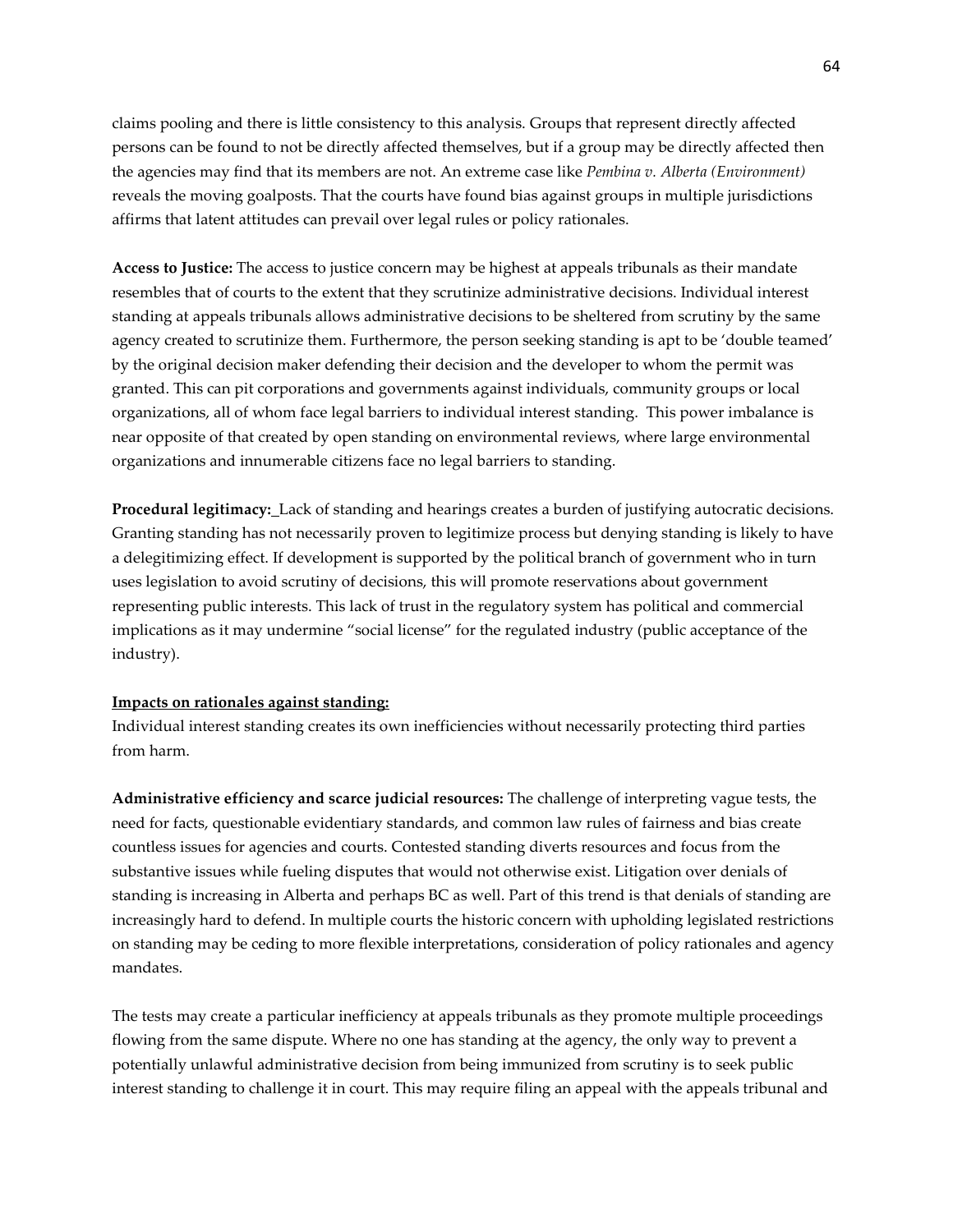filing for judicial review before the appeals tribunal determines standing. To not file an appeal with the agency would risk not exhausting administrative avenues as often required by the courts. However to not file a judicial review application prior to the agency's determination of standing would risk missing the statutory limitation period for judicial review.

In contrast to this morass, the AUC example of providing presumptive standing and participation streams where hearings are inevitable suggests that process management may be a more effective response to efficiency concerns than is narrow standing.

Individual interest standing creates the strongest argument for the "exchange of efficiency" discussed above. It may even create a convergence of the rationales if it creates administrative inefficiency and consumes scarce judicial resources. This convergence of rationales has yet to be recognized in the jurisprudence but there may be opportunity as more litigation on individual interest standing at agencies is certain.

**Harm to third parties**: The jurisprudence indicates that individual interest standing has limited ability to protect third parties from harmful regulatory interventions or appeals because the vast majority of challenges to denials of standing are brought by privately interested parties. These parties are defending legal rights or property and economic interests so they can potentially pass narrow interpretations of the test or be owed common law duties of fairness. Almost all of the Alberta cases on standing at administrative agencies, and those cases concerning statutory appeals to court covered in Part II, are brought by landowners and First Nations. Much litigation is brought by industry players or surface rights advocates and is not covered in this report. The *Kelly* litigation suggests that some landowners will continually seek to intervene and litigate in defense of that right, but there is no comparable example with environmental advocates.

If the harm concern is with reputational damage to government and industry this cannot be avoided by narrow standing as harmful representations may be made outside of the regulatory process. Nor is it entirely clear that broader participation creates vulnerability to reputational attacks. One study from Alberta found that well-designed participation processes can improve the accuracy of reputations.<sup>[285](#page-64-0)</sup> This study concerned community participation in the environmental assessment review for a coal plant. It found that participants in well-designed proceedings have more difficulty holding negative stereotypes and become better at taking the role of other stakeholders.<sup>[286](#page-64-1)</sup> What public participation didn't necessarily change were negative reputations that prove to be well founded. In this study the developer's reputation fared better than that of the ministry, who was perceived as not doing much for the affected community. It further suggested that group participation may not increase exposure to financial harm as the community group only pursued community issues, leaving the compensation demands of landowners to those individuals.

l

<span id="page-64-1"></span><span id="page-64-0"></span><sup>285</sup> J. Frideres et al., "The Effects of Public Participation on Perception of Others in a Resource Development Project: A Test of Attribution Theory", (-) 34 Citizen Participation 145, [date unknown, archived with the author of this Report on Standing]. <sup>286</sup> *Ibid.*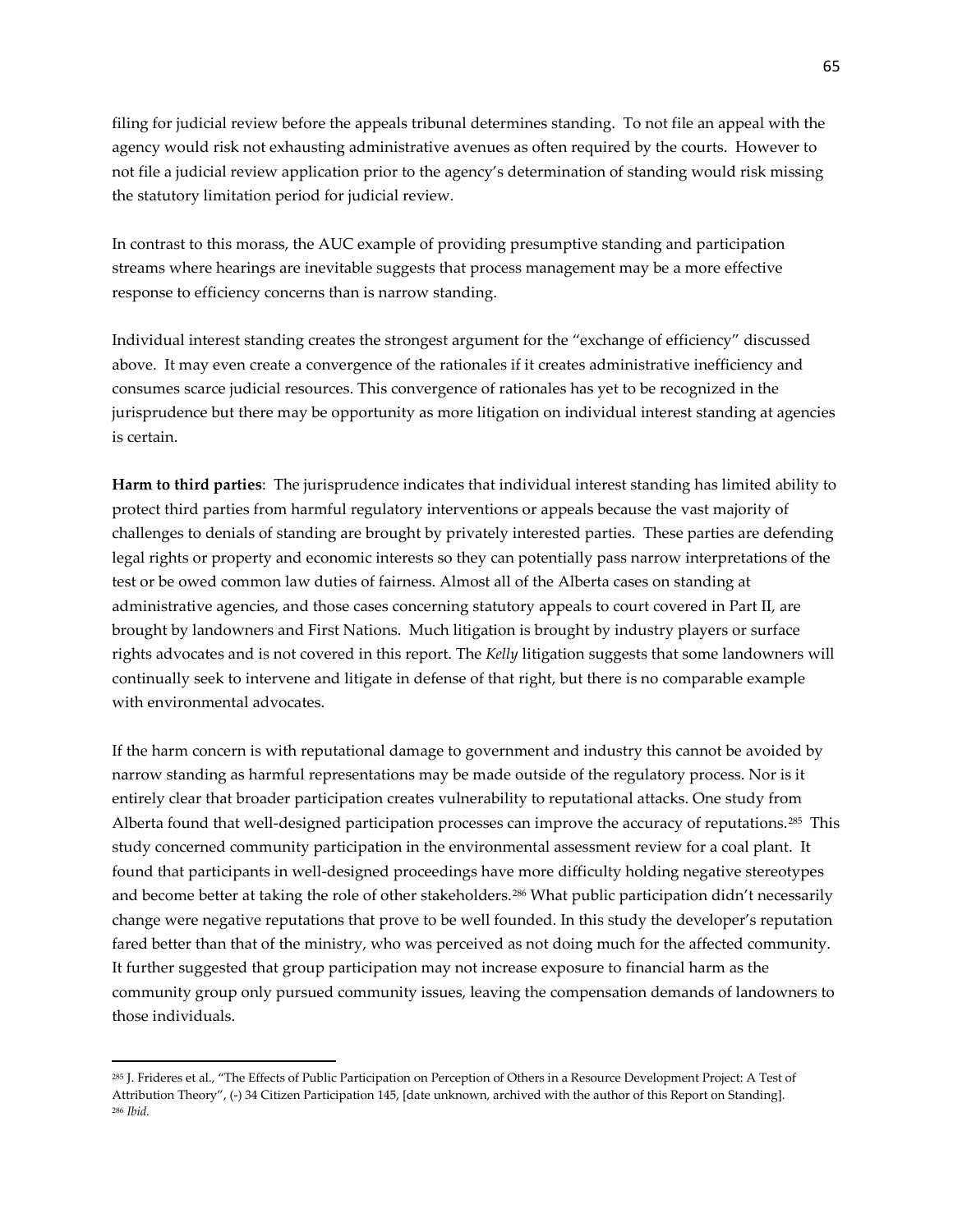**Floodgates and busybodies:** There is some evidence from Alberta that concerns with floodgates and busybodies are overstated, even though this is a development-heavy province that attracts the attention of environmental advocates. Two surveys of the preferred activities of environmental organizations in Alberta suggest that these organizations are generally disinclined to seek agency proceedings. One survey indicates that the majority of organizations pursue education and awareness activities.<sup>[287](#page-65-0)</sup> A smaller portion engaged in public policy work or tracked government and industry, while only the smallest portion sought to be involved in regulatory proceedings or legal actions. Another survey of environmental groups' preferred means of using the law found regulatory interventions to be in the middle of the spectrum of options: preferable to court actions but less preferable to participation in policy development.[288](#page-65-1) It further indicated that lack of standing, though an issue, is less a barrier than lack of costs.

Multiple commentators in Alberta have stated that environmental advocates are dissuaded from agency proceedings by further access to justice barriers.[289](#page-65-2) Beyond lack of costs or participant funding and the necessary outlay of resources, these barriers include lack of notice and lead time, lack of access to information necessary to participate meaningfully, lack of intervener training or assistance, uncertainty of substantive outcomes and, in the case of community groups, the risk of social stigmatization in a 'jobs vs. environment' debate.<sup>290</sup> These barriers beyond standing may be greater at agencies than in courts given the complexity of the environmental regulatory process and the issues to be decided as compared to litigation. Respondents to one survey on access to the Alberta EAB indicated that the filing timelines are prohibitively short, effective participation requires legal counsel and experts, the cost of appeals exceeded the costs of a Queen's Bench trial of similar length, and that the costs of a preliminary contest on standing were themselves prohibitive.<sup>[291](#page-65-4)</sup> The floodgates concern may be lowest with developments on public land as only persons with considerable interests in such regions pay enough attention to pursue interventions.[292](#page-65-5) In the ERCB case, the fact that there have been roughly 8-12 hearings per year at an agency that regulates over 180,000 oil and gas wells suggests that broader standing would not trigger a disproportionate number of hearings.

**Convergence of Rationales**: The disconnect between individual interest standing and public interest decision-making, the inefficiency and waste of judicial resources created by these tests, and their limited ability to prevent harm to third parties converged in numerous ABCA applications concerning *JH Drilling*. [The citations for these authorities are in the body of this report due to inclusion shortly before publication]. These 2014 cases involved competing industry players. The company JH Drilling applied to

<span id="page-65-0"></span><sup>287</sup> Alberta Ecotrust Foundation, "Mapping What Matters Survey", [Publication pending December 2014, data archived at Alberta Ecotrust Foundation], see: http://albertaecotrust.com/2014/

<span id="page-65-2"></span><span id="page-65-1"></span><sup>288</sup> Shaun Fluker, *Some observations on using Law to preserve Wild Alberta* (2011) [unpublished, University of Calgary Faculty of Law]. <sup>289</sup> Public Nuisance Rule, supra note 282; Shaun Fluker, "Standing Against Public Participation at the Energy and Utilities Board", online: (2007) Ablawg.ca, The University of Calgary Faculty of Law Blog, online: [http://ablawg.ca/2007/12/12/standing-against](http://ablawg.ca/2007/12/12/standing-against-public-participation-at-the-alberta-energy-and-utilities-board/)[public-participation-at-the-alberta-energy-and-utilities-board/](http://ablawg.ca/2007/12/12/standing-against-public-participation-at-the-alberta-energy-and-utilities-board/) [Standing Against Public Participation].

<span id="page-65-3"></span><sup>290</sup> Public Nuisance Rule, *supra* note 281.; Standing Against Public Participation, *ibid*.

<span id="page-65-4"></span><sup>291</sup> Alberta's Environmental Appeals Board, *supra* note 7.

<span id="page-65-5"></span><sup>292</sup> Standing Against Public Participation, *supra* note 289.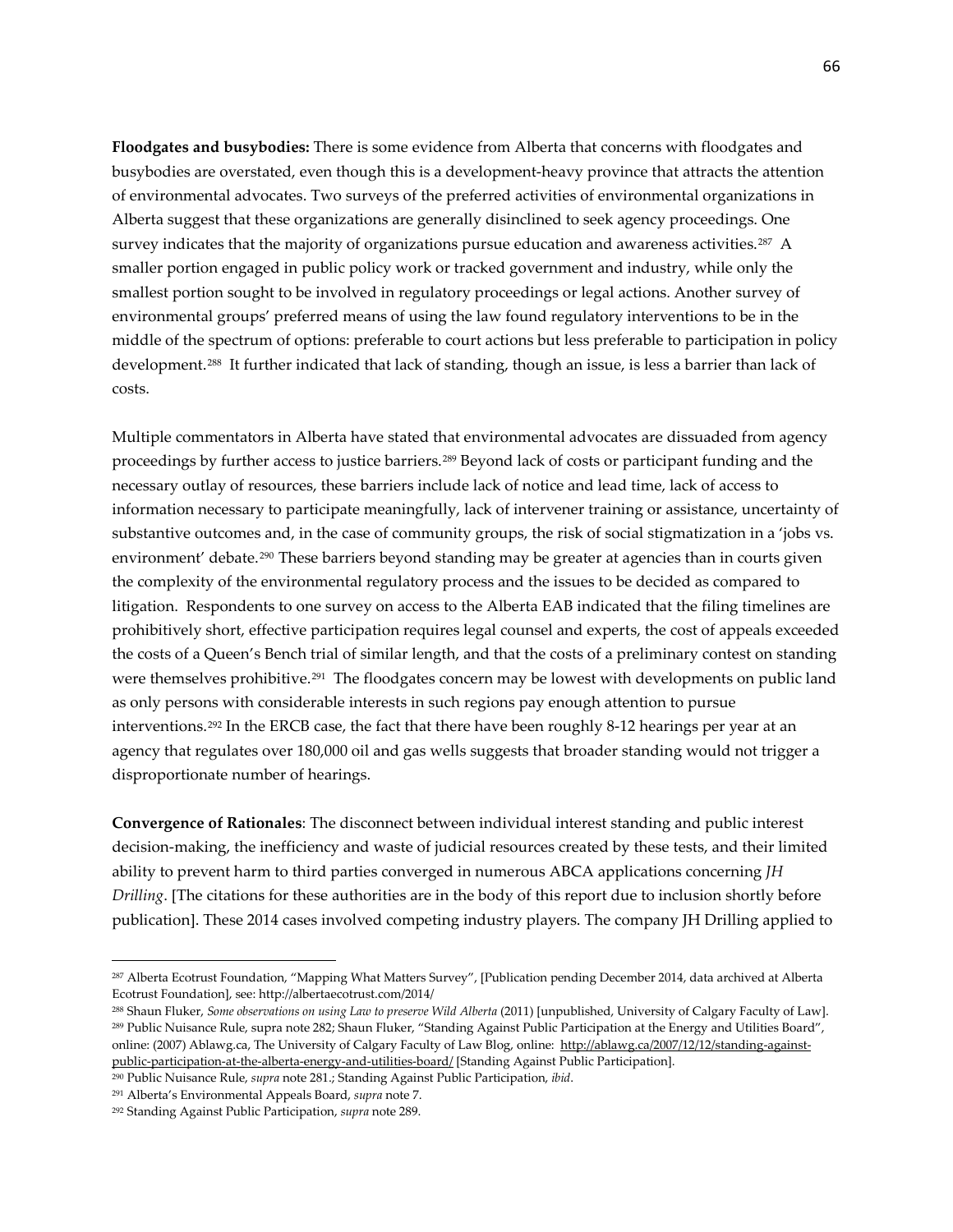the Alberta environment ministry to extract gravel from public land on the same land for which an application for a rock quarry was made to a different agency, the Natural Resources Conservation Board (NRCB). The NRCB's mandate was to decide if the rock quarry was in the public interest having regard to the social, environmental and economic impacts of the development. The test for standing was whether a person may be "directly affected" by this decision. The NRCB held a preliminary conference but received no relevant submissions on the substantive issues. The only issue raised was the commercial dispute between the two potentially competing companies in the same industry. The NRCB noted that this dispute could be resolved through negotiation, litigation, or the pending decision on the gravel application. It found that the gravel company was not directly affected so held no hearing. Appeal of NRCB decisions are to the ABCA on questions of law and jurisdiction as described above.

The litigation that followed from this denial of standing consumed judicial and administrative resources. In JH *Drilling v. Alberta* [2014 ABCA 134] the ABCA granted leave to appeal on the issue of denied standing under the "directly affected" test and whether the NRCB denied a fair hearing. In *JH Drilling v. Parsons Creek Aggregates* [2014 ABCA 223] the ABCA held that this leave decision should be set aside and reargued based on fairness concerns with the leave decision having conflated the incompatible legal interests of the companies with the incompatibility of the rock and gravel developments. In *JH Drilling v. Alberta* [2014 ABCA 321] the ABCA refused to allow a challenge to the decision to allow rearguing of leave to appeal, holding that facilitating endless interlocutory applications was counter to the principles of litigation. In *JH Drilling v. Alberta* [2014 AB CA 378] the ABCA reheard the leave to appeal application and denied leave, holding that standing under the "directly affected" test was a mixed question of fact and law and in this case there was no extricable question of law to appeal.

The *JH Drilling* cases presents an apparent no win situation for the rationales underlying standing. Had the NRCB granted standing, then it would have been required to hold a public hearing on a purely private commercial dispute that would not assist in discharging the agency's substantive public interest mandate. Yet denying standing bred fairness issues, caused administrative inefficiency, wasted judicial resources, allowed harm to the developer.

**Systemic issues:** The fact that most litigation on individual interest standing are from Alberta affirms that contested standing can be symptomatic of larger systemic issues. Contested standing at regulatory boards and appeals tribunals in Alberta is fueled by lack of formalized public participation opportunities at other stages of the development process.[293](#page-66-0) Public consultations on policy development are mostly adhoc and do not provide access to decision makers. There is no public participation on the leasing of public resources or the royalties payable by developers, and these decisions are often made before development policies and land use plans are in place. There is a general duty to hold public consultations on the development of regional plans, but these plans need not be made at all. There are no legislated public rights to citizen enforcement of environmental statutes so the public nuisance rule is always in play. The directly affected test applies to almost every formalized participation opportunity. It limits the right to seek review of regional plans, submit statements of concern on environmental assessments or

<span id="page-66-0"></span><sup>293</sup> Challenges with Public Participation, *supra* note 212.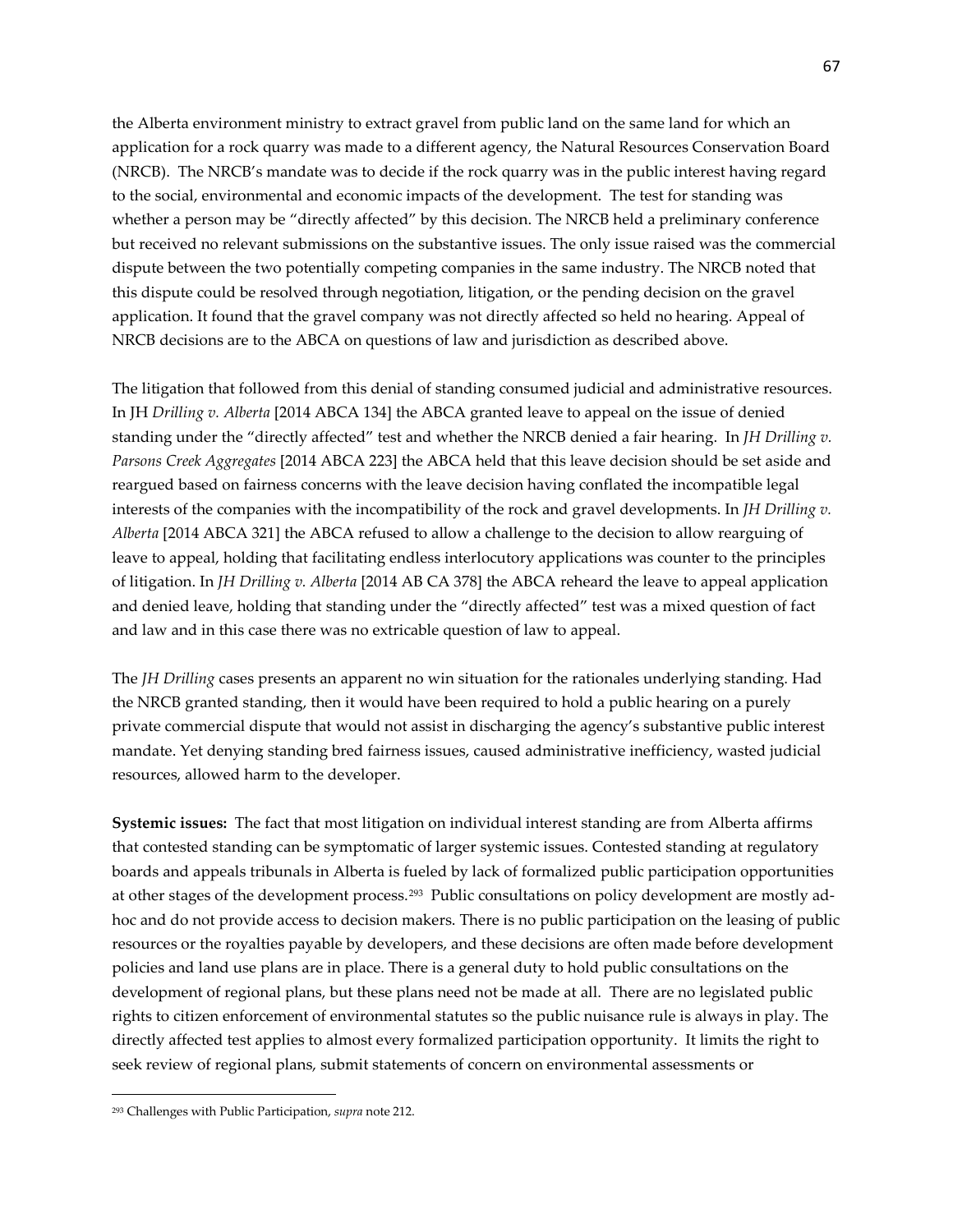development applications, and to be consulted by developers prior to permit applications. Company consultations provide no access to decision makers and there is debate as to whether it even counts as public participation rather than simply good business practice.[294](#page-67-0) This lack of other ways to be heard in land use governance in Alberta makes regulatory interventions more of a necessary evil than a matter of desire. [295](#page-67-1)

# *"Interests", Relevant "Information and Expertise" and "Third Party Appeals"*

Several environmental agencies use legislated models that take a middle path between open standing and individual interest standing. The three models canvased below are "interest" requirements that are more relaxed than individual interest standing, a two-step approach used by the Ontario Environmental Review Tribunal which requires a sufficient "interest" for standing and leave to appeal on the substantive issues, and the two category approach to standing under the *Canadian Environmental Assessment Act 2012* whereby a person may be "directly affected" or possess relevant "information and expertise".

### **"Interest" requirements:**

Many administrative agencies provide standing to "affected" or "interested" persons under legislation that is semantically broader than individual interest standing and affords more discretion to agencies when legally recognizable interests are not affected. Many of these models are hard to assess. The agencies do not have mandates that clearly require environmental considerations, or they are not the subject of much jurisprudence or commentary. It is possible that if these agencies were to see sufficient environmental advocacy and related disputes over standing then these vague "interest" requirements could prove non-functional.

One example worthy of consideration is the system for environmental reviews in the Yukon Territory. The *Yukon Environmental and Socio-economic Assessment Act* defines an "interested person" as including someone whose purpose is "not frivolous or vexatious".[296](#page-67-2) This indicates presumptive standing subject to the rationale of preventing harm to third parties. The manner in which interested persons may participate can be determined by the Review Panel subject to its terms of reference.[297](#page-67-3) The Rules for review panels provide that interested persons with permission can become "interveners" and that these interveners are full parties.[298](#page-67-4) Interested persons seeking to be interveners must apply, stating their reason for intervention, the issues they would address and how their interest justifies becoming an intervener.[299](#page-67-5) The agency may refuse intervener applications based on whether these application criteria are met and may direct interveners to make joint presentations.[300](#page-67-6) Other members of the public who lack

<span id="page-67-0"></span><sup>294</sup> *Ibid.*

<span id="page-67-1"></span><sup>295</sup> Standing Against Public Participation, *supra* note 289.

<span id="page-67-2"></span><sup>296</sup> *Yukon Environmental and Socio-economic Assessment Act* (S.C. 2003, c. 7), s.2. [YESEAA].

<span id="page-67-3"></span><sup>297</sup>*Ibid*., s.70

<span id="page-67-4"></span><sup>298</sup> *Rules for Reviews Conducted by Panels of the Yukon Environmental and Socio-economic Assessment Board* (2006), Part 5 Intervenors online: http://www.yesab.ca/about-yesab/panels-to-the-board/

<span id="page-67-5"></span><sup>299</sup> *Ibid*.

<span id="page-67-6"></span><sup>300</sup> *Ibid.*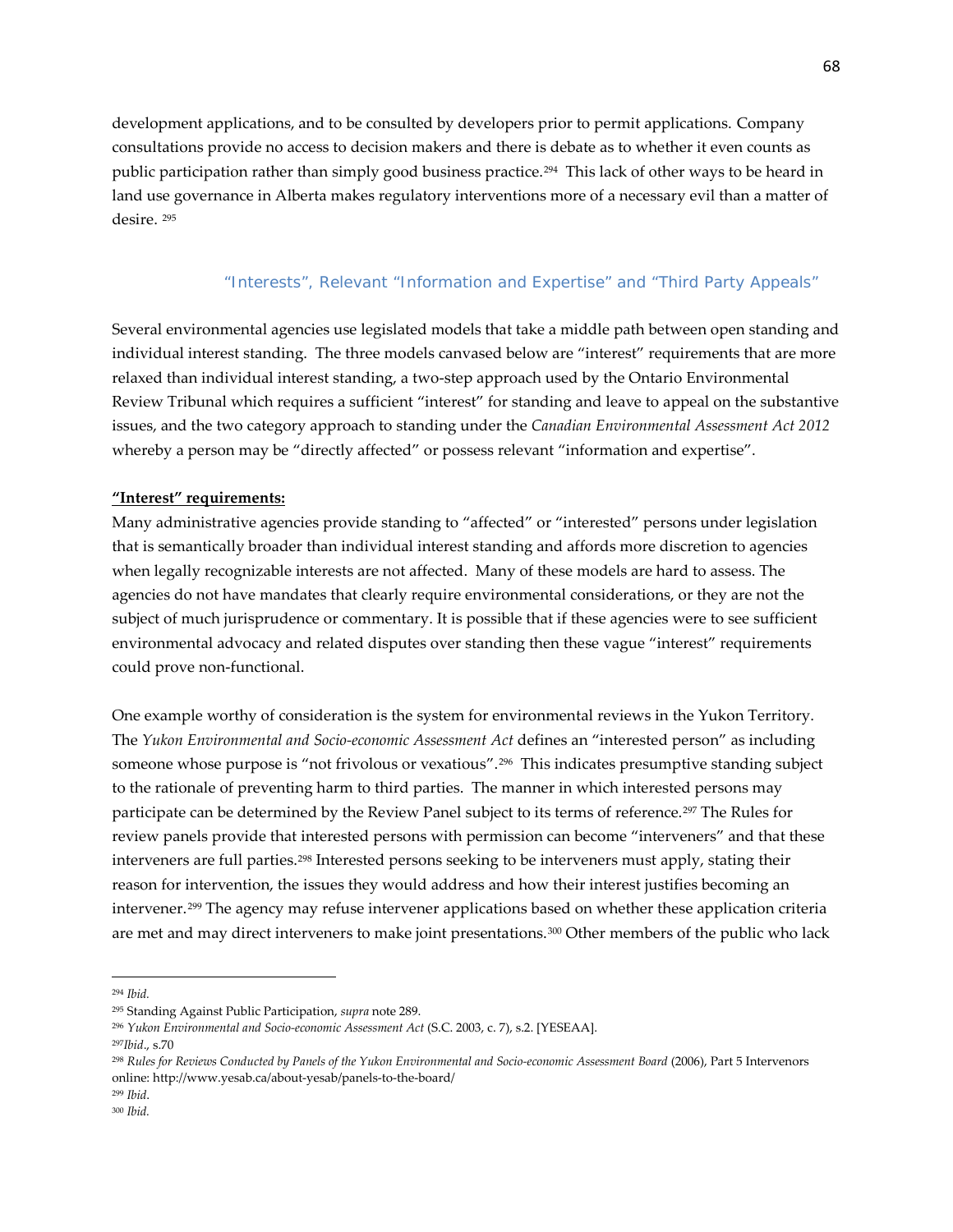intervener standing are limited to written or oral presentations. The regime also provides that minor agency offices with jurisdiction to conduct minor reviews have discretion to hold public meetings, but must add interested persons to the notification list if requested by these persons.[301](#page-68-0) This regime provides a fairly fulsome guidance on the requirements for standing and the roles and rights that follow but it is difficult to evaluate its impact relative to busier federal and provincial agencies.

#### **Third-party appeals at the Ontario Environmental Review Tribunal**

The Ontario Environmental Review Tribunal (ERT) is a busy appeals tribunal whose two-step screening approach to third party appeals is well documented through agency reports, Environmental Commissioner data, agency decisions, court cases and legal commentary. There is more ready empirical evidence of impacts of this model than nearly any other in Canada.

The ERT has the standard appeals tribunal mandate to scrutinize decisions made under environmental legislation but this function is impacted by an *Environmental Bill of Rights*. [302](#page-68-1) The *Environmental Bill of Rights* was created in 1993 following the work of a multi-stakeholder task force and was established partly to ensure environmental protection, public participation, and accountability for environmental decision making.[303](#page-68-2) This initiative was meant to prevent environmentally unsound decisions and facilitate access to justice, but there is debate over its substantive impact on decisions and whether it creates its own inefficiencies and uncertainties.[304](#page-68-3)

Most of the rights provided are procedural in nature. These include "third party" rights of appeal to the ERT on decisions specified in regulations. The two step process is created by provisions that "any person" with an interest may seek leave to appeal.[305](#page-68-4) The first step towards exercising third party appeal rights is to establish standing. Standing requires an "interest" in the decision and that another party would have a right to appeal under legislation other than the Environmental Bill of Rights.<sup>[306](#page-68-5)</sup> The interest requirement may be met by persons with private interests or by municipalities and environmental groups seeking public interest standing.<sup>307</sup> The requirement for another possible appellant will be met where a developer or person subject to the original decision has a right to appeal that decision. The second step is leave to appeal. This step is much more restrictive than the interests required for standing. There is a 15 day limitation to apply for leave to appeal which the ERT has no jurisdiction to amend.[308](#page-68-7) Leave to appeal must be refused unless there is good reason to believe that a decision was "unreasonable" and the decisions could result in "significant environmental harm."[309](#page-68-8) 

<span id="page-68-0"></span><sup>301</sup> *Ibid.*

<span id="page-68-1"></span><sup>302</sup> *[Environmental Bill of Rights, 1993](http://www.canlii.org/en/on/laws/stat/so-1993-c-28/latest/so-1993-c-28.html)*, SO 1993, c 28 [Environmental Bill of Rights].

<span id="page-68-2"></span><sup>303</sup> Richard Lindgren, "Third Party Appeals Under the Environmental Bill of Rights in the Post-Lafarge Era: The Public Interest Perspective", (Presentation to the Ontario Bar Association, February 2, 2009) [Archived at Canadian Environmental Law Association], [Third Party Appeals].

<span id="page-68-3"></span><sup>304</sup> Richard Lindgren, "Statutory Environmental Rights: Lessons Learned From Ontario's Experience" (Prepared for the Renewing Environmental Law Conference, February 3-4, 2011, Vancouver, BC) [Archived at Canadian Environmental Law Association, [Statutory Environmental Rights].

<span id="page-68-4"></span><sup>305</sup>Environmental Bill of Rights, *supra* note 302, s.38.

<span id="page-68-5"></span><sup>306</sup> *Ibid.*

<span id="page-68-6"></span><sup>307</sup> Third Party Appeals, *supra* note 303.

<span id="page-68-7"></span><sup>308</sup> Environmental Bill of Rights, *supra* note 302, s.40.

<span id="page-68-8"></span><sup>309</sup>*Ibid., s*.41.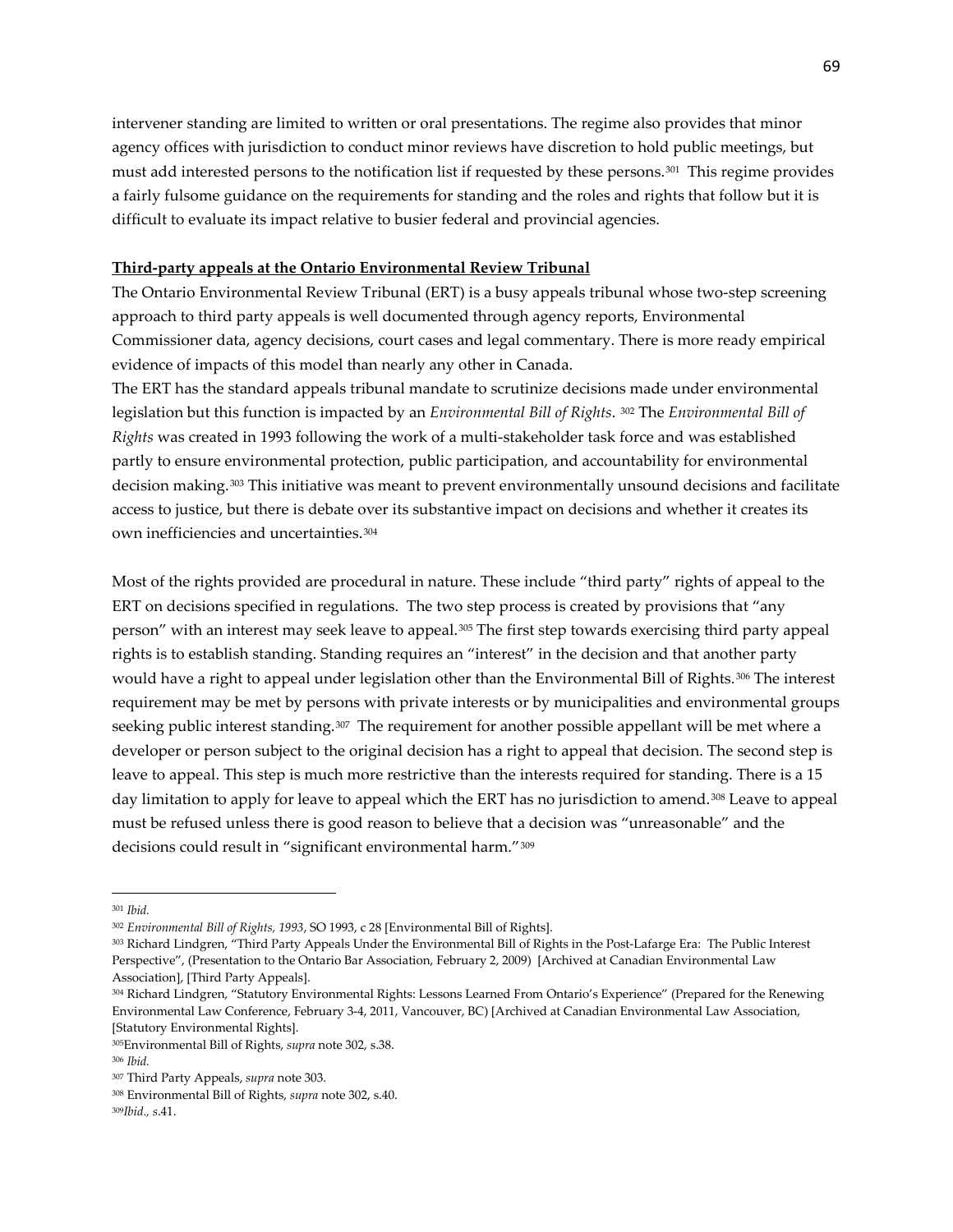Early ERT decisions diverged on whether the evidentiary standards for establishing third party appeal rights required showing harm on a 'balance of probabilities' or merely a 'prima facie case'. Subsequent ERT decisions adopted the less stringent standard. [310](#page-69-0) The key decision is *Dawber v. Ontario* (*Dawber Decision*) in which the ERT granted leave to a number of individuals and groups seeking to challenge a permit for waste burning at a cement plant.[311](#page-69-1) The interests required for standing were not a barrier to appeal. Some appellants had an interest for having filed written submissions on the original decision, other appellants were found to reside in sufficient proximity to the site even though they resided on an island several kilometers away, and some persons lacked sufficient evidence to show an interest.

The real issue was the second step: the leave test. Prior to the *Dawber Decision* the Ontario courts had characterized the leave test as stringent but without much analysis.[312](#page-69-2) In *Dawber v. Ontario* (*Dawber Review,* also known as the "Lafarge" litigation) the Ontario Divisional Court upheld the *Dawber Decision* , holding that the test was stringent and created a presumption against leave, but that this barrier was not insurmountable. [313](#page-69-3) It further held that the unreasonable decision and substantial harm branches of the test must both be met. The court found that the evidentiary standards for the preliminary determinations of standing and leave to appeal were lower than the balance of probabilities. Evidence relevant to the reasonableness of the decision being appealed and the likeliness that it would result in harm included environmental policies that were required by legislation to be considered by the decision maker. The questions of reasonableness and likely harm were not limited to the question of whether the permit complied with regulations as regulatory compliance did not establish that significant environmental harm would not occur, the decision maker had power to make site-specific permits that were more stringent than the regulatory baseline, and the ERT could look beyond the regulations to other environmental policies. The court further held that some common law rights of landowners were relevant to participation at administrative agencies. It found that the permits may authorize actionable nuisances or otherwise contravene common law rights and if so the original decision maker could claim a defense of statutory authority. This defense would impair the use of the common law for environmental protection which would favor participation in the administrative realm. However the court did not take to an argument from the appellants that they were being discriminated against by the permit decision on account of a provincial proposal for a province-wide ban on waste burning. The Ontario Court of Appeal dismissed the developer's leave to appeal application.[314](#page-69-4) Following the litigation the developer ceased pursuing the contentious fuels and asked to have its permit revoked.**[315](#page-69-5)**

**Impact of the two step process:** The two step process has been criticized for undermining the substantive mandate of the ERT and purpose of the *Environmental Bill of Rights*. There is no evidence that

<span id="page-69-0"></span><sup>310</sup> Third Party Appeals, supra note 303.

<span id="page-69-1"></span><sup>311</sup> *Dawber v. Ontario (Ministry of the Environment)* [2007] OERTD No. 25; 28 CELR (3d) 281 [Dawber Decision]

<span id="page-69-2"></span><sup>312</sup> *Smith v. Ontario* [2003] 1 CELR (3d) 245 (Div. Ct), p.8.

<span id="page-69-3"></span><sup>313</sup> *Dawber v. Ontario (Director, Ministry of the Environment)* [2008], 36 CELR (3d) 191 (Ont. Div. Ct.) [Dawber Review]; *Lafarge Canada Inc. v. Ontario (Environmental Review Tribunal)*, 2008 CanLII 30290, online:

http://www.canlii.org/en/on/onscdc/doc/2008/2008canlii30290/2008canlii30290.html

<span id="page-69-5"></span><span id="page-69-4"></span><sup>314</sup> Third Party Appeals, *supra* note 303.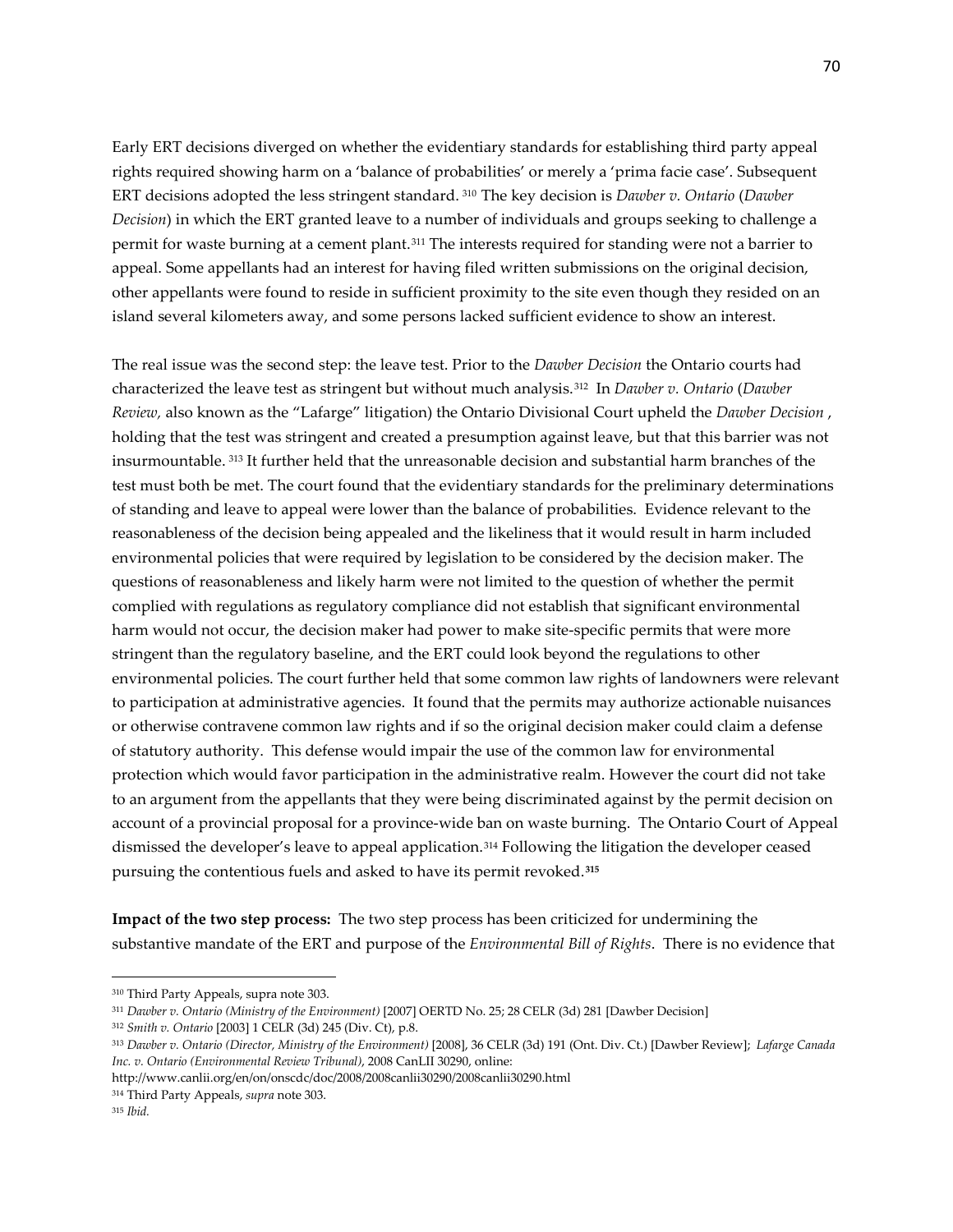third party appeals by environmental advocates have created much inefficiency or harm to third parties. The greater inefficiencies may be the complexity of the approach and incidents of private parties contesting standing.

The Canadian Environmental Law Association stated that the *Dawber/Lafarge* litigation should resolve debate over third party appeal rights, may clarify the type of appeal grounds that the ERT will favor and may renew public interest in using third party appeal rights.[316](#page-70-0) However, it also stated that the percentage of decisions appealed by third parties will remain minimal without legislative change. The short and unchangeable time limit to seek leave to appeal, the lack of participant funding, and the need to show evidence of unreasonableness and potential harm will still create barriers to seeking appeals and result in most applications being dismissed. Even if appeals are heard, the vagueness of the environmental policy statements that original decisions makers must consider will create uncertainty as to their positive legal duties regarding the environment.

In 2010 the Canadian Environmental Law Association (CELA) applied for review of the *Environmental Bill of Rights.*[317](#page-70-1) This review did not occur but there is much evidence and commentary on the impact of the regime. CELA stated that the legislation has public support, has made a difference in environmental protection and has produced some local success stories but the procedural rights are overly restrictive and lack the support of clear substantive environmental considerations for decision makers.[318](#page-70-2) It stated that the shortcomings of the two step process showed need to reconsider the policy rationales for its existence. Notably, the Task Force leading to this legislation favored screening appeals for merits but it did not recommend the two stage process.[319](#page-70-3) This issue of restrictive tests defeating the purpose of the Environmental Bill of Rights applies to standing in court as well as standing at the ERT. The Task Force recommended legislative reform to the public nuisance rule and creating a civil action to protect public resources.[320](#page-70-4) However, the provisions that were created were found by the Environment Commissioner to be "essentially useless" as they are too restrictive and have only been used once in seventeen years.<sup>[321](#page-70-5)</sup> There is no evidence of floodgates or busybodies under the Environmental Bill of Rights. Annual reports compiled by the Environment Commissioner indicate that most leave to appeal applications are dismissed .[322](#page-70-6) In one statistical review of 14,000 decisions by the environment ministry only 54 were subject to leave applications under *Environmental Bill of Rights* of which only 15 were granted. [323](#page-70-7) By other measures leave has only been granted in 21% of applications between 1995 and 2003.[324](#page-70-8) More recent annual reports from 2009-2012 show an average of 180 -252 requests for ERT hearings per year of which only 12-27 are made under the *Environmental Bill of Rights*. [325](#page-70-9) Public interest advocates were not large

l

<span id="page-70-0"></span><sup>316</sup> *Ibid.*

<span id="page-70-1"></span><sup>317</sup> *Application for Review Re. Environmental Bill of Rights*, (December 21, 2010) [archived at Canadian Environmental Law Association], [Application for Review].

<span id="page-70-2"></span><sup>318</sup> *Ibid.*

<span id="page-70-3"></span><sup>319</sup> *Ibid.*

<span id="page-70-4"></span><sup>320</sup> *Ibid.*

<span id="page-70-5"></span><sup>321</sup> *Ibid.* <sup>322</sup> *Ibid.*

<span id="page-70-7"></span><span id="page-70-6"></span><sup>323</sup> *Ibid.*

<span id="page-70-8"></span><sup>324</sup> *Ibid.*

<span id="page-70-9"></span><sup>325</sup> Environment and Land Tribunals Ontario, Annual Reports, online: http://www.ert.gov.on.ca/english/publications/index.htm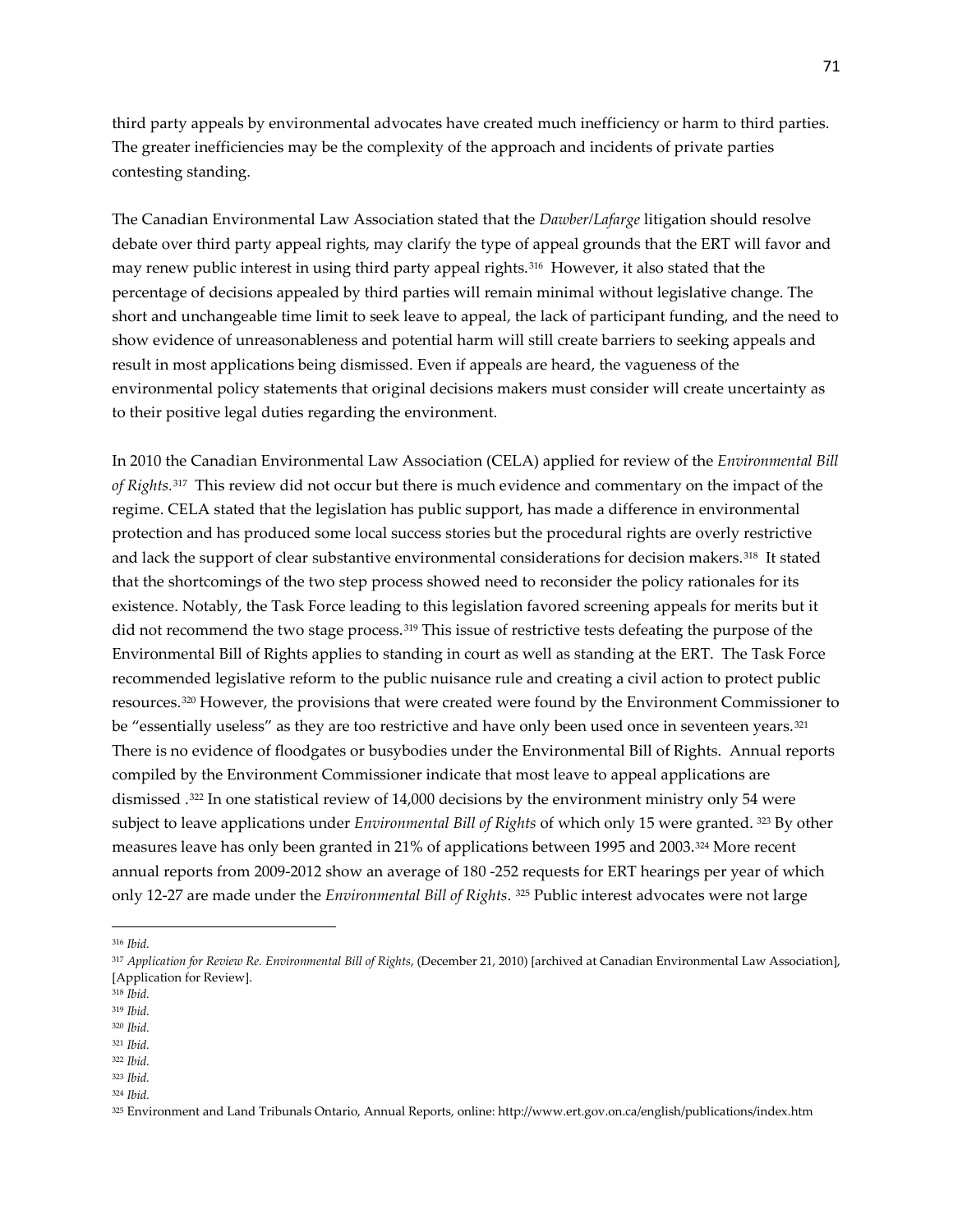factors in this caseload as roughly ninety percent of requests for hearings were made by developers or other persons who would have standing under the legislation under which the permit decisions are made.

If third party appeal rights create inefficiency it may be from the challenge of applying this complex model. In many leave applications the ERT has struggled to meet its 30 day deadline for decisions and has been forced to extend the deadline.<sup>[326](#page-71-0)</sup> This may reflect complexity of issues raised in leave applications.

The litigation shows more judicial concern with industry interveners contesting standing than with public interest advocates. In *Lafarge Canada Inc. v. Ontario Environmental Review Tribunal* Court dismissed an application to intervene made by a coalition of industry associations created for the purpose of this litigation.[327](#page-71-1) It held that the industry coalition did not meet the legislated test for intervention under the Court Rules. The coalition's members did not have an actual direct interest in the outcome of the litigation nor would they be adversely affected in any greater way than any member of the public. Neither did the coalition qualify as a "friend of the court". It would not make a useful and distinct contribution as its position was the same as the permit holder, it had no track record of assisting the court by transcending disputes, it had no special expertise as a group apart from the knowledge of its members, and it could not show that it would not unduly delay or prejudice the determination of the rights of the parties. In contrast, the court allowed intervention by the provincial Environment Commissioner.[328](#page-71-2) It held that the Environment Commissioner was a non-partisan officer of the legislature with a policy perspective on the dispute and had special knowledge and expertise with the legislation and its impact that would make a useful contribution without causing prejudice to the parties.

# **"Directly affected" or "relevant information and expertise" in federal reviews**

The 2012 reforms to the federal environmental assessment regime provide that reviews conducted by the National Energy Board, Canadian Nuclear Safety Commission, or a Review Panel grant standing to an "interested party". An interested party is defined as including persons who are directly affected or who have "relevant information and expertise."<sup>[329](#page-71-3)</sup> This is a narrowing of the prior open standing model described above and its impacts are still fairly speculative. There are some academic commentaries and agency decisions on the new provisions but no jurisprudence yet. The model is used for environmental reviews where triggering hearings does not depend on standing so it avoids the issue of whether interested parties who are not directly affected could or should trigger hearings.

<span id="page-71-0"></span><sup>326</sup> Statutory Environmental Rights, *supra* note 304.

<span id="page-71-1"></span><sup>327</sup> *Lafarge Canada Inc. v. Ontario Environmental Review Tribunal*, 243 OAC 312; CanLII 6870 (ON SCDC), online: http://www.canlii.org/en/on/onscdc/doc/2008/2008canlii6870/2008canlii6870.html

<span id="page-71-2"></span><sup>328</sup> *Miller v. Ontario Environmental Review Tribunal*, 2008 CanLII 15774 (ON SCDC), online:

http://www.canlii.org/en/on/onscdc/doc/2008/2008canlii15774/2008canlii15774.html?searchUrlHash=AAAAAQANZ29yZG9uIG1pb GxlcgAAAAAB

<span id="page-71-3"></span><sup>329</sup> *[Canadian Environmental Assessment Act, 2012](http://www.canlii.org/en/ca/laws/stat/sc-2012-c-19-s-52/latest/sc-2012-c-19-s-52.html)*, SC 2012, c 19, s 52., s.15(b), s.2(2), [CEAA 2012].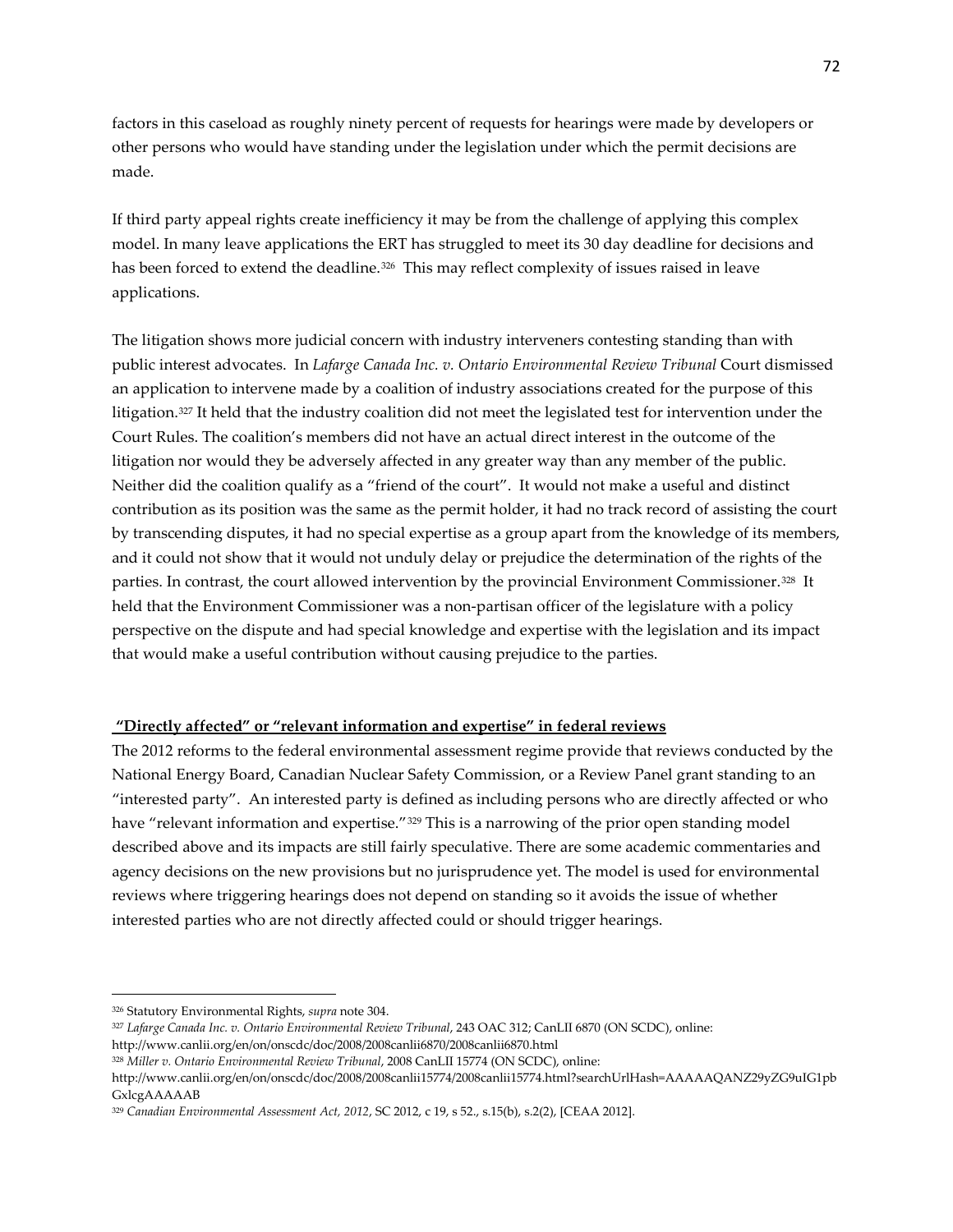The "information and expertise" category properly connects standing to the substantive issues but it might not uphold the procedural rationales for participation. Fairness and access to justice concerns may arise for persons that are not directly affected yet struggle to pass the new category. The irony of the reforms is that large activist organizations may have technical issue expertise and the advocacy capacity to make a case for their relevance, while local stakeholders such as recreational users or community groups now face formal hurdles to standing. Exclusions based on a formal standing test are a particular concern because public participation remains a legislated purpose of federal environmental assessment.

Whether the new test will promote efficiency and reduce harm to third parties is unknown. The whole point of narrowing formerly open standing is likely to unburden developers. However, the reforms may have unintended consequences of creating inefficiency and uncertainty as standing becomes an issue. The agency may need to interpret and apply two tests to innumerable participants, and it only takes one appeal to reopen a decision.<sup>[330](#page-72-0)</sup> The challenge of interpreting and applying the directly affected test is discussed at length above, and regarding the "information and expertise" test the first two decisions after the reforms took different approaches. The first agency ruling on interested party status was rendered by the New Prosperity Mine Review Panel and it used the common law public interest standing test. The agency found that the public law context and the "important public interests reflected in the stated purposes of the act" warranted a "liberal and generous approach" to determining interested party status as endorsed by the SCC.[331](#page-72-1) The result was standing for numerous parties. The second agency ruling was the Jackpine Mine Review Panel and it took a different approach. The agency made two sets of decisions on standing: first on application forms under its own process and then a legal ruling on certain parties as requested by the developer. The legal ruling relied on the Joint Panel Agreement and the legislation for the test to use, and then used the Terms of Reference for the review to determine the relevance of information and expertise.[332](#page-72-2)

While all of the above 'middle path' models attract some criticism it is nothing like that levied at open standing or individual interest standing. On the contrary there is much alignment between these middle path models and several reform proposals. What is lacking from these middle path models is the level of pragmatic functionality that would be provided by agency discretion to weigh factors and rationales instead of being bound to vague or immutable requirements. This suggests that standing at environmental agencies should indeed follow the lead of the courts on public interest standing.

<span id="page-72-0"></span><sup>330</sup> Approval Process in Canada, *supra* note 195.

<span id="page-72-1"></span><sup>331</sup> *Ruling on Interested Party Status*, Re. *New Prosperity Gold-Copper Mine Project* (October 12, 2012) Canadian Environmental Assessment Agency, Registry Number 63928, online: <http://www.ceaa-acee.gc.ca/050/documents/p63928/82370E.pdf>[New **Prosperity** 

<span id="page-72-2"></span><sup>332</sup> *Re. Jackpine Mine Expansion Project, Interested parties participation in the Hearing. (October 17, 2012)* Canadian Environmental Assessment Agency, Registry Reference Number 10-05-59540, online[: http://www.ceaa-acee.gc.ca/050/details](http://www.ceaa-acee.gc.ca/050/details-eng.cfm?evaluation=59540)[eng.cfm?evaluation=59540.](http://www.ceaa-acee.gc.ca/050/details-eng.cfm?evaluation=59540)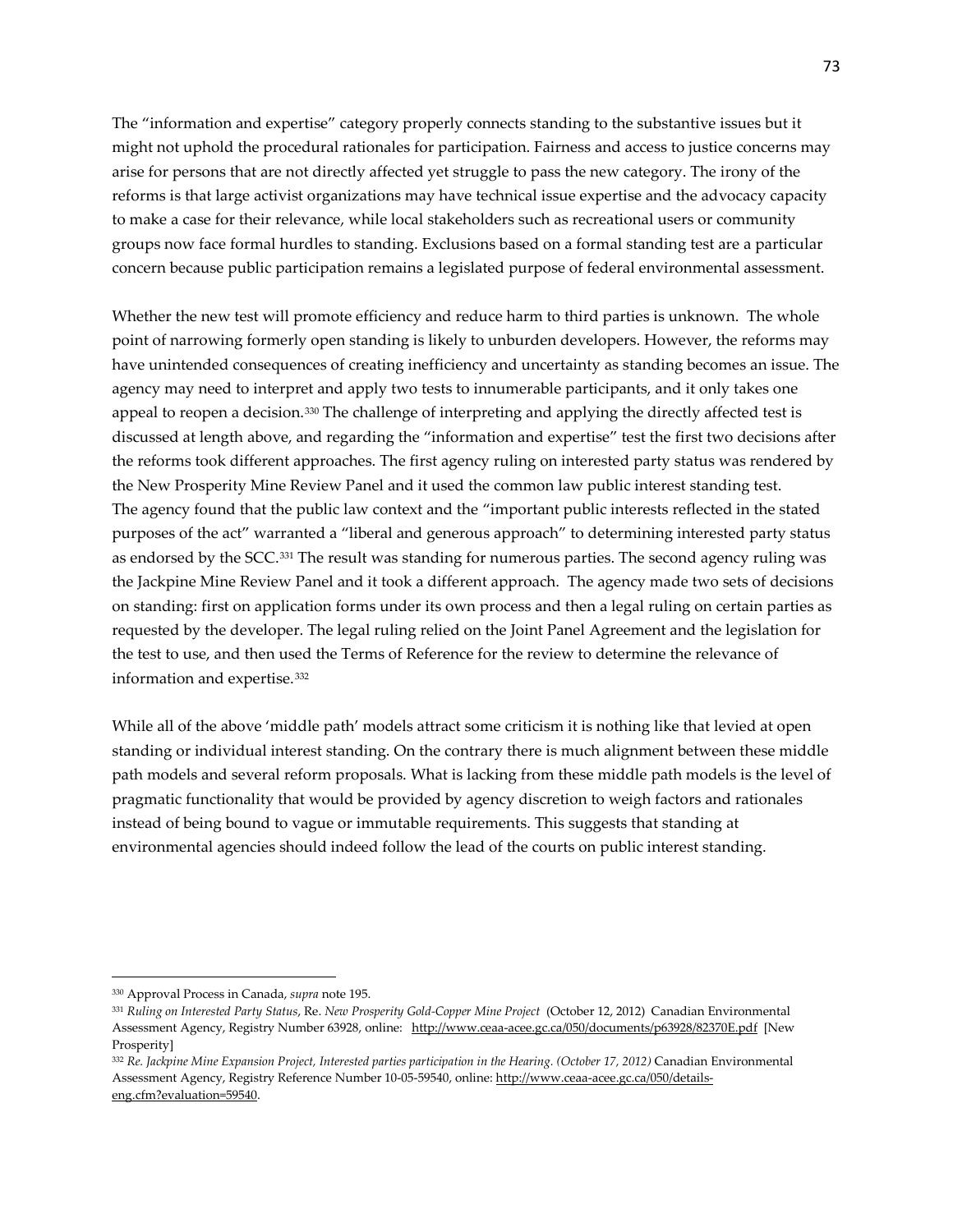# Part IV: Should Environmental Agencies Grant Common Law Public Interest Standing?

## The Question of Jurisdiction

l

Whether administrative agencies can grant common law public interest standing is a question of jurisdiction. Agencies would need the necessary discretion grant standing to persons lacking a right to a hearing, and there is also an issue of common law public interest standing being tied to the role of the courts.

There is no question that agencies must find their jurisdiction under legislation but there is very little jurisprudence on this principle as it relates to standing. As discussed in Part II, the SCC in *Finlay* was silent on whether public interest standing is available at administrative agencies. There are at least four lower court cases that tackle the question: two ABCA cases from the 1990s that concern a defunct Public Health Advisory and Appeals Board , a 2013 decision concerning the Alberta Environmental Appeals Board, and the obiter dictum in the 2014 case *Gagne* case discussed in Part III concerning the British Columbia Environmental Appeals Board. These cases do not form a cohesive jurisprudence but they are all similar in many ways. All concern appeals tribunals that require standing to trigger hearings and use a legislated test that is narrower than the common law "genuine interest" factor. All of these cases found that common law public interest standing was not available in the circumstances. All reached this conclusion by distinguishing the jurisdiction of courts from that of administrative agencies and by favoring a narrow interpretation of the legislated test.

## *The Alberta Public Health Advisory and Appeals Board*

The ABCA authorities are two sister cases, *Canadian Union of Public Employees, Local 30 v. WMI Waste Management of Canada Inc.* (*WMI*) and *Friends of Athabasca Environmental Association v. Public Health Advisory and Appeals Board (Friends of Athabasca)*.[333](#page-73-0) Both cases concern a challenge to the permitting of a private waste management facility associated with a pulp mill. The original decision maker was a local agency with legislated authority to refuse permits where it was in the "public interest" to do so. This legislation also provided that persons "directly affected" by these decisions could appeal to the Public Health Advisory and Appeals Board. This agency denied standing and that decision was upheld by the ABQB and ABCA. In these cases the ABCA treated the determination of standing as a question of "law and fact" with little articulation of policy apart from brief mention of the floodgates concern. The court took a narrow view of the test and a narrow view of the public interest mandate as being related to health.

<span id="page-73-0"></span><sup>333</sup> *Friends of Athabasca Environmental Association and Edmonton Friends of the North Environmental Society v. Public Health Advisory and Appeals Board* 1996 ABCA 11 [Friends of Athabasca]; *Canadian Union of Public Employees, Local 30 v. WMI Waste Management of Canada Inc.*, 1996 ABCA 6 [WMI].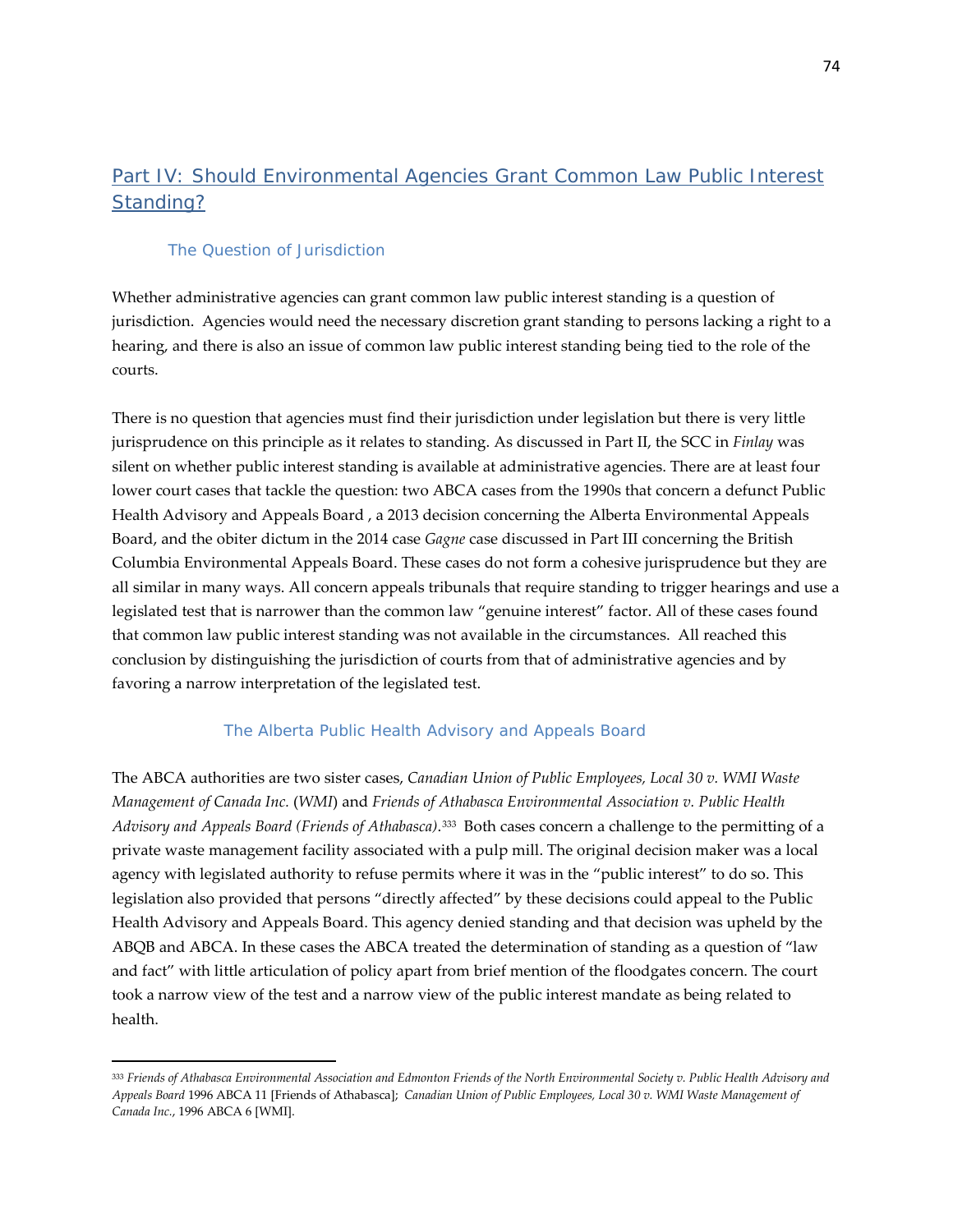In *WMI* the ABCA noted the lack of case authority extending common law public interest standing to the administrative agency context. It rejected the applicability of the FC case of *Friends of the Island* reviewed in Part II in which the FC granted public interest standing based on a genuine interest despite the existence of a "directly affected" test in the *Federal Courts Act*. The ABCA held that the word "directly" in the Alberta legislation signalled a legislative intent to limit appeals rights and this right was "confined to persons having a personal rather than a community interest in the matter." In reaching this conclusion in considered how the agency had found that the interests of the persons seeking standing were "not distinct from that of the general community interest".

In *Friends of Athabasca* the ABCA held that interpreting the "directly affected" test so as to include any person with a genuine interest would make the words meaningless. It found that the legislation suggested a public interest mandate but held that this did not authorize appeals by persons purporting to act in the public interest, or even by all persons affected by decisions. It held that this mandate must be construed according to legislative intention and that this intention was clear. It further held that the mandate required considering whether the interests for which standing was sought were matters of public health rather than any public interest. The court proceeded to apply the "directly affected" test to a community group and the organization was not directly affected simply on account of representing persons who may be directly affected.

*Friends of the Athabasca* and *WMI* provided a questionable foundation for the jurisprudence as they were likely correct in concluding that common law public interest standing was not available but the courts' reasons were flawed. The ABCA was correct to find that *Friends of the Island* concerned standing in court and that this was a different context. However, its decision to reject this authority might be been influenced by arguments from the developer that *Friends of the Island* was wrongly decided and would be reversed by the FCA.[334](#page-74-0) This did not occur and the FC proceeded to grant public interest standing in innumerable cases. A second problem with the decisions is that the ABCA did not apply the SCC authorities on common law standing reviewed in Part II but instead relied on minor provincial authorities and an old Privy Council decision. Had it recognized the SCC authorities it might have recognized a distinction between the right to standing for directly affected persons and the possibility of discretionary standing for other persons. It still could have declined public interest standing for lack of a serious issue of legality. However, if it considered the common law test then it might have recognized that the "genuine interest" factor occupied a middle ground between "any person" and "directly affected", which is not apparent in the decisions.

The ABCA may also have erred by accepting without question the agency's interpretation of the "directly affected" test as requiring that a person be differently affected from the general public. This interpretation replicates the common law public nuisance rule and is not clearly the legislated intention despite the court's assertion that the legislation is clear. This interpretation is hard to reconcile with the ABCA's 2009

<span id="page-74-0"></span><sup>334</sup> Public Nuisance Rule, *supra* note 281.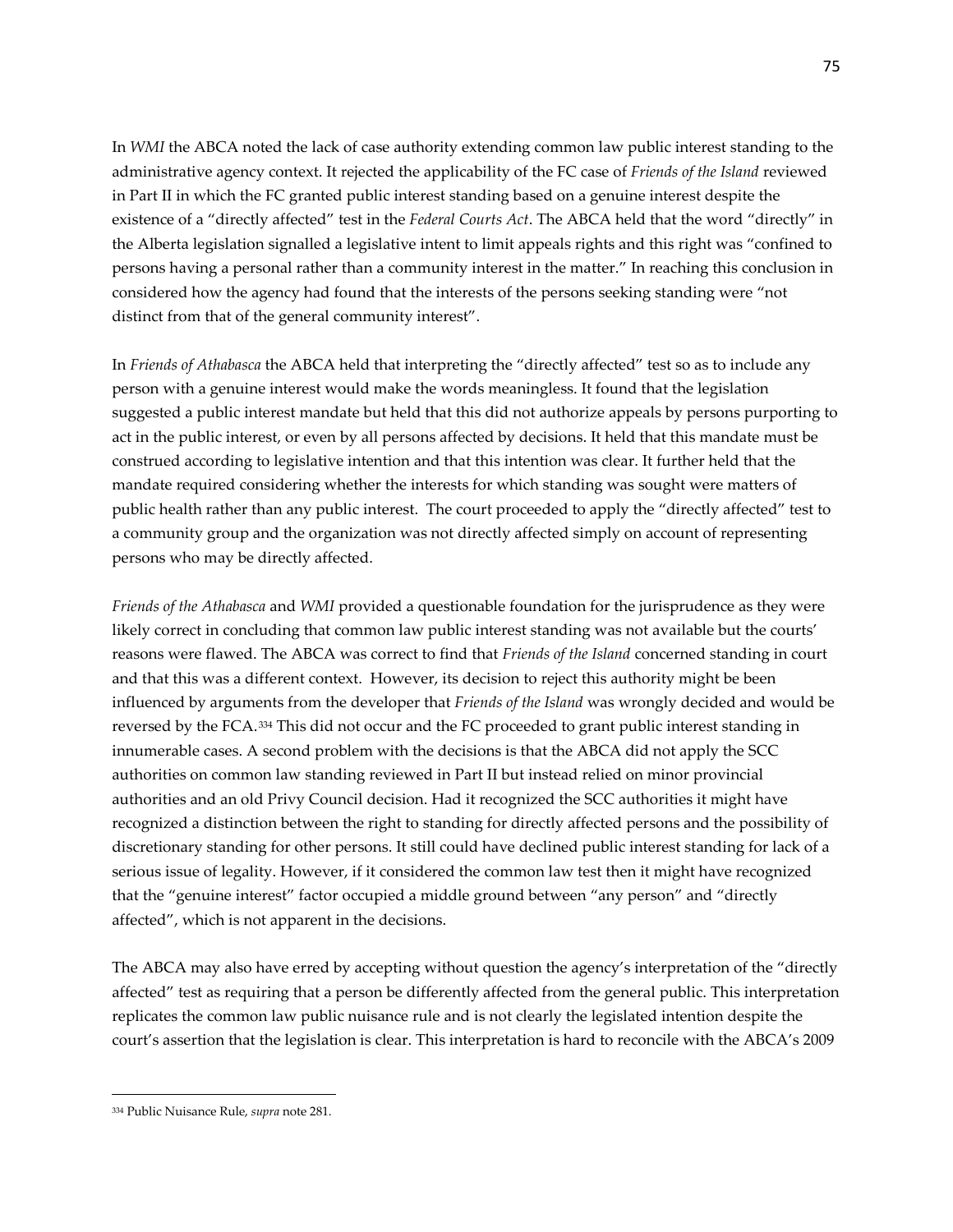ruling in *Kelly #1* discussed in Part III, where it held that a "directly and adversely affected" test did not require being differently affected.

*Friends of Athabasca* and *WMI* have not been cited much but they have never been overturned. The Public Health and Advisory Appeals Board and its enabling legislation were repealed and some functions transferred to the Alberta Environmental Appeals Board (Alberta EAB).

## *The Alberta Environmental Appeals Board*

The ABCA authorities have been followed respecting standing at the Alberta EAB. In *Kostuch v. Alberta* the ABQB held that it was bound by the ABCA cases in interpreting the "directly affected" test at the Alberta EAB.[335](#page-75-0) It considered whether the Alberta EAB should more readily grant standing to public interest groups where no one could show that they are directly affected, but held that the legislature could have done so and did not. This consideration resembled the common law public interest standing factor of a "reasonable means" to raise the issue, though the ABQB did not identify it as such.

In *Alberta Wilderness Association v. Alberta* (*Alberta Wilderness Association*) the ABQB rejected the availability of public interest standing at the Alberta EAB in a brief decision that relied entirely on strict statutory interpretation without referencing any case authorities.<sup>[336](#page-75-1)</sup> Despite breaking the line of authority in this manner the ABQB's reasons resembled the earlier cases. It distinguished the inherent jurisdiction of courts from the legislated jurisdiction of administrative agencies, found that the legislation providing rights to appeal the particular decision restricted standing to "directly affected" persons and that this did not allow public interest appeals. The public interest advocates had argued unsuccessfully that the agency was created under a different statute, that this other statue suggested discretion to grant standing and that its purpose referred to the "shared responsibility of all Alberta Citizens for ensuring the protection, enhancement and wise use of the environment through individual actions".[337](#page-75-2) They also made submissions on the agency's differential treatment of environmental organizations compared to other corporate entities which is not captured in the ABQB's decision.

The brevity of *Alberta Wilderness Association* is unfortunate as it provided an ideal test case for the issue. The question of jurisdiction was arguable either way based on the breadth of statutory interpretation as there was discrepancy between the legislation under which the decision was made and that enabling the agency to screen appeals. If jurisdiction existed then the facts may have warranted public interest standing. The litigation originated from two environment ministry decisions raising identical issues of legality as to whether the purpose of water licenses could be changed.[338](#page-75-3) These decisions also raised

<span id="page-75-0"></span><sup>335</sup> Kostuch, *supra* note 259.

<span id="page-75-1"></span><sup>336</sup> *Alberta Wilderness Association vs. Alberta (Environmental Appeals Board)* 2013 ABQB 44 [AWA v. EAB].

<sup>337</sup> EPEA, supra note 246.

<span id="page-75-3"></span><span id="page-75-2"></span><sup>338</sup> *Water Matters Society of Alberta et al. v. Director, Southern Region, Operations Division, Alberta Environment and Water, re: Western Irrigation District and Bow River Irrigation District* (10 April 2012), Appeal Nos. 10-053-055 and 11-009-014-D (A.E.A.B.) [WID Decision]; *Alberta Wilderness Association et al. v. Director, Southern Region, Environmental Management, Alberta Environment, re: Eastern Irrigation District* (30 August 2011), Appeal Nos. 10-038-043-ID1 (A.E.A.B.) [EID Decision] online: <http://www.eab.gov.ab.ca/decisions.htm>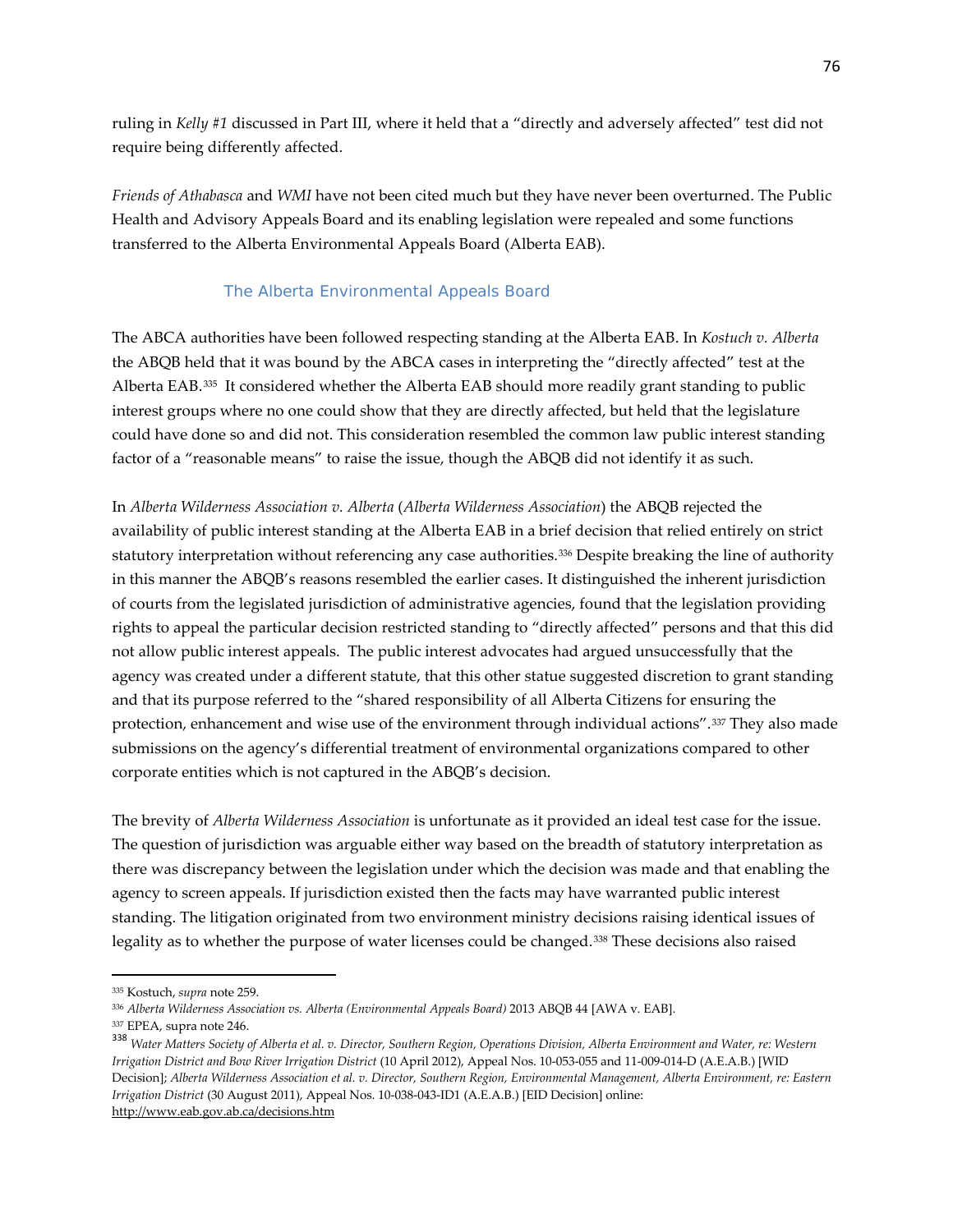questions of public policy as the outcome of these decisions would preclude opportunities for government to pursue water conservation objectives while at the same time enabling a private water market. Both decisions were challenged by three organizations and two individual biologists, all with records of involvement in either the environmental issues or the policy issues. The Alberta EAB denied them all standing for not being directly affected, holding that while they had a "genuine interest" in the aquatic ecosystem, they had no interest in the individual decisions and it "cannot and will not grant public interest standing in these circumstances".[339](#page-76-0) The Alberta EAB heard an appeal of the first decision because an individual water user was directly affected but heard no appeal of the second decision raising the same issues. The advocates sought judicial review of the second exclusively on the denial of common law public interest standing decision, making no claim to be directly affected.

On account of these facts, there was an issue with the legality of an administrative decision of the type for which public interest standing is available and which was suitable for determination by the agency. The agency had recognized that the environmental advocates held a genuine and this would have been a reasonable means for the agency to hear the issue as there were no directly affected persons other than hypothetical ones.

Had the ABQB considered the principles of public interest standing they could have found the case arguable on both sides. The water license holders had argued at the agency level that public interest standing was tied to the courts as evidenced by the justiciability requirement that issues be appropriate for judicial determination.[340](#page-76-1) Conversely, the legality principle could have warranted standing as denying standing had the perverse effect of allowing a potentially unlawful decision to be immunized from scrutiny by the same agency whose mandate is to scrutinize such decisions. This denial of standing in light of the agency's function raises access to justice concerns. The agency's own description of its origins states that:

"Individuals and groups concerned about the environment, such as fish and game associations, recreational groups and conservation organizations, were also concerned. They told the review panels they wanted an independent appeal process as a way to have a say in the approval of projects that might degrade the environment. The Board was created to respond to these concerns. . ." [341](#page-76-2)

*Alberta Wilderness Association* may promote administrative inefficiency and waste of judicial resources going forward. As described in Part III, to challenge the legality of decisions, persons who could qualify for public interest standing in court yet who could be denied standing by the Alberta EAB would need to file for judicial review of those decisions and file appeals with the EAB simultaneously so as to meet the deadline for judicial review while also exhausting administrative avenues. This guarantees multiple

<span id="page-76-0"></span><sup>339</sup> *Ibid.*

<span id="page-76-1"></span><sup>340</sup> Erratum: Water Matters Society of Alberta et al. v. Director, Southern Region, Operations Division, Alberta Environment and Water, re: Western Irrigation District and Bow River Irrigation District (22 June 2012), Appeal Nos. 10-053-055 and 11-009-014-E (A.E.A.B.) [WID Erratum], online[: http://www.eab.gov.ab.ca/decisions.htm](http://www.eab.gov.ab.ca/decisions.htm)

<span id="page-76-2"></span><sup>341</sup>Alberta Environmental Appeals Board, "Role of the Board", online: http://www.eab.gov.ab.ca/role.htm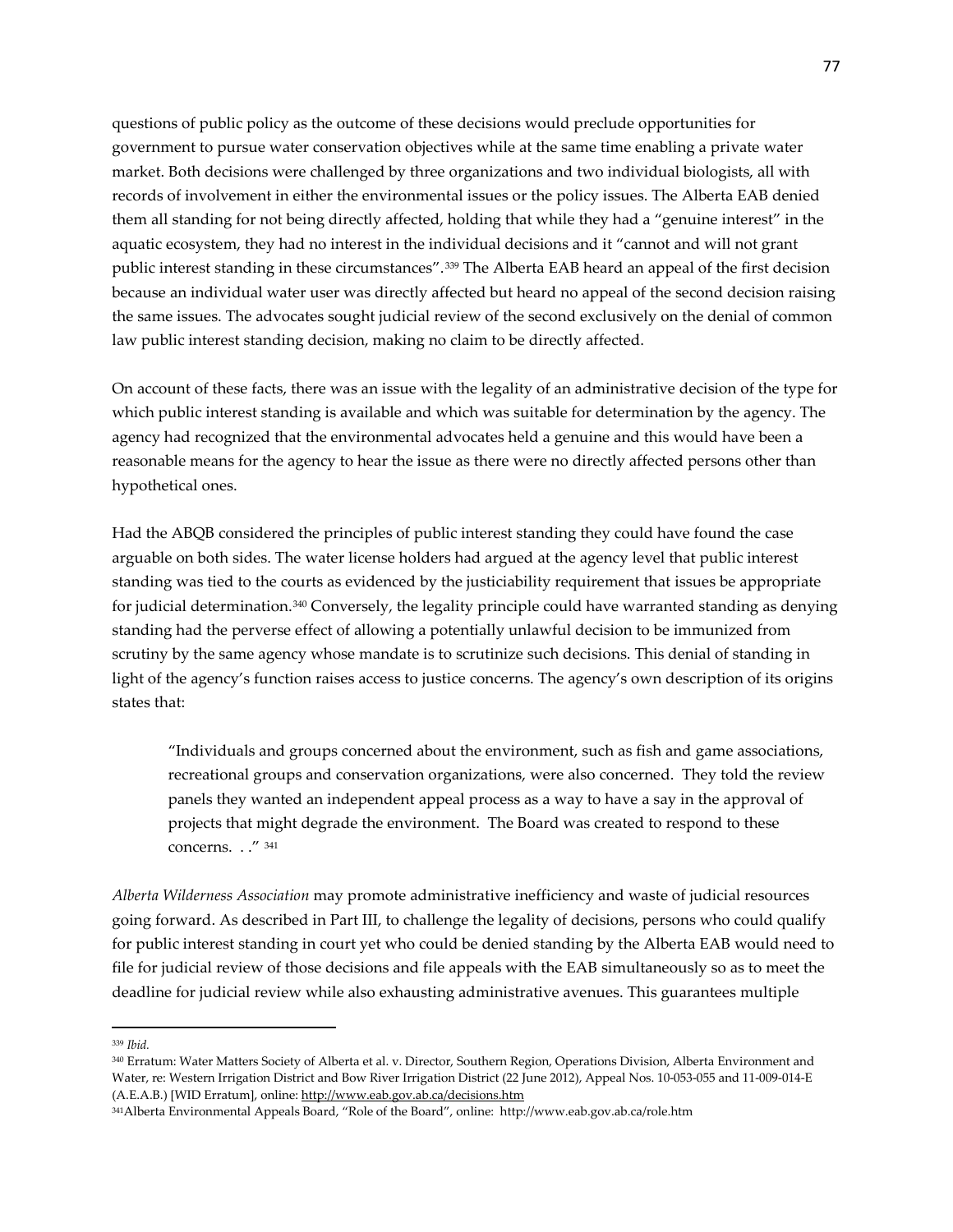proceedings and potentially two different determinations of standing originating from the same issue of legality. Avoiding harm to third parties may have been impossible in any circumstance as the water license holders could have been exposed to harm if standing was granted at the agency and they were exposed to harm in court as evidenced by the fact that they were awarded costs against the public interest advocates.

The matter involved a questionable intervener decision as well. Prior to the ABQB hearing in *Alberta Wilderness Association*, the advocates applied to intervene at the agency on the first appeal on which they were denied standing but for which there would be a hearing for the directly affected individual. The agency denied them intervener status partly because they sought to raise questions of policy and legislation that it held to be irrelevant, and partly because it held that the appellant could address these issues.[342](#page-77-0) The agency's substantive decision on this appeal concluded with obiter dictum on the same policy concerns that the groups sought to raise.[343](#page-77-1)

Given how these two denials in situations where standing and intervener status could potentially have been available, one could conclude that the agency's real concern was with preventing public interest representation.

## *The British Columbia Environmental Appeals Board*

The BC EAB resembles the Alberta EAB in its unwillingness to grant public interest standing although it many have entertained the prospect at one time. At least two agency decisions from the 1990s applied some principles of public interest standing but in a disjointed manner.<sup>[344](#page-77-2)</sup> In one 2005 decision the agency did not clearly dismiss jurisdiction to use the test but found that the test was not made out.<sup>345</sup>

In the 2014 case of *Gagne v. Sharpe* the BCSC provided an obiter dictum opinion that public interest standing was not available at the BC EAB.[346](#page-77-4) As discussed in Part III this case saw the BCSC overturn a denial of standing under the legislated test for reasons of fairness, bias and overly high evidentiary standards and unnecessary requirements for the members of incorporated groups to be aggrieved. First the court considered the principles articulated by the SCC in *Downtown Eastside* as guidance in reviewing the agency's determination of standing under the legislated test. During the binding part of the decision the court held that the agency should show "great caution and attention to process":

<span id="page-77-0"></span><sup>342</sup> *Hohloch v. Director, Southern Region, Environmental Management, Alberta Environment and Sustainable Resource Development, re: Eastern Irrigation District* (12 October 2012), Appeal No. 10-043-R (A.E.A.B.)

<span id="page-77-1"></span><sup>343</sup> *Ibid.*

<span id="page-77-2"></span><sup>344</sup> *Allied Tsimshian Tribes Association v. Deputy Comptroller, re. Windemere Lake Resorts Ltd.*,(11 October, 1995) Appeal No. 95/06 Water, (BCEAB); *Columbia River & Property Protection Society and East Kootenay Environmental Society v. Depute Comptroller, re. Lake Windemere Resorts Limited*, (August 15, 1996) Appeal No. 95/42 Water (BCEAB).

<span id="page-77-3"></span><sup>345</sup> *Burgoon v. Regional Water Manager*, (February 29, 2008) Decision Nos 2005-WAT-024(b); 2005-WAT-025(b); 2005-WAT-026(b), (BCEAB).

<span id="page-77-4"></span><sup>346</sup> Gagne, *supra* note 275.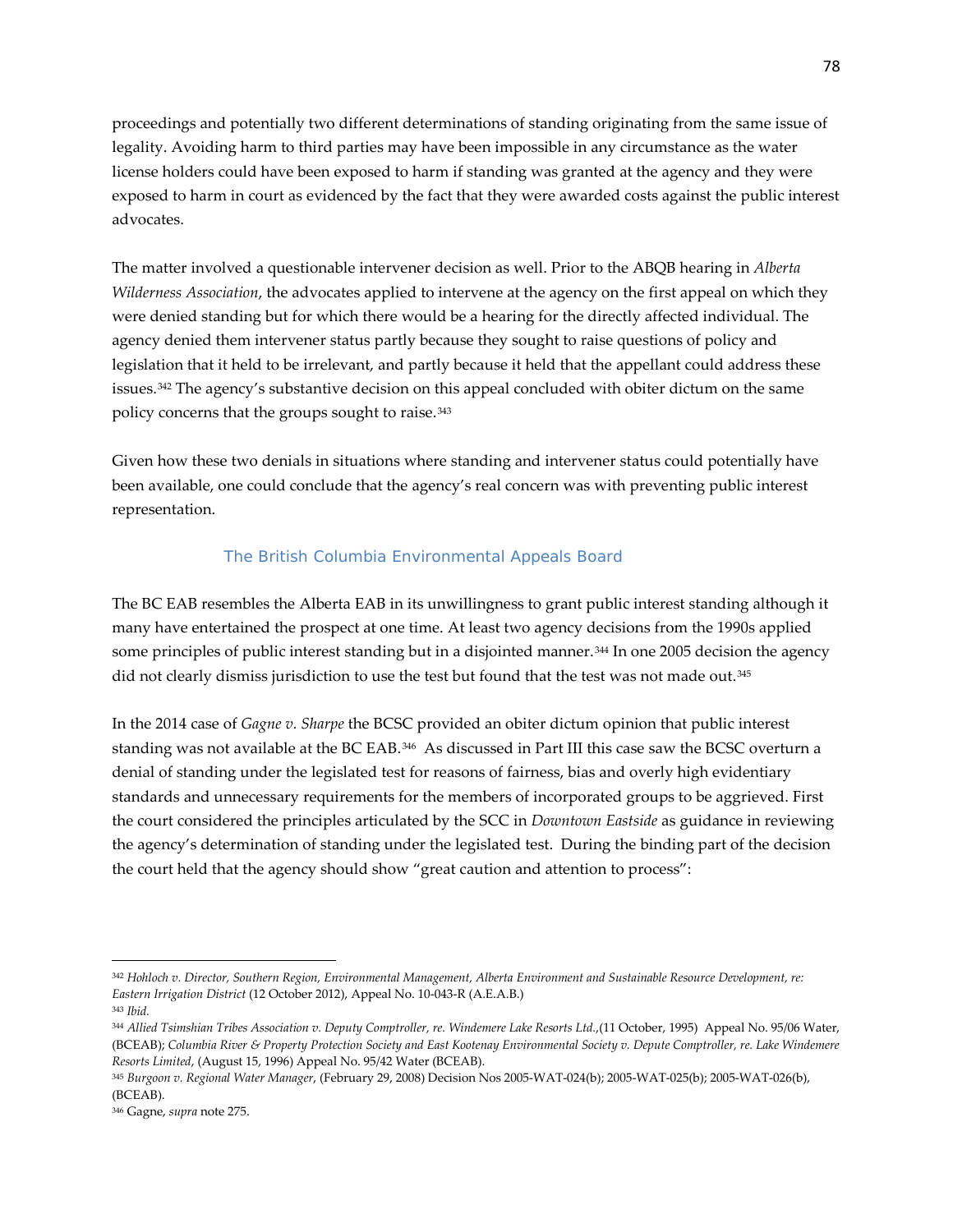". . .this is especially true because the board does not have inherent jurisdiction and must stay within the means of its statutory power and not hear from those who it is not authorized to hear from. [Having said that, the board must exercise its gatekeeper function in consideration of the principles related to access to justice and the full execution of the board's statutory mandate]".[347](#page-78-0)

Gagne is highly informative in its willingness to intervene in the agency's denial of standing under the legislated test coupled with its view that agency had no jurisdiction to grant common law public interest standing. With so few cases on the topic it may have some weight.

*Gagne* does not cite the Alberta cases but much of the reasoning is similar in many ways. The courts' articulation of the legislated requirement that one be "aggrieved" resembles the public nuisance rule. It held that "aggrieved" must mean something that separates the challenger from the general public, and it seemed to accept the argument that parties who were not "aggrieved" or who had more remote interests were unlikely to contribute to the issues. It based this interpretation on provincial authorities that concerned standing under unrelated legislation. It showed a questionable understanding of the public interest standing test as it equated "genuine interest" with the subjective interest of the environmental advocates and did not appear to recognize any middle ground between mere busybodies and persons aggrieved under the legislation. *Gagne* may further have misapplied the judicial preference for directly affected persons to the agency context. The jurisprudence on standing in court does not link this rationale to preventing floodgates or busybodies which are the concerns expressed in agency cases, but rather to the needs of the adversarial system.

## *Notes on Jurisdiction and Discretion*

The question of agency jurisdiction to grant common law public interest standing is difficult to settle through litigation as the legislation in question is always relevant. Nonetheless, repeat findings of no jurisdiction may deter public interest advocates from driving future litigation and render the question academic. These authorities may persist though their reasoning is problematic.

The lower courts' reluctance to recognize the availability of public interest standing at environmental agencies is not surprising considering that they are equally reluctant to expand the issues for which public interest standing is available in court as discussed in Part II. What are questionable are the judicial trends in this situation. One trend is misstatement or limited understanding of public interest standing principles even though these principles are developed and used by the courts for their own purpose. A second is the divergence from the increasing judicial propensity to intervene in denials of standing under the legislated tests. A third is adherence to strict statutory interpretation, which is highly divergent from the contextual approach to assessing jurisdiction that was articulated by the academic authorities in Part III. One could even argue that legislative restrictions on standing only apply where decision makers are

<span id="page-78-0"></span><sup>347</sup> *Ibid*. at para 57.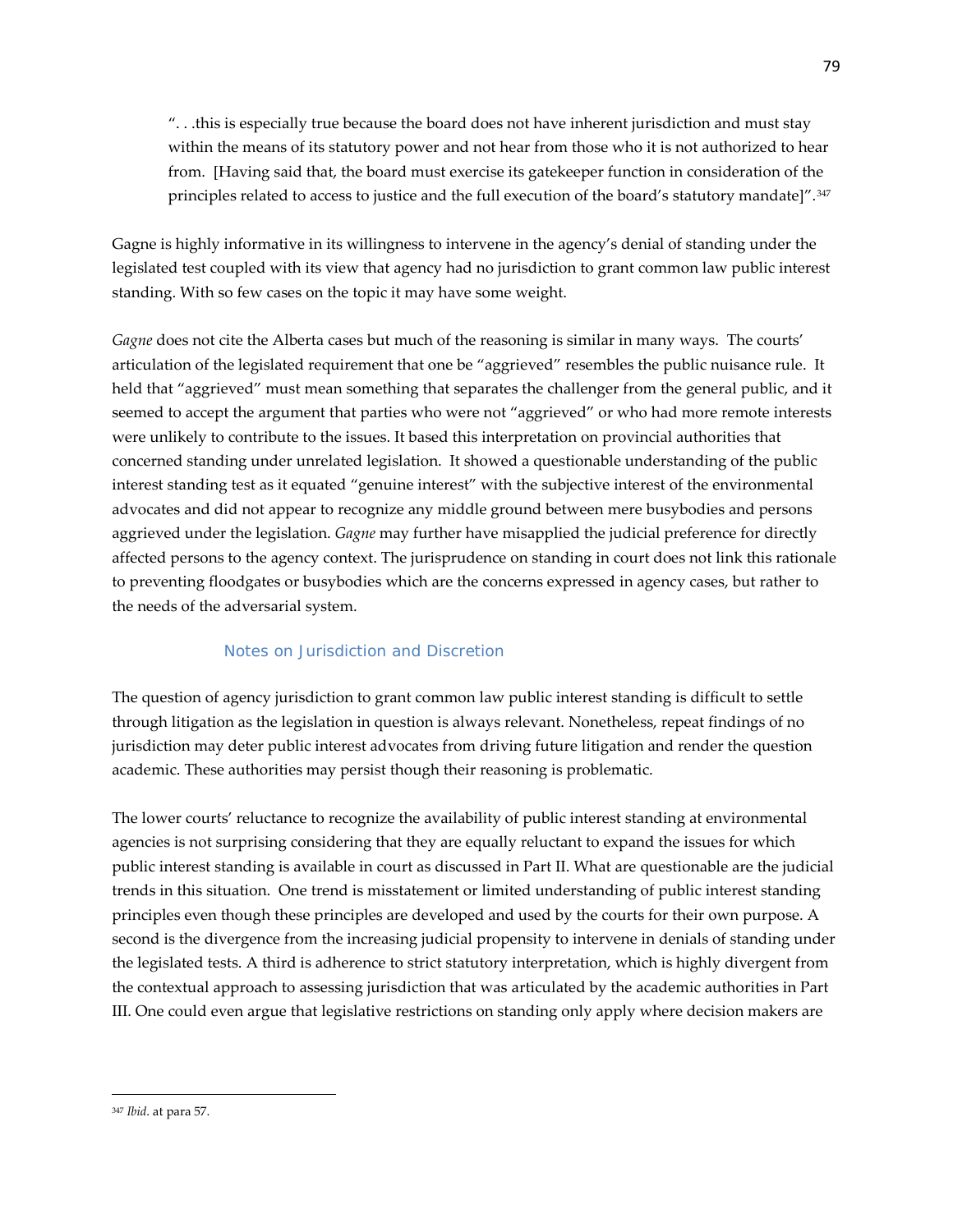acting within their statutes. [348](#page-79-0) Thus an appeals tribunal could grant public interest standing to hear challenges to the legality of decisions even if the narrower legislated test applies to other appeals.

The answer to the question of jurisdiction is further clouded by the fact that the courts rarely ever overturn agency decisions to grant standing. There are no such cases in this report. Agencies inclined to hold hearings could simply interpret their legislated tests more broadly and seek deference from the courts. Determining standing under the legislated test has more chance of being found to be a procedural matter or involving questions of fact rather than a question of law and jurisdiction. There is also the issue of agencies using public interest standing to add parties once hearings are triggered as done in the *New Prosperity* decision discussed in Part III. The agencies are not challenged with allegations that public interest standing is only available in court, or only available to trigger hearings, or only available to raise issues of legality, even though all these arguments apply. The real issue of contention is with triggering hearings that would not otherwise occur.

As a final comment, the irony of looking to common law public interest standing as a model for standing at agencies should not be missed. As administrative agencies are not courts one can ask whether they should be looking to models of standing created for the adversarial litigation system. The fact is that they already do so where legislation requires differential affects or prejudiced individual interests to trigger hearings. The fact that standing at agencies has not kept pace with standing on public law matters in the courts may be the best evidence that environmental decision-making has not kept pace with the issues.

## *Are Interveners a Better Model Than Public Interest Standing?*

If court models are to be considered for standing at agencies then the courts approach to interveners should be included. Although court interveners cannot trigger hearings and are provided limited roles, the tests for intervention, the policy rationales for and against intervention, and evidence of the impacts of intervention are transferable to the agency context.

Like common law public interest standing there is no right to intervener status; it is always discretionary. Legislation can provide factors to guide this judicial discretion or these factors can be developed by the courts. Typically interveners will be directly affected or will be able to assist the decision through a substantive contribution. In public law matters interveners not need to be directly affected.[349](#page-79-1) The rationales to balance when screening public law interveners resemble the general rationales for and against public participation in environmental decision making. Rationales favoring intervention are whether it would make a useful contribution or provide a different perspective on the issues from the parties.[350](#page-79-2) Rationales against intervention are whether it would cause undue delay, injustice or prejudice

<span id="page-79-0"></span><sup>348</sup> Shaun Fluker, personal communications.

<span id="page-79-1"></span><sup>349</sup>*EGALE Canada Inc. v. Canada (Attorney General)*, 2002 BCCA 396; *Morton v. British Columbia* 2010 BCSC 100; Sheila M. Tucker and Elin R.S. Sigurdson, "Interventions in British Columbia: Direct Interest, Public Law & Exceptional Interveners" 23 CJALP 183 [Interveners].

<span id="page-79-2"></span><sup>350</sup> *Ibid.*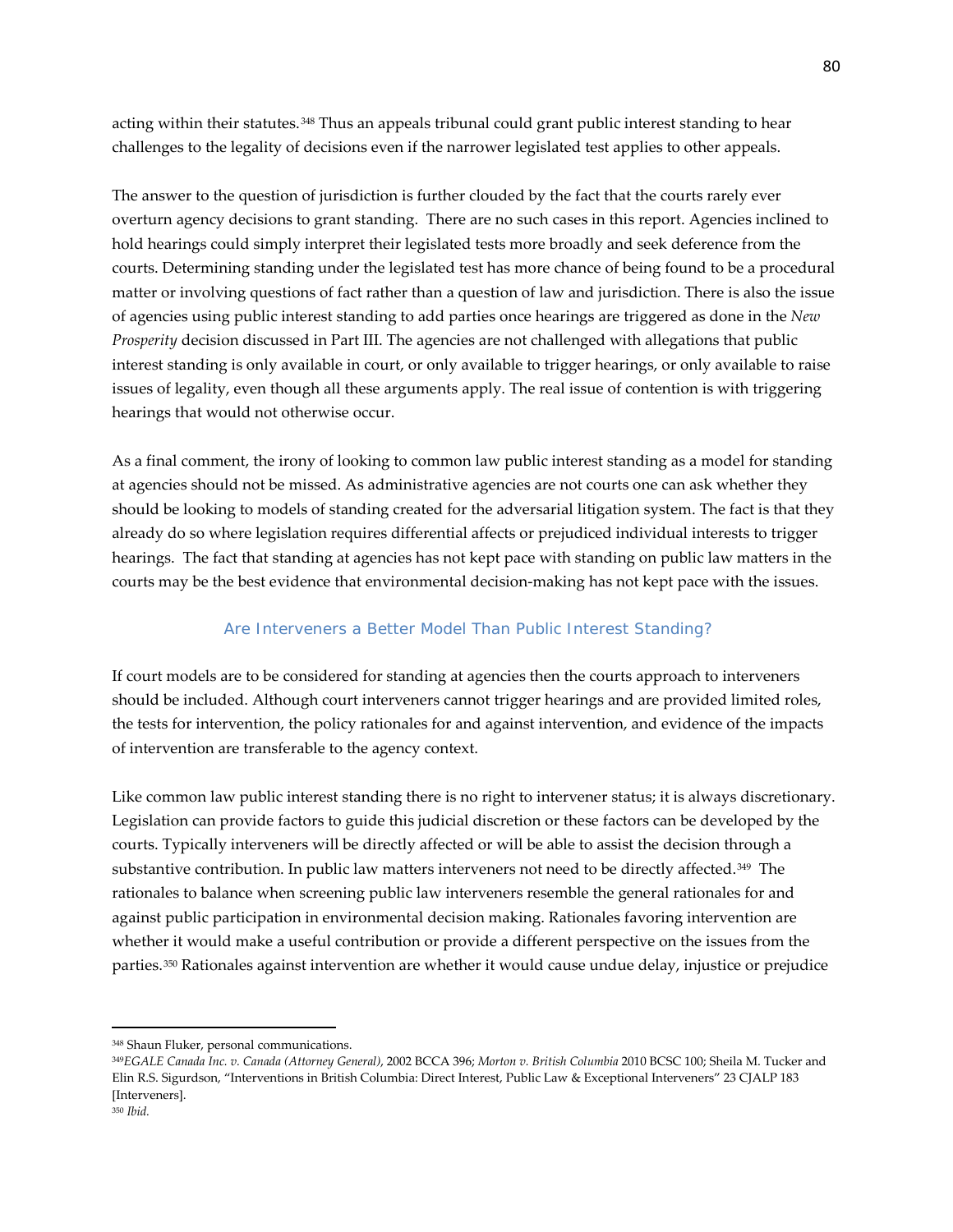the rights of the parties. [351](#page-80-0) All that would remain for use of interveners as the model for public interest standing at agencies would be a means to trigger hearings.

Commentary on interveners more so than commentary on standing considers whether interveners have impacted the substantive decisions. This is hard to measure as interventions cannot be measured by win/lose outcomes.<sup>352</sup> However there is a general sense that interveners make a difference, and the debate is more about whether this difference is positive.[353](#page-80-2) Positive views of interveners as assisting with the assessment of public interests and providing objective information are countered by allegations of interveners as hijacking the court's agenda or consuming resources without being helpful. One study of SCC judges revealed divergent views on the value of interveners, ranging from "often valuable" to "too political" to "varies enormously".[354](#page-80-3) In *Canadian Council of Churches* the SCC noted that public interest organizations that did not qualify for standing are often granted intervener status "as they should be", as interveners frequently provided assistance to the court on issues of public importance.[355](#page-80-4) 

A further relevant finding from study of interveners is that concerns are not necessarily with public interest interveners as compared to private interest ones. For example in *Morton v. Marine Harvest* the BCCA rejected the attempts of an industry association to intervene in a constitutional challenge brought by environmental advocates.[356](#page-80-5) The court held that the interveners' issues would not be considered, the intervention would not be helpful and would unnecessarily burden the court.

## Part V: Standing in Similar Countries

#### General Trends

Other common law countries resemble Canada in that the historic rules requiring private rights have created barriers to standing in public law matters. [357](#page-80-6) The judicial trend is towards relaxing standing while maintaining "interest" requirements.<sup>[358](#page-80-7)</sup> There is no separate standing test for groups but some environmental organizations can meet the interest requirements based on indicators such as their objects and activities.[359](#page-80-8) Policy rationales underlying the legal tests for standing resemble those in Canada where

<span id="page-80-0"></span><sup>351</sup> *Ibid.*

<span id="page-80-1"></span><sup>352</sup> Getting Heard: "Leave to Appeal, Interveners and Procedural Barriers to Social Justice in the Supreme Court of Canada", (2010) 50 Supreme Court Law Review 1 [Getting Heard].

<span id="page-80-2"></span><sup>353</sup> *Ibid.*

<span id="page-80-3"></span><sup>354</sup> *Ibid.*

<span id="page-80-4"></span><sup>355</sup> Canadian Council, *supra* note 32.

<span id="page-80-5"></span><sup>356</sup> *Morton v. Marine Harvest Canada Inc*. 2009 BCCA 378.

<span id="page-80-6"></span><sup>357</sup> Brian Preston, "Standing to Sue at Common Law in Australia" (Paper presented to the Joint Seminar on Legality of Administrative Behaviours and Types of Adjudication, Xian, China, April 11-13, 2006) [archived at Land and Environmental Court of New South Wales], Online:

[http://www.lec.justice.nsw.gov.au/agdbasev7wr/\\_assets/lec/m420301l721754/preston\\_standing%20to%20sue%20at%20common%20l](http://www.lec.justice.nsw.gov.au/agdbasev7wr/_assets/lec/m420301l721754/preston_standing%20to%20sue%20at%20common%20law%20in%20australia.pdf) [aw%20in%20australia.pdf](http://www.lec.justice.nsw.gov.au/agdbasev7wr/_assets/lec/m420301l721754/preston_standing%20to%20sue%20at%20common%20law%20in%20australia.pdf) [Standing to Sue].

<span id="page-80-8"></span><span id="page-80-7"></span><sup>358</sup> *Ibid;* Standing in Public Interest Cases (Queensland Public Interest Law Clearing House Incorporated, Standing, July 2005) [Standing in Public Interest Cases].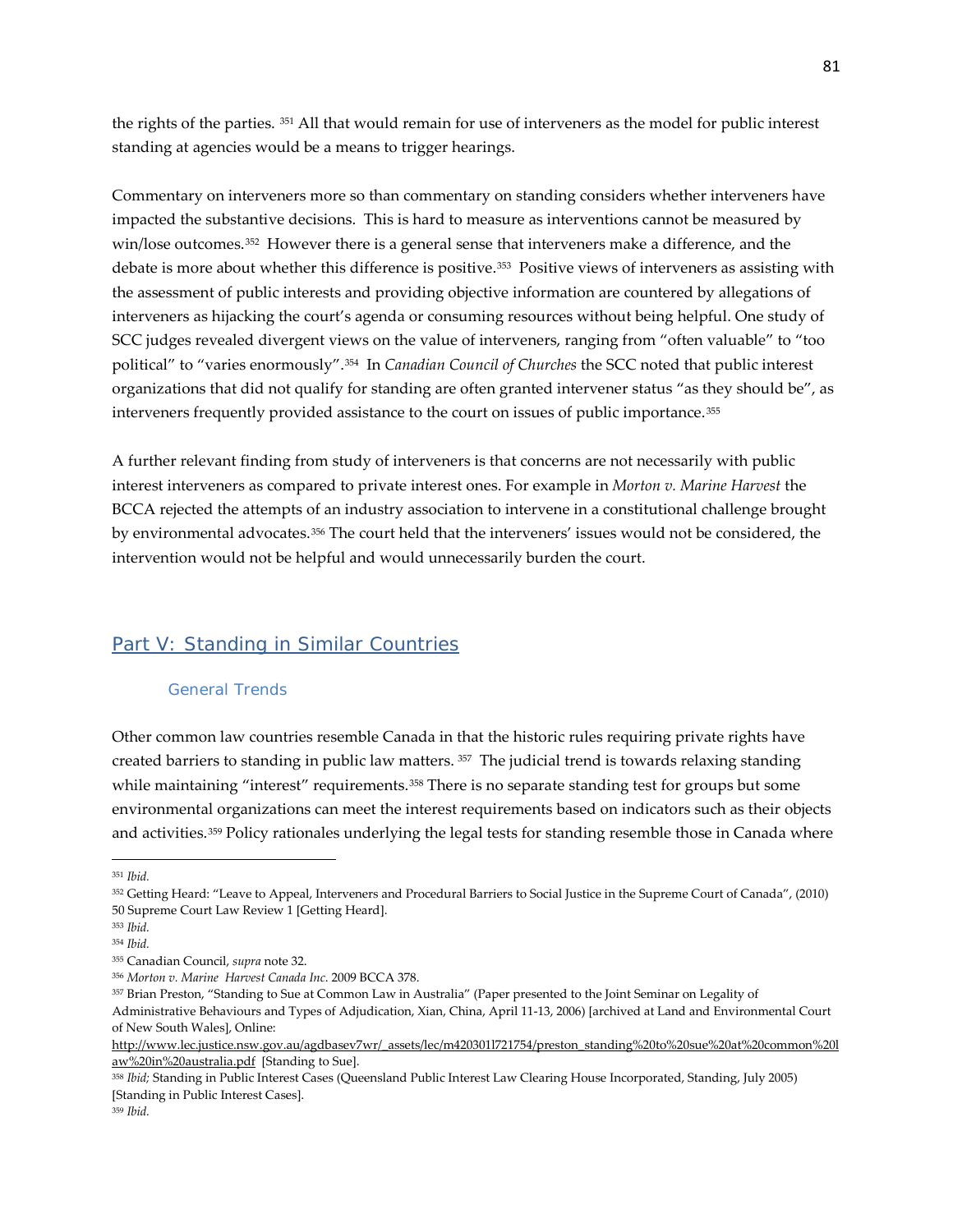the role of the courts in upholding legality must be balanced against the needs of the adversarial system, scarce judicial resources and concern with impacts on third parties. Likewise historic concerns with floodgates and busybodies no longer dominate contemporary case law. [360](#page-81-0)

#### Findings of the Australian Law Reform Commission

The Australian Law Reform Commission (the "Commission") gave solid attention to environmental matters in two reports on standing in the courts.[361](#page-81-1) It found that despite the judicial trend towards relaxing standing the legal tests requiring "interests" were complex, restrictive and hard to apply. Multiple tests were in play and being inconsistently applied which was causing disputes, costs, delay and variable accountability for similar decisions. It found that narrow standing was precluding needed public interest representation by non-government parties, narrow standing did not effectively limit harm to third parties in the regulatory context, and the floodgates concern was overstated. The Commission recommended legislative reforms to create one broad simple test for standing for most public law matters.

## *Public Interests*

The Commission found that despite the relaxation trend, tests requiring special interests were "too inflexible to accommodate changing perceptions of the public interest" and "do not accommodate public interests in environmental matters".[362](#page-81-2) The Commission accepted that legislatures should be free to determine who can enforce legislation and challenge government decisions subject to constitutional limits. However it also found that "government cannot adequately represent public interests in all matters due to political, bureaucratic and financial constraints."[363](#page-81-3) This left a role for private persons in maintaining the rule of law through enforcing statutes and reviewing decisions, "particularly in regulatory schemes concerning the environment".[364](#page-81-4) 

## *Harm to Third Parties in the Regulatory Context*

The Commission gave significant attention to the regulatory context in which contested standing arises. It heard concerns from the commercial sector that environmental groups seeking to challenge permit decisions can impact the permit holders by creating costs, delay and making permit holders unable to fulfill their obligations. The commercial sector feared that broader standing would undermine the certainty of regulatory permits and increase the capacity of environmental groups to litigate with the intent of causing damage. The Commission also heard broader concerns that a climate of uncertainty deters investment in the domestic industry and affects the competitiveness of the host jurisdiction.

<span id="page-81-0"></span><sup>360</sup> Standing to Sue, *supra* note 357.

<span id="page-81-1"></span><sup>361</sup> Australian Commission, *supra* note 5.

<span id="page-81-2"></span><sup>362</sup> *Ibid.*

<span id="page-81-3"></span><sup>363</sup> *Ibid.*

<span id="page-81-4"></span><sup>364</sup> *Ibid.*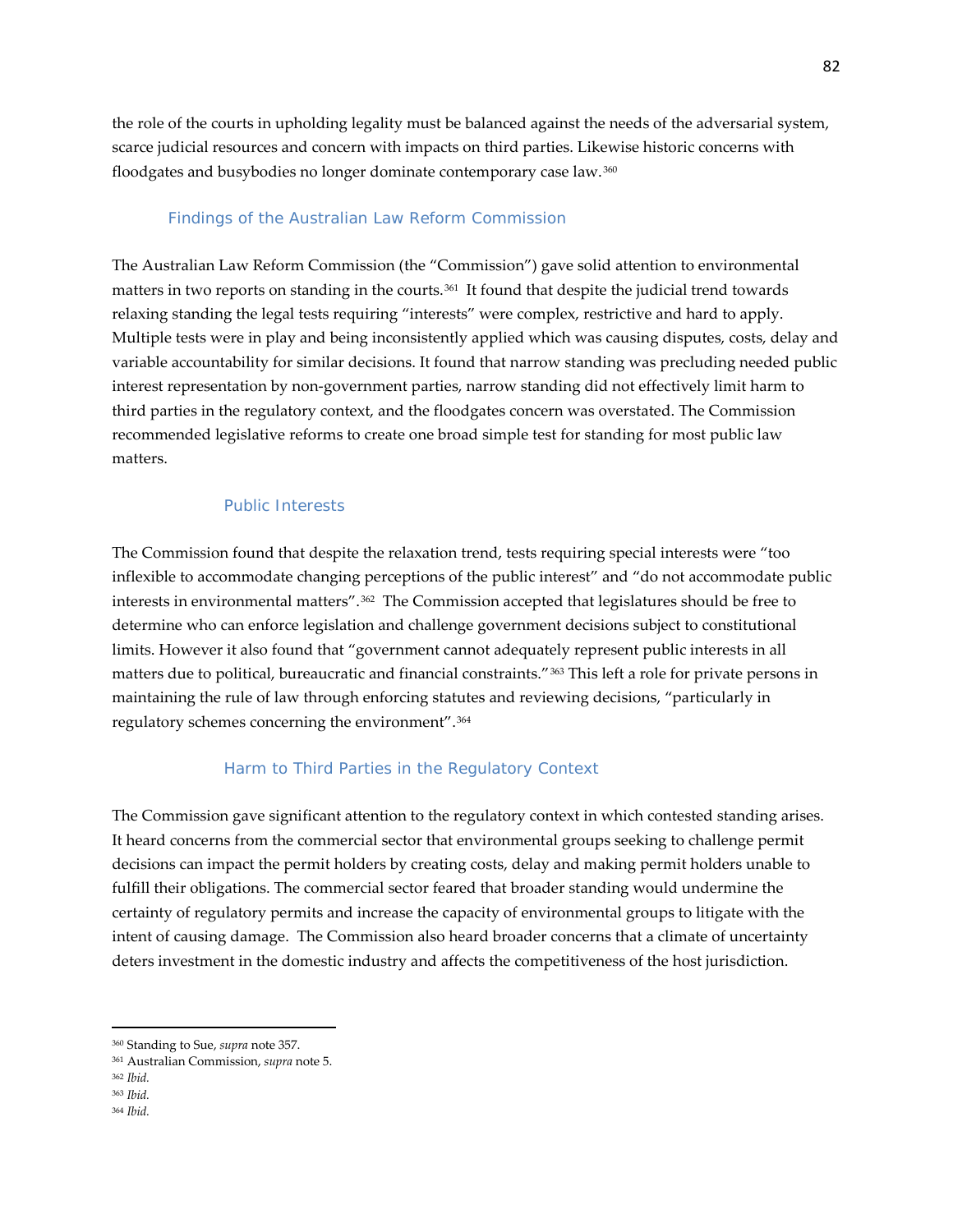The Commission was sympathetic to these concerns and agreed that uncertainty of permits can have serious commercial consequences. However it found that "these concerns will not be solved by narrowing the rules of standing".<sup>[365](#page-82-0)</sup> The Commission gave at least three reasons for this conclusion. First, granting standing was not the main cause of regulatory delay:

"The Commission was given several examples of legal and administrative uncertainty concerning government decisions. Generally standing was irrelevant. The examples concentrated on delays in government approvals resulting from political debate about a project, the need for detailed environmental assessments or strategies, the complexity of the relevant decision making process or, in some cases, government inertia. There were more comments on the decision-making processes used by governments than on the issue of who has standing. . . "[366](#page-82-1)

Second, narrow standing had limited ability to screen out vexatious litigants because many of them hold private interests:

"Furthermore, if narrower rules of standing had been introduced in these cases, the uncertainty would have remained. In many cases a commercial competitor would have had standing even on a narrow 'special interest' test. In other cases the commercial competitor could have caused as much delay (and thereby damage) by arguing about standing as by arguing the substantive issue".[367](#page-82-2)

Third, narrow standing was already acting as an ineffective gatekeeper because it was apt to be determined with the substantive merits of the case and therefore simply added issues to the dispute.

The Commission concluded that there were better ways to control futile or vexatious litigation than by narrowing the interests required for standing. Such litigation could be dismissed for non-justiciability, no cause of action, abuse of process, or deterred with costs. Litigants who were simply ineffective could be dealt with by process management.

#### *The Floodgates Concern*

The Commission's first of two reports found a lack of evidence supporting the floodgates concern.[368](#page-82-3) It found that the costs, delay and the prospect of discretionary remedies were all deterrents to litigation and concluded that the floodgates concern exists more in perception than in practice. Between its two reports the Commission invited comments on the floodgates concern due to an increase in the number of public interest groups in Australia. The Commission's second report reviewed empirical evidence and affirmed that broader standing "is unlikely to lead to a significant increase in litigation."<sup>[369](#page-82-4)</sup> It found that where environmental legislation provided open standing it had only been used for 125 hearings in 15 years.

<span id="page-82-0"></span><sup>365</sup> *Ibid.* Report 78 at 4.24.

<span id="page-82-1"></span><sup>366</sup> *Ibid.* at 4.25

<span id="page-82-2"></span><sup>367</sup> *Ibid.* at 78 4.26

<span id="page-82-3"></span><sup>368</sup> *Ibid.,* Report 27

<span id="page-82-4"></span><sup>369</sup> *Ibid.,* Report 78 at 4.42.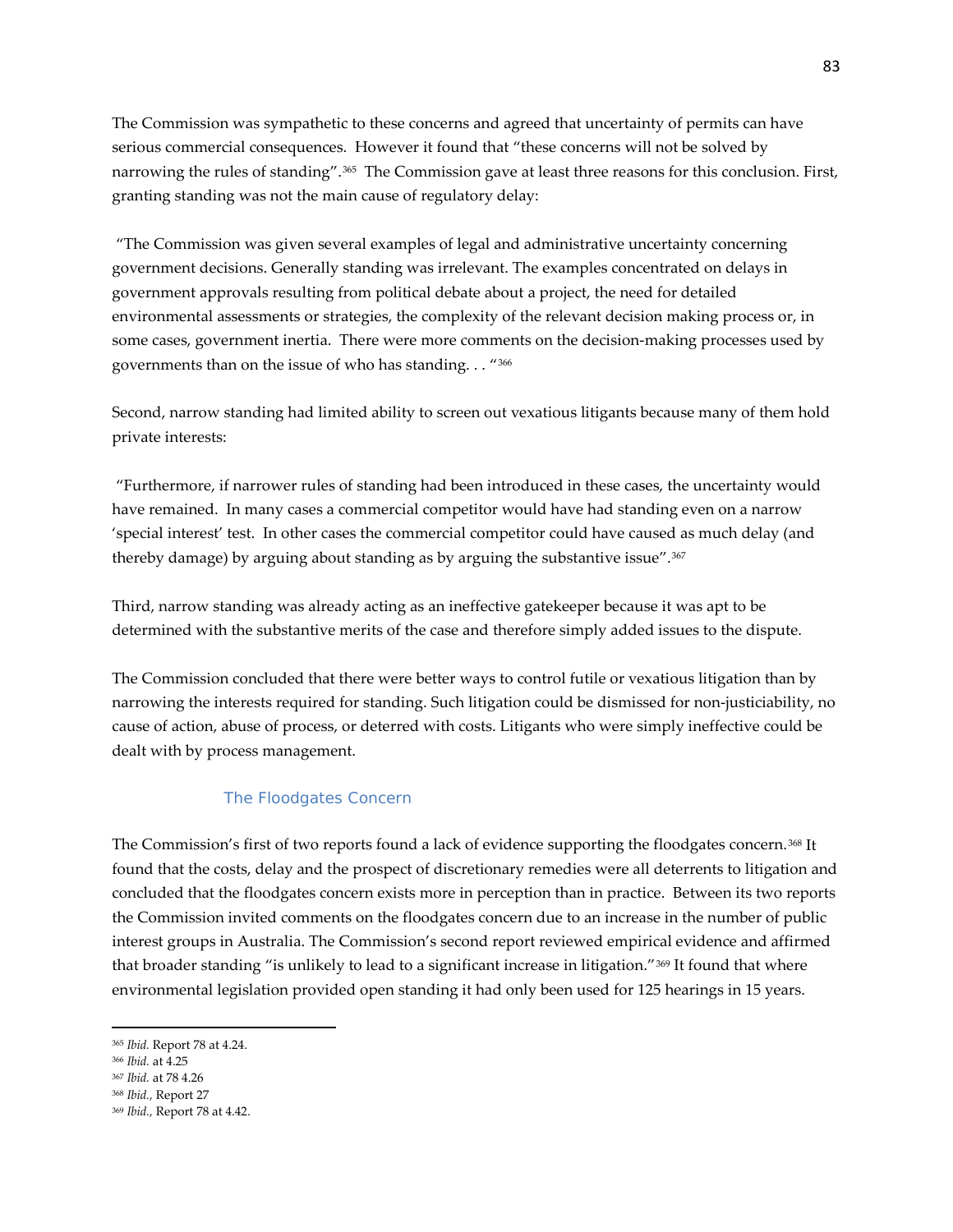Only 32% of these 125 cases under open standing were brought by activist groups or otherwise in the 'public interest'. The Commission also noted that open standing under trade practices legislation had not caused high levels of litigation. The Commission further considered that other access to justice reforms had little implications for standing as they were of little relevance to persons seeking enforcement of statutes or review of government decisions.

## *Recommendations for Reform to Standing*

The Commission concluded that standing should be broader rather than narrower and that standing should not be an issue in its own right. It recommended that one broad, simple test for standing replace all common law tests and most statutory tests in public law matters. It recommended that "any person" should have standing in public law proceedings unless:

Legislation clearly indicates that a decision should not be litigated or not litigated by that person, -or-

It would not be in the public interest due to unreasonable interference with persons with private interests to deal with the matter as they sought.

In concluding to drop the "interest" requirements, the Commission felt that "who" should raise the issue was less significant than the public interest in having the issue resolved. The Commission considered the need for capable plaintiffs but concluded that lack of capacity should not be used to deny standing. It also noted conflicting comments on its chosen approach. Some participants emphasized the need to avoid having questions of public rights resolved through inadequate arguments by incompetent parties. Other participants countered that a focus on a plaintiff's past record can exclude capable plaintiffs, noting that important environmental cases had been brought by persons with no previous experience.

The Commission recommended that standing be determined as a preliminary matter.

The Commission also made recommendations on non-standing interveners. It recommended that interveners not have to show special interests. Courts should consider whether the intervener's contribution will be useful and different from the parties and whether the intervention would unreasonably interfere with the ability of the private interest parties to deal with the matter differently. The Commission recommended packaging all reforms on standing, interveners, and further reforms aimed at reducing costs and delay into a single legislative framework. It found that the costs of reform would produce savings through avoiding the costs of legal disputes.

The Commission did not consider standing at administrative agencies as it felt this topic warranted a separate review that considered the agencies as extensions of the executive branch of government.

The Commission's recommendations were not adopted as of July 2012.[370](#page-83-0)

<span id="page-83-0"></span><sup>370</sup> Australian Law Reform Commission, *Standing in Public Interest Litigation*, online: http://www.alrc.gov.au/inquiries/standingpublic-interest-litigation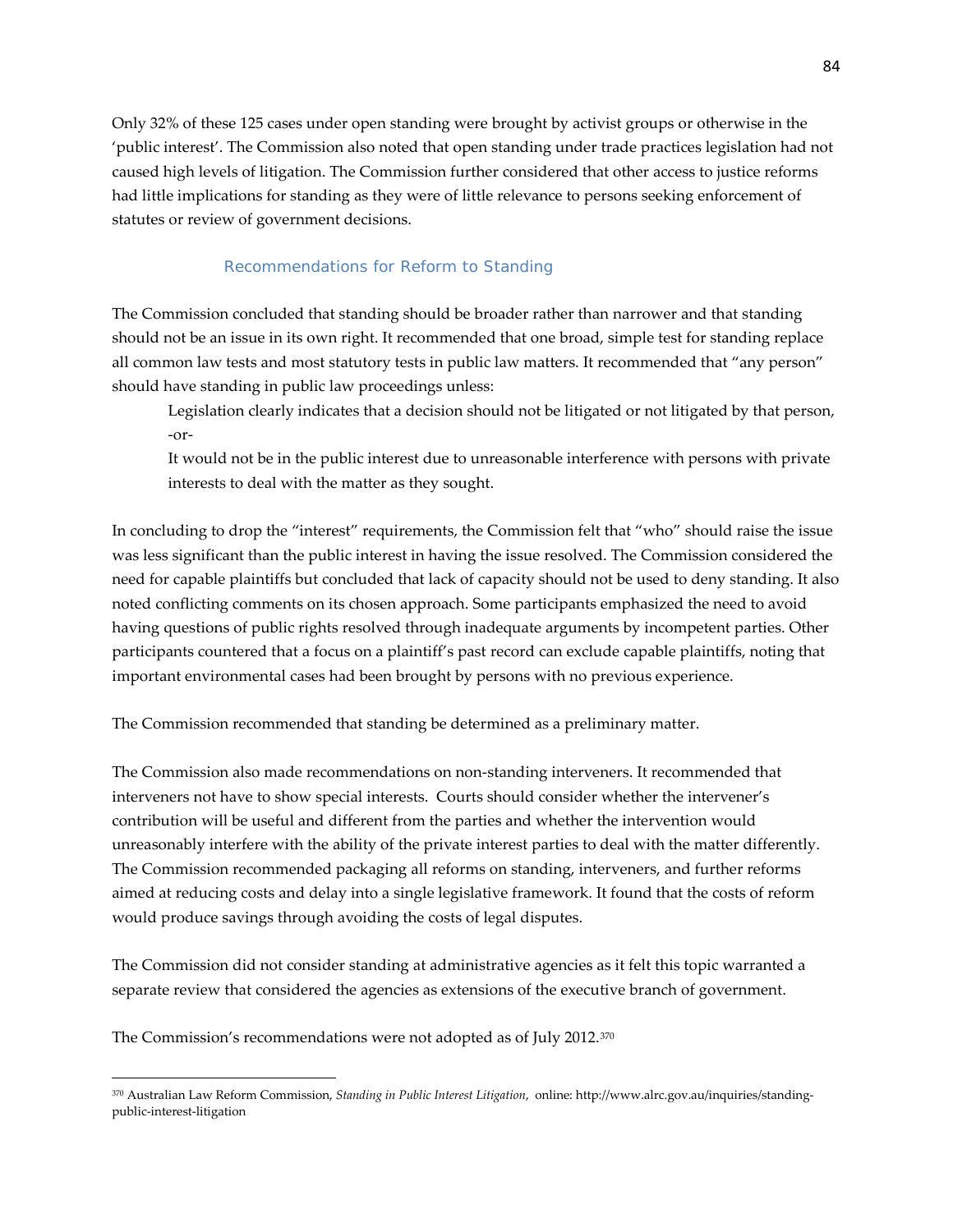### Standing in Statutory Environmental Courts

Some of the best evidence on the impact of standing cited by the Commission comes from statutory environmental courts. The mandates of these courts come through legislation and consolidate the functions of judicial review and administrative appeals. The pre-eminent example is the Land and Environmental Court of New South Wales.

The Land and Environment Court of New South Wales was created to provide a specialized forum for the review of natural resource project permitting, environmental protection and land use planning decisions.[371](#page-84-0) Legislation provides broad standing on specified matters.

The court is undoubtedly a model of success.<sup>[372](#page-84-1)</sup> It has run for 30 years, has a pre-eminent international and national reputation, has received many favorable reviews and has been a basis for recommendations for environmental courts around the world.[373](#page-84-2) All reports available indicate that the court is meeting its substantive decision-making mandate and provides access to justice while meeting efficiency goals and promoting certainty of decisions.

**Access to Justice:** The judiciary states that the court aims to facilitate public interest litigation and access to justice, including "access to environmental justice".[374](#page-84-3) Access to justice is facilitated by substantive decisions and procedures. The courts' substantive decisions uphold statutory rights to public participation at other stages of legislative and administrative decision making while the courts' procedure is aimed at removing barriers to public interest litigation including standing. Legislation provides open standing on select matters which is viewed by the judiciary as "an important feature of the court".[375](#page-84-4)

**Efficiency:** The judiciary claims that the court assists with the efficiency and effectiveness of development decisions.[376](#page-84-5) The court's consolidated jurisdiction decreases multiple proceedings at different courts and agencies flowing from the same dispute. The court has objectives to make efficient use of judicial and administrative resources. It provides multiple disputing streams that involve judges and hearing commissioners. The judges have case management responsibilities and the court seeks to make the costs of disputing to the importance and complexity of the subject matter.

The judiciary reports reduced costs and delay and increased certainty for developers.[377](#page-84-6) This claim is supported by the numbers as well. The court measures efficiency by "clearance rate" – the rate at which

<span id="page-84-0"></span><sup>371</sup> Peter Biscoe, "Land and Environment Court of New South Wales: Jurisdiction, Structure and Civil Practice and Procedure" (Paper presented to the Australasian Conference of Planning and Environment Courts and Tribunals, Sydney, Australia, 2 September 2010,) [Land and Environment Court].

<span id="page-84-1"></span><sup>372</sup> Brian Preston, "Operating an environment court: the experience of the Land and Environment Court of New South Wales" (Paper presented to Renewing Environmental Law: A Conference for Public Interest Environmental Law Practitioners, Vancouver, 3 February 2011) [Operating and Environment Court].

<span id="page-84-2"></span><sup>373</sup> Land and Environment Court, *supra* note 371.

<span id="page-84-3"></span><sup>374</sup> *Ibid.*

<span id="page-84-4"></span><sup>375</sup> *Ibid.*

<span id="page-84-6"></span><span id="page-84-5"></span><sup>376</sup> *Ibid.*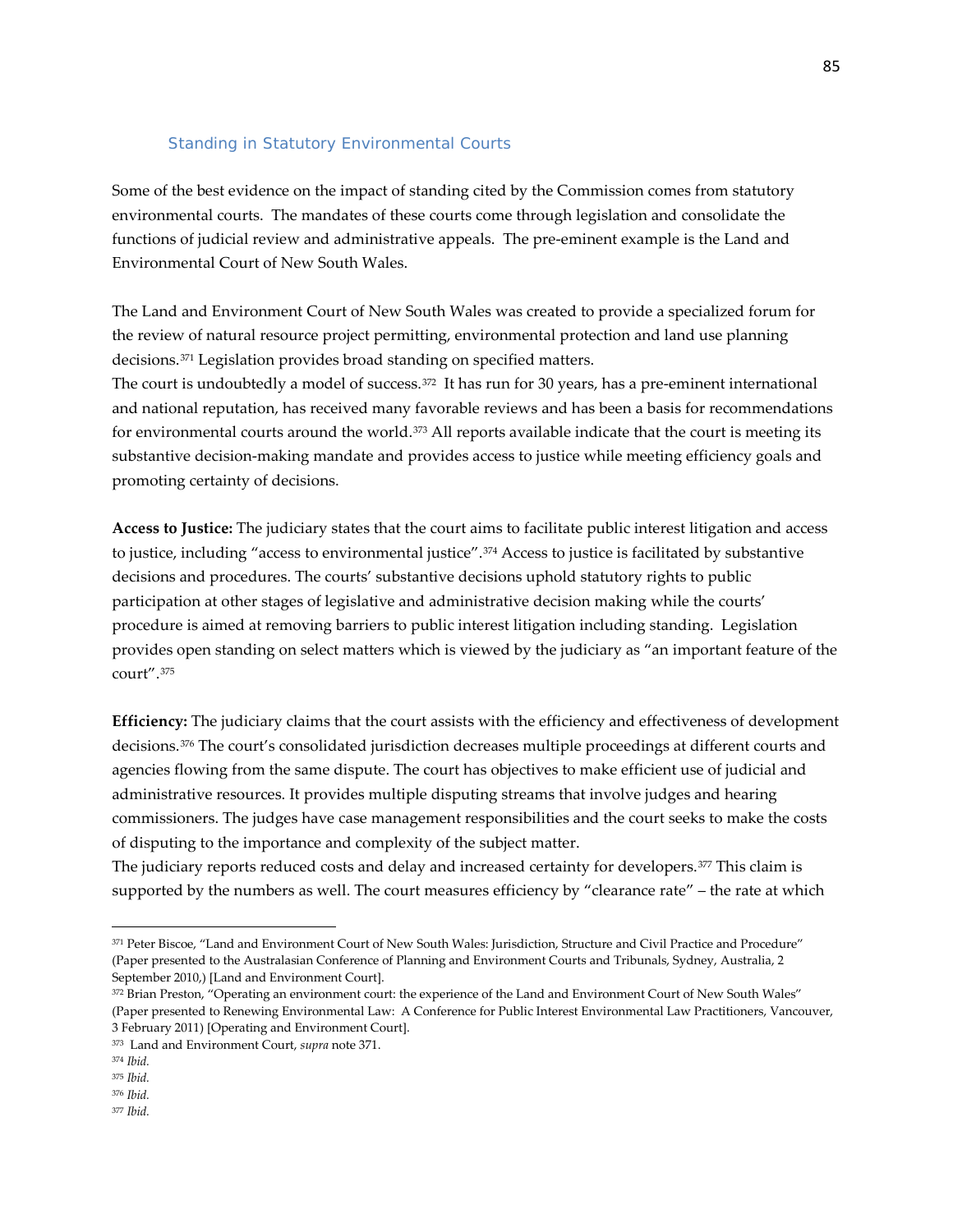cases are closed relative to the rate at which new appeals are brought. [378](#page-85-0) The annual clearance rate exceeds 100%. This performance exceeds the national standard of 90% clearance in 12 months and 100% clearance in 24 months.[379](#page-85-1) This indicates that caseload is decreasing and efficiency is increasing despite broad standing.

**Floodgates and Busybodies:** The judiciary notes that the floodgates concern was not born out in practice:

"Doom-lade forecasts that open standing would swamp the Court with unworthy litigation have been proven false. Most litigation by environmental activists has been discerning, and has often made a significant contribution to the jurisprudence of the Court".[380](#page-85-2)

This claim is supported by the numbers. The court's broad jurisdiction over environmental matters results in roughly 1,100-1,400 cases a year.[381](#page-85-3) The Chief Justice of the Court notes that only about 7 of the over 1,000 yearly cases are brought under the open standing provisions.[382](#page-85-4) The majority of environmental planning and protection appeals are appeals against refusals of permits or permit modifications or appeals against pollution controls.[383](#page-85-5)

## Standing at Administrative Agencies in Australia and New Zealand

Two key findings concerning standing at administrative agencies in Australia and New Zealand are that the debate is cast in similar terms, but the solutions differ in that there are more formalized public participation opportunities at multiple stages of planning and development processes. As in Canada the legal rules include common law duties of fairness that are most clearly owned to persons who may be directly affected by adjudicative decisions.[384](#page-85-6) They also include legislated standing tests that are apt to provide the same vague requirements such as having an "interest" or being "aggrieved" which promotes narrow interpretations.<sup>385</sup>

As in Canada the policy rationales for and against standing at administrative agencies resemble more general rationales for and against public participation in environmental decision making rather than the specific judicial policy rationales for and against standing. The competing allegations are that overly broad participation invites regulatory inefficiency but overly narrow participation invites regulatory capture.

<span id="page-85-0"></span><sup>378</sup> Land and Environment Court of New South Wales, *Annual Reviews*, online: [http://www.lec.justice.nsw.gov.au/lec/annual\\_reviews.html](http://www.lec.justice.nsw.gov.au/lec/annual_reviews.html) [Annual Reviews]

<span id="page-85-1"></span><sup>379</sup> Land and Environment Court, *supra* note 371.

<span id="page-85-2"></span><sup>380</sup> *Ibid.*

<span id="page-85-3"></span><sup>381</sup> Annual Reviews, *supra* note 378.

<span id="page-85-4"></span><sup>382</sup> Brian Preston, personal communication.

<span id="page-85-5"></span><sup>383</sup> Land and Environment Court of New South Wales, *Types of Cases*, online:

[http://www.lec.justice.nsw.gov.au/lec/types\\_of\\_disputes.html,c=y](http://www.lec.justice.nsw.gov.au/lec/types_of_disputes.html,c=y)

<span id="page-85-6"></span><sup>384</sup> Alexandra O'Mara, "Procedural fairness and public participation in planning" (2004) 21 EPLJ 62.

<span id="page-85-7"></span><sup>385</sup> John Taberner, Nicholas Brunton and Lisa Mather, the Development of Public Participation in Environmental Protection and Planning Law in Australia" (1996) ELPJ 260, [Planning Law in Australia].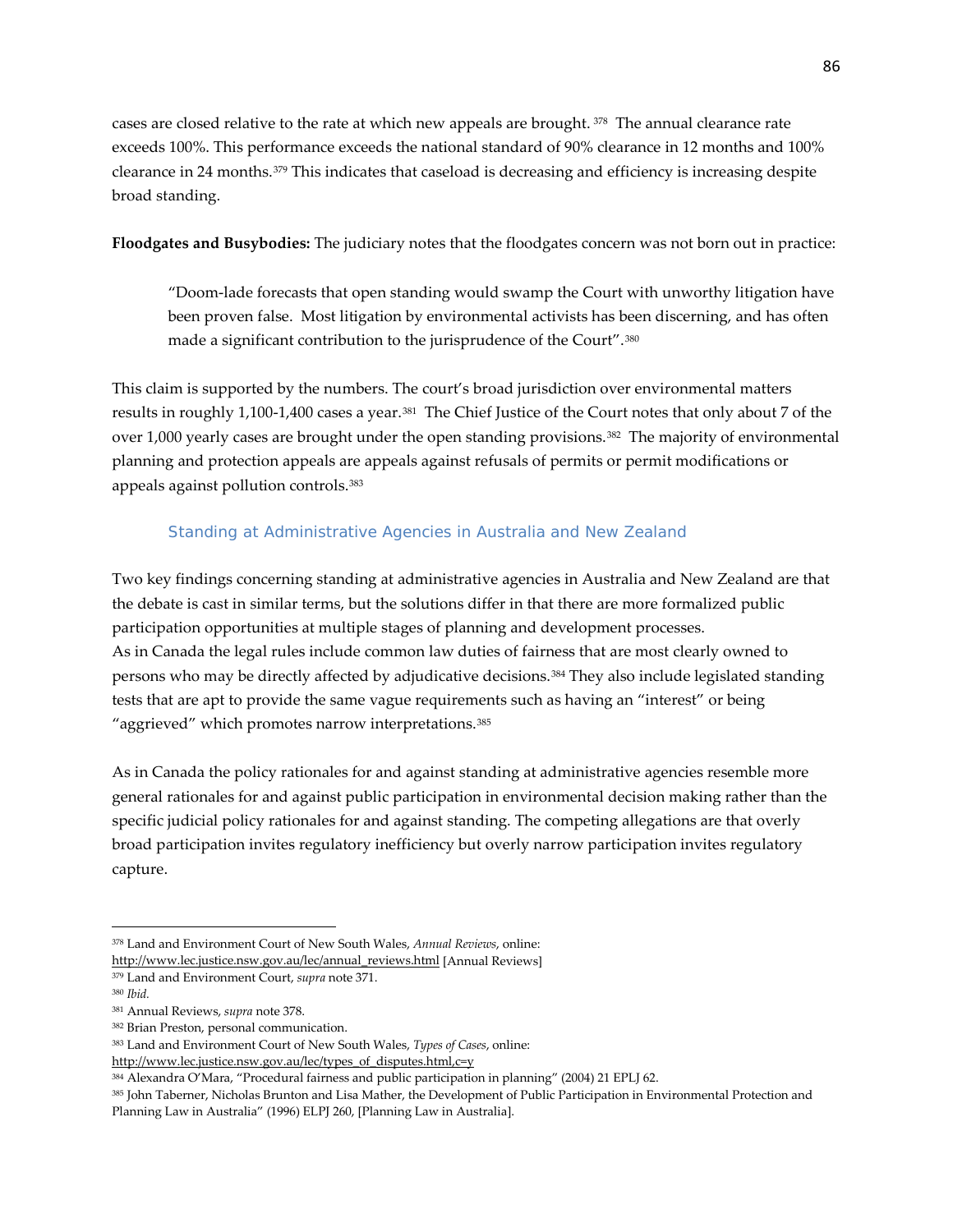One difference between Australian jurisdictions and Canadian jurisdictions may be the prevalence of legislated participation opportunities at multiple stages of planning and development processes. The nine Australian jurisdictions demonstrate hundreds of statutes providing for participation opportunities include hearings on policy development and land use planning, environmental assessment reviews and permit decisions, monitoring and enforcement. [386](#page-86-0) Every state in Australia provides some level of civil or public rights to enforce compliance with legislation.

At the regulatory permit stage there are multiple examples where standing can be established early and carried forward through the process. For example Tasmania and New Zealand provide persons who made submissions on original decisions with rights to appeal to tribunals or statutory courts but persons who did not make submissions on original decisions have to pass a legislated standing test.<sup>[387](#page-86-1)</sup>

Several Australian states also have formalized participation in shared governance regimes.[388](#page-86-2) The selection factors favor local stakeholders but environmental organizations and persons from outside the region are not expressly excluded. In fact environmental organizations are underrepresented more often due to time and cost deterrents and because the matters are only urgent for affected local citizens.

### *Regulatory Streamlining in New Zealand*

A case study on regulatory inefficiency and harm to third parties is provided by reforms to the *New Zealand Resource Management Act 1991*.[389](#page-86-3) This legislation provided examples of open submission rights on original decisions and third party appeals to the Environment Court until as recently as 2009 at which point there was a major regulatory streamlining initiative. Commentary from the era of broad participation indicated no concern with floodgates or busybodies related to environmental advocacy:

"There is no sense that councils or the Environment Court are flooded with frivolous objectors; most people seem to have better things to do. If people living in Hamilton want to object to a project in Kaukapakapa, then they are welcome, and the question is whether they have submissions or evidence that assists the decision-maker to deal with the issues." <sup>[390](#page-86-4)</sup>

The standing provisions were amended in 2009 as part of a larger regulatory streamlining initiative. [391](#page-86-5) This included removing broad third party appeal rights that allowed persons who did not make

<span id="page-86-0"></span><sup>386</sup> *Ibid.*

<span id="page-86-1"></span><sup>387</sup> Tribunals in British Columbia, *supra* note 7, citing examples.

<span id="page-86-2"></span><sup>388</sup> Cameron Holley, "Public Participation, Environmental Law and New Governance: Lessons for Designing Inclusive and Representative Participatory Processes" (2010) 27 EPLJ 360. [New Governance].

<span id="page-86-3"></span><sup>389</sup> *Resource Management Act 1991* (NZ), online[: http://www.legislation.govt.nz/act/public/1991/0069/latest/DLM230265.html](http://www.legislation.govt.nz/act/public/1991/0069/latest/DLM230265.html) [RMA 1991].

<span id="page-86-4"></span><sup>390</sup> Barry Barton in Human Rights in Natural Resource Development, *supra* note 6, page 90.

<span id="page-86-5"></span><sup>391</sup> *Report of the Minister for the Environment's Technical Advisory Group (*Ministry for the Environment, February 2009)

<sup>[</sup>NZ Report]; *Regulatory impact statement: Resource Management (Simplifying and Streamlining) Amendment Act 2009* [Impact Statement]; *Overview of the Resource Management (Simplifying and Streamlining) Amendment Act 2009*,[overview]; all online: http://www.mfe.govt.nz/rma/rma-reforms-and-amendments/rmaa-simplifying-and-streamlining-act-2009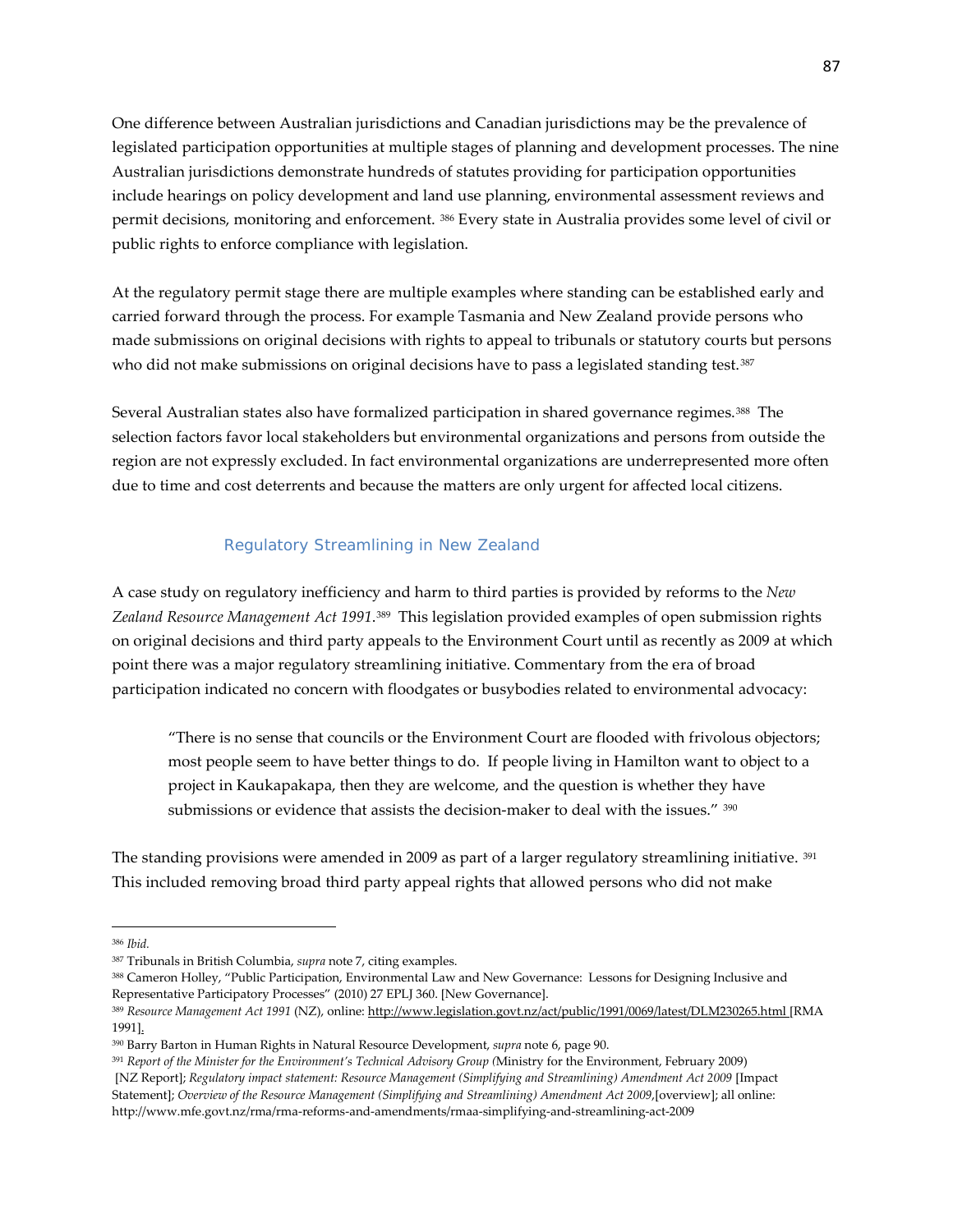submissions on original decisions to represent public interests on appeal.<sup>[392](#page-87-0)</sup> Other recommendations were for some matters to go straight to the Environment Court, bypassing earlier stage reviews.

The recommendations expressed concern with use of process that makes no worthwhile contribution. However there were no overt references to inefficiency or harm from environmental advocates. The most clearly articulated concerns were with "frivolous and vexatious" interventions by trade competitors.<sup>[393](#page-87-1)</sup> Further delays were caused by the agency's struggle with interpreting complex provisions requiring notices of applications.<sup>394</sup> The recommendations noted that the changes risked creating barriers to participation but claimed that it could encourage early involvement.

The reformed legislation scales public participation to the proposed activity and its effects. There is a category providing no notice or submission rights, a category providing rights to affected persons, and a category of public notice and public hearings where anyone can make a submission.[395](#page-87-3) Agencies may also exercise discretion to hold hearings in which case they can decide who to hear from.<sup>[396](#page-87-4)</sup> Appeal rights are provided to any person who made submission on the original decision or has greater interest than public generally.[397](#page-87-5) The one exception to this rights regime is trade competitors of the applicant who are legislatively barred from making submissions that would serve such purpose. [398](#page-87-6)

## Part VI: Conclusions and Recommendations

#### Common Trends and Divergences

Standing is really a public law issue on which environmental matters provide an acute case. Narrow standing is much more of a problem than broad standing in this context. The historic models are dated and ideological, but evolution has been stifled by politicization and the relative role of institutions. The rules, rationales and their practical merits are most unsettled in the context of ordinary, nonconstitutional administrative law matters. Litigation has not resolved many issues with standing in court or at agencies and several third-party recommendations for legislative reforms have not been adopted.

The courts are ahead on a functional approach to standing on issues that fall within their mandates. This is largely attributable to their inherent jurisdiction to hear issues, which provides control over the rules and rationales for standing. Common law public interest standing has become more relaxed over time but there is commitment to maintaining limits as a matter of policy. The situational availability of public

<sup>392</sup> *Ibid.*  $\overline{\phantom{a}}$ 

<span id="page-87-1"></span><span id="page-87-0"></span><sup>393</sup> *Ibid.*

<span id="page-87-2"></span><sup>394</sup> *Ibid.*

<span id="page-87-3"></span><sup>395</sup> Ministry for the Environment , Getting Involved in the Resource Consent Process, , http://www.mfe.govt.nz/rma/public/consentsay/index.html. [Getting Involved].

<span id="page-87-4"></span><sup>396</sup> *Ibid.*

<span id="page-87-5"></span><sup>397</sup> *RMA, supra* note 389 s.120, 274

<span id="page-87-6"></span><sup>398</sup> *Ibid.,* s.96; s.308A and s.308B.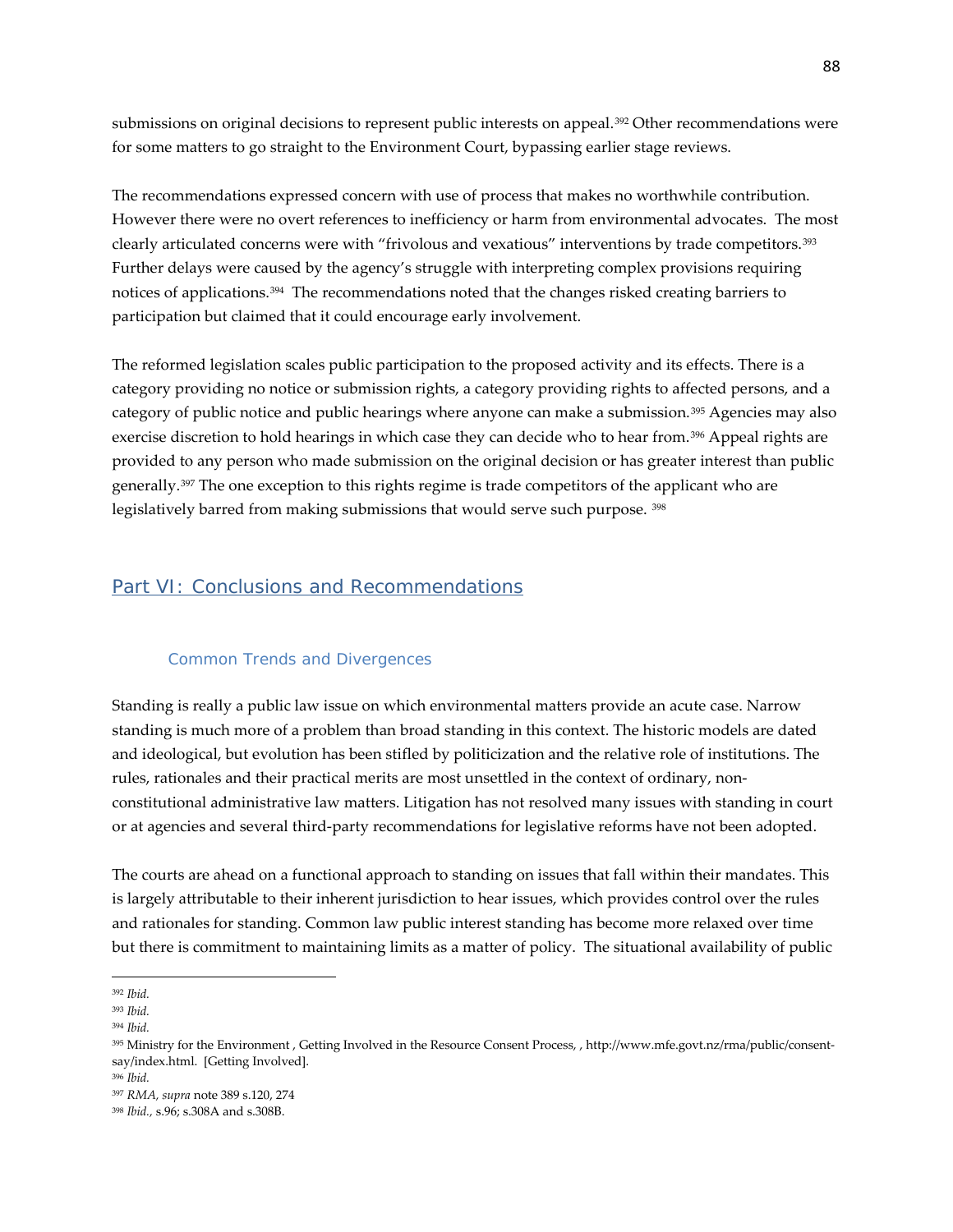interest standing has not been expressly expanded beyond court challenges to constitutionality of legislation and challenges to the legality of administrative action, though the prospect is not barred. There are still barriers to standing in environmental matters, but the common law is as close as it has ever been to past recommendations for discretionary standing guided by factors that should not be applied as independent test requirements.

Standing at environmental agencies is the more critical issue for reform. As with standing in the courts the largest concern is with historic models that restrict standing to individual, private interests. These tests are inherently unstable as courts attempt to uphold perceived legislative intentions yet are increasingly intervening into agency denials of standing. Conversely, the courts have been unfavorable to recognizing the availability of common law public interest standing at administrative agencies. This leaves a pragmatic and functional approach to standing at agencies in limbo and raises the need for reforms. While recent reforms have narrowed open standing, recommendations for broader standing where restrictive models are used need to be more thoroughly developed, supported by evidence and advanced.

The need is for models of standing at administrative agencies that allow issues suitable for determination to be heard and to allow public interests to be represented by appropriate parties. Concerns with fairness and access to justice may now be greater at administrative agencies than in the courts, but counterconcerns with efficiency, certainty and harm to directly affected parties are high in the regulatory context. There is need to consider an exchange of efficiency which could do double duty by conserving judicial resources. In the agency context as compared to courts there is greater need for standing to assist substantive decisions and to serve a procedural legitimization function.

#### Recommendations

 $\overline{\phantom{a}}$ 

### *#1: Abolish Legislated Tests Resembling the Public Nuisance Rule.*

Every reform recommendation reviewed in this report rejected tests that may be interpreted as prohibiting standing to represent public interests.[399](#page-88-0) These tests included the common law public nuisance rule and tests in legislation that require prejudiced individual interests such as being "directly and adversely affected" in situations where these tests are used as the sole trigger for hearings. This model of standing, whether legislated or under the common law, creates universal problems that apply equally at courts and administrative agencies. All of these problems are more acute in the agency context and especially where standing for groups is concerned.

<span id="page-88-0"></span><sup>399</sup> Ontario Commission; *supra* note 5; Australian Commission, *supra* note 5; South African Commission, *supra* note 5; Tribunals in BC, *supra* note 7; Tribunals in Alberta, *supra* note 7; Alberta's Environmental Appeals Board, *supra* note 7; Public Interest, *supra* note 162; Approval Process in Canada, *supra* note 195; Public Nuisance Rule, *supra* note 282.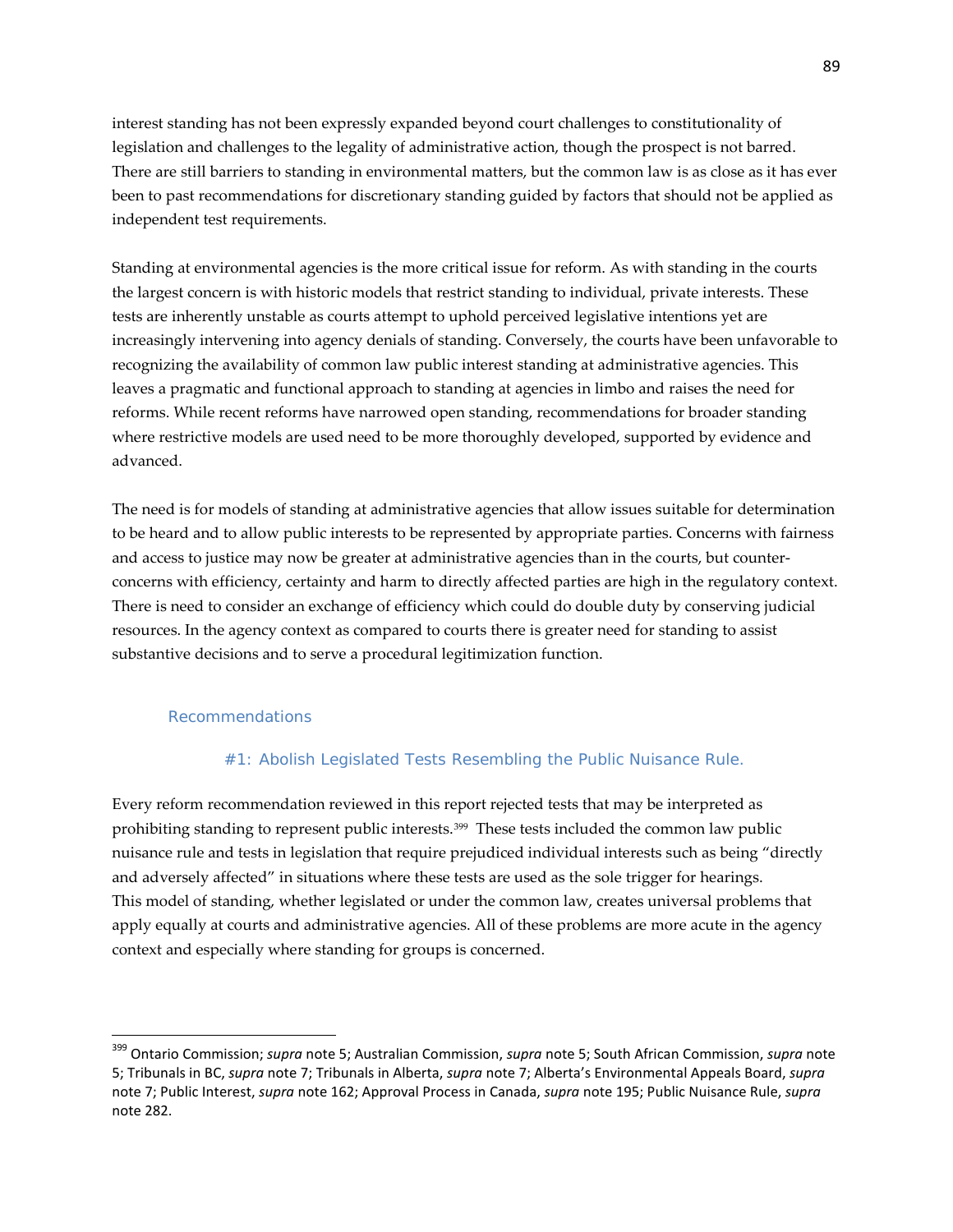The requirement for affected individual interests is an adversarial litigation model that connects standing to the substantive claim against an opposing party. It conflates private disputes with issues of public interest and is dysfunctional where there is no lis. These tests have proven difficult to articulate, interpret and apply wherever they are used. There is no consistency on whether one must be differently affected and whether the difference is one of kind or degree. Courts hold that these tests preclude the common law rules yet interpret them as if they were the common law rules.

These tests make it hard to settle standing as a preliminary matter due to their need for evidence of harm and causation. This undermines expressed principles and practice favoring preliminary determinations and low evidentiary standards.

These tests undermine substantive decision making mandates by precluding issues suitable for determination and appropriate representation of the interests at stake. The tests resemble encoded duties of fairness, but they actually create issues of fairness, access to justice and procedural legitimacy as they allow for moving goalposts and are vulnerable to latent attitudes. This is especially true concerning standing for groups.

The tests have a perverse effect of undermining the rationales for narrow standing. They create their own inefficiency, uncertainty and waste resources by creating disputes and multiple proceedings. This model ignores the exchange of efficiency created by front end investment. The tests have limited ability to prevent harm to the regulated industries as most zealous litigants and vexatious interveners hold private interests or legal rights so they can pass the narrow tests. It is further possible to cause harm simply by contesting standing. Where the concern is reputational damage this can occur outside of the regulatory process or be created by exclusionary process. The tests have limited ability to prevent harm to third parties impacted by development as they presume the contentment in the face of barriers to participation.

The floodgates and busybodies concerns have been found to be overstated in light of the evidence and practical barriers. This finding is consistent in every law reform report and commentary reviewed here and echoed by the most recent jurisprudence in multiple jurisdictions in Canada and in other countries with similar legal systems, resources industries and socio-political profiles. Environmental courts and appeals tribunals with provisions for broad standing or third party appeals have not been swamped. Multiple surveys indicate that environmental groups are less inclined to pursue litigation and regulatory interventions than policy development or direct action to improve the environment. The only allegations of floodgates discovered by this report were highly contextual. One concerned increasing *Charter* litigation in 1990s which is of little relevant to environmental regulatory matters and the second was the Northern Gateway Pipeline hearings where the flood was caused by open participation for the general public and a process management challenge, not by the standing parties among whom environmental organizations were underrepresented. Many complaints with inefficiency, uncertainty, costs and delay in the regulatory process have nothing to do with standing.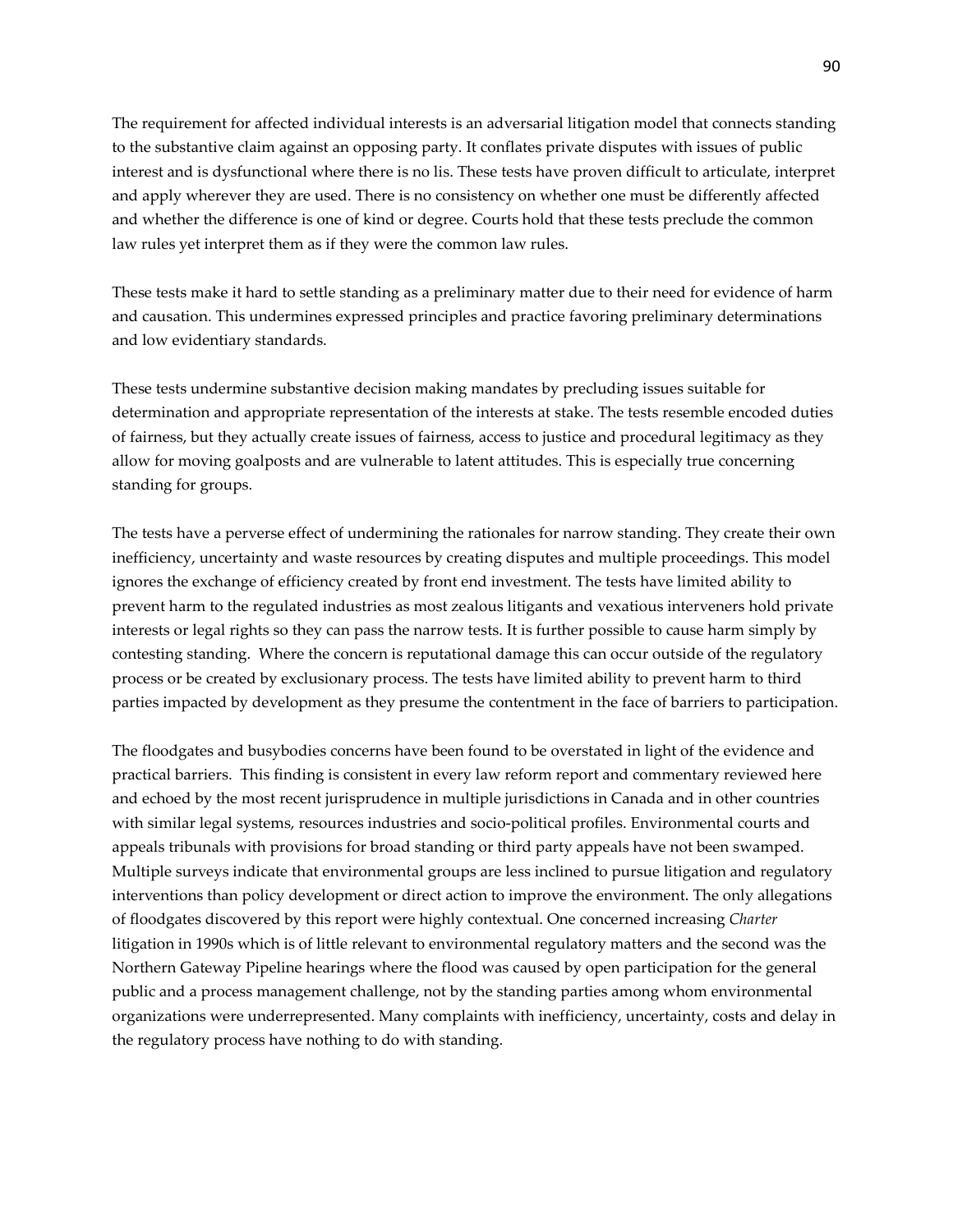## *#2: Standing Should Be Broader than Narrower, But With Clear Limits.*

Standing at environmental agencies should follow the manner in which the courts strike a balance between competing policy rationales for broad and narrow standing. Despite the vast diversity of court and agency mandates, the models of standing that follow a middle path attract less criticism and most closely resemble recommendations for reform.

Standing should be broad enough and narrow enough to enable the best contributions to the substantive environmental decisions. The substantive rationale for participation and need for appropriate representations has received little attention with respect to standing because screening out weak advocacy is not a function of standing in the courts. Recent cases are beginning to recognizing how public interest parties assist decisions in the manner that public interest interveners do, and this model is best for administrative agencies where the line between parties and interveners is more amorphous. The parties should assist the decision and the evidence is that they do. Studies of interveners in court and participants in environmental reviews indicate a qualitative difference in decisions. The courts of multiple Canadian and foreign jurisdictions have stated that intervention are successful where legitimate views are raised and considered, that interventions make valuable contributions and should be granted as this is part of the system functioning. There are numerous decisions from multiple Canadian agencies in this report where participants have assisted with evidence, identified environmental concerns, obtained commitments and conditions on developments, improved developments and in incredibly few cases produced decisions that prevented activities from occurring where they would be unsuitable.

Open standing can be desirable for some agencies whose mandates provide for public participation or planning functions such as environmental assessment review panels, commissions and inquiries. The use of open standing at environmental courts, though the evidence is that it works, occurs in the context of wholesale institutional structuring for environmental decision making. Such larger reforms would have merit but are beyond the scope of this report.

## *#3: Provide Clear Jurisdiction to Trigger Hearings on Issues of Public Interest.*

Agencies with mandates to decide public interest issues should have clear jurisdiction to hold hearings for that purpose. Where past recommendations and current models diverge or are unclear is on whether public interest standing should be available to trigger hearings. The model would vary with the agency.

Public interest standing should be available to trigger hearings in all models where standing is necessary to trigger hearings. This would include appeals tribunals and some regulatory boards. Regulatory boards with jurisdiction to initiate proceedings on their own motion should have clear discretion to use this power to trigger hearings on public interest issues, including where requested, and to grant standing to represent these issues. Agencies such as environmental assessment review panels where hearings are not triggered by standing may simply need a standing test.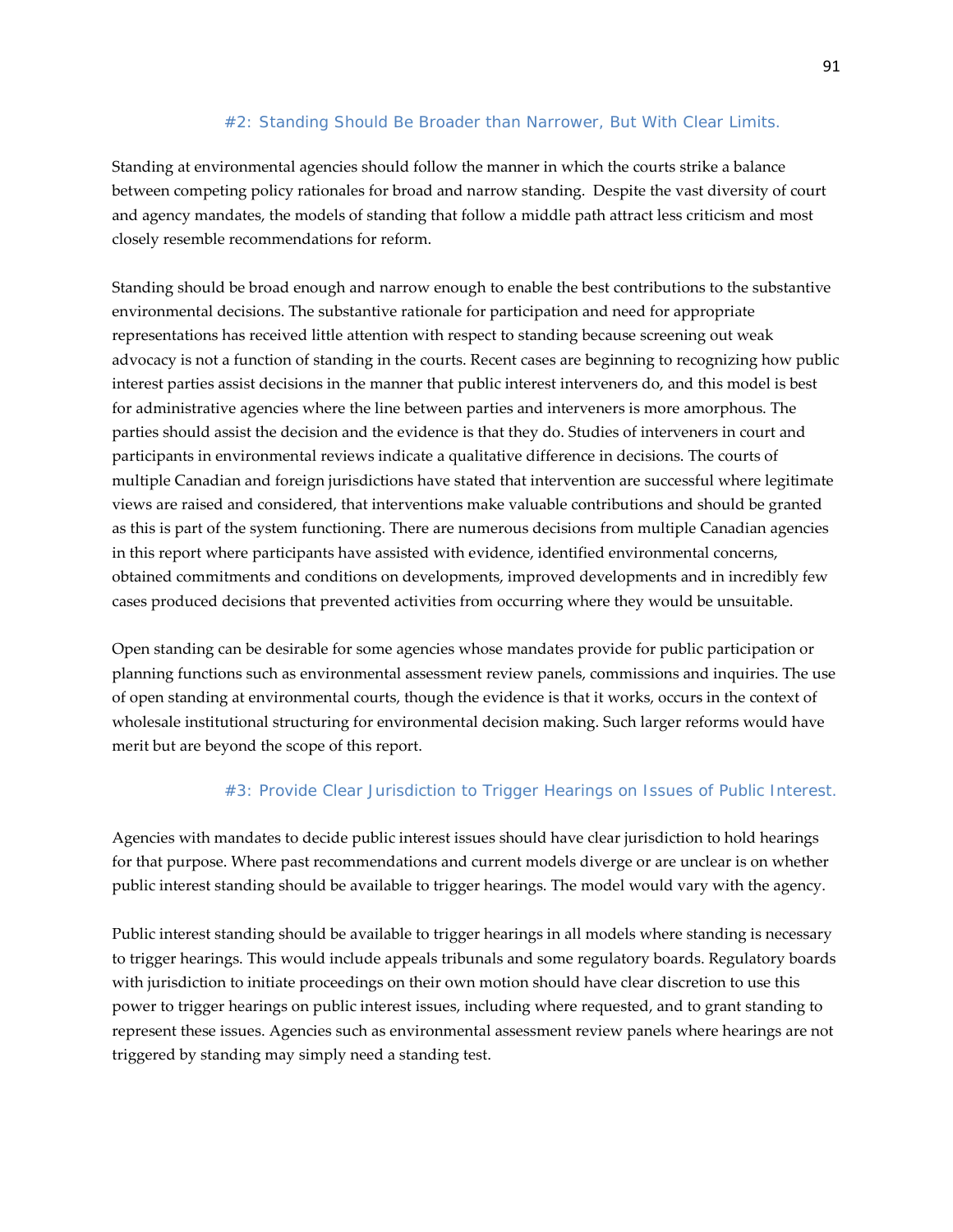## *#4: Create a Test for Public Interest Standing that Fits Agency Mandates.*

Standing should be discretionary in every case where it is not based on enforceable legal rights. This discretion should always be guided by clear factors. These factors should be encoded in statutes, regulations, and agency made rules. Four options follow with the last one being recommended.

## **Option 1: "interest" requirement**

Several proposals resemble the existing legislated 'interest' models reviewed in Part III, or they would import the 'genuine interest' factor from common law public interest standing.[400](#page-91-0) The advantage of this option is that it does not require enforceable legal rights. And it would allow a more relaxed approach to groups whereby the interests of their members would not be assessed unless the group is unincorporated.

The problems with the "interest" model are the same problems that exist with the restrictive tests. It relies on one single requirement rather than providing multiple factors to guide discretion, the requirement is vaguely worded, and it asks the wrong question by focusing on the interest of the person seeking standing instead of the issues raised.

### **Option 2: multiple categories**

Some recommendations resemble the 2012 reforms to the federal environmental review model discussed in Part III. For example the Alberta Law Reform Institute recommended a multiple category model that provides rights to standing for directly affected persons and discretionary standing for persons who "have a novel argument or perspective", are "indirectly affected", or "represent the public interest."[401](#page-91-1) In exercising discretion the agency would consider whether adding participants would add disproportionate costs or delay.[402](#page-91-2) The advantage of this model is that speaks to the public interest purpose of regulatory interventions rather than replicating the adversarial litigation model. It also provides numerous factors to consider rather than one sole requirement.

The problem with this model is that it is unclear on whether the discretionary standing category could be used to trigger hearings. It may only be workable to add interveners where hearings are already triggered. This does not assure that issues of public interest will be heard. A second problem with using different tests or categories for the same party status at the same agency is that it may create inefficiencies, uncertainties, and differential treatment.

### **Option 3: presumption of standing**

A rebuttable presumption of standing would provide standing to any person subject to policy rationales for denying standing, for example if standing were to raise irrelevant issues, cause undue delay or

<span id="page-91-0"></span><sup>400</sup> Nuisance Rule, *supra* note 281; Public Interest, *supra* note 162, Alberta' Environmental Appeals board, *supra* note 7, Tribunals in Alberta, *supra* note 7.

<span id="page-91-1"></span><sup>401</sup> Tribunals in Alberta*, supra* note 7.

<span id="page-91-2"></span><sup>402</sup> *Ibid.*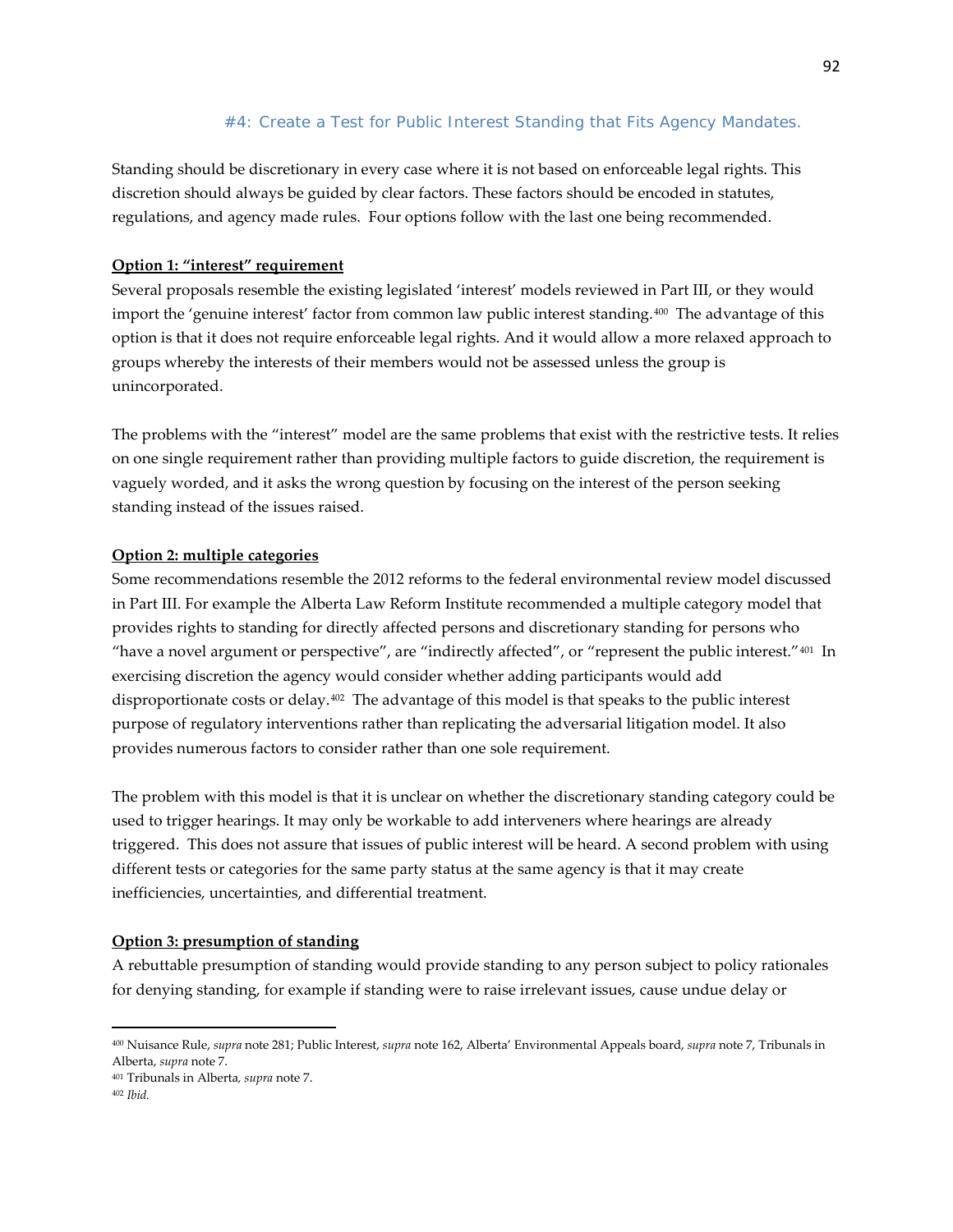interfere with the rights of more directly affected parties. The advantages of this option are that it invites issues to be raised, shifts the focus away from the interests of the advocate, and articulates policy rationales.

The problems with this approach is that it does not indicate what issues should be heard, articulates no rationales in favor of standing, and challenges to standing are certain where concerns with efficiency and harm to third parties are high. If the substantive proceedings have already begun then the proceedings would be interrupted by disputes that could have been decided as a preliminary matter and could result in standing being merged with the merits of the substantive claims.

#### **Option 4 (Recommended Option): legislated 'public interest standing'**

The recommended option is to follow the lead of the courts and create a form of 'public interest standing' adapted to fit the legislated mandates of administrative agencies.

The "serious and justiciable issue" factor should be replaced with consideration of whether an issue is suitable for determination by the agency. These issues would differ with the agency and would not be limited to issues of legality, though issues of legality would be appropriate for an appeals tribunal. This model will benefit from guidance on the issues suitable for agency determination coming from policy and legislation, and would be supported by recommendation #8 to clarify agency mandates.

The "genuine interest" factor is highly suitable for use at administrative agencies and the numerous objective indicators of genuine interest developed by the courts should be encoded. The primary indicators of genuine interest should be: the purpose, objectives or mandate of the organization, and the organization's record of involvement with the issues to be determined or the subject matter of the proceeding. Two secondary indicators that may favor standing but should not be used to deny standing include: activities in the geographic area, and prior involvement in the proceedings or with the other stakeholders in relation to the matter. A residual consideration could be whether the person is recognized or agreed upon to represent multiple interests or consolidated submissions.

Group membership would not be analyzed unless groups are unincorporated. If the environmental advocate is an individual or an unincorporated group then the genuine interest indicators will have to be adapted to essentially determine whether the individuals establish a real stake in the proceedings.

This encoding of indicators of genuine interest would end the problem of interpreting vague interest requirements, reverting to a directly affected analysis where persons also have private interests, and avoid conflating the objective analysis with the advocates' subjective belief in their cause.

The "reasonable means" factor requires adaptation for the agency context as it is currently concerned with other ways for the issue to be litigated. Agencies determining whether their hearings would provide a reasonable means for the issues to be heard should consider other ways for themselves to hear the issues, but recognizing that private interest parties are not necessarily the best representatives for public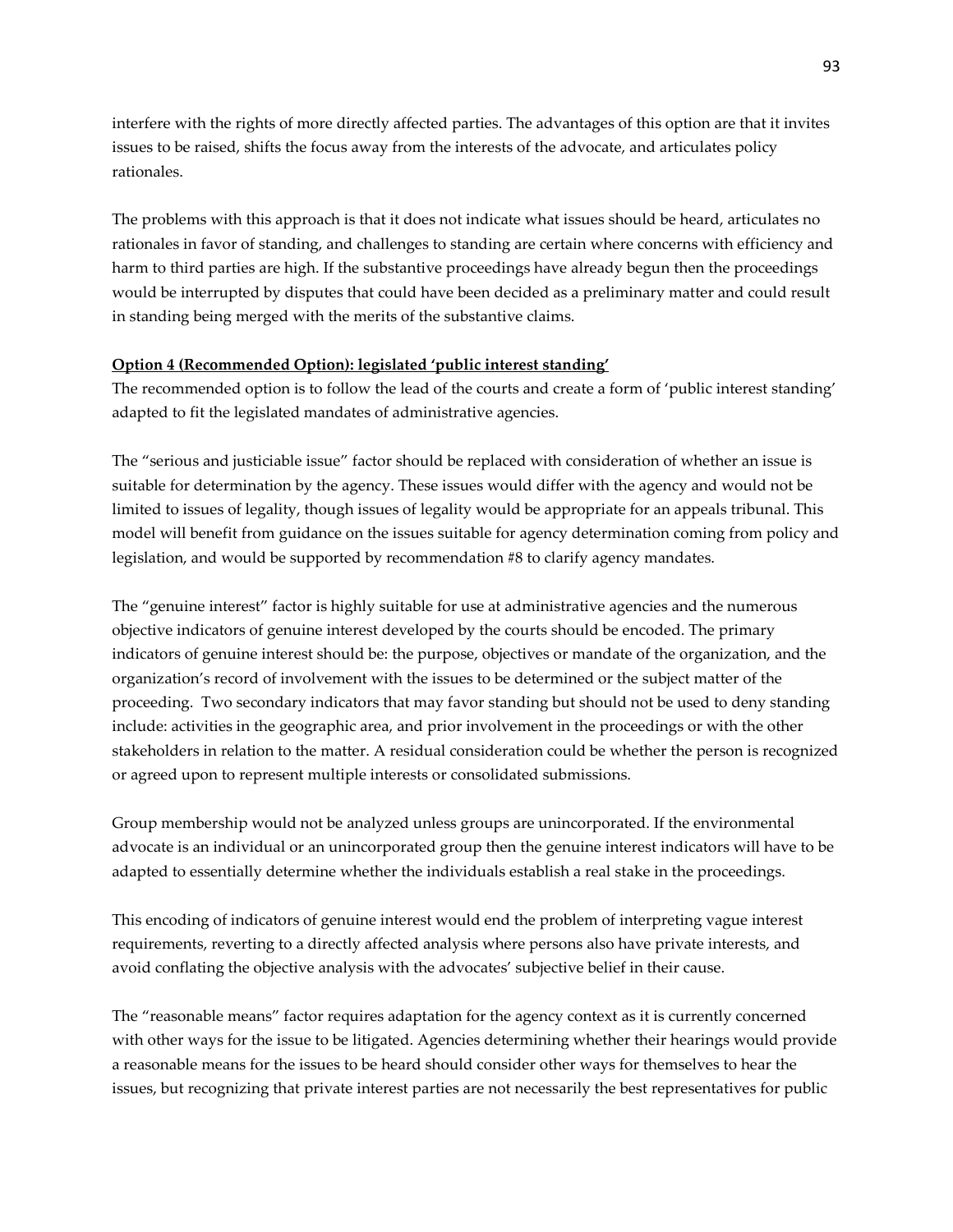interest issues. They should also recognize other opportunities for participation in the decision-making process and identify the most appropriate forum in which to raise the issues. This analysis would be assisted by recommendation #9 to formalize a comprehensive public participation process.

The "reasonable means" analysis is laden with judicial rationales of variable applicability to the agency context so agencies should be directed by policy or legislation on the relevant rationales to consider. This should involve a balancing of the potential positive and negative impacts of standing on the agency and the other parties. Agencies should consider if standing could help discharge their substantive decision making mandate by having the person assist in resolving the issues. The rationales against standing would be inefficiency and harm to more directly affected third parties, but in a conflict between these private interests and the agency mandate the mandate comes first. Agencies should consider whether the person would conduct responsible and efficient proceedings or whether they would cause undue costs or delay. These considerations are similar to those used to screen non-standing interveners and to determine costs or participant funding. The difference is that they would be used to determine standing and trigger hearings.

As in the courts these factors of the issue, interest, and reasonable means should not be independent test requirements to be applied in a rigid way where each must be met in turn. Rather they should be applied flexibly as needed for the agency to discharge its mandate. Looking through the legal tests to the underlying policy rationales in the administrative context favors having the factors encoded in statutes, regulations and agency rules.

### *#5: Determine Standing as a Preliminary Matter*

There is widespread agreement between courts, and academic on the value of settling standing as a preliminary matter but it is not always done and sometimes thought not possible. Preliminary determinations of standing affirm that standing is detached from the merits of the substantive claims. This should always be done in the administrative agency context due to the frequent absence of a lis and the pervasiveness of public interests at stake.

#### *#6: Use Relaxed Evidentiary Standards to Determine Standing*

The authorities agree that preliminary determinations should involve more relaxed evidentiary standards. Where they diverge is on their articulation of the standard and adherence to it. The standard should only require a prima facie case of what is to be proven. Evidence of interests sufficient for public interest standing should be established through the indicators above.

#### *#7: Use Process Management Tools Rather Than Rely on Rules of Standing*

The divergent experiences with broad standing in different jurisdictions indicate that process management may be a more important efficiency tool than is standing. Agencies should use an array of tools to resolve disputes, clarify roles, stream participants, manage volume and clarify use of informal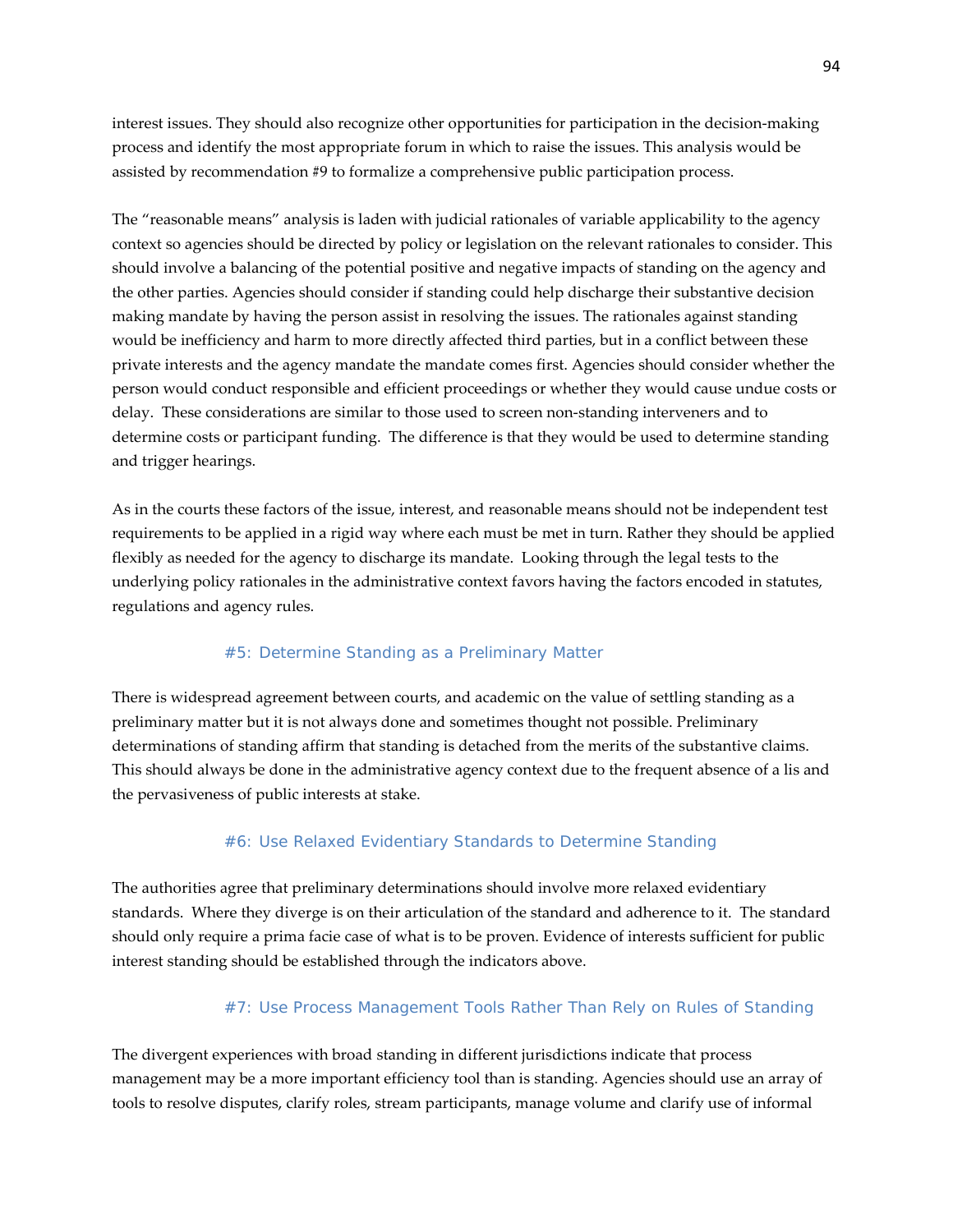testimony. Alternative Dispute Resolution should be encouraged for purely private disputes where it would uphold duties of fairness and where settlements would not foreclose consideration of public interest issues. Pre hearing meetings should be used to clarify issues, interests, and participant roles. Participants with less than full party roles should have clear options for making written submissions, oral submissions, or participating in informal meetings. Parties and interveners should have access to duty counsel or participant assistance to improve their contributions and conduct.

Agencies should have authority to dismiss vexatious or unmeritorious appeals and interventions in lieu of relying on narrow standing which is often ineffective for this purpose. Agencies that are not bound by the rules of evidence should clarify how the 'views' of non-standing participants will be considered and weighted relative to the arguments and evidence of the standing parties. For many of these measures no reforms will be needed as they would fall under the principle that agencies are the masters of their own procedure.

### *#8: Clarify Substantive Decision Making Mandates*

Clarity regarding the substantive issues suitable for agency determination will assist the functionality of any approach to standing. It is crucial for a functional approach to discretionary public interest standing as the issue raised is a factor in determining standing. Clarifying substantive mandates should not require drawing hard line between regulatory and policy issues as this may be impossible. It should simply involve greater guidance on the issues suitable for determination than provided by vague mandates to uphold the "public interest" or to consider "environmental, social, and economic" impacts.

## *#9: Formalize a Comprehensive Public Participation Framework for the Decision-Making Process*

There should be coordinated and comprehensive public participation opportunities spanning most stages of environmental and natural resource decision making processes. This framework should aim to stream issues and interests to the most appropriate forum and to produce an exchange of efficiency by providing other ways to be heard so as to reduce pressure for standing at late stage hearings. Participation opportunities at stages other than agency hearings should be provided by statutes, regulations, and administrative rules to provide certainty of rights, roles and duties. These opportunities should provide access to decision makers to ensure that they count as public participation.

One single test for standing should be used for multiple decision makers in a chain if that single test fits the mandates of the different decision makers. Under this model, standing should be determined at the earliest possible stage, and if granted, should not be challenged as a matter moves upwards. Where this model does not fit, standing at earlier stages should be at least as broad as standing at later stages so as to establish real stakes in the issues, encourage settlement, and discourage disputes from moving upwards on account of no other way to be heard. Standing at higher stages should not be narrowed through formal hoops, for example requirements to have filed a statement of concern on a decision in order to appeal that decision. Different agencies with similar mandates should have similar models of standing so